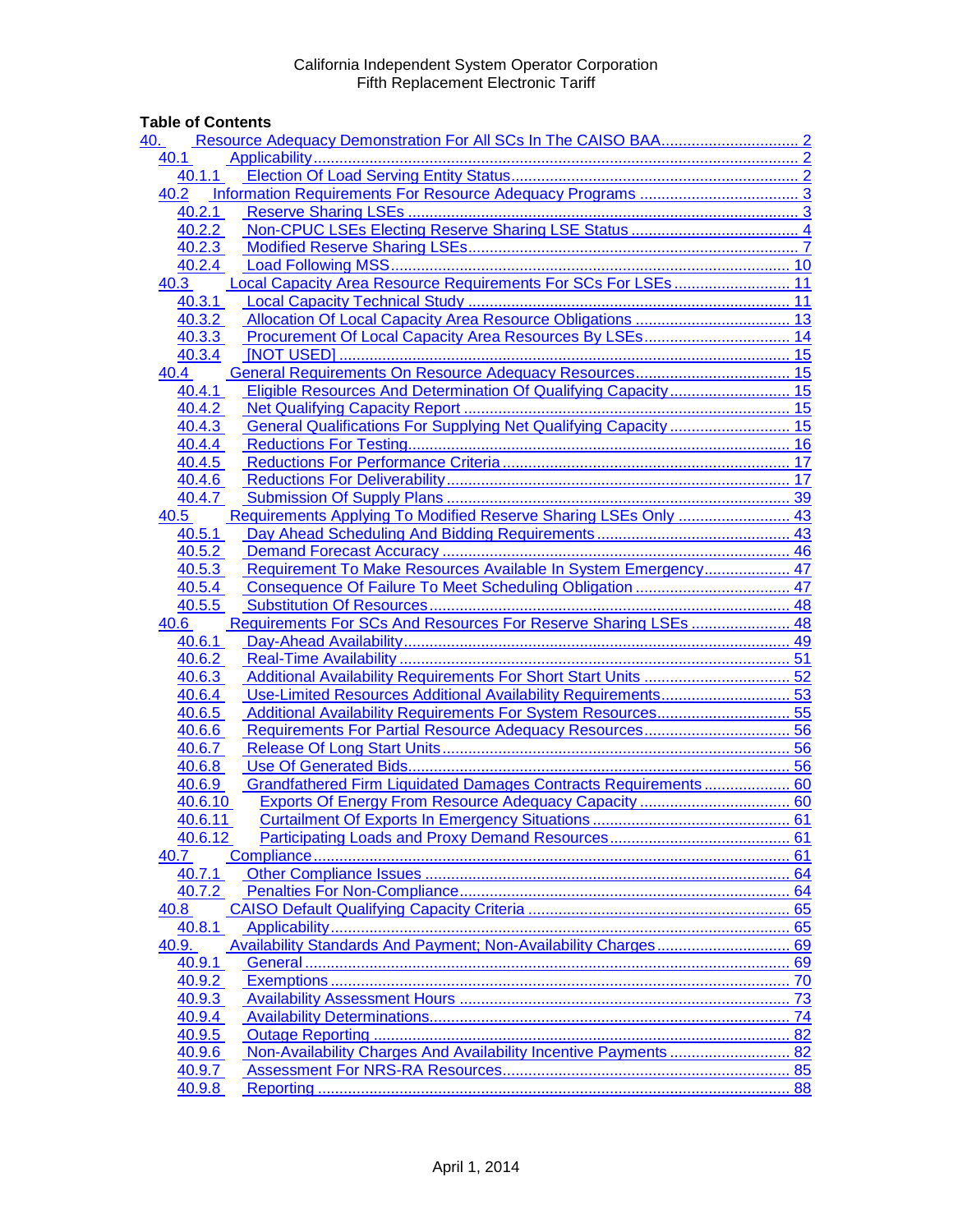## <span id="page-1-0"></span>**40. Resource Adequacy Demonstration For All SCs In The CAISO BAA**

#### <span id="page-1-1"></span>**40.1 Applicability**

A Load Serving Entity, and its Scheduling Coordinator, shall be exempt from this Section 40 during the next Resource Adequacy Compliance Year, if the metered peak Demand of the Load Serving Entity did not exceed one (1) MW during the twelve months preceding the last date on which the Load Serving Entity can make the election in Section 40.1.1 for the next Resource Adequacy Compliance Year. This Section 40 shall apply to all other Load Serving Entities and their respective Scheduling Coordinators. For purposes of Section 40, a Load Serving Entity shall not include any entity satisfying the terms of California Public Utilities Code Section 380(j)(3).

## <span id="page-1-2"></span>**40.1.1 Election Of Load Serving Entity Status**

On an annual basis, in the manner and schedule set forth in the Business Practice Manual, the Scheduling Coordinator for a Load Serving Entity, not exempt under Section 40.1, shall inform the CAISO whether each such LSE elects to be either: (i) a Reserve Sharing LSE or (ii) a Modified Reserve Sharing LSE. A Scheduling Coordinator for a Load following MSS is not required to make an election under this Section. Scheduling Coordinators for Load following MSSs are subject solely to Sections 40.2.4, 40.3, and with respect to their Local Capacity Area Resources identified in accordance with Section 40.2.4, Section 40.9.

The CAISO may confirm with the CPUC, Local Regulatory Authority, or federal agency, as applicable, the accuracy of the election by the Scheduling Coordinator for any LSE under its respective jurisdiction, or, in the absence of any election by the Scheduling Coordinator, the desired election for any LSE under its jurisdiction. The determination of the CPUC, Local Regulatory Authority, or federal agency will be deemed binding by the CAISO on the Scheduling Coordinator and the LSE. If the Scheduling Coordinator and CPUC, Local Regulatory Authority, or federal agency, as appropriate, fail to make the election on behalf of an LSE in accordance with the Business Practice Manual, the LSE shall be deemed a Reserve Sharing LSE.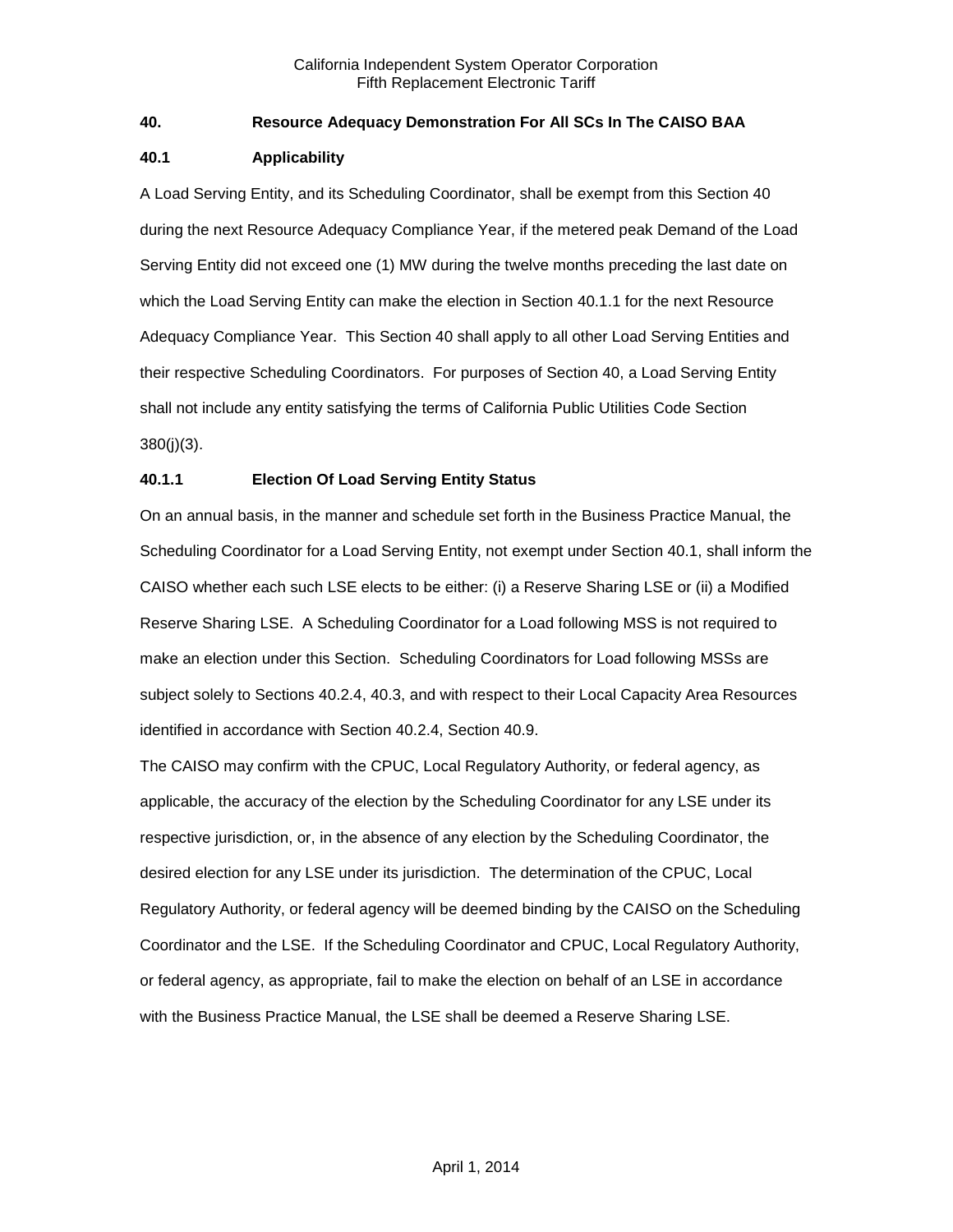- <span id="page-2-0"></span>**40.2 Information Requirements For Resource Adequacy Programs**
- <span id="page-2-1"></span>**40.2.1 Reserve Sharing LSEs**
- **40.2.1.1 Requirements for CPUC Load Serving Entities Electing Reserve Sharing LSE Status**
	- (a) The Scheduling Coordinator for a CPUC Load Serving Entity electing Reserve Sharing LSE status must provide the CAISO with all information or data to be provided to the CAISO as required by the CPUC and pursuant to the schedule adopted by the CPUC, except that the monthly Resource Adequacy Plans or the same information as required to be included in the monthly Resource Adequacy Plans, plus any other information the CAISO requires as identified in the Business Practice Manual, shall be submitted to the CAISO no less than 45 days in advance of the first day of the month covered by the plan, as provided in Section 40.2.1.1(e).
	- (b) Where the information or data provided to the CAISO under Section 40.2.1.1(a) does not include Reserve Margin(s), then the provisions of Section 40.2.2.1(b) shall apply.
	- (c) Where the information or data provided to the CAISO under Section 40.2.1.1(a) does not include criteria for determining qualifying resource types and their Qualifying Capacity, then the provisions of Section 40.8 shall apply.
	- (d) Where the information or data provided to the CAISO under Section 40.2.1.1(a) does not include annual and monthly Demand Forecast requirements, then the provisions of Section 40.2.2.3 shall apply.
	- (e) Where the information or data provided to the CAISO under Section 40.2.1.1(a) does not include annual and monthly Resource Adequacy Plan requirements, or where there is a requirement to submit monthly Resource Adequacy Plans but the submission date is less than 45 days in advance of the first day of the month covered by the plan, then Section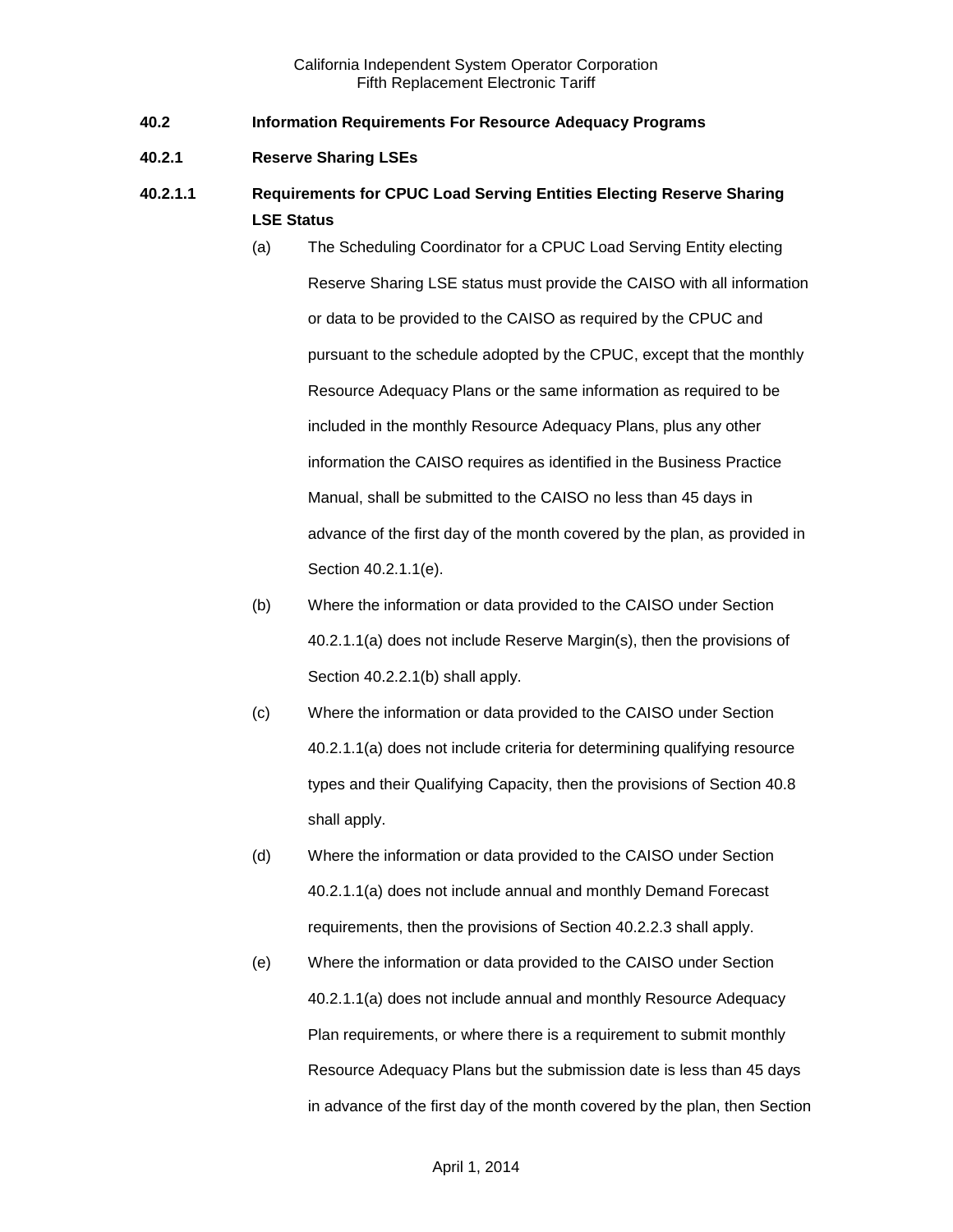40.2.2.4 shall apply.

(f) Notwithstanding Section 40.2.1.1(a) and (e), for the resource adequacy month of January 2013, the monthly Resource Adequacy Plans or the same information as required to be included in the monthly Resource Adequacy Plans, plus any other information the CAISO requires as identified in the Business Practice Manual, shall be submitted to the CAISO no later than November 20, 2012, which is 42 days in advance of the first day of the month.

## <span id="page-3-0"></span>**40.2.2 Non-CPUC LSEs Electing Reserve Sharing LSE Status**

## **40.2.2.1 Reserve Margin**

- (a) The Scheduling Coordinator for a Non-CPUC Load Serving Entity electing Reserve Sharing LSE status must provide the CAISO with the Reserve Margin(s) adopted by the appropriate Local Regulatory Authority or federal agency for use in the annual Resource Adequacy Plan and monthly Resource Adequacy Plans listed as a percentage of the Demand Forecasts developed in accordance with Section 40.2.2.3.
- (b) For the Scheduling Coordinator for a Non-CPUC Load Serving Entity for which the appropriate Local Regulatory Authority or federal agency has not established a Reserve Margin(s) or a CPUC Load Serving Entity subject to Section 40.2.1.1(b) that has elected Reserve Sharing LSE status, the Reserve Margin for each month shall be no less than fifteen percent (15%) of the LSE's peak hourly Demand for the applicable month, as determined by the Demand Forecasts developed in accordance with Section 40.2.2.3.

#### **40.2.2.2 Qualifying Capacity Criteria**

The Scheduling Coordinator for a Non-CPUC Load Serving Entity electing Reserve Sharing LSE status must provide the CAISO with a description of the criteria adopted by the Local Regulatory Authority or federal agency for determining qualifying resource types and the Qualifying Capacity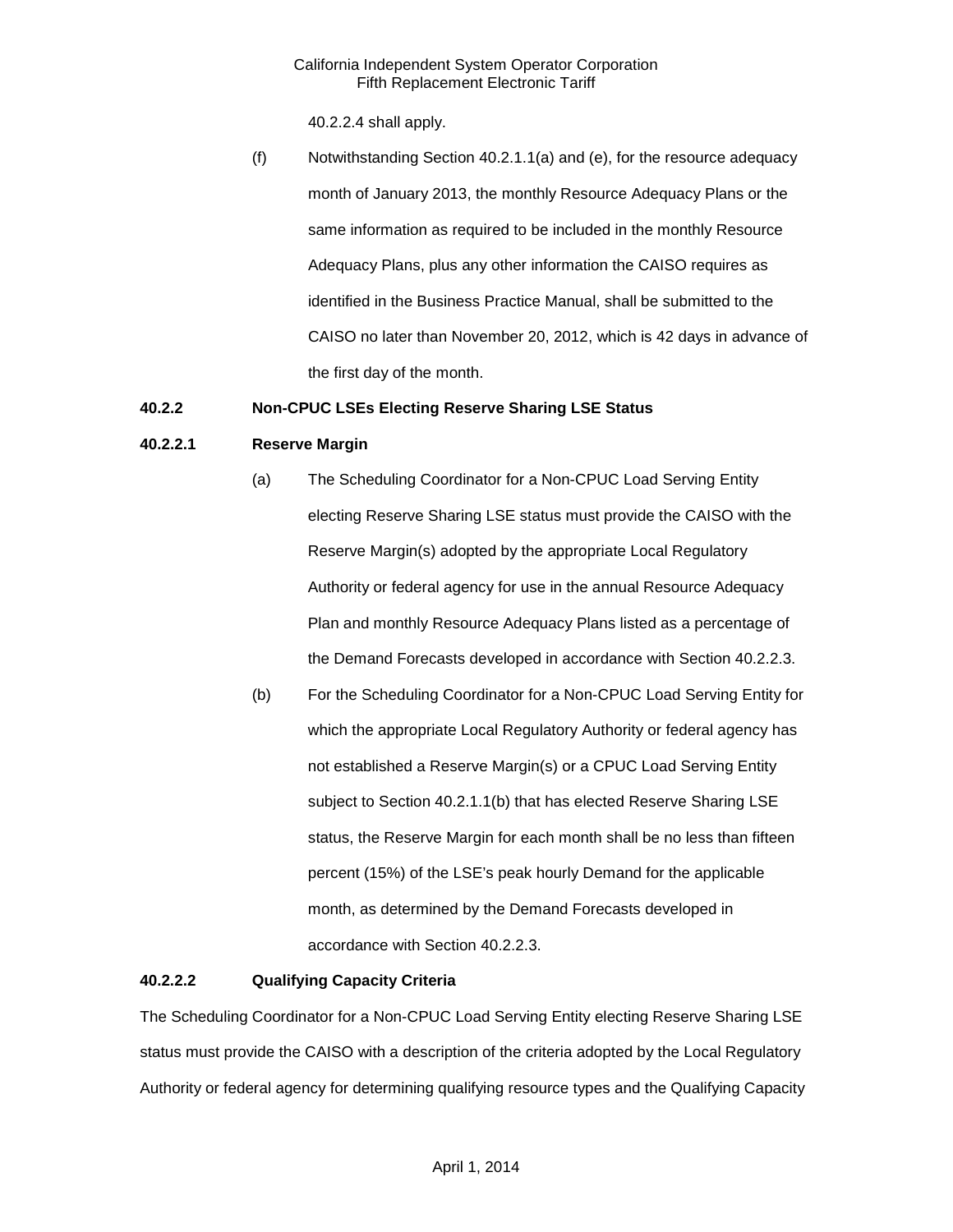from such resources and any modifications thereto as they are implemented from time to time. The Reserve Sharing LSE may elect to utilize the criteria set forth in Section 40.8.

#### **40.2.2.3 Demand Forecasts**

The Scheduling Coordinator for a Non-CPUC Load Serving Entity or CPUC Load Serving Entity subject to Section 40.2.1.1(b) electing Reserve Sharing LSE status must provide annual and monthly Demand Forecasts on the schedule and in the reporting format(s) set forth in the Business Practice Manual. The annual and monthly Demand Forecasts shall utilize the annual and monthly coincident peak Demand determinations provided by the California Energy Commission for such Load Serving Entity, which will be calculated from the Demand Forecast information submitted to the California Energy Commission by each Reserve Sharing LSE; or (ii) if the California Energy Commission does not produce coincident peak Demand Forecasts for the Load Serving Entity, the annual and monthly coincident peak Demand Forecasts produced by the CAISO for such Load Serving Entity in accordance with its Business Practice Manual. Scheduling Coordinators must provide data and information, as may be requested by the CAISO, necessary to develop or support the Demand Forecasts required by this Section.

#### **40.2.2.4 Annual and Monthly Resource Adequacy Plans**

The Scheduling Coordinator for a Non-CPUC Load Serving Entity or a CPUC Load Serving Entity subject to Section 40.2.1.1(b) electing Reserve Sharing LSE status must provide annual and monthly Resource Adequacy Plans for such Load Serving Entity, as follows:

- (a) Each annual Resource Adequacy Plan must be submitted to the CAISO on a schedule and in the reporting format(s) set forth in the Business Practice Manual. The annual Resource Adequacy Plan must, at a minimum, set forth the Local Capacity Area Resources, if any, procured by the Load Serving Entity as described in Section 40.3.
- (b) Each monthly Resource Adequacy Plan or the same information as required to be included in the monthly Resource Adequacy Plan, plus any other information the CAISO requires as identified in the Business Practice Manual, must be submitted to the CAISO at least 45 days in advance of the first day of the month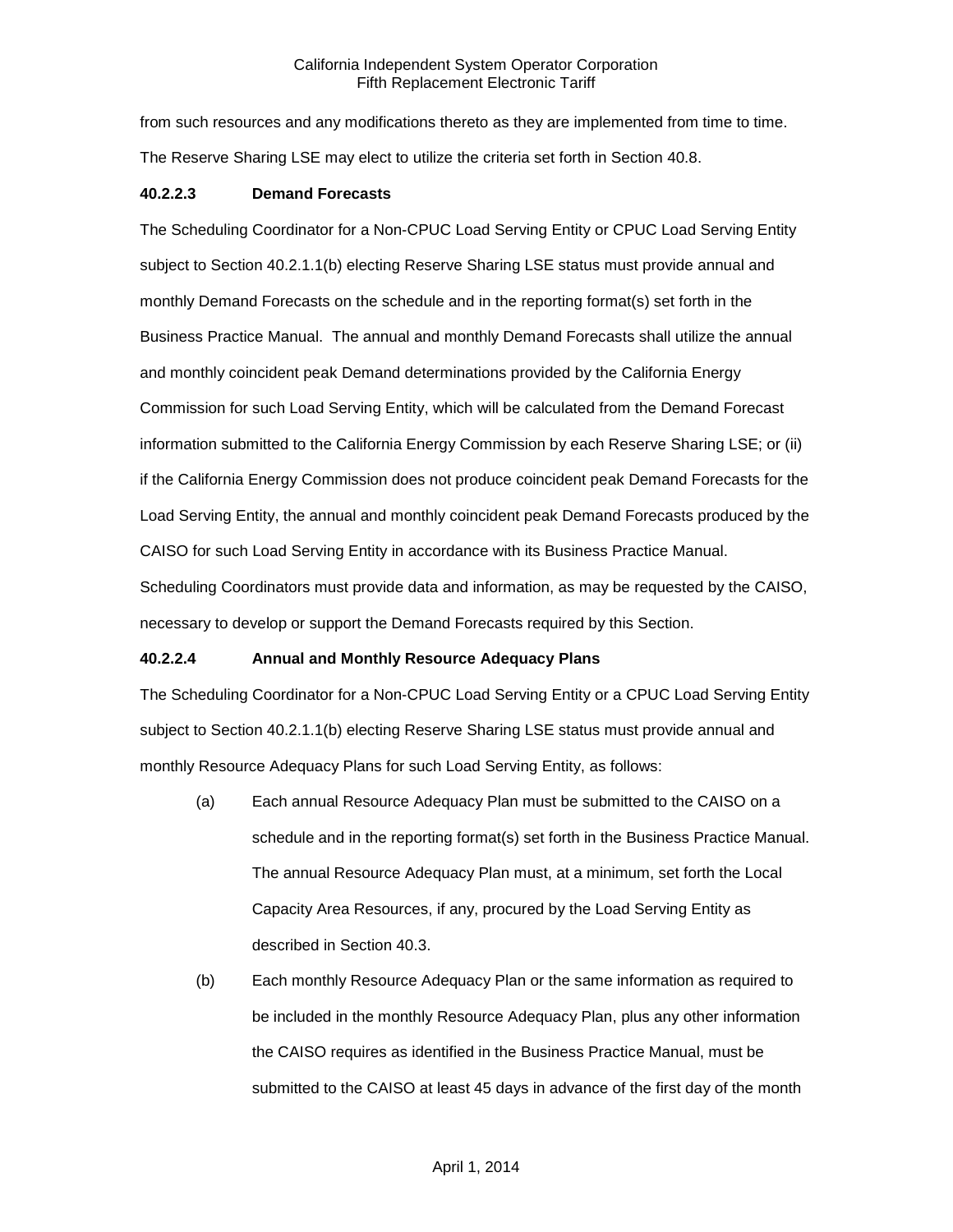covered by the plan, and in accordance with the schedule and in the reporting format(s) set forth in the Business Practice Manual. The monthly Resource Adequacy Plan must identify all resources, including Local Capacity Area Resources, the Load Serving Entity will rely upon to satisfy the applicable month's peak hour Demand of the Load Serving Entity as determined by the Demand Forecasts developed in accordance with Section 40.2.2.3 and applicable Reserve Margin. Resource Adequacy Plans must utilize the Net Qualifying Capacity requirements of Section 40.4.

- (c) The Scheduling Coordinator for the Load Serving Entity may submit at any time from 45 days through 11 days in advance of the relevant month, a revision to its monthly Resource Adequacy Plan to correct an error in the plan. The CAISO will not accept any revisions to a monthly Resource Adequacy Plan from 10 days in advance of the relevant month through the end of the month, unless the Scheduling Coordinator for the Load Serving Entity demonstrates good cause for the change and explains why it was not possible to submit the change earlier.
- (d) In order to ensure that the CAISO's outage replacement determination remains accurate, the Scheduling Coordinator for the Load Serving Entity that submits a revision to its monthly Resource Adequacy Plan to correct an error must include in the revision a MW amount of Resource Adequacy Capacity for each day of month that is no less than the MW amount of Resource Adequacy Capacity included in its original plan for each day of the month.
- (e) In order to ensure that the amount of Resource Adequacy Capacity required to be included in the Load Serving Entity's Resource Adequacy Plan is operationally available to the CAISO throughout the resource adequacy month, the Load Serving Entity that submits the monthly Resource Adequacy Plan is subject to the replacement requirement in Section 9.3.1.3.1.
- (f) Notwithstanding Section 40.2.2.4(b), for the resource adequacy month of January 2013, the monthly Resource Adequacy Plans or the same information as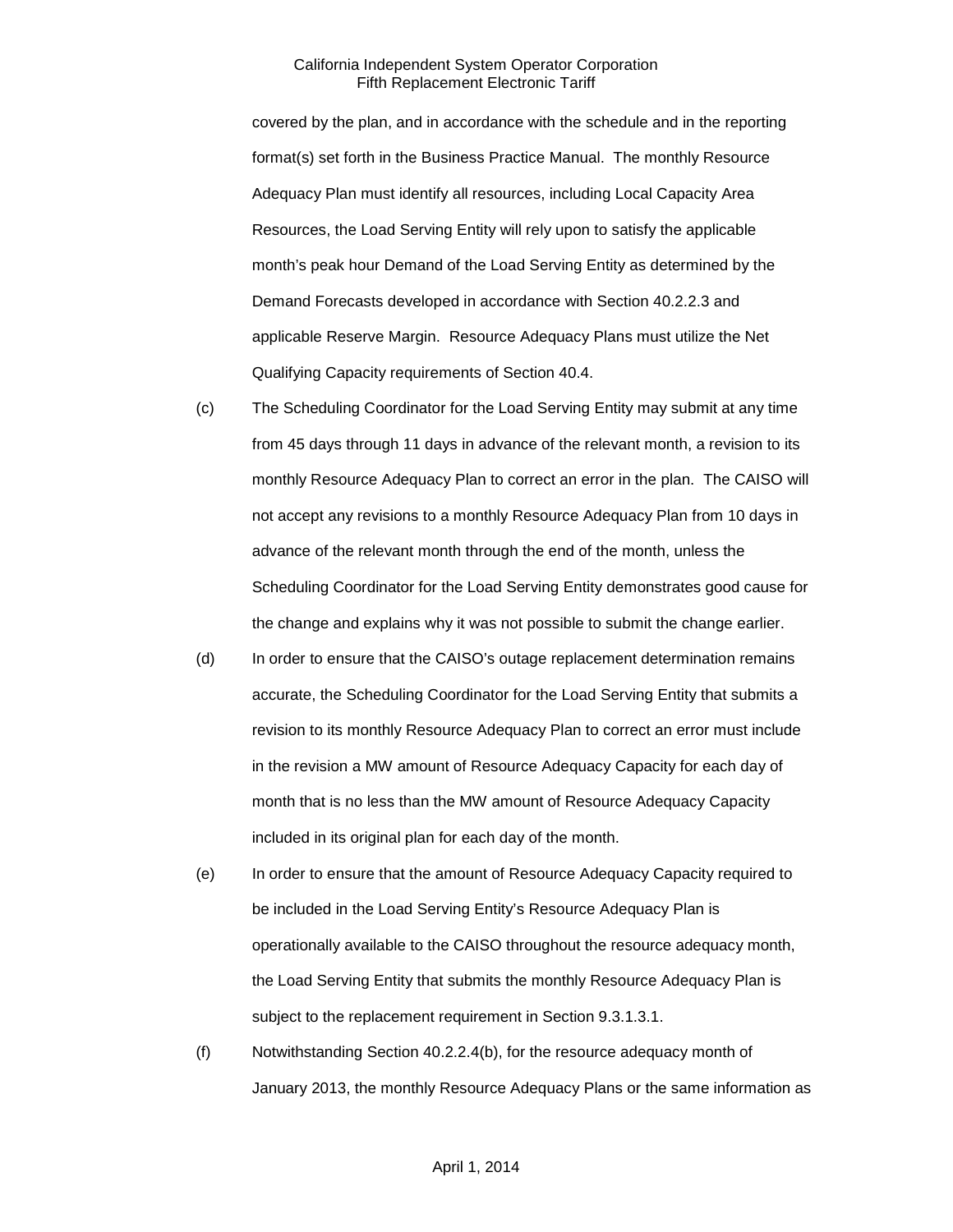required to be included in the monthly Resource Adequacy Plans, plus any other information the CAISO requires as identified in the Business Practice Manual, shall be submitted to the CAISO no later than November 20, 2012, which is 42 days in advance of the first day of the month. Notwithstanding Section 40.2.2.4(c), for the resource adequacy month of January 2013, the Scheduling Coordinator for the Load Serving Entity may submit at any time from 42 days through 11 days in advance of the relevant month, a revision to its monthly Resource Adequacy Plan to correct an error in the plan.

#### <span id="page-6-0"></span>**40.2.3 Modified Reserve Sharing LSEs**

#### **40.2.3.1 Reserve Margin**

- (a) The Scheduling Coordinator for a Load Serving Entity electing Modified Reserve Sharing LSE status must provide the CAISO with the Reserve Margin(s) adopted by the CPUC, Local Regulatory Authority, or federal agency, as appropriate, for use in the annual Resource Adequacy Plan and monthly Resource Adequacy Plans listed as a percentage of the Demand Forecasts developed in accordance with Section 40.2.3.3.
- (b) For the Scheduling Coordinator for a Load Serving Entity electing Modified Reserve Sharing LSE status for which the CPUC, Local Regulatory Authority, or federal agency, as appropriate, has not established a Reserve Margin, the Reserve Margin shall be no less than fifteen percent (15%) of the applicable month's peak hour Demand of the Load Serving Entity, as determined by the Demand Forecasts developed in accordance with Section 40.2.3.3.

#### **40.2.3.2 Qualifying Capacity**

The Scheduling Coordinator for a Load Serving Entity electing Modified Reserve Sharing LSE status must provide the CAISO with a description of the criteria for determining qualifying resource types and the Qualifying Capacity from such resources and any modifications thereto as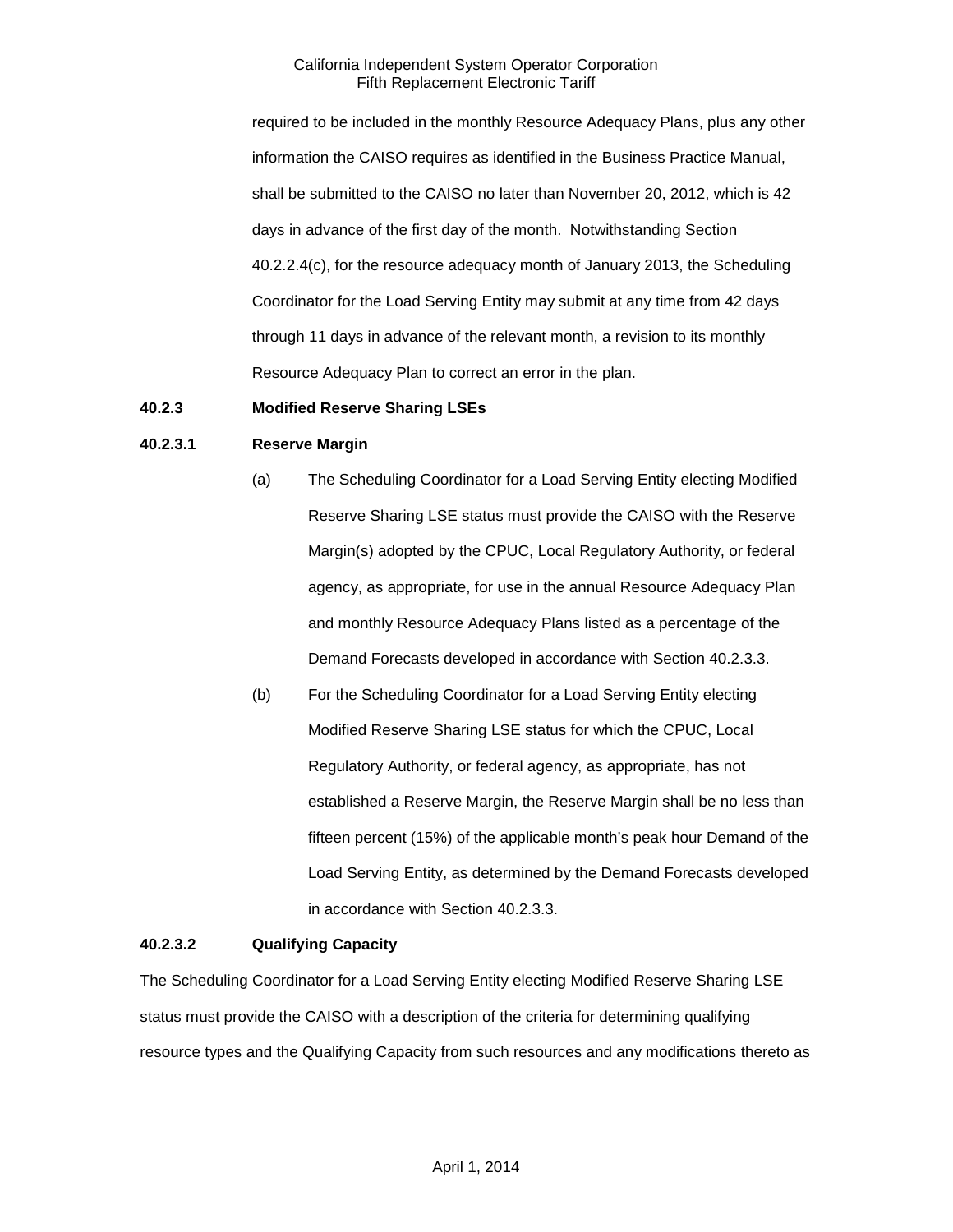they are implemented from time to time. The Modified Reserve Sharing LSE may elect to utilize the criteria set forth in Section 40.8.

#### **40.2.3.3 Demand Forecasts**

- (a) The Scheduling Coordinator for a Load Serving Entity electing Modified Reserve Sharing LSE status must provide annual and monthly Demand Forecasts on the schedule and in the reporting format(s) set forth in the Business Practice Manual. The annual and monthly Demand Forecasts shall utilize the annual and monthly coincident peak Demand determinations provided by the California Energy Commission for such Load Serving Entity, which will be calculated from Demand Forecast data submitted to the California Energy Commission by each Modified Reserve Sharing LSE; or (ii) if the California Energy Commission does not produce coincident peak Demand Forecasts for the Load Serving Entity, the annual and monthly coincident peak Demand Forecasts produced by the CAISO for such Load Serving Entity in accordance with its Business Practice Manual. Scheduling Coordinators must provide data and information, as may be requested by the CAISO, to develop or support the Demand Forecast required by this Section 40.2.3.3(b).
- (b) The Scheduling Coordinator for a Load Serving Entity electing Modified Reserve Sharing LSE status must submit, on the schedule and in the reporting format set forth in the Business Practice Manual, hourly Demand Forecasts for each Trading Hour of the next Trading Day for each Modified Reserve Sharing LSE represented. The Scheduling Coordinator for a Load Serving Entity electing Modified Reserve Sharing LSE status must provide data or supporting information, as requested by the CAISO, for the Demand Forecasts required by this Section 40.2.3.3(b) for each Modified Reserve Sharing LSE served by the Scheduling Coordinator and a description of the criteria upon which the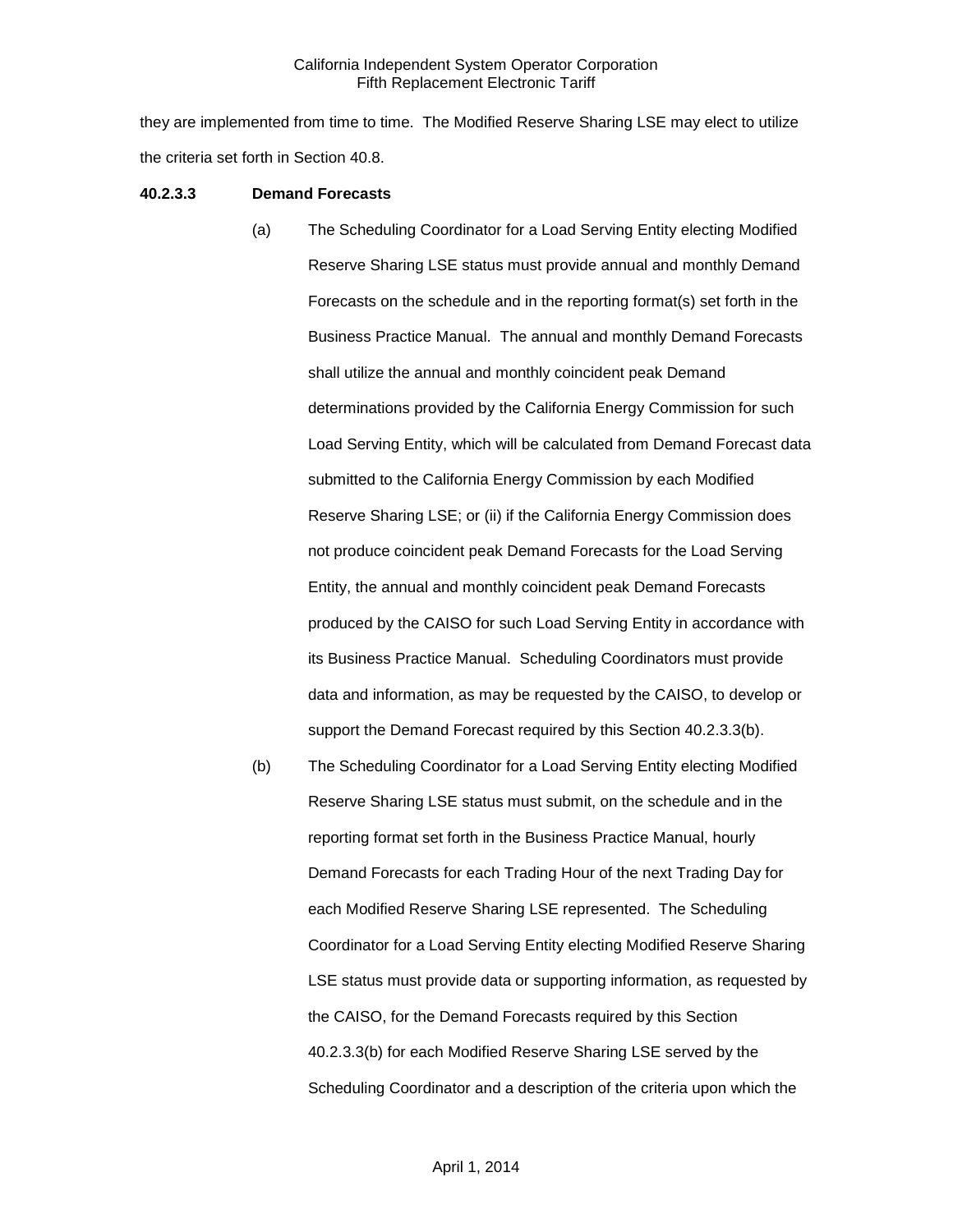Demand Forecast was developed, and any modifications thereto as they are implemented from time to time.

#### **40.2.3.4 Annual and Monthly Resource Adequacy Plans**

The Scheduling Coordinator for a Load Serving Entity electing Modified Reserve Sharing LSE status must provide annual and monthly Resource Adequacy Plans, for each Modified Reserve Sharing LSE served by the Scheduling Coordinator, as follows:

- (a) Each annual Resource Adequacy Plan must be submitted to the CAISO on a schedule and in the reporting format(s) set forth in the Business Practice Manual. The annual Resource Adequacy Plan must, at a minimum, set forth the Local Capacity Area Resources, if any, procured by the Modified Reserve Sharing LSE as described in Section 40.3.
- (b) Each monthly Resource Adequacy Plan or the same information as required to be included in the monthly Resource Adequacy Plan, plus any other information the CAISO requires as identified in the Business Practice Manual, must be submitted to the CAISO at least 45 days in advance of the first day of the month covered by the plan, and in accordance with the schedule and in the reporting format(s) set forth in the Business Practice Manual. The monthly Resource Adequacy Plan must identify the resources the Modified Reserve Sharing LSE will rely upon to satisfy its forecasted monthly Demand and Reserve Margin as set forth in Section 40.2.3.1, for the relevant reporting period and must utilize the Net Qualifying Capacity requirements of Section 40.4.
- (c) The Scheduling Coordinator for the Load Serving Entity may submit, at any time from 45 days through 11 days in advance of the relevant month, a revision to its monthly Resource Adequacy Plan to correct an error in the plan. The CAISO will not accept any revisions to a monthly Resource Adequacy Plan from 10 days in advance of the relevant month through the end of the month, unless the Scheduling Coordinator for the Load Serving Entity demonstrates good cause for the change and explains why it was not possible to submit the change earlier.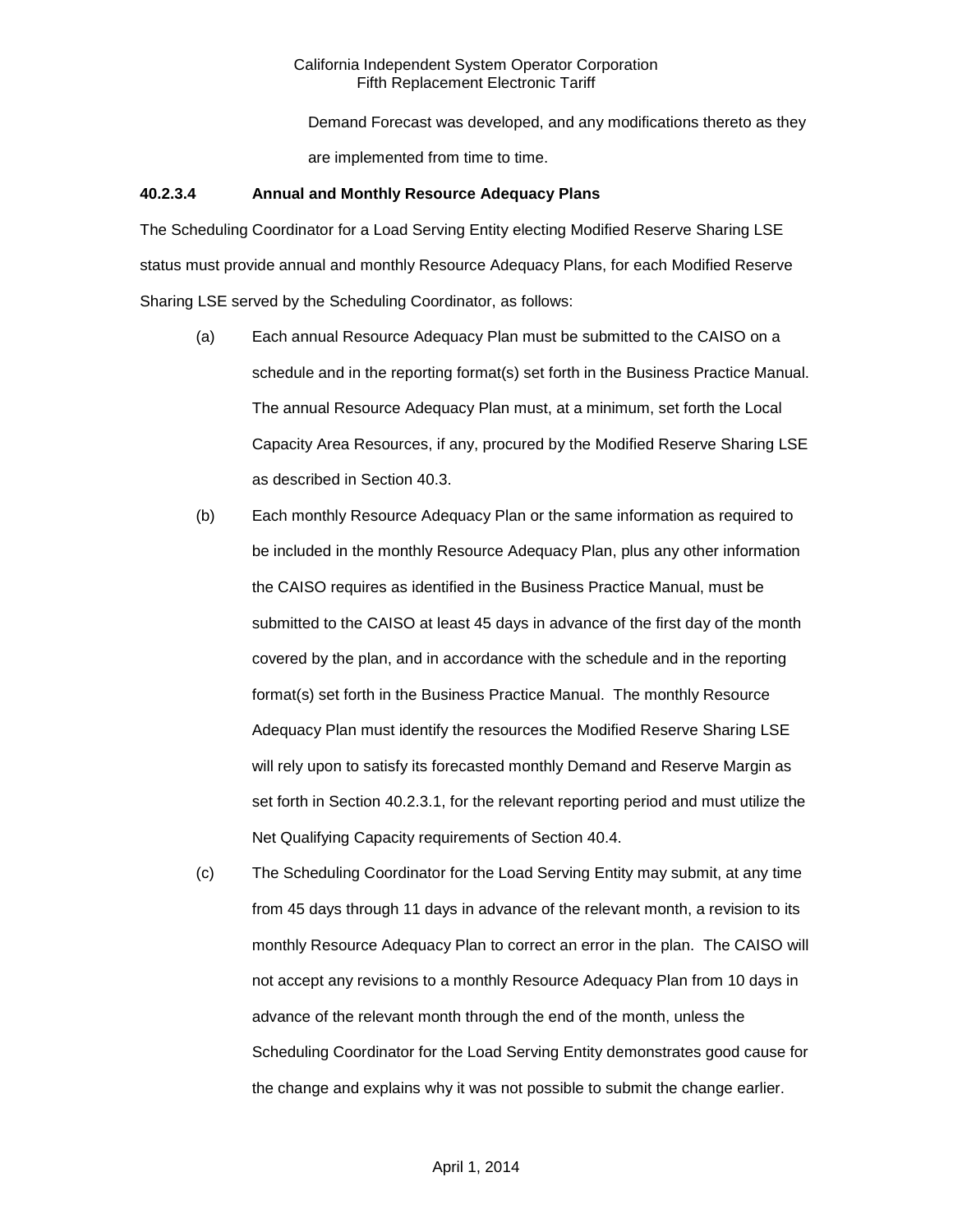- (d) In order to ensure that the CAISO's outage replacement determination remains accurate, the Scheduling Coordinator for the Load Serving Entity that submits a revision to its monthly Resource Adequacy Plan to correct an error must include in the revision a MW amount of Resource Adequacy Capacity for each day of month that is no less than the MW amount of Resource Adequacy Capacity included in its original plan for each day of the month.
- (e) In order to ensure that the Resource Adequacy Capacity required to be included in the Load Serving Entity's monthly Resource Adequacy Plan is operationally available to the CAISO throughout the resource adequacy month, the Load Serving Entity that submits the monthly Resource Adequacy Plan is subject to the replacement requirement in Section 9.3.1.3.1.
- (f) Notwithstanding Section 40.2.3.4(b), for the resource adequacy month of January 2013, the monthly Resource Adequacy Plans or the same information as required to be included in the monthly Resource Adequacy Plans, plus any other information the CAISO requires as identified in the Business Practice Manual, shall be submitted to the CAISO no later than November 20, 2012, which is 42 days in advance of the first day of the month. Notwithstanding Section 40.2.3.4(c), for the resource adequacy month of January 2013, the Scheduling Coordinator for the Load Serving Entity may submit at any time from 42 days through 11 days in advance of the relevant month, a revision to its monthly Resource Adequacy Plan to correct an error in the plan.

#### <span id="page-9-0"></span>**40.2.4 Load Following MSS**

A Scheduling Coordinator for a Load following MSS must provide an annual Resource Adequacy Plan that sets forth, at a minimum, the Local Capacity Area Resources, if any, procured by the Load following MSS as described in Section 40.3. The annual Resource Adequacy Plan shall utilize the annual coincident peak Demand determination provided by the California Energy Commission for such Load following MSS using Demand Forecast data submitted to the California Energy Commission by the Load following MSS, or, if the California Energy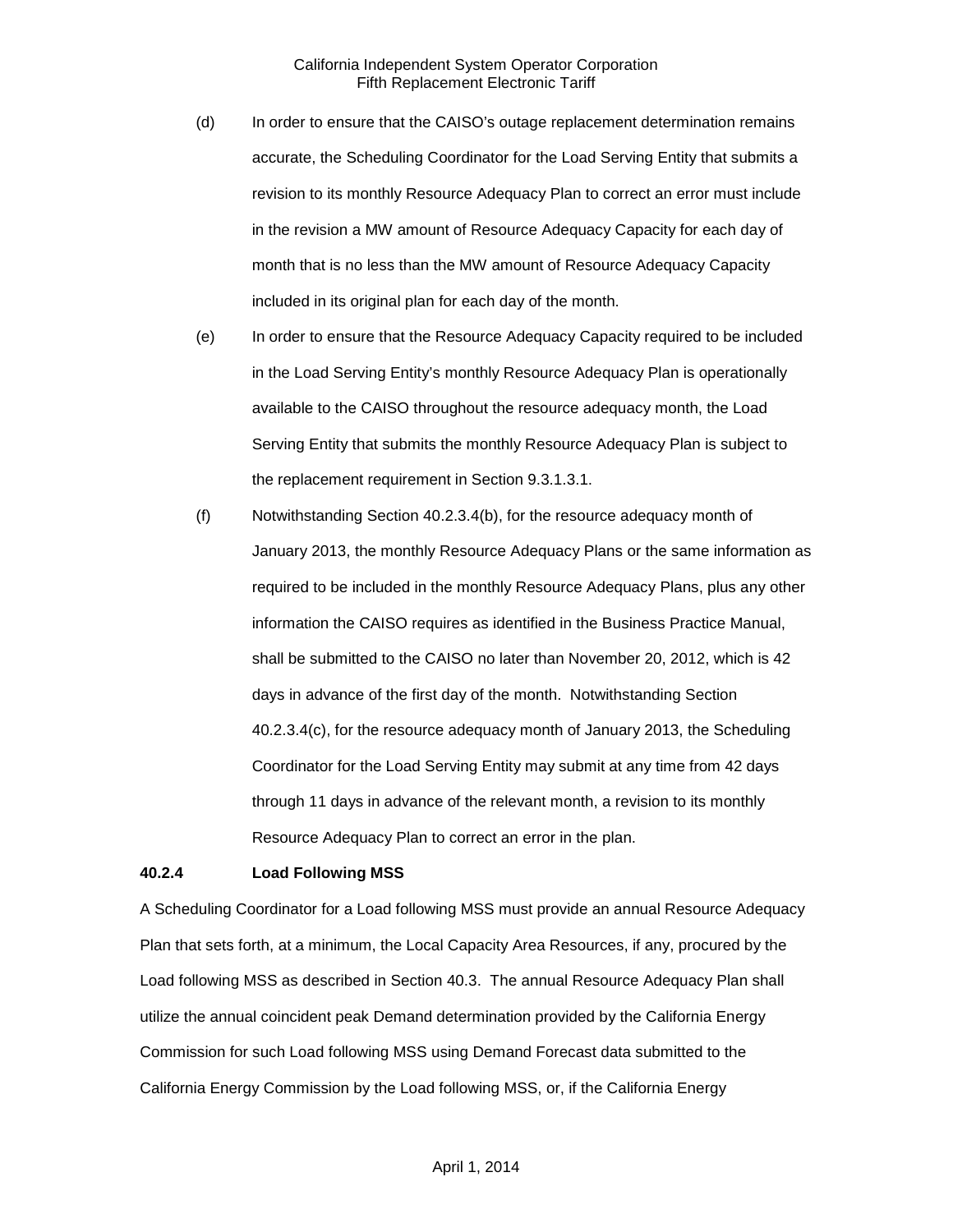Commission does not produce coincident peak Demand Forecasts for the Load following MSS, the annual coincident peak Demand Forecast produced by the CAISO for such Load following MSS in accordance with its Business Practice Manual using Demand Forecast data submitted to the CAISO by the Load following MSS. The Local Capacity Area Resources identified by the annual Resource Adequacy Plan submitted by the Load following MSS shall be subject to the Availability Standards, Non-Availability Charge, and Availability Incentive Payment specified in Section 40.9.

#### <span id="page-10-0"></span>**40.3 Local Capacity Area Resource Requirements For SCs For LSEs**

#### <span id="page-10-1"></span>**40.3.1 Local Capacity Technical Study**

On an annual basis, pursuant to the schedule set forth in the Business Practice Manual, the CAISO will, perform, and publish on the CAISO Website the Local Capacity Technical Study. The Local Capacity Technical Study shall identify Local Capacity Areas, determine the minimum amount of Local Capacity Area Resources in MW that must be available to the CAISO within each identified Local Capacity Area, and identify the Generating Units within each identified Local Capacity Area. The CAISO shall collaborate with the CPUC, Local Regulatory Authorities within the CAISO Balancing Authority Area, federal agencies, and Market Participants to ensure that the Local Capacity Technical Study is performed in accordance with this Section 40.3 and to establish for inclusion in the Business Practice Manual other parameters and assumptions applicable to the Local Capacity Technical Study and a schedule that provides for: (i) reasonable time for review of a draft Local Capacity Technical Study, (ii) reasonable time for Participating TOs to propose operating solutions, and (iii) release of the final Local Capacity Technical Study no later than 120 days prior to the date annual Resource Adequacy Plans must be submitted under this Section 40.

#### **40.3.1.1 Local Capacity Technical Study Criteria**

The Local Capacity Technical Study will determine the minimum amount of Local Capacity Area Resources needed to address the Contingencies identified in Section 40.3.1.2. In performing the Local Capacity Technical Study, the CAISO will apply those methods for resolving Contingencies considered appropriate for the performance level that corresponds to a particular studied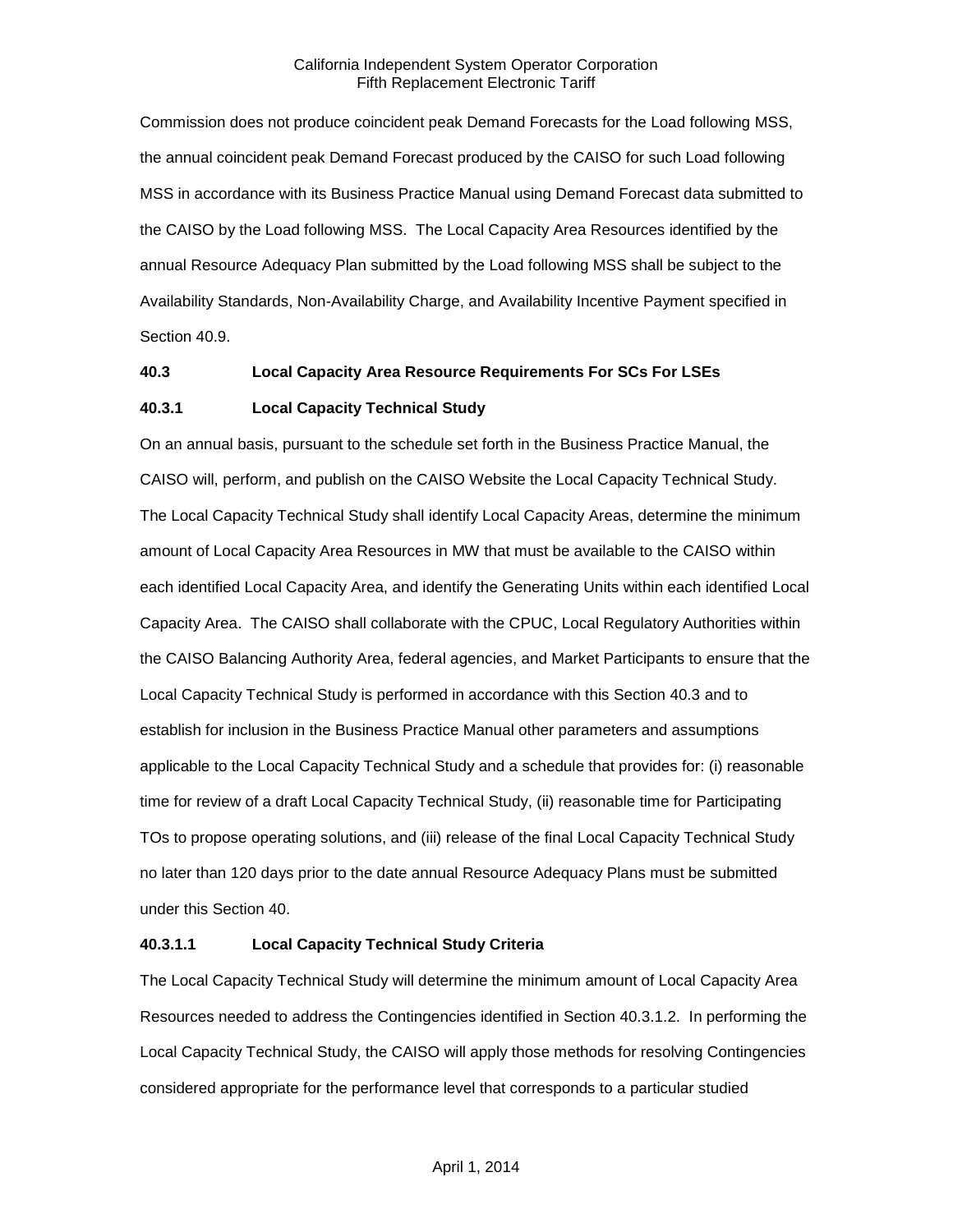Contingency, as provided in NERC Reliability Standards TPL-001-0, TPL-002-0, TPL-003-0, and TPL-004-0, as augmented by CAISO Reliability Criteria in accordance with the Transmission Control Agreement and Section 24.2.1. The CAISO Reliability Criteria shall include:

- (1) Time Allowed for Manual Readjustment: This is the amount of time required for the Operator to take all actions necessary to prepare the system for the next Contingency. This time should not be more than thirty (30) minutes.
- (2) No voltage collapse or dynamic instability shall be allowed for a Contingency in Category D – extreme event (any B1-4 system readjusted (Common Mode) L-2), as listed in Section 40.3.1.2.

## **40.3.1.2 Local Capacity Technical Study Contingencies.**

| The Local Capacity Technical Study shall assess the following |
|---------------------------------------------------------------|
| Contingencies:                                                |
| <b>Contingency Component(s)</b>                               |
| NERC/WECC Performance Level A - No Contingencies              |
| NERC/WECC Performance Level B - Loss of a single element      |
| 1. Generator (G-1)                                            |
| 2. Transmission Circuit (L-1)                                 |
| 3. Transformer (T-1)                                          |
| 4. Single Pole (dc) Line                                      |
| 5. G-1 system readjusted L-1                                  |
| NERC/WECC Performance Level C - Loss of two or more elements  |
| 3. L-1 system readjusted G-1                                  |
| 3. G-1 system readjusted T-1 or T-1 system readjusted G-1     |
| 3. L-1 system readjusted T-1 or T-1 system readjusted L-1     |
| 3. G-1 system readjusted G-1                                  |
| 3. L-1 system readjusted L-1                                  |
| 4. Bipolar (dc) Line                                          |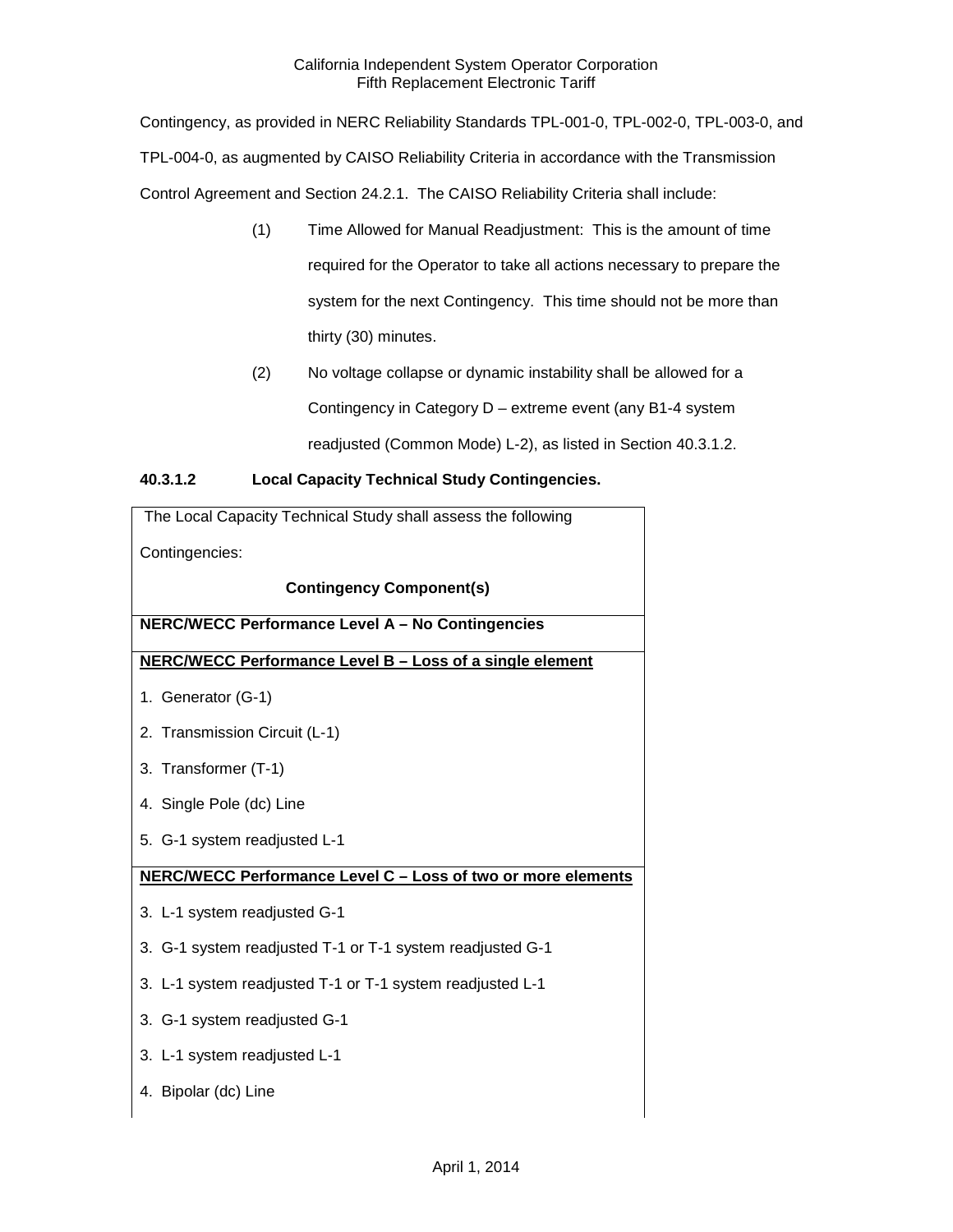5. Two circuits (Common Mode) L-2

WECC-S3. Two generators (Common Mode) G-2

## **D – Extreme event – loss of two or more elements**

Any B1-4 system readjusted (Common Mode) L-2

## <span id="page-12-0"></span>**40.3.2 Allocation Of Local Capacity Area Resource Obligations**

The CAISO will allocate responsibility for Local Capacity Area Resources to Scheduling Coordinators for Load Serving Entities in the following sequential manner:

> (a) The responsibility for the aggregate Local Capacity Area Resources required for all Local Capacity Areas within each TAC Area as determined by the Local Capacity Technical Study will be allocated to all Scheduling Coordinators for Load Serving Entities that serve Load in the TAC Area in accordance with the Load Serving Entity's proportionate share of the LSE's TAC Area Load at the time of the CAISO's annual coincident peak Demand set forth in the annual peak Demand Forecast for the next Resource Adequacy Compliance Year as determined by the California Energy Commission. Expressed as a formula, the allocation of Local Area Capacity Resource obligations will be as follows: (∑ Local Capacity Area MW in TAC Area from the Local Capacity Technical Study) \* (LSE Demand in TAC Area at CAISO annual coincident peak Demand)/(Total TAC Area Demand at the time of CAISO annual coincident peak Demand). This will result in a MW responsibility for each Load Serving Entity for each TAC Area in which the LSE serves Load. The LSE may meet its MW responsibility, as assigned under this Section, for each TAC Area in which the LSE serves Load by procurement of that MW quantity in any Local Capacity Area in the TAC Area.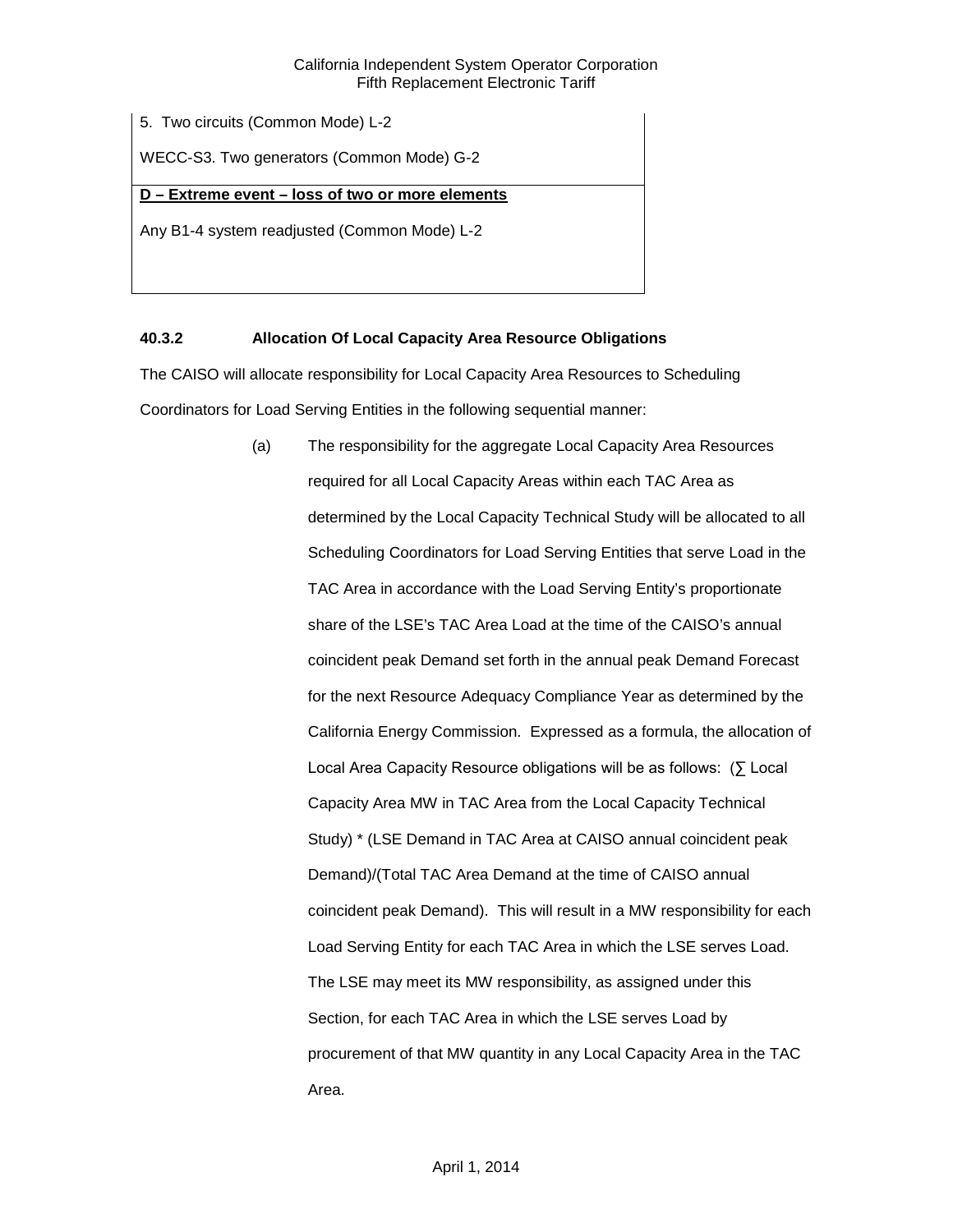- (b) For Scheduling Coordinators for Non-CPUC Load Serving Entities, the Local Capacity Area Resource obligation will be allocated based on Section 40.3.2(a) above.
- (c) For Scheduling Coordinators for CPUC Load Serving Entities, the CAISO will allocate the Local Capacity Area Resource obligation based on an allocation methodology, if any, adopted by the CPUC. However, if the allocation methodology adopted by the CPUC does not fully allocate the total sum of each CPUC Load Serving Entity's proportionate share calculated under Section 40.3.2(a), the CAISO will allocate the difference to all Scheduling Coordinators for CPUC Load Serving Entities in accordance with their proportionate share calculated under 40.3.2(a). If the CPUC does not adopt an allocation methodology, the CAISO will allocate Local Capacity Area Resources to Scheduling Coordinators for CPUC Load Serving Entities based on Section 40.3.2(a).

Once the CAISO has allocated the total responsibility for Local Capacity Area Resources, the CAISO will inform the Scheduling Coordinator for each LSE of the LSE's specific allocated responsibility for Local Capacity Area Resources in each TAC Area in which the LSE serves Load.

#### <span id="page-13-0"></span>**40.3.3 Procurement Of Local Capacity Area Resources By LSEs**

Nothing in this Section 40 obligates any Scheduling Coordinator to demonstrate on behalf of a Load Serving Entity that the Load Serving Entity has procured Local Capacity Area Resources to satisfy capacity requirements for each Local Capacity Area identified in the technical study. Scheduling Coordinators for Load Serving Entities may aggregate responsibilities for procurement of Local Capacity Area Resources. If a Load Serving Entity has procured Local Capacity Area Resources that satisfy generation capacity requirements for Local Capacity Areas, the Scheduling Coordinator for such Load Serving Entity shall include this information in its annual and monthly Resource Adequacy Plan(s).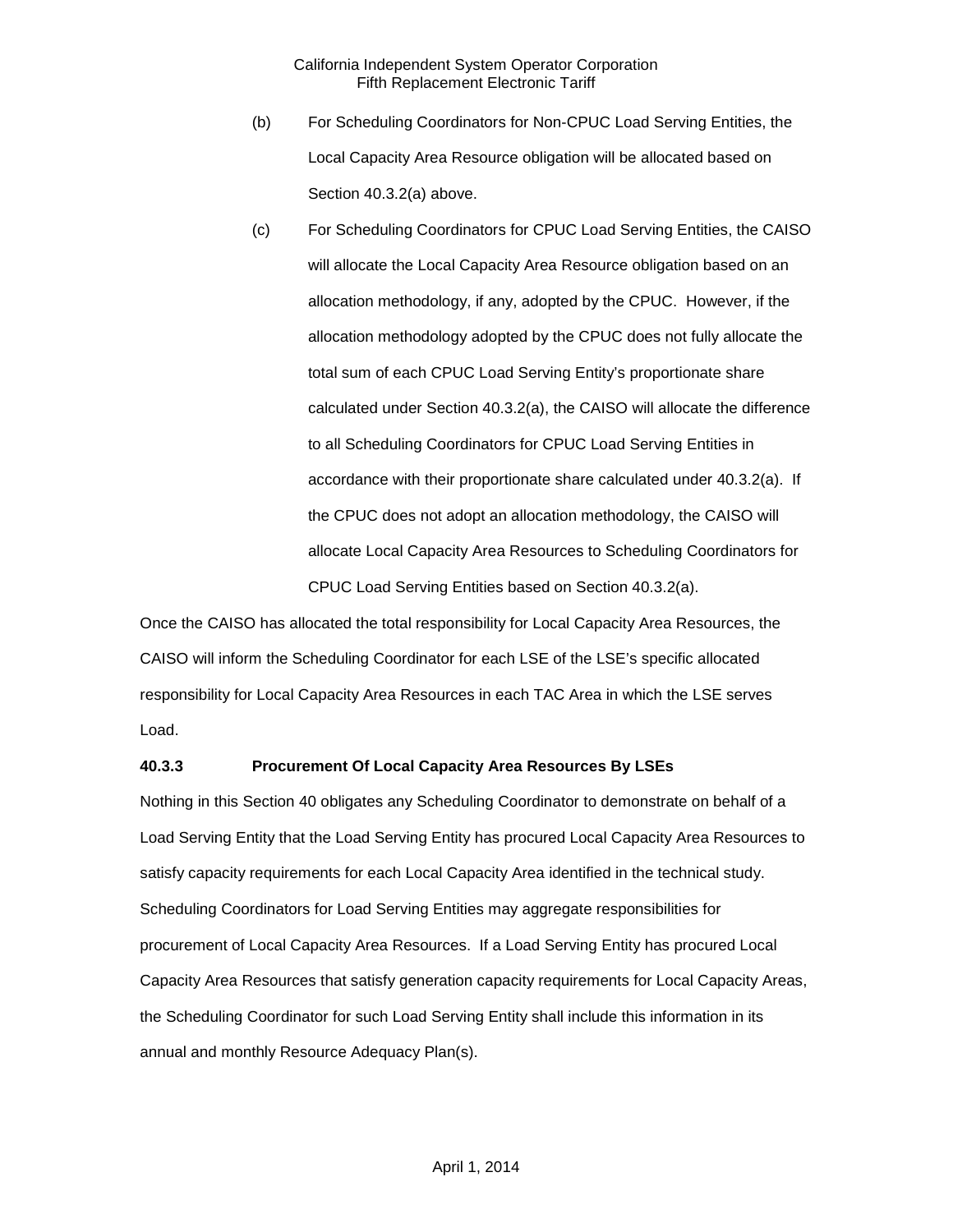## <span id="page-14-0"></span>**40.3.4 [NOT USED]**

#### <span id="page-14-1"></span>**40.4 General Requirements On Resource Adequacy Resources**

#### <span id="page-14-2"></span>**40.4.1 Eligible Resources And Determination Of Qualifying Capacity**

The CAISO shall use the criteria provided by the CPUC or Local Regulatory Authority to determine and verify, if necessary, the Qualifying Capacity of all Resource Adequacy Resources; however, to the extent a resource is listed by one or more Scheduling Coordinators in their Resource Adequacy Plans, which apply the criteria of more than one Local Regulatory Authority that leads to conflicting Qualifying Capacity values for that resource, the CAISO will accept the methodology that results in the highest Qualifying Capacity value. Only if the CPUC, Local Regulatory Authority, or federal agency has not established any Qualifying Capacity criteria, or chooses to rely on the criteria in this CAISO Tariff, will the provisions of Section 40.8 apply.

#### <span id="page-14-3"></span>**40.4.2 Net Qualifying Capacity Report**

The CAISO shall produce an annual report posted to the CAISO Website on the schedule set forth in the Business Practice Manual that sets forth the Net Qualifying Capacity of all Participating Generators. All other Resource Adequacy Resources may be included in the annual report under Section 40.4.2 upon their request. The Net Qualifying Capacity of any resource included in the annual report, once posted to the CAISO Website, shall not be reduced by the CAISO for the next Resource Adequacy Compliance Year. Any change proposed to be made to a Net Qualifying Capacity value for a resource included in a prior annual report shall be explained, and any test results or analyses underlying the change provided, to the Scheduling Coordinator within ten (10) days of the CAISO's determination that a change to the resource's Net Qualifying Capacity is appropriate, which also must be at least fifteen (15) days prior to the posting on the CAISO Website of the annual report. Any disputes as to the CAISO's determination regarding Net Qualifying Capacity shall be subject to the CAISO ADR Procedures.

#### <span id="page-14-4"></span>**40.4.3 General Qualifications For Supplying Net Qualifying Capacity**

Resource Adequacy Resources included in a Resource Adequacy Plan submitted by a Scheduling Coordinator on behalf of a Load Serving Entity serving Load in the CAISO Balancing Authority Area must: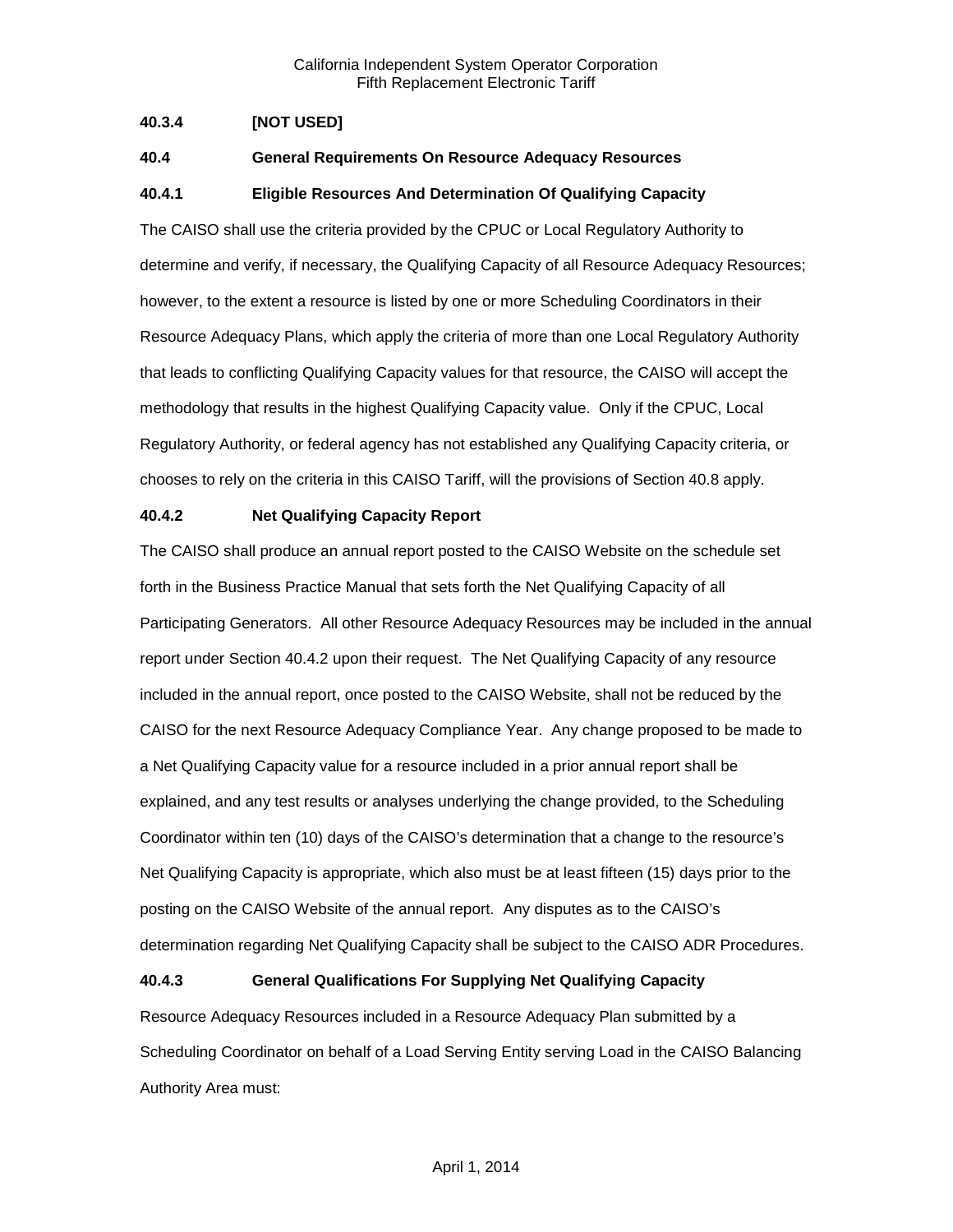- (1) Be available for testing by the CAISO to validate Qualifying Capacity, which can be no less than a resource's PMin even if the resource's contractual Resource Adequacy Capacity is less than its PMin, and determine Net Qualifying Capacity for the next Resource Adequacy Compliance Year;
- (2) Provide any information requested by the CAISO to apply the performance criteria to be adopted by the CAISO pursuant to Section 40.4.5;
- (3) Submit Bids into the CAISO Markets as required by this CAISO Tariff;
- (4) Be in compliance, as of the date that the CAISO performs any testing or otherwise determines Net Qualifying Capacity for the next Resource Adequacy Compliance Year, with the criteria for Qualifying Capacity established by the CPUC, relevant Local Regulatory Authority, or federal agency and provided to the CAISO; and
- (5) Be subject to Sanctions for non-performance as specified in the CAISO Tariff; and
- (6) For a resource with contractual Resource Adequacy Capacity less than PMin, make the PMin available to the CAISO for commitment or dispatch at PMin, subject to Section 11.8 provisions for Bid Cost Recovery, so that the resource's Resource Adequacy Capacity can be utilized as required by this CAISO Tariff.

#### <span id="page-15-0"></span>**40.4.4 Reductions For Testing**

In accordance with the procedures specified in the Business Practice Manual, the Generating Unit of a Participating Generator or other Generating Units, System Units or Loads of Participating Loads or Proxy Demand Resources included in a Resource Adequacy Plan submitted by a Scheduling Coordinator on behalf of a Load Serving Entity can have its Qualifying Capacity reduced, for purposes of the Net Qualifying Capacity annual report under Section 40.4.2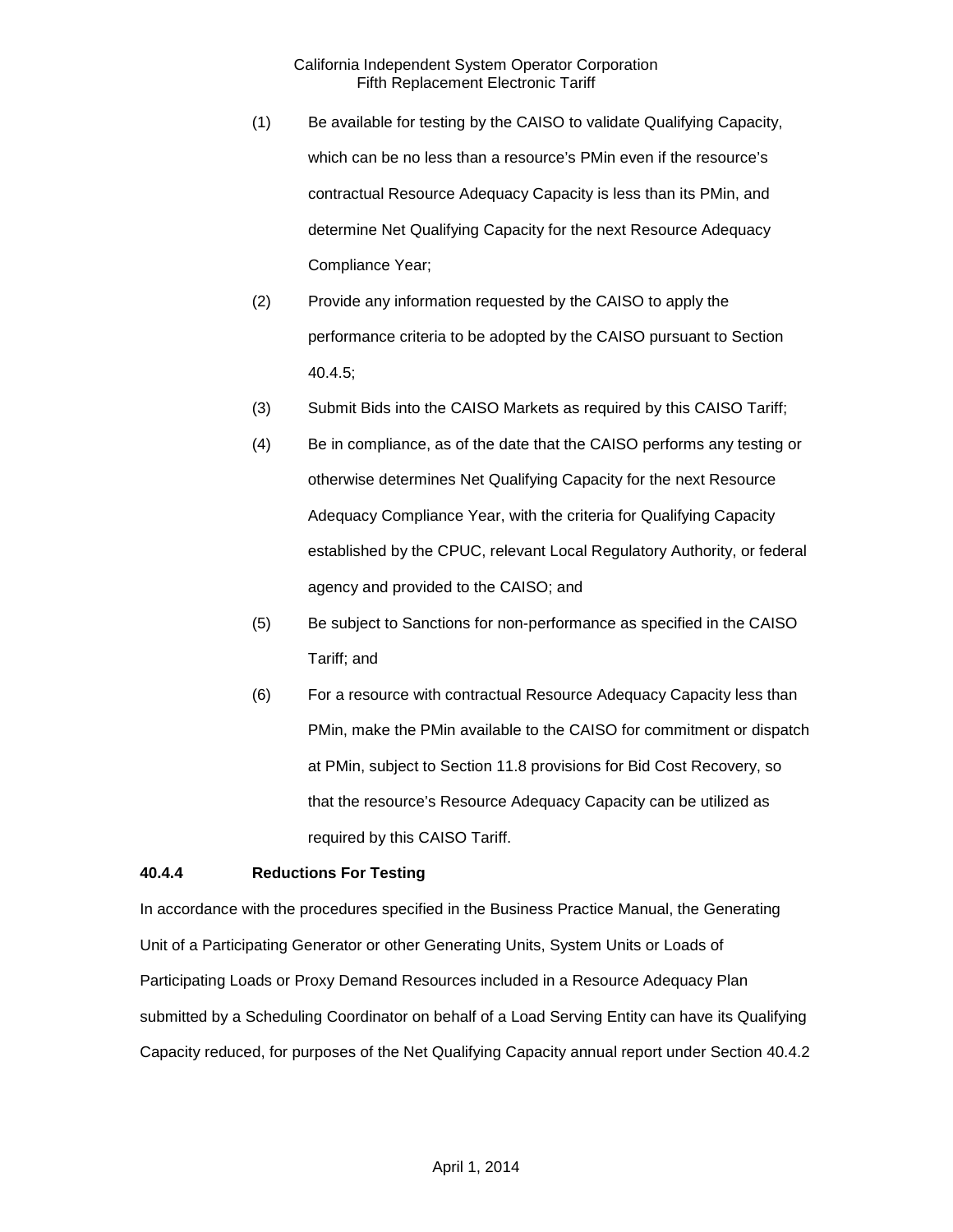for the next Resource Adequacy Compliance Year, if a CAISO testing program determines that it is not capable of supplying the full Qualifying Capacity amount.

#### <span id="page-16-0"></span>**40.4.5 Reductions For Performance Criteria**

No later than 12 months after the effective date of this Section 40, the CAISO will issue a report outlining a proposal with respect to performance criteria for Resource Adequacy Resources. The CAISO will collaborate with the CPUC and other Local Regulatory Authorities to develop the performance criteria to be submitted to FERC. The Scheduling Coordinator for a Resource Adequacy Resource shall provide or make available to the CAISO, subject to the confidentiality provisions of this CAISO Tariff, all documentation requested by the CAISO to determine, develop or implement the performance criteria, including, but not limited to, NERC Generating Availability Data System data.

#### <span id="page-16-1"></span>**40.4.6 Reductions For Deliverability**

#### **40.4.6.1 Deliverability Within the CAISO Balancing Authority Area**

In order to determine Net Qualifying Capacity from Resource Adequacy Resources subject to this Section 40.4, the CAISO will determine that a Resource Adequacy Resource is available to serve the aggregate of Load by means of a deliverability study. Documentation explaining the CAISO's deliverability analysis will be posted on the CAISO Website. The deliverability study will be performed annually and shall focus on peak Demand conditions. The results of the deliverability study shall be incorporated into the Net Qualifying Capacity annual report under Section 40.4.2 and will be effective for the next Resource Adequacy Compliance Year. To the extent the deliverability study shows that the Qualifying Capacity is not deliverable to the aggregate of Demand under the conditions studied, the Qualifying Capacity of the Resource Adequacy Resource will be reduced on a MW basis for the capacity that is undeliverable. Resources will be electrically grouped in a manner consistent with the CAISO Deliverability Assessment methodology posted on the CAISO Website. For Resource Adequacy Resources in the same electrical group which have identified deliverability constraints, the Qualifying Capacity of the Resource Adequacy Resources that obtained Full Capacity Deliverability Status or partial deliverability through Section 8.2 of Appendix Y to this CAISO Tariff will be reduced prior to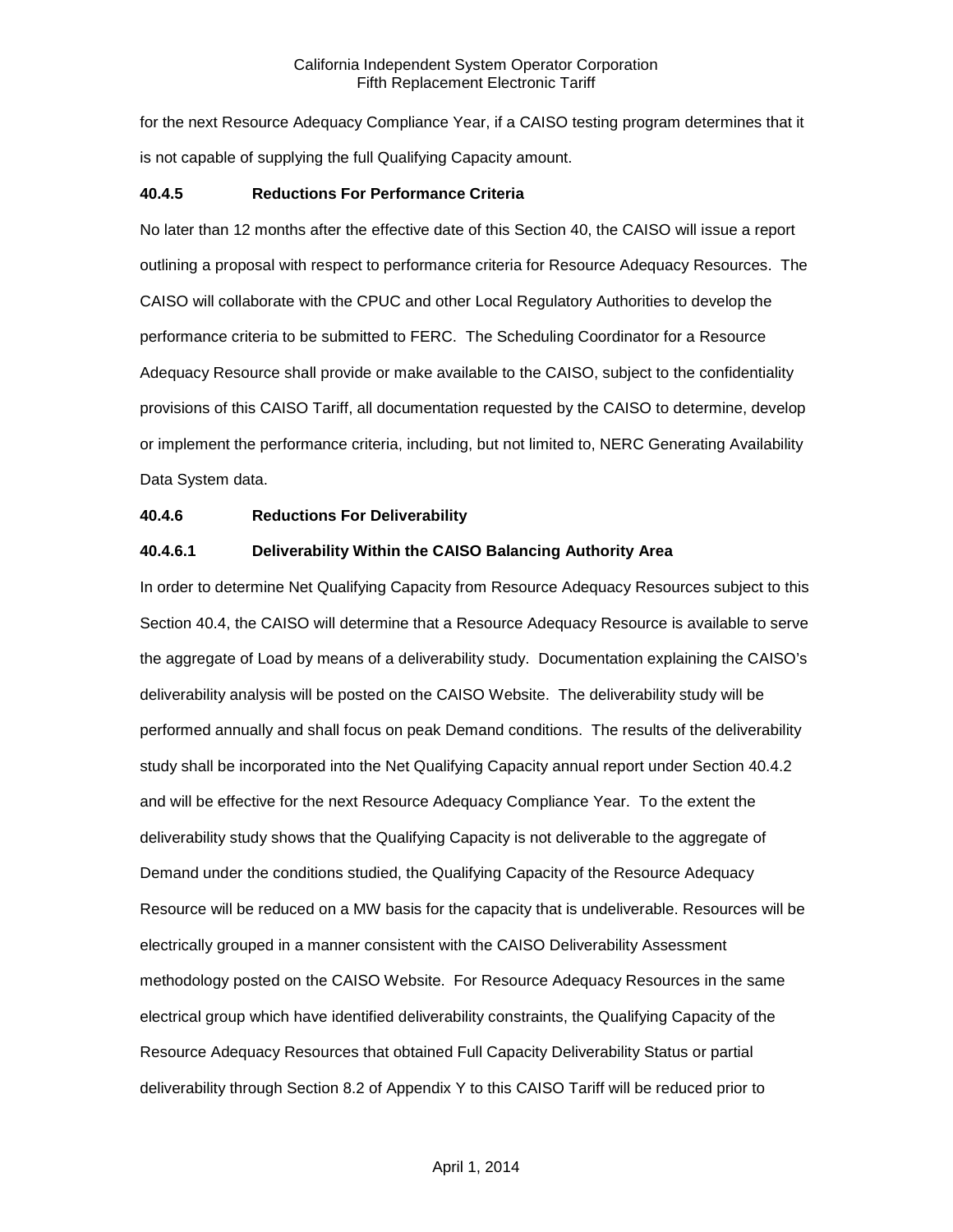reducing the Qualifying Capacity of those resources which were originally provided Full Capacity Deliverability Status pursuant to inclusion in an Interconnection Study Cycle under Appendix Y to this CAISO Tariff.

#### **40.4.6.2 Deliverability of Imports**

#### **40.4.6.2.1 Available Import Capability Assignment Process**

For Resource Adequacy Plans covering any period after December 31, 2007, total Available Import Capability will be assigned on an annual basis for a one-year term to Load Serving Entities serving Load in the CAISO Balancing Authority Area and other Market Participants through their respective Scheduling Coordinators, as described by the following sequence of steps. However, should the CPUC modify by decision its compliance period from January to December of the calendar year to May through April of the calendar year, the CAISO shall extend the effectiveness of the assignment for Resource Adequacy Compliance Year 2008 through April 2009.

Step 1: Determination of Maximum Import Capability on Interties into the CAISO Balancing Authority Area: The CAISO shall establish the Maximum Import Capability for each Intertie into the CAISO Balancing Authority Area, and will post those values on the CAISO Website in accordance with the schedule and process set forth in the Business Practice Manual. Step 2: Determination of Available Import Capability by Accounting for Existing Contracts and Transmission Ownership Rights Held by Out-of- Balancing Authority Area LSEs: For each Intertie, the Available Import Capability will be determined by subtracting from the Maximum Import Capability established in Step 1 for each Intertie the import capability on each Intertie associated with (i) Existing Contracts and (ii) Transmission Ownership Rights held by load serving entities that do not serve Load within the CAISO Balancing Authority Area. The remaining sum of all Intertie Available Import Capability is the Total Import Capability. Total Import Capability shall be used to determine the Load Share Quantity for each Load Serving Entity that serves Load within the CAISO Balancing Authority Area. Step 3: Determination of Existing Contract Import Capability by Accounting for Existing Contracts and Transmission Ownership Rights Held by CAISO Balancing Authority Area LSEs: From the Available Import Capability remaining on each Intertie after Step 2 above,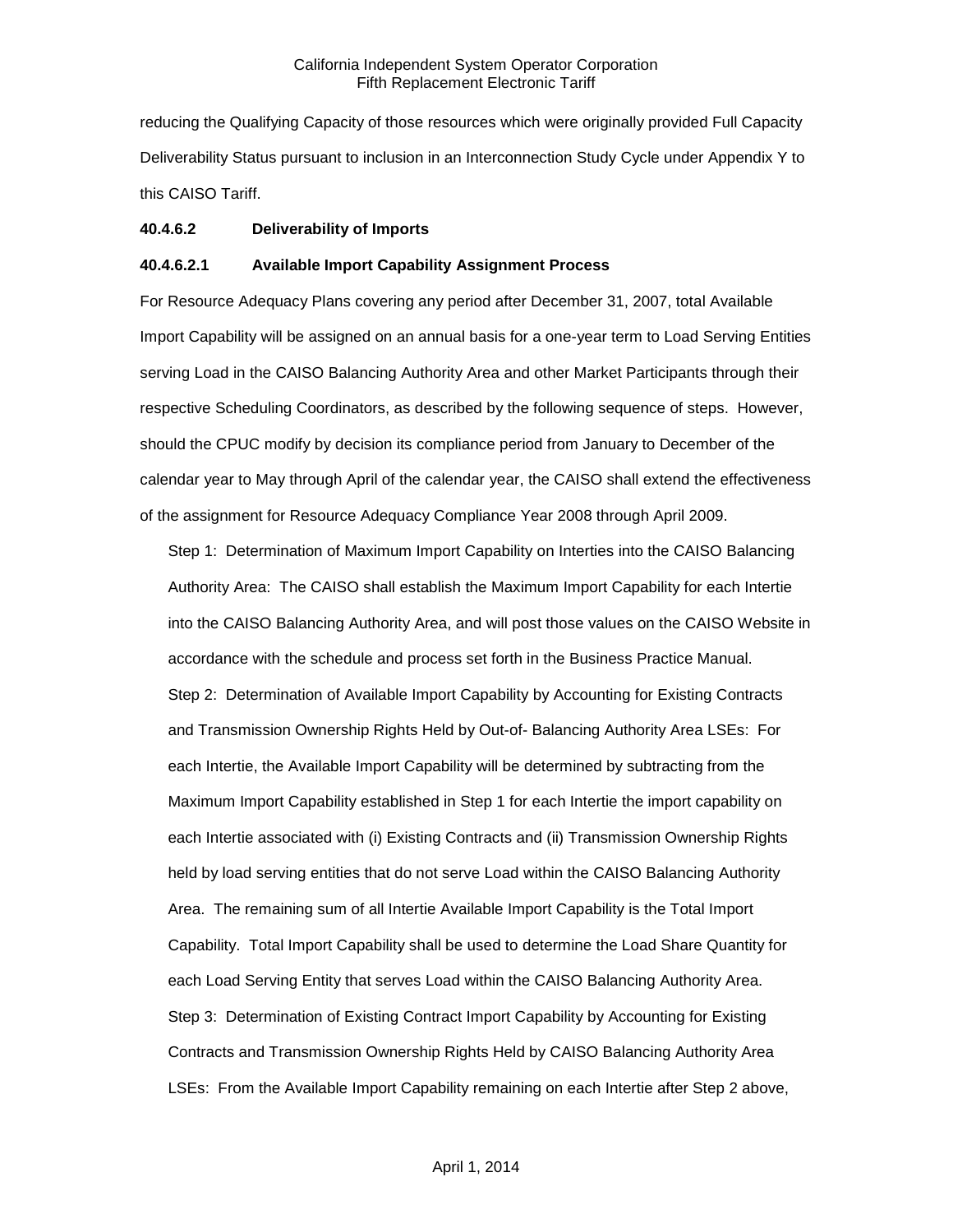Existing Contracts and Transmission Ownership Rights held by Load Serving Entities that serve Load within the CAISO Balancing Authority Area shall be reserved for the holders of such commitments and will not be subject to reduction under any subsequent steps in this Section. The import capability reserved pursuant to this Step 3 is the Existing Contract Import Capability.

Step 4: Assignment of Pre-RA Import Commitments: From the Available Import Capability remaining on each Intertie after reserving Existing Contract Import Capability under Step 3 above, the CAISO will assign to Load Serving Entities serving Load within the CAISO Balancing Authority Area Pre-RA Import Commitment Capability on a particular Intertie based on Pre-RA Import Commitments in effect (where a supplier has an obligation to deliver the Energy or make the capacity available) at any time during the Resource Adequacy Compliance Year for which the Available Import Capability assignment is being performed. The Pre-RA Import Commitment will be assigned to the Intertie selected by the Load Serving Entity during the Resource Adequacy Compliance Year 2007 import capability assignment process, which was required to be based on the Intertie upon which the Energy or capacity from the Pre-RA Import Commitment had been primarily scheduled or, for a Pre-RA Import Commitment without a scheduling history at the time of the Resource Adequacy Compliance Year 2007 import capability assignment process, the primary Intertie upon which the Energy or capacity was anticipated to be scheduled. To the extent a Pre-RA Import Commitment was not presented during the Resource Adequacy Compliance Year 2007 import capability assignment process, the Load Serving Entity shall select the Intertie upon which the Pre-RA Import Commitment is primarily anticipated to be scheduled during the term of the Pre-RA Import Commitment and that selection shall be utilized in future annual Available Import Capability assignment processes. If a Pre-RA Import Commitment submitted on behalf of a LSE with Existing Contract Import Capability is assigned under this Section to the same Intertie on which the LSE holds Existing Contract Import Capability, the Pre-RA Import Commitment will be assumed to deliver over the Existing Contract Import Capability until exhausted, unless the LSE can demonstrate otherwise.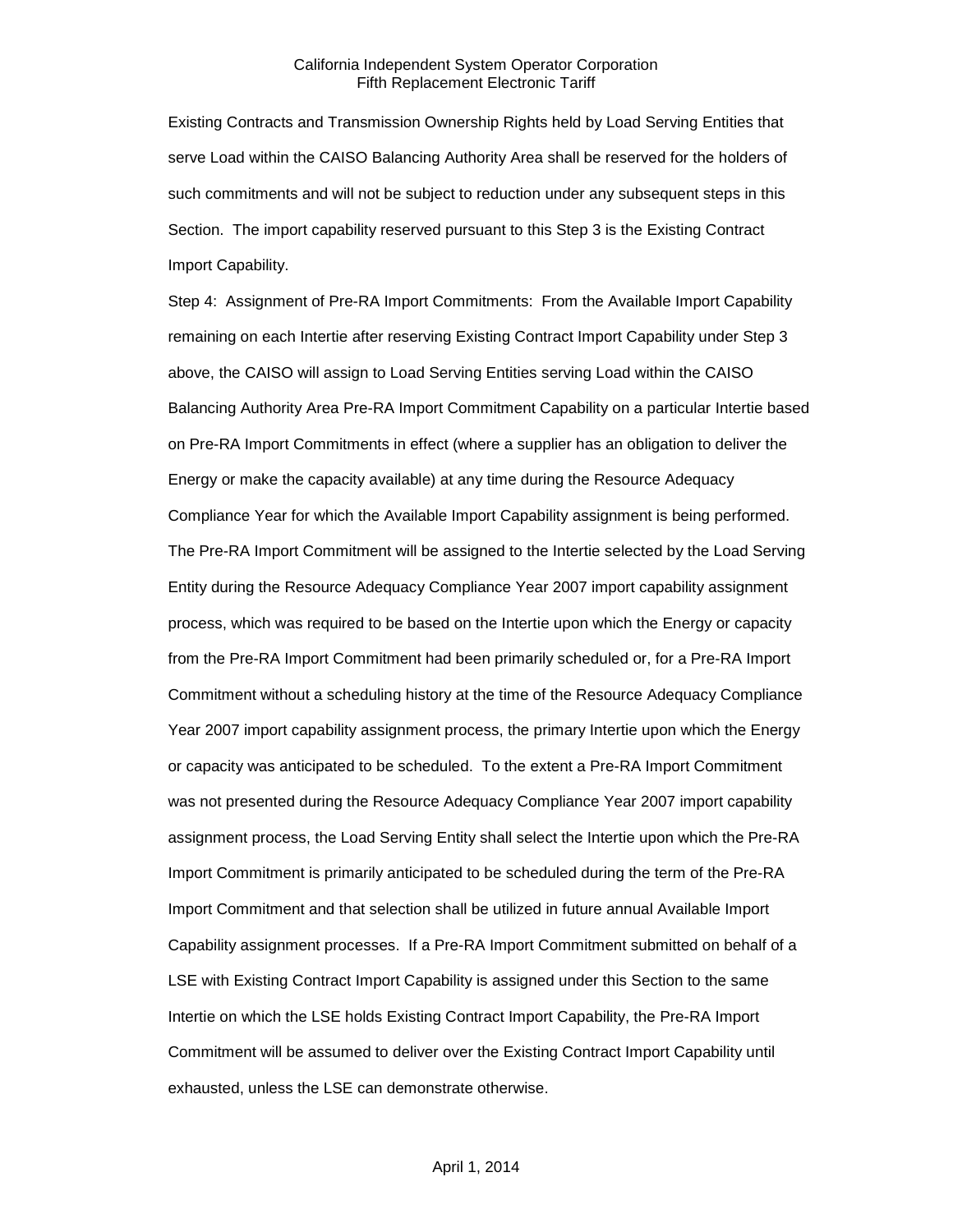To the extent a particular Intertie becomes over requested with Pre-RA Import Commitments due to either Pre-RA Import Commitments not included in the Resource Adequacy Compliance Year 2007 import capability assignment process or changes in system conditions that decrease the Maximum Import Capability of the Intertie, such that the MW represented in all Pre-RA Import Commitments utilizing the Intertie exceed the Intertie's Available Import Capability in excess of that reserved for Existing Contracts and Transmission Ownership Rights under Steps 2 and 3, the Pre-RA Import Commitments will be assigned Pre-RA Import Commitment Capability, based on the Import Capability Load Share Ratio of each Load Serving Entity submitting Pre-RA Import Commitments on the particular Intertie. To the extent this initial assignment of Pre-RA Import Commitment Capability has not fully assigned the Available Import Capability of the particular over requested Intertie, the remaining Available Import Capability on the over requested Intertie will be assigned until fully exhausted based on the Import Capability Load Share Ratio of each Load Serving Entity whose submitted Pre-RA Import Commitment has not been fully satisfied by the previous Import Capability Load Share Ratio assignment iteration. The Available Import Capability assigned pursuant to this Step 4 is the Pre-RA Import Commitment Capability. Step 5: Assignment of Remaining Import Capability Limited by Load Share Quantity: The Total Import Capability remaining after Step 4 will be assigned only to Load Serving Entities serving Load within the CAISO Balancing Authority Area that have not received Existing Contract Import Capability and Pre-RA Import Commitment Capability under Steps 3 and 4, that exceed the Load Serving Entity's Load Share Quantity. Only the MW quantity of any Pre-RA Import Commitment Capability assigned to Existing Contract Import Capability under Step 4 that exceeds the Existing Contract Import Capability on the particular Intertie will be counted for purposes of this Step 5. This Total Import Capability will be assigned until fully exhausted to those Load Serving Entities eligible to receive an assignment under this Step based on each Load Serving Entity's Import Capability Load Share Ratio up to, but not in excess of, its Load Share Quantity. The quantity of Total Import Capability assigned to the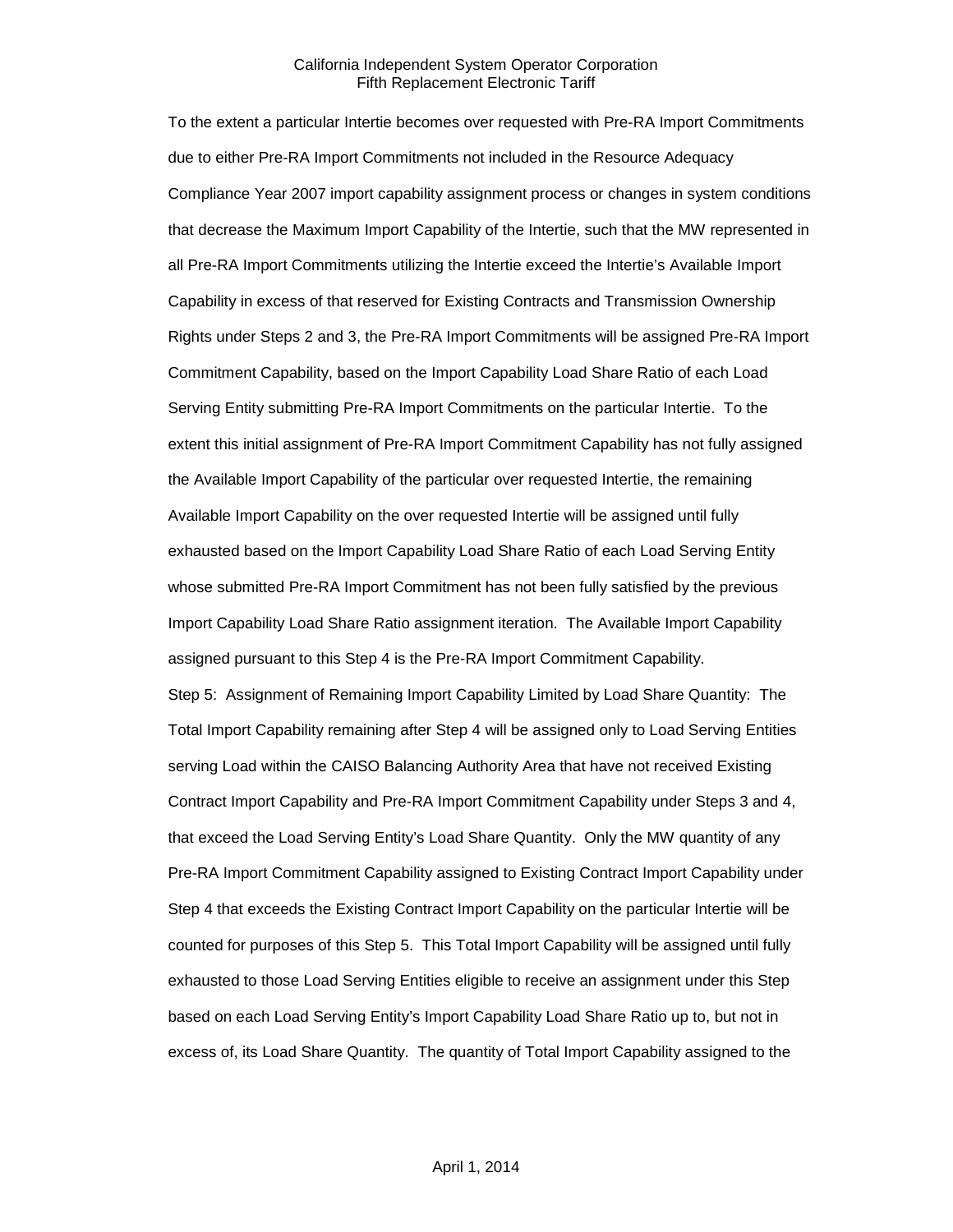Load Serving Entity under this Step is the Load Serving Entity's Remaining Import Capability. This Step 5 does not assign Remaining Import Capability on a specific Intertie. Step 6: CAISO Posting of Assigned and Unassigned Capability: Following the completion of Step 5, the CAISO will post to the CAISO Website, in accordance with the schedule set forth in the Business Practice Manual the following information:

- (a) The Total Import Capability;
- (b) The quantity in MW of Existing Contracts and Transmission Ownership Rights assigned to each Intertie, distinguishing between Existing Contracts and Transmission Ownership Rights held by Load Serving Entities within the CAISO Balancing Authority Area and those held by load serving entities outside the CAISO Balancing Authority Area;
- (c) The aggregate quantity in MW, and identity of the holders, of Pre-RA Import Commitments assigned to each Intertie; and
- (d) The aggregate quantity in MW of Available Import Capability after Step 4, the identity of the Interties with Available Import Capability, and the MW quantity of Available Import Capability on each such Intertie.

Step 7: CAISO Notification of LSE Assignment Information: Following the completion of Step 5, in accordance with the schedule set forth in the Business Practice Manual, the CAISO will notify the Scheduling Coordinator for each Load Serving Entity of:

- (a) The Load Serving Entity's Import Capability Load Share;
- (b) The Load Serving Entity's Load Share Quantity; and
- (c) The amount of, and Intertie on which, the Load Serving Entity's Existing Contract Import Capability and Pre-RA Import Commitment Capability, as applicable, has been assigned; and
- (d) The Load Serving Entity's Remaining Import Capability.

Step 8: Transfer of Import Capability: In accordance with the schedule set forth in the Business Practice Manual, a Load Serving Entity shall be allowed to transfer some or all of its Remaining Import Capability to any other Load Serving Entity or Market Participant. The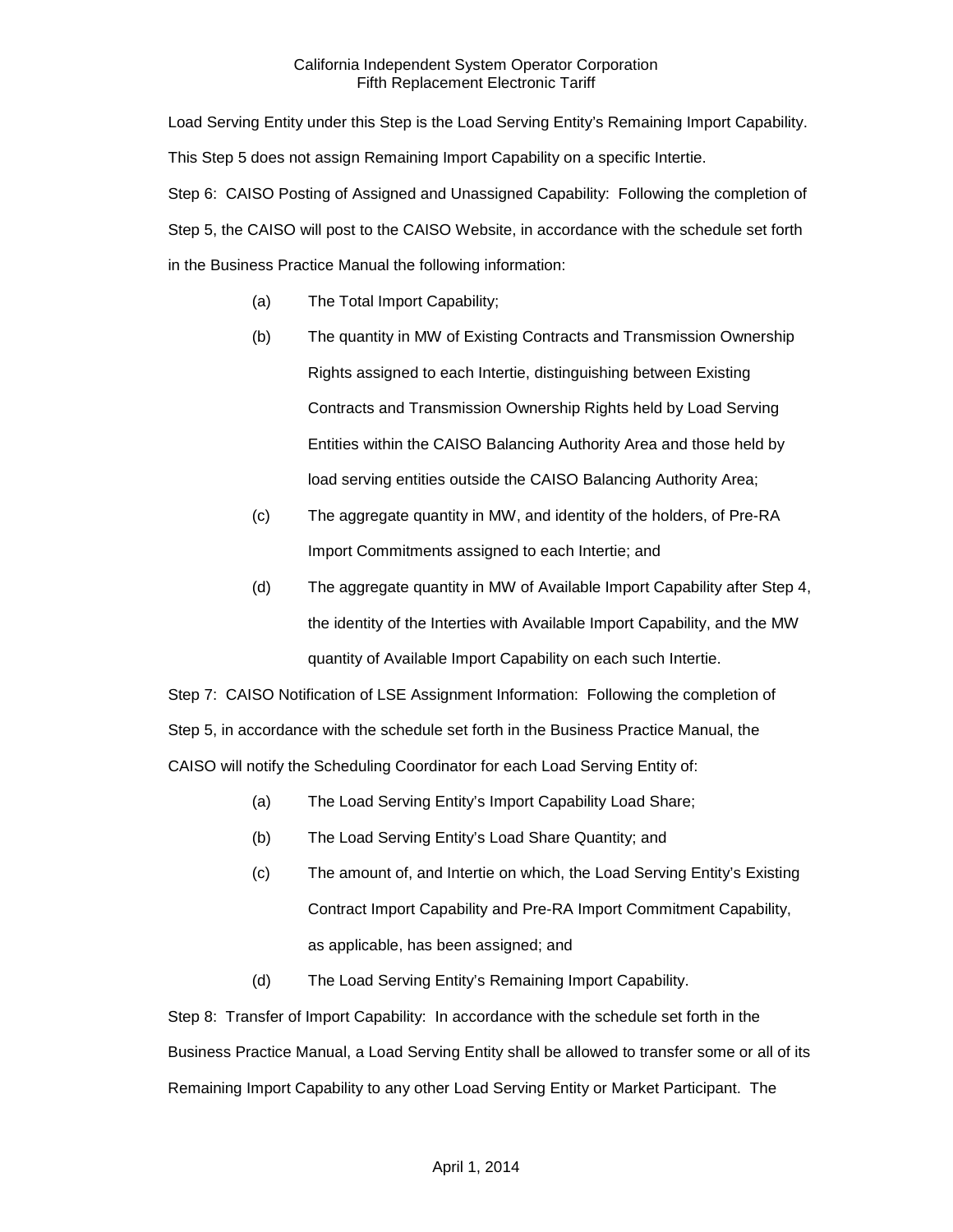CAISO will accept transfers among LSEs and Market Participants only to the extent such transfers are reported to the CAISO, in accordance with the schedule set forth in the Business Practice Manual and through the CAISO's Import Capability Transfer Registration Process, by the entity receiving the Remaining Import Capability who must set forth (1) the name of the counter-parties, (2) the MW quantity, (3) term of transfer, and (4) price on a per MW basis. The CAISO will post to the CAISO Website by August 8, 2007 for Resource Adequacy Compliance Year 2008 and for subsequent Resource Adequacy Compliance Years in accordance with the schedule set forth in the Business Practice Manual the information on transfers of Remaining Import Capability received under this Step 8. Step 9: Initial Scheduling Coordinator Request to Assign Remaining Import Capability by Intertie: In accordance with the schedule set forth in the Business Practice Manual, the Scheduling Coordinator for each Load Serving Entity or Market Participant shall notify the CAISO of its request to assign its post-trading Remaining Import Capability on a MW basis per available Intertie. Total requests for assignment of Remaining Import Capability by a Scheduling Coordinator cannot exceed the sum of the post-traded Remaining Import Capability of its Load Serving Entities. The CAISO will honor the requests to the extent an Intertie has not been over requested. If an Intertie is over requested, the requests for Remaining Import Capability on that Intertie will be assigned based on each Load Serving Entity's Import Capability Load Share Ratio in the same manner as set forth in Step 4. A Market Participant without an Import Capability Load Share will be assigned the Import Capability Load Share equal to the average Import Capability Load Share of those Load Serving Entities from which it received transfers of Remaining Import Capability. Step 10: CAISO Notification of Initial Remaining Import Capability Assignments and Unassigned Capability: In accordance with the schedule set forth in the Business Practice Manual, the CAISO will:

> (a) Notify the Scheduling Coordinator for each Load Serving Entity or Market Participant of the Load Serving Entity or Market Participant's accepted request(s) for assigning Remaining Import Capability under Step 9;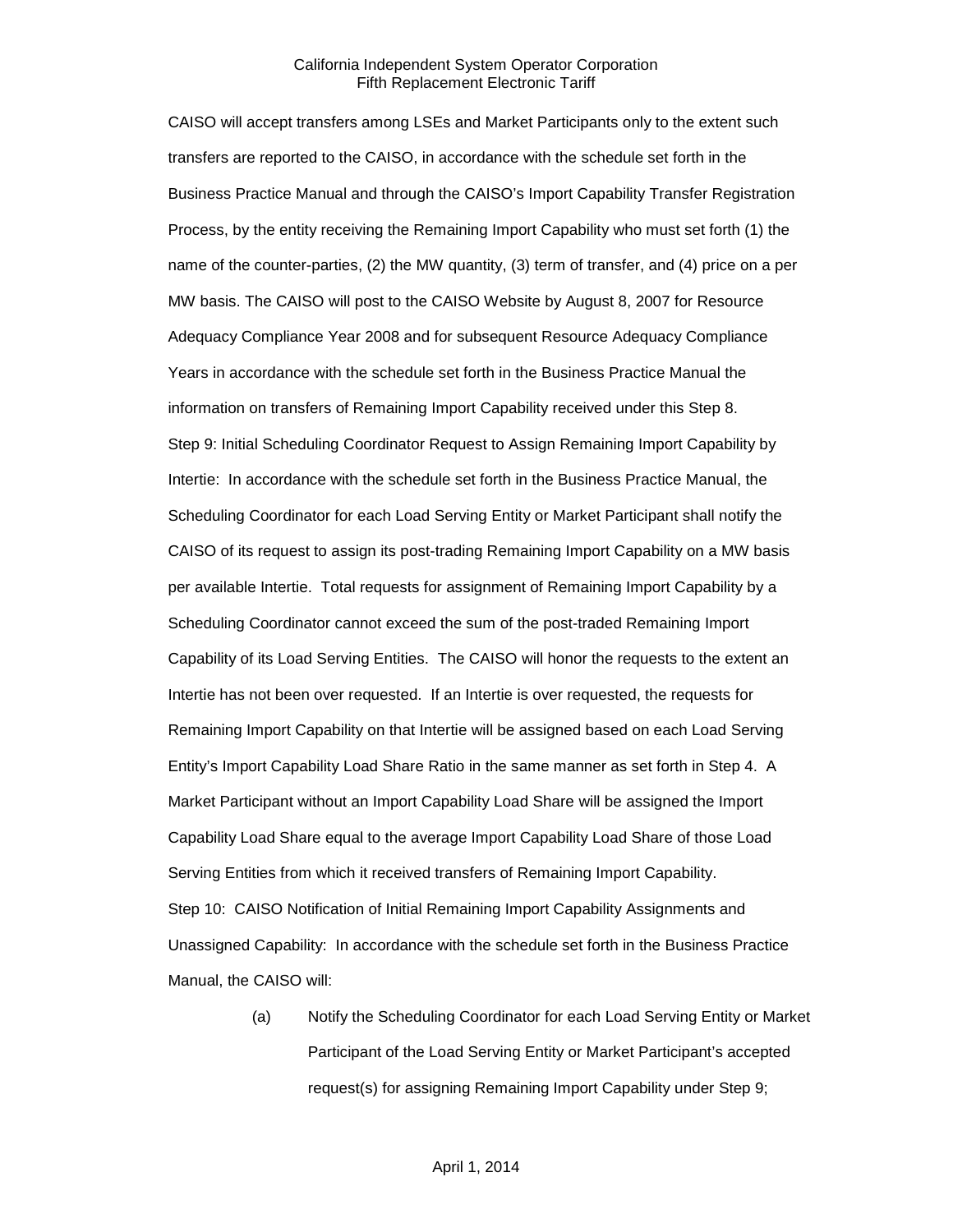- (b) Publish on the CAISO Website aggregate unassigned Available Import Capability, if any, the identity of the Interties with unassigned Available Import Capability, and the MW quantity of Available Import Capability, on each such Intertie; and
- (c) Issue a Market Notice to advise the Scheduling Coordinator for each Load Serving Entity or Market Participant that Step 10 is complete and to specify the time at which the ISO will begin accepting requests for the Remaining Import Capability for Step 11.

Step 11: Secondary Scheduling Coordinator Request to Assign Remaining Import Capability by Intertie: To the extent Remaining Import Capability remains unassigned as disclosed by Step 10, in accordance with the schedule set forth in the Business Practice Manual, Scheduling Coordinators for Load Serving Entities or Market Participants shall notify the CAISO of their requests to assign any Remaining Import Capability on a MW per available Intertie basis. Step 10 must be completed before a Scheduling Coordinator may submit a request under this step for any Remaining Import Capability. Any requests received prior to the time stated in the Market Notice issued at the completion of Step 10 will not be honored by the ISO. The CAISO will honor the timely requests received to the extent an Intertie has not been over requested. If an Intertie is over requested, the requests on that Intertie will be assigned based on each Load Serving Entity or Market Participant's Import Capability Load Share Ratio, as used in Steps 4 and 9.

Step 12: Notification of Secondary Remaining Import Capability Assignments and Unassigned Capability: In accordance with the schedule set forth in the Business Practice Manual, the CAISO will:

- (a) Notify the Scheduling Coordinator for each Load Serving Entity or Market Participant of the Load Serving Entity or Market Participant's accepted request(s) for assigning Remaining Import Capability under Step 11;
- (b) Publish on the CAISO Website unassigned aggregate Available Import Capability, if any, the identity of the Interties with Available Remaining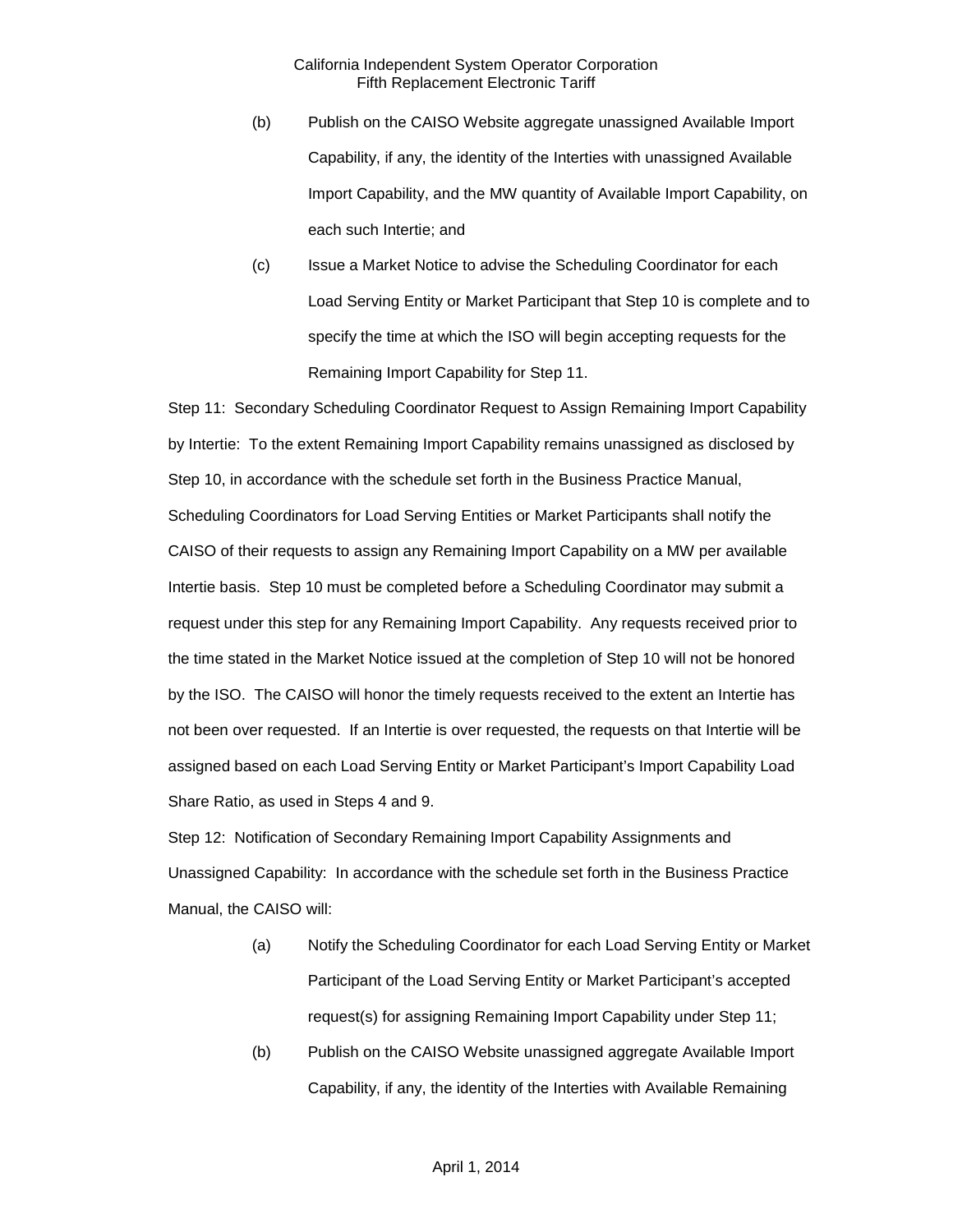Import Capability, and the MW quantity of Availability Import Capability on each such Intertie; and

# (c) Issue a Market Notice to advise the Scheduling Coordinator for each Load Serving Entity or Market Participant that Step 12 is complete and to specify the time at which the ISO will begin accepting requests for the Balance of Year Unassigned Available Import Capability for Step 13.

Step 13: Requests for Balance of Year Unassigned Available Import Capability: To the extent total Available Import Capability remains unassigned as disclosed by Step 12, Scheduling Coordinators for Load Serving Entities or Market Participants may notify the CAISO of a request for unassigned Available Import Capability on a specific Intertie on a per MW basis. Step 12 must be completed before a Scheduling Coordinator may submit a request under this step for any remaining unassigned Import Capability. Any requests received prior to the time stated in the Market Notice issued at the completion of Step 12 will not be honored by the ISO. Each request must include the identity of Load Serving Entity or Market Participant on whose behalf the request is made. The CAISO will accept only two (2) requests per calendar week from any Scheduling Coordinator on behalf of a single Load Serving Entity or other Market Participant. The CAISO will honor timely requests in priority of the time requests from Scheduling Coordinators were received until the Intertie is fully assigned and without regard to any Load Serving Entity's Load Share Quantity. Any honored request shall be for the remainder of the Resource Adequacy Compliance Year; however, any notification by the CAISO of acceptance of the request in accordance with this Section after the 20th calendar day of any month shall not be permitted to be included in the Load Serving Entity's Resource Adequacy Plan submitted in the same month as the acceptance. The CAISO shall provide an electronic means, either through the Import Capability Transfer Registration Process or otherwise, of notifying the Scheduling Coordinator of the time the request was deemed received by the CAISO and, within seven (7) days of receipt of the request, whether the request was honored. If honored, it shall be the responsibility of the Scheduling Coordinator and its Load Serving Entity to notify the CPUC or applicable Local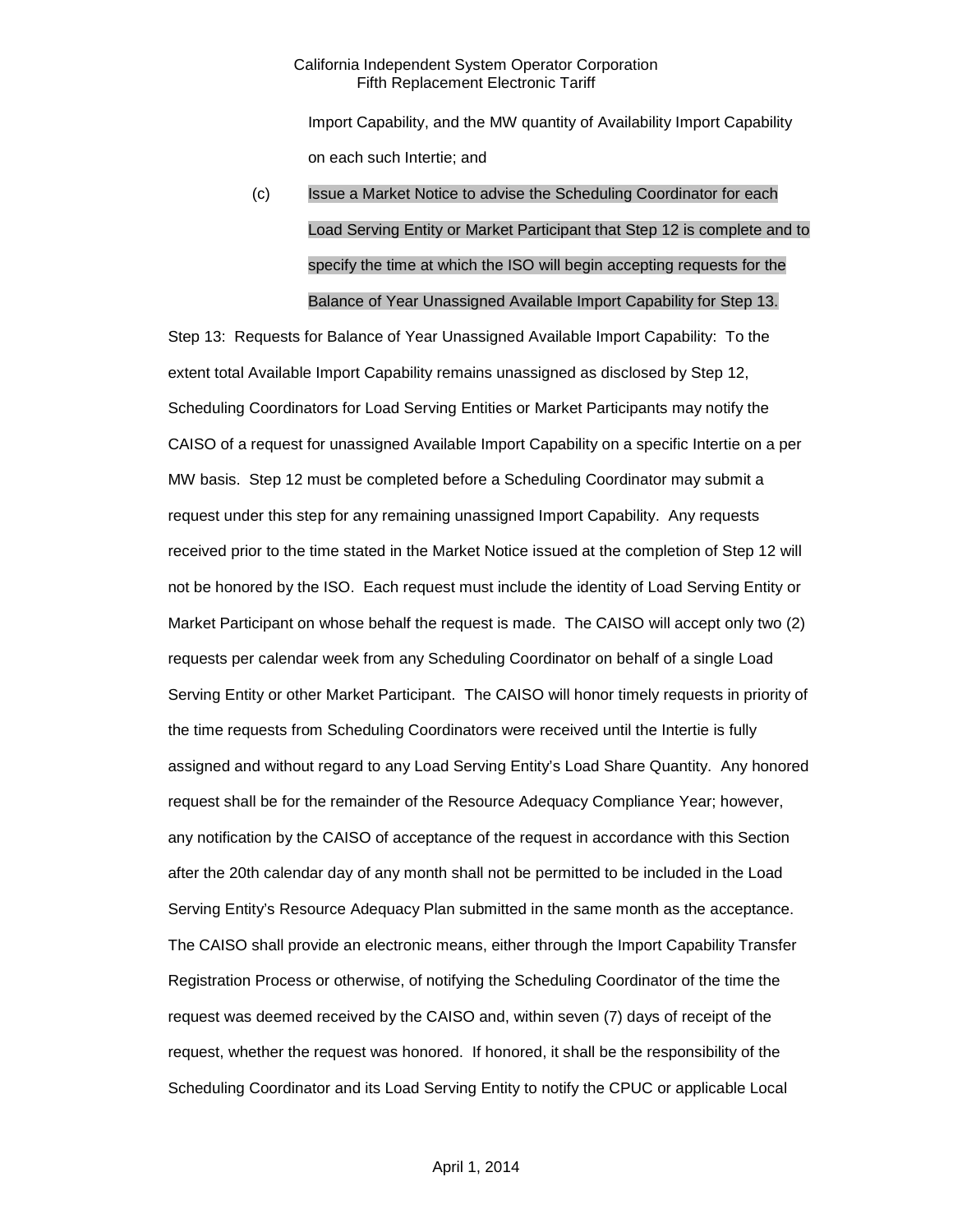Regulatory Authority of the acceptance of the request for unassigned Available Import Capability. If the request is not honored because the Intertie requested was fully assigned, the request will be deemed rejected and the Scheduling Coordinator, if it still seeks to obtain unassigned Available Import Capability, will be required to submit a new request for unassigned Available Import Capability on a different Intertie. The CAISO will update on its website the list of unassigned Available Import Capability by Intertie in accordance with the schedule set forth in the Business Practice Manual.

This multi-step process for assignment of Total Import Capability does not guarantee or result in any actual transmission service being assigned and is only used for determining the import capability that can be credited towards satisfying the Reserve Margin of a Load Serving Entity under this Section 40. Upon the request of the CAISO, Scheduling Coordinators must provide the CAISO with information on Pre-RA Import Commitments and any transfers or sales of assigned Total Import Capability.

## **40.4.6.2.2 Bilateral Import Capability Transfers and Registration Process**

#### **40.4.6.2.2.1 Eligibility Registration for Bilaterial Import Capability Transfers**

To be eligible to engage in any bilateral assignment, sale, or other transfer of Remaining Import Capability under Step 8 of Section 40.4.6.2.1 or Section 40.4.6.2.2.2 or Existing Contract Import Capability, and Pre-RA Import Commitment Capability under Section 40.6.2.2.2, a Load Serving Entity or other Market Participant must provide the CAISO through the Import Capability Transfer Registration Process the following information:

- (a) Name of the Load Serving Entity or Market Participant
- (b) E-mail contact information

The CAISO will post to the CAISO Website the information received under this Section on a monthly basis in accordance with the schedule set forth in the Business Practice Manual. Any assignment, sale, or other transfer of Existing Contract Import Capability, Pre-RA Import Commitment Capability, or Remaining Import Capability may only be made by or to a Load Serving Entity or Market Participant whose information received under this Section has been posted to the CAISO Website prior to the date of the assignment, sale, or other transfer of the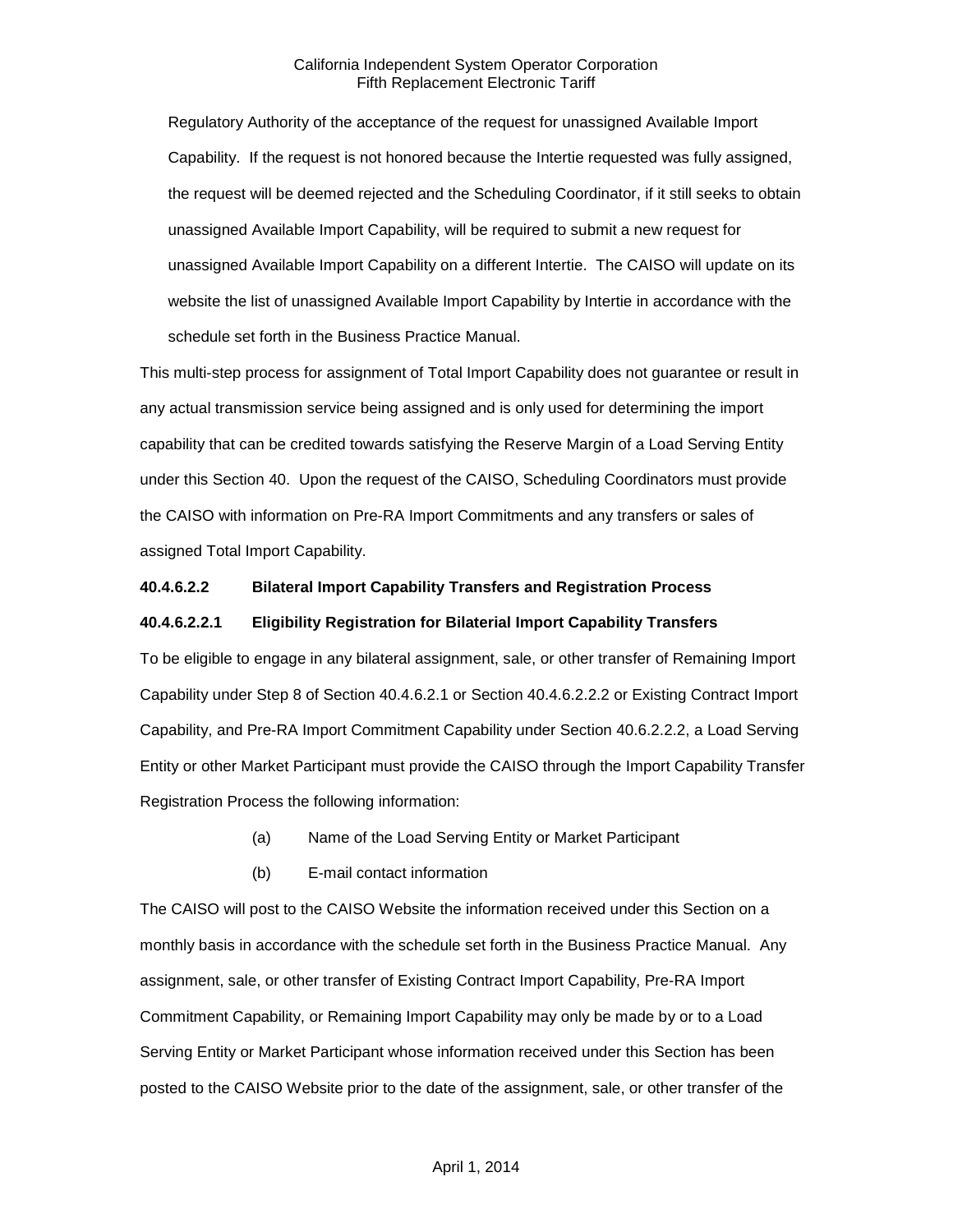Existing Contract Import Capability, Pre-RA Import Commitment Capability, or Remaining Import Capability. It shall be the exclusive responsibility of the Scheduling Coordinator for the Load Serving Entity or Market Participant to ensure that the information posted to the CAISO Website under this Section is accurate and up to date.

## **40.4.6.2.2.2 Reporting Process for Bilateral Import Capability Transfers**

This Section shall apply to all transfers of Existing Contract Import Capability, Pre-RA Import Commitment Capability, or Remaining Import Capability other than that provided for in Step 8 of Section 40.4.6.2.1. Any Load Serving Entity or other Market Participant that has obtained Existing Contract Import Capability, Pre-RA Import Commitment Capability, or Remaining Import Capability may assign, sell, or otherwise transfer such Existing Contract Import Capability, Pre-RA Import Commitment Capability, or Remaining Import Capability in MW increments. The import capability subject to each transfer shall remain on the Intertie assigned pursuant to Section 40.4.6.2.1.

The Scheduling Coordinator for the Load Serving Entity or Market Participant receiving the transferred Existing Contract Import Capability, Pre-RA Import Commitment Capability, or Remaining Import Capability must report the transfer to the CAISO through the CAISO's Import Capability Transfer Registration Process by providing the following information:

- (a) Identity of the counter-party(ies);
- (b) The MW quantity;
- (c) The Intertie on which the Existing Contract Import Capability, Pre-RA Import Commitment Capability, or Remaining Import Capability was assigned;
- (d) Term of the transfer;
- (e) Price on a per MW basis; and
- (f) Whether the import capability assignment being transferred is Existing Contract Import Capability, Pre-RA Import Commitment Capability, or Remaining Import Capability.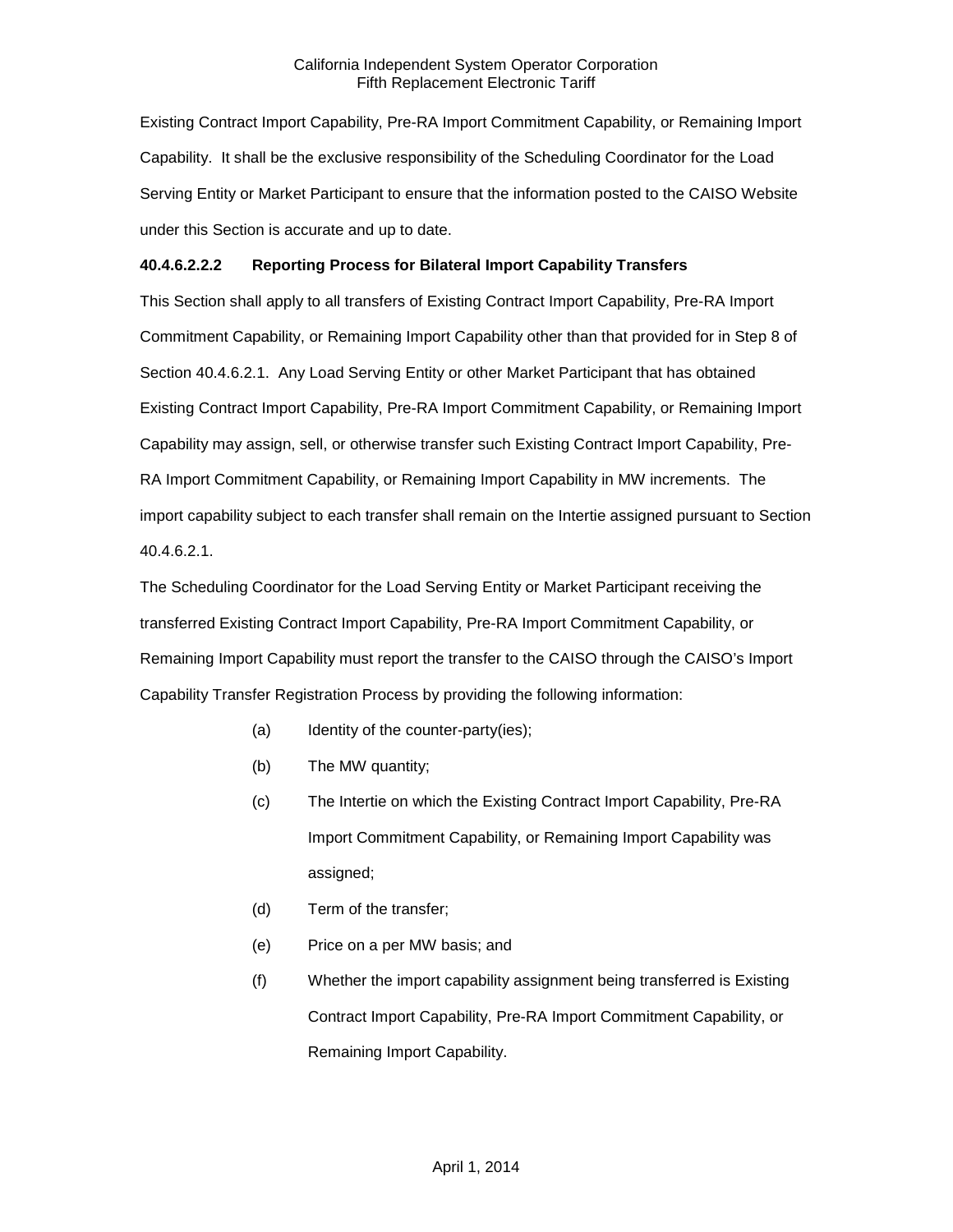The CAISO will promptly post to the CAISO Website the information on transfers received under this Section except for the information received pursuant to subpart (f) of this Section. On a quarterly basis, the CAISO shall also report to FERC the transfer information received under this Section and Step 8 of Section 40.4.6.2.1. Transfer information received in accordance with this Section after the 20th calendar day of any month shall not be permitted to be included in the Load Serving Entity's Resource Adequacy Plan submitted in the same month as the transfer submission.

#### **40.4.6.2.2.3 Other Import Capability Information Postings**

The CAISO will post to the CAISO Website on a monthly basis in accordance with the schedule set forth in the Business Practice Manual, for each Intertie, the holder and that holder's quantity in MW of import capability assigned on the particular Intertie as of the reporting date.

The CAISO will also post to the CAISO Website following submission of the annual Resource Adequacy Plans under Sections 40.2.1.1, 40.2.2.4, 40.2.3.4, and 40.2.4, for each Intertie, by a "yes" or "no" designation, whether each holder of import capability assigned on the particular Intertie has fully included the assigned import capability in the holder's annual Resource Adequacy Plans.

## **40.4.6.3 Deliverability of Distributed Generation**

The CAISO will perform an annual Deliverability Assessment, as described in Section 40.4.6.3.1, to determine MW quantities of Potential DGD at specific Nodes of the CAISO Controlled Grid for assigning Deliverability Status to Distributed Generation Facilities interconnected or seeking interconnection to the Distribution System of a Utility Distribution Company or a Metered Subsystem pursuant to the interconnection procedures of the Utility Distribution Company or Metered Subsystem, where such interconnection and Potential Deliverability Status can be provided:

- (i) without any additional Delivery Network Upgrades (although Reliability Network Upgrades, Distribution Upgrades or other mitigation may be needed);
- (ii) without the need for the CAISO to conduct any further Deliverability Assessment; and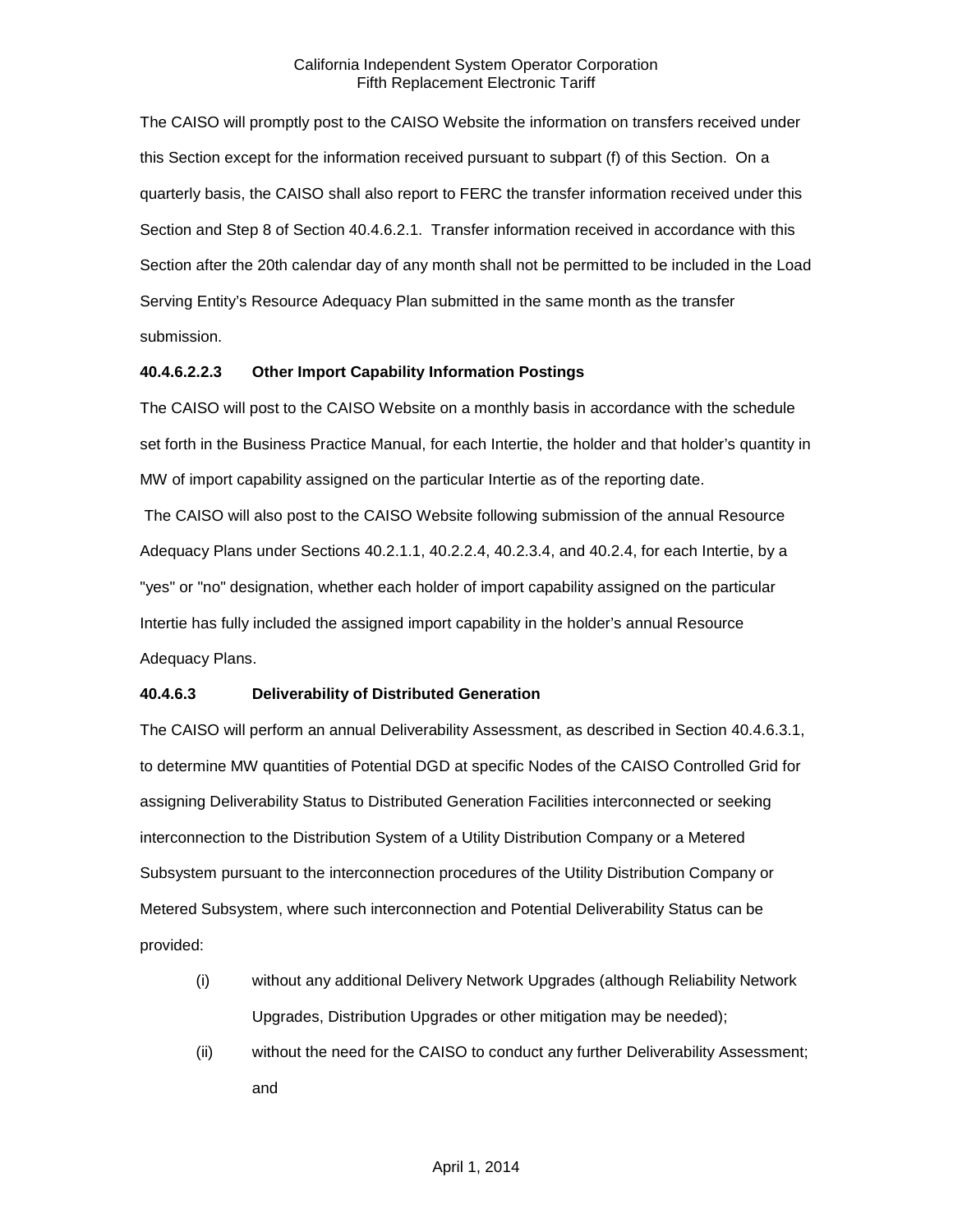(iii) without degrading the Deliverability Status of Generation in Commercial Operation, proposed Generating Facilities in the CAISO Interconnection queue, or the Distributed Generation Facilities of interconnection customers who have previously requested Full Capacity or Partial Capacity Deliverability Status.

Following the CAISO's publication of the nodal Potential DGD quantities resulting from the Deliverability Assessment, applicable Utility Distribution Companies and Metered Subsystems will assign Full Capacity Deliverability Status or Partial Capacity Deliverability Status to specific Distributed Generation Facilities pursuant to the rules set forth in Section 40.4.6.3.2.

This Section 40.4.6.3 is intended to supplement, and not to preclude or limit, the ability of an interconnection customer for a Distributed Generation Facility to seek and receive Full Capacity Deliverability Status or Partial Capacity Deliverability Status through applicable interconnection procedures. Nothing in this Section 40.4.6.3 is intended to relieve the interconnection customer for a Distributed Generation Facility from the requirements to request and achieve interconnection to the Distribution System through the applicable interconnection procedures. In addition, the amount of Resource Adequacy Capacity a Distributed Generation Facility may provide in any given Resource Adequacy Compliance Year is subject to the CAISO's annual Net Qualifying Capacity determination, as specified in Section 40.4.6.1.

#### **40.4.6.3.1 Deliverability Assessment to Determine Potential DGD**

This Section describes the annual DG Deliverability Assessment the CAISO will perform to determine nodal MW amounts of Potential DGD available to Utility Distribution Companies and Metered Subsystems for assigning Deliverability Status to Distributed Generation Facilities in accordance with Section 40.4.6.3.2. The DG Deliverability Assessment and its results will be based on the assumption that the Distributed Generation Facilities that are eventually assigned Deliverability Status under Section 40.4.6.3 complete all requirements for interconnection to the Distribution System under the applicable interconnection process and that these Distributed Generation Facilities will be supported by needed Reliability Network Upgrades, Distribution Upgrades or other mitigation that would be needed to safely and reliably interconnect to the Distribution System and deliver Energy from the Distribution System to the appropriate CAISO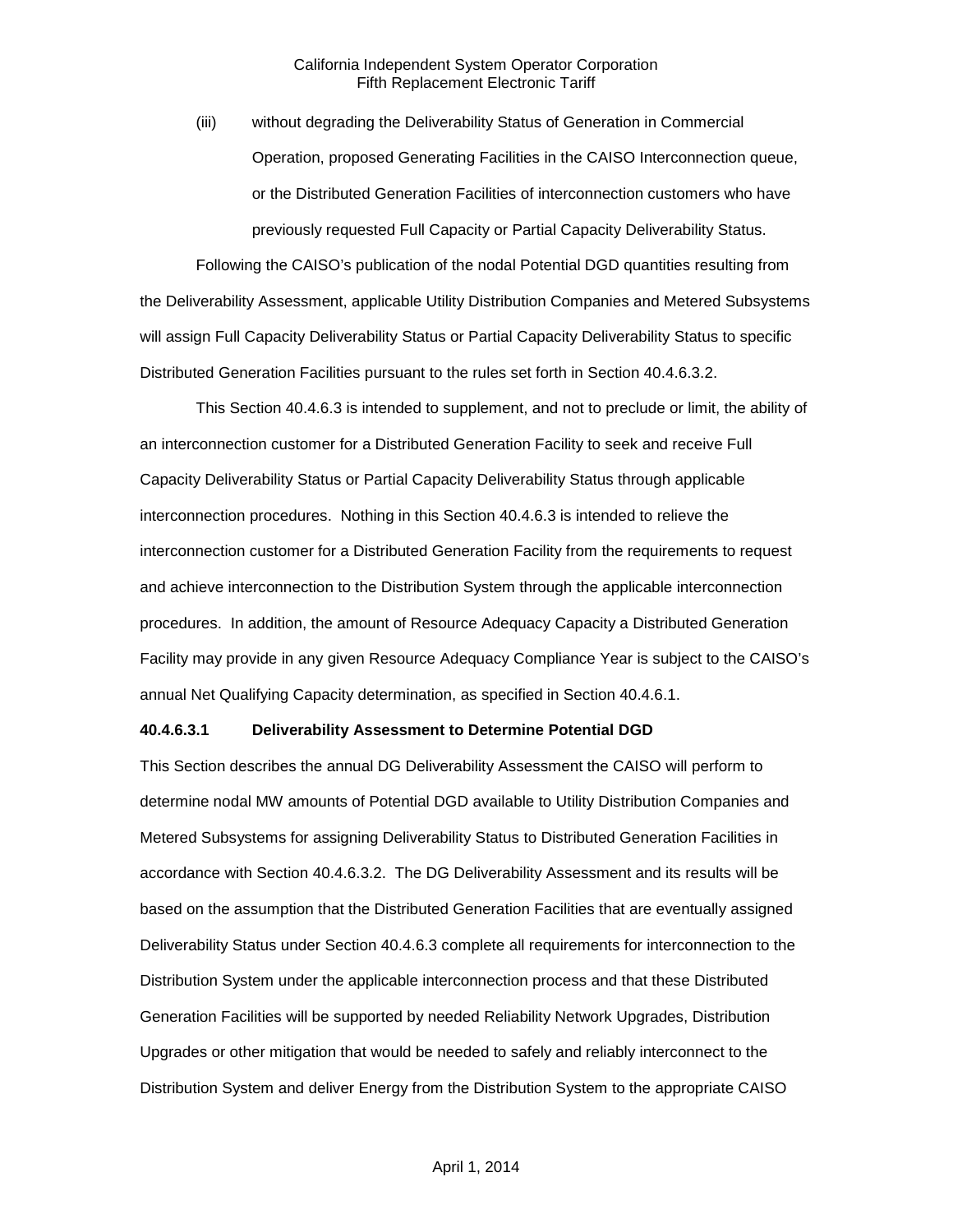Controlled Grid Node.

## **40.4.6.3.1.1 Developing the Assessment Model**

To develop the base case model for the DG Deliverability Assessment, the CAISO will include:

- (i) The most recent GIP or GIDAP Queue Cluster Phase II Interconnection Study deliverability power flow base case, which includes Distributed Generation Facilities of interconnection customers with active interconnection requests who have requested Full Capacity or Partial Capacity Deliverability Status;
- (ii) Those Generating Facilities that have obtained Deliverability using the annual full capacity deliverability option under either Section 8.2 of the GIP, Section 9.2 of the GIDAP, or equivalent process(es) under the applicable Utility Distribution Company tariffs;
- (iii) Transmission additions and upgrades approved in the final comprehensive Transmission Plan for the most recent Transmission Planning Process cycle;
- (iv) Any Generating Facilities in the most recent GIDAP Phase I Interconnection Study that have been determined to be deliverable in accordance with their requested Deliverability Status (including Distributed Generation Facilities of interconnection customers with active interconnection requests who have requested Full Capacity or Partial Capacity Deliverability Status) and were not assigned any Delivery Network Upgrade costs in the Phase I Interconnection Study;
- (v) Delivery Network Upgrades that have received governmental approvals or for which Construction Activities have commenced;
- (vi) The MW amounts of resources interconnected to the Distribution System below specific Nodes of the CAISO Controlled Grid contained in the most recent Transmission Planning Process base portfolio, except that the CAISO will remove each Node (by using a zero MW value) located within electrical areas for which the most recently completed GIP or GIDAP Phase I or Phase II Interconnection Study has identified a need for a Delivery Network Upgrade or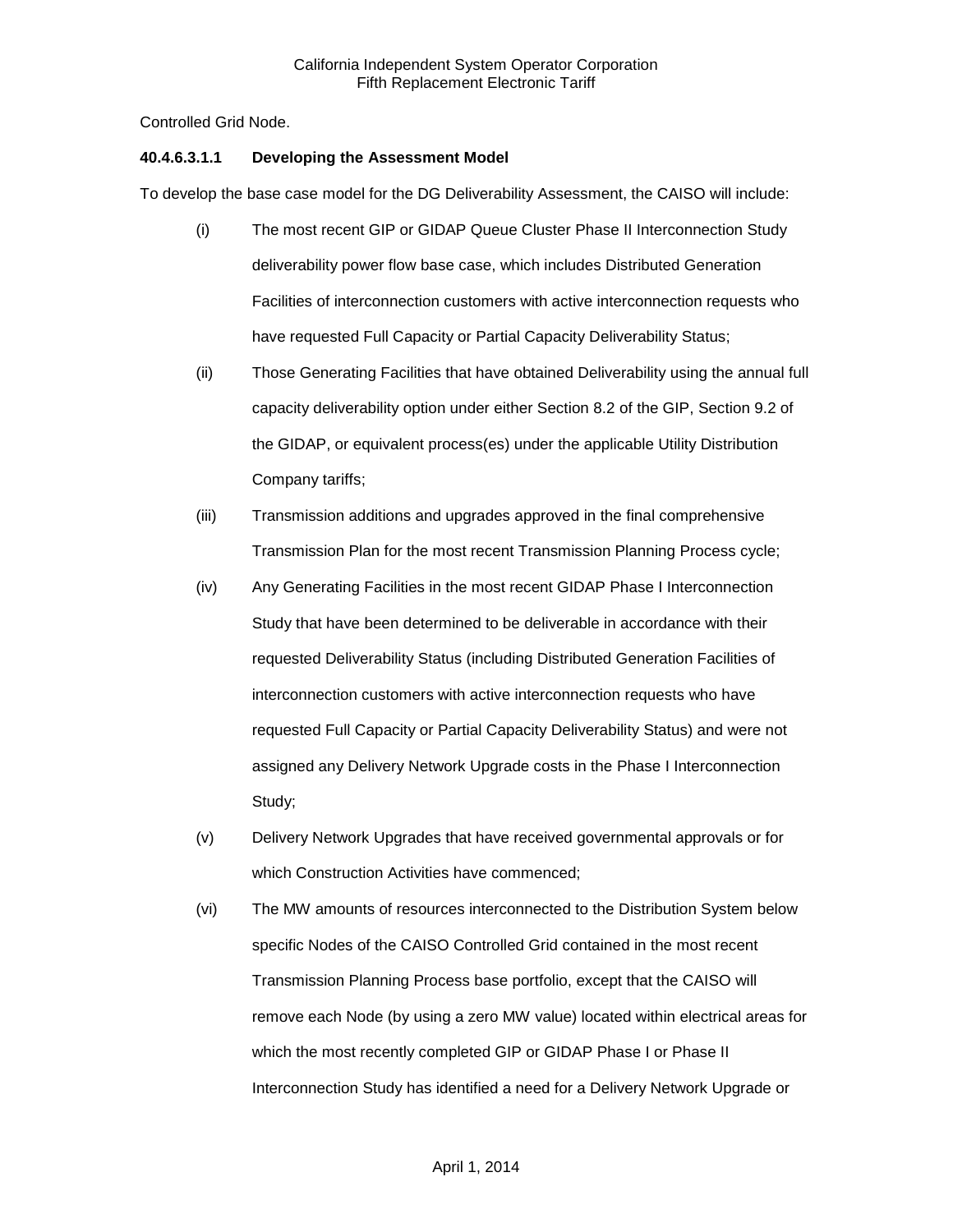for which the most recent Phase II Interconnection Study identified and then removed a Delivery Network Upgrade to support Deliverability for MW amounts in the Interconnection queue;

- (vii) Actual distributed generation development based on the MW amount of distributed generation in applicable Utility Distribution Company and Metered Subsystem interconnection queues including non-net-energy-metering resources requesting interconnection through state-jurisdictional interconnection processes;
- (viii) Any additional information provided by each Utility Distribution Company and Metered Subsystem regarding anticipated distributed generation development on its Distribution System; and
- (ix) Other information that the CAISO, in its reasonable discretion, determines is necessary.

## **40.4.6.3.1.2 Performing the DG Deliverability Assessment**

The CAISO will perform the DG Deliverability Assessment using the Deliverability Assessment procedures described in GIDAP Section 6.3.2 to determine the availability of transmission system capability, as reflected in the study model described above, to provide Deliverability Status for targeted amounts of additional distributed generation at given Nodes of the CAISO Controlled Grid. Except for Nodes that the CAISO removes by assigning a zero MW value pursuant to Section 40.4.6.3.1.1(vi), the targeted amounts of additional distributed generation at each Node shall be at least as large as the maximum of the corresponding nodal MW amounts determined in accordance with Sections 40.4.6.3.1.1(vi), 40.4.6.3.1.1(vii) or 40.4.6.3.1.1(viii). The CAISO may use larger targeted amounts as it deems appropriate to enhance the information provided by the DG Deliverability Assessment. The DG Deliverability Assessment will preserve modeled transmission system capability to provide requested levels of deliverability for the Generating Facilities of Interconnection Customers or the Distributed Generation Facilities of interconnection customers under a wholesale distribution access tariff who have previously requested Full Capacity or Partial Capacity Deliverability Status. Therefore, at each Node where all modeled Generating Facilities, including the distributed generation target amounts, cannot be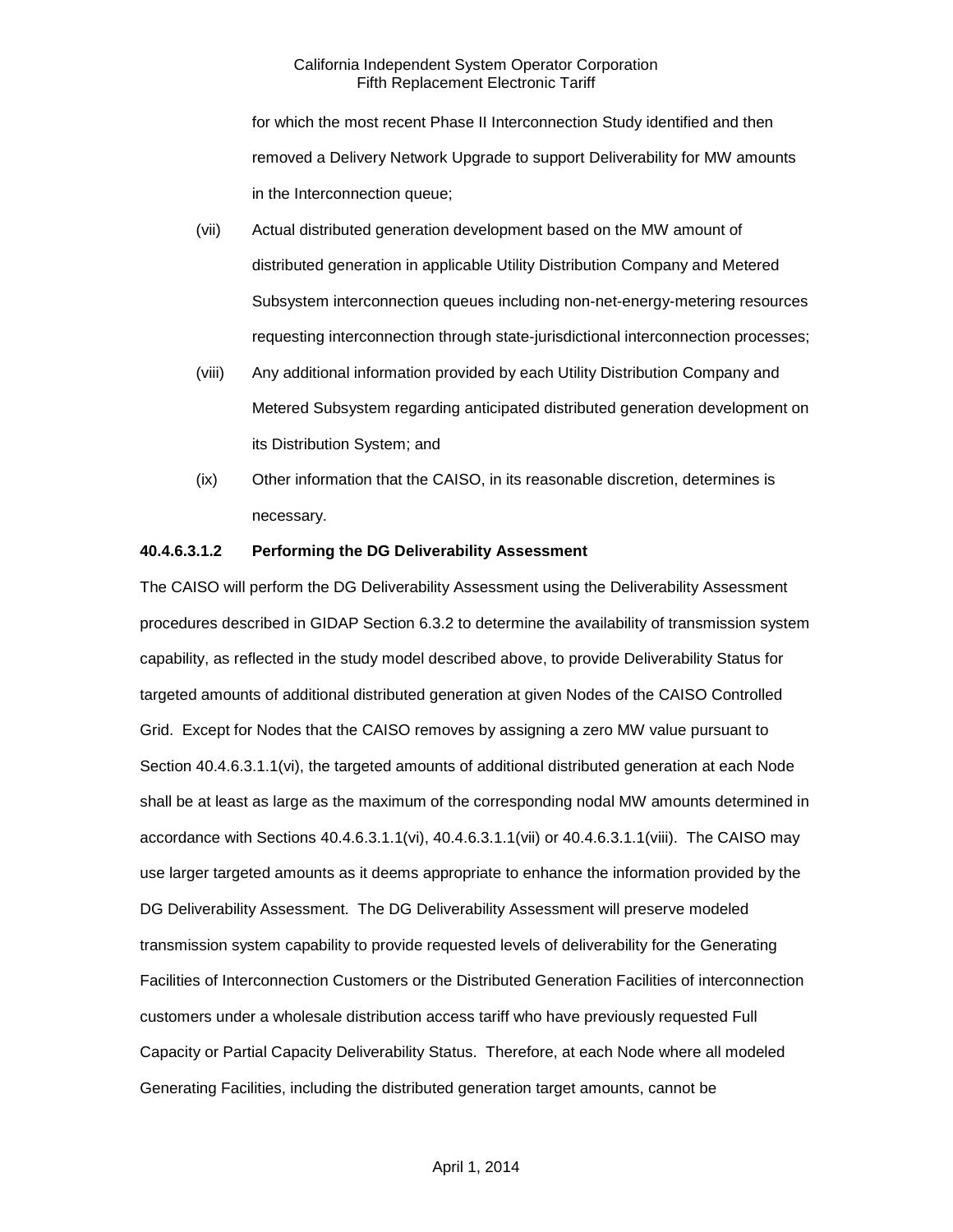simultaneously dispatched to the modeled output levels corresponding to their Full Capacity or Partial Capacity Deliverability Status without violating operating limits of the CAISO Controlled Grid, the CAISO will reduce the modeled distributed generation target amounts as needed to achieve a feasible Dispatch.

#### **40.4.6.3.1.3 Publishing Results of the DG Deliverability Assessment**

The CAISO will publish the results of the DG Deliverability Assessment by posting on the CAISO Website. The results will identify all Nodes modeled in the assessment with the corresponding nodal MW amounts of Potential DGD that (a) were studied as targeted amounts in the DG Deliverability Assessment; (b) were found to be deliverable in the DG Deliverability Assessment; and (c) are available for use by Utility Distribution Companies and Metered Subsystems to assign Deliverability Status to Distributed Generation Facilities in accordance with Section 40.4.6.3.2. The nodal MW amounts of Potential DGD available for assignment of Deliverability Status by Utility Distribution Companies and Metered Subsystems to individual Distributed Generation Facilities will be denominated in 0.01 MW increments and will not exceed the maximum of the corresponding nodal MW amounts determined in accordance with Sections 40.4.6.3.1.1(vi), 40.4.6.3.1.1(vii) or 40.4.6.3.1.1(viii), even though the amounts that were studied and found to be deliverable may be larger.

With respect to those Nodes at which more than one Utility Distribution Company's or Metered Subsystem's Distribution System is connected, the CAISO will publish, at the same time it publishes the results of the DG Deliverability Assessment, each Utility Distribution Company's or Metered Subsystem's respective share of the Potential DGD available to provide Deliverability Status to Distributed Generation Facilities at these Nodes based on the ratio of Load served via the facilities of each affected Utility Distribution Company and Metered Subsystem at such Nodes.

#### **40.4.6.3.1.4 Bilateral Transfers of Potential DGD at Shared Nodes**

A Utility Distribution Company or Metered Subsystem shall be entitled to transfer all or a portion of its MW share of Potential DGD at a Node that is shared with the Distribution System of another Utility Distribution Company or Metered Subsystem, in quantities no smaller than 0.01 MW. A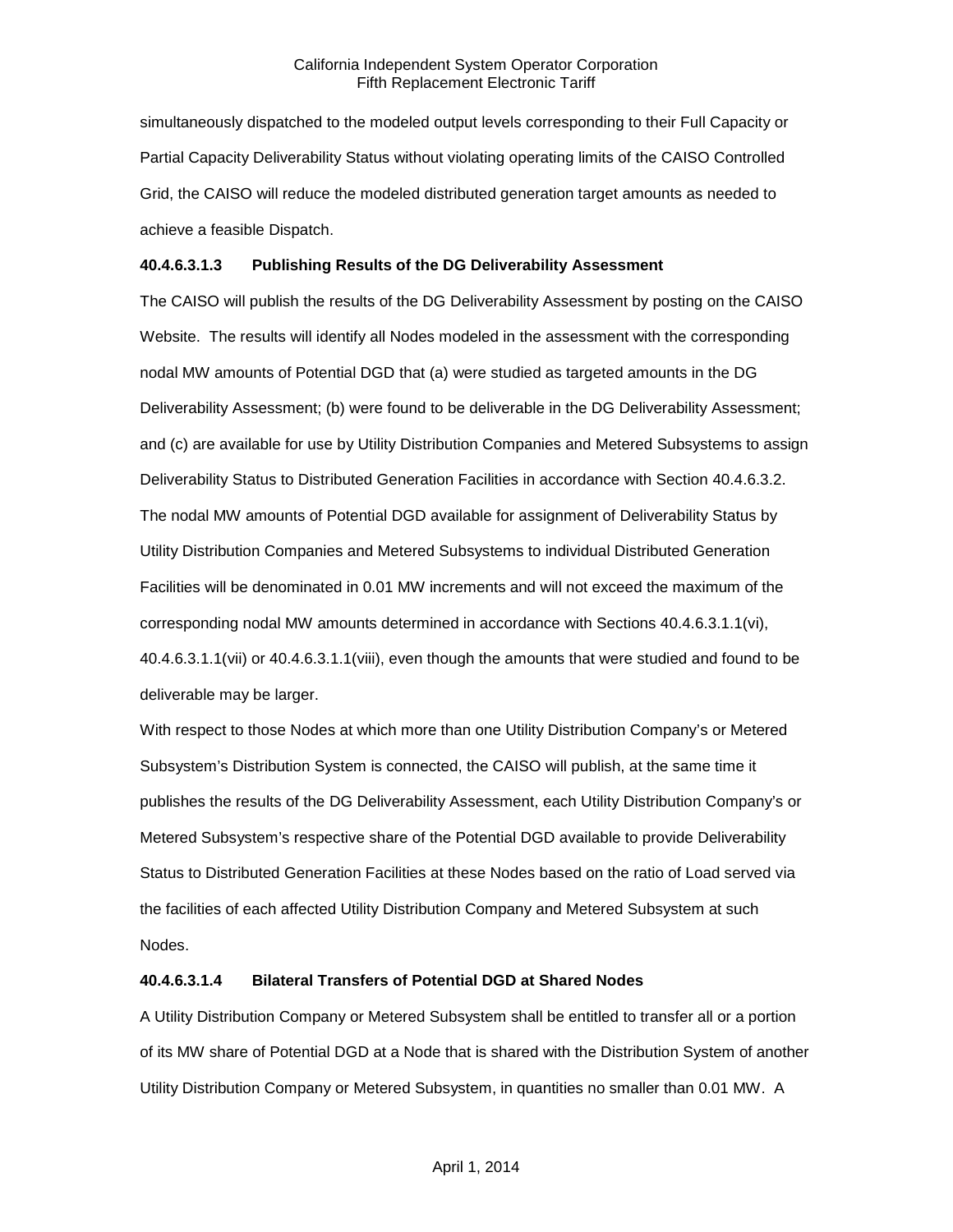Utility Distribution Company that is also an IOU Participating Transmission Owner shall be entitled to transfer a MW share of Potential DGD to another Utility Distribution Company or Metered Subsystem only to the extent that the total MW quantity associated with Distributed Generation Facilities connected or seeking interconnection to the IOU Participating Transmission Owner's Distribution System at the Node that are eligible to receive Deliverability Assignments pursuant to Section 40.4.6.3.2.2.1 is less than the available Potential DGD for that Node as indicated in the DG Deliverability Assessment for the current cycle. Both Utility Distribution Companies or Metered Subsystems participating in a transfer pursuant to this Section 40.4.6.3.1.4 shall notify the CAISO of the transfer. Utility Distribution Companies and Metered Subsystems may engage in such transfers during the period from the date they received notification of their shares of Potential DGD at shared Nodes under Section 40.4.6.3.1.3 through the date on which Deliverability Status assignments must be provided to the CAISO, pursuant to Section 40.4.6.3.2.

#### **40.4.6.3.2 Assignment of Deliverability Status to Distributed Generation Facilities**

After completion of the DG Deliverability Assessment associated with the current cycle of the process described in Section 40.4.6.3, and in accordance with a Market Notice setting out the schedule for the cycle, each Utility Distribution Company and Metered Subsystem will assign Deliverability Status to individual Distributed Generation Facilities interconnected, or seeking interconnection, to the Distribution System of the Utility Distribution Company or Metered Subsystem below each Node where the CAISO's DG Deliverability Assessment for the current cycle has indicated the availability of Potential DGD, consistent with the rules set forth in this Section 40.4.6.3.2, and will report all such assignments to the CAISO in accordance with the schedule for the cycle.

Upon receipt of this information the CAISO will validate that the Utility Distribution Company's or Metered Subsystem's assignments of Deliverability Status to specific Distributed Generation Facilities is consistent with (i) the MW quantities of Potential DGD available to that Utility Distribution Company or Metered Subsystem at specific Nodes; the CAISO's methodology for associating the Deliverability Status of a specific generating resource type with a MW quantity of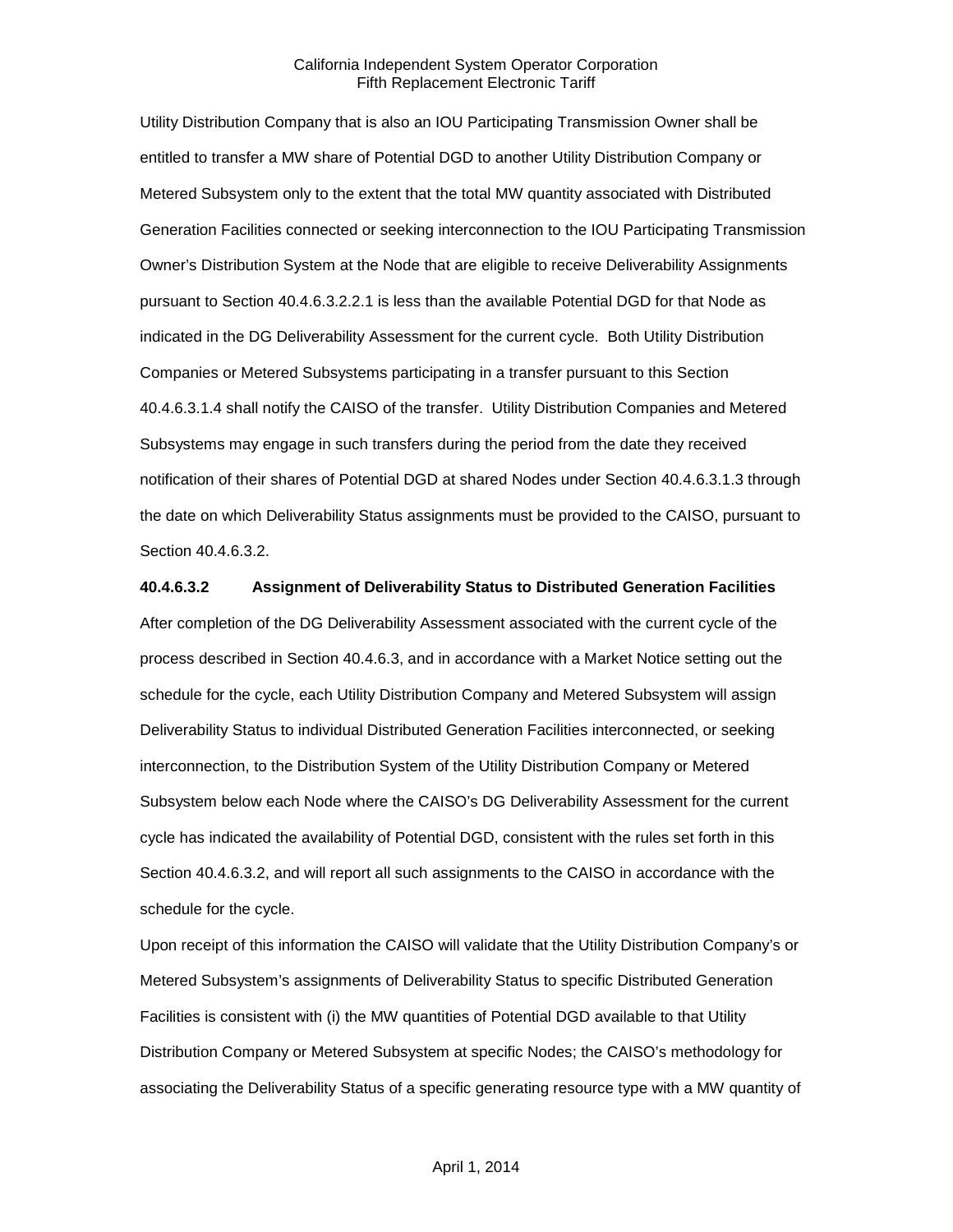Potential DGD, as set forth in Section 40.4.6.3.2.1; and (iii) the time limit on a Distributed Generation Facility's expected future Commercial Operation date, as set forth in Section 40.4.6.3.2.2. If the CAISO identifies an inconsistency between a Utility Distribution Company's or Metered Subsystem's assignment of Deliverability Status to a Distributed Generation Facility and any of these requirements, the CAISO will notify the Utility Distribution Company or Metered Subsystem, and the Utility Distribution Company or Metered Subsystem in consultation with the CAISO will adjust its assignments of Deliverability Status as needed. The CAISO will then inform the Utility Distribution Company or Metered Subsystem that the validation process has been completed, and the Utility Distribution Company or Metered Subsystem will notify the Distributed Generation Facilities of their Deliverability Status assignments.

## **40.4.6.3.2.1 Associating MW of Potential DGD with Deliverability Status of a Distributed Generation Facility**

As described further in a Business Practice Manual, Utility Distribution Company's or Metered Subsystem's association of a MW quantity of Potential DGD at a specific Node with the Deliverability Status of a specific Distributed Generation Facility shall be commensurate with the MW Energy production level appropriate to the type of generating resource comprising the facility modeled in the Deliverability Assessment, the qualifying capacity determination method for that resource type, the installed capacity of the facility, and the Deliverability Status (Full Capacity or Partial Capacity) to be assigned to the facility, and shall be consistent with the CAISO's methodology for modeling resources in its deliverability studies.

## **40.4.6.3.2.2 Eligibility of Distributed Generation Facilities to Obtain Deliverability Status Assignment**

To be eligible to receive a Deliverability Status assignment, a Distributed Generation Facility must satisfy the requirements of the applicable application process pursuant to this Section 40.4.6.3.2.2 and, if the Distributed Generation Facility is not in Commercial Operation, it must have an expected Commercial Operation date set forth in its current interconnection request or interconnection agreement that is no later than three (3) years from the last date on which applications may be submitted for the current DG Deliverability Assessment cycle.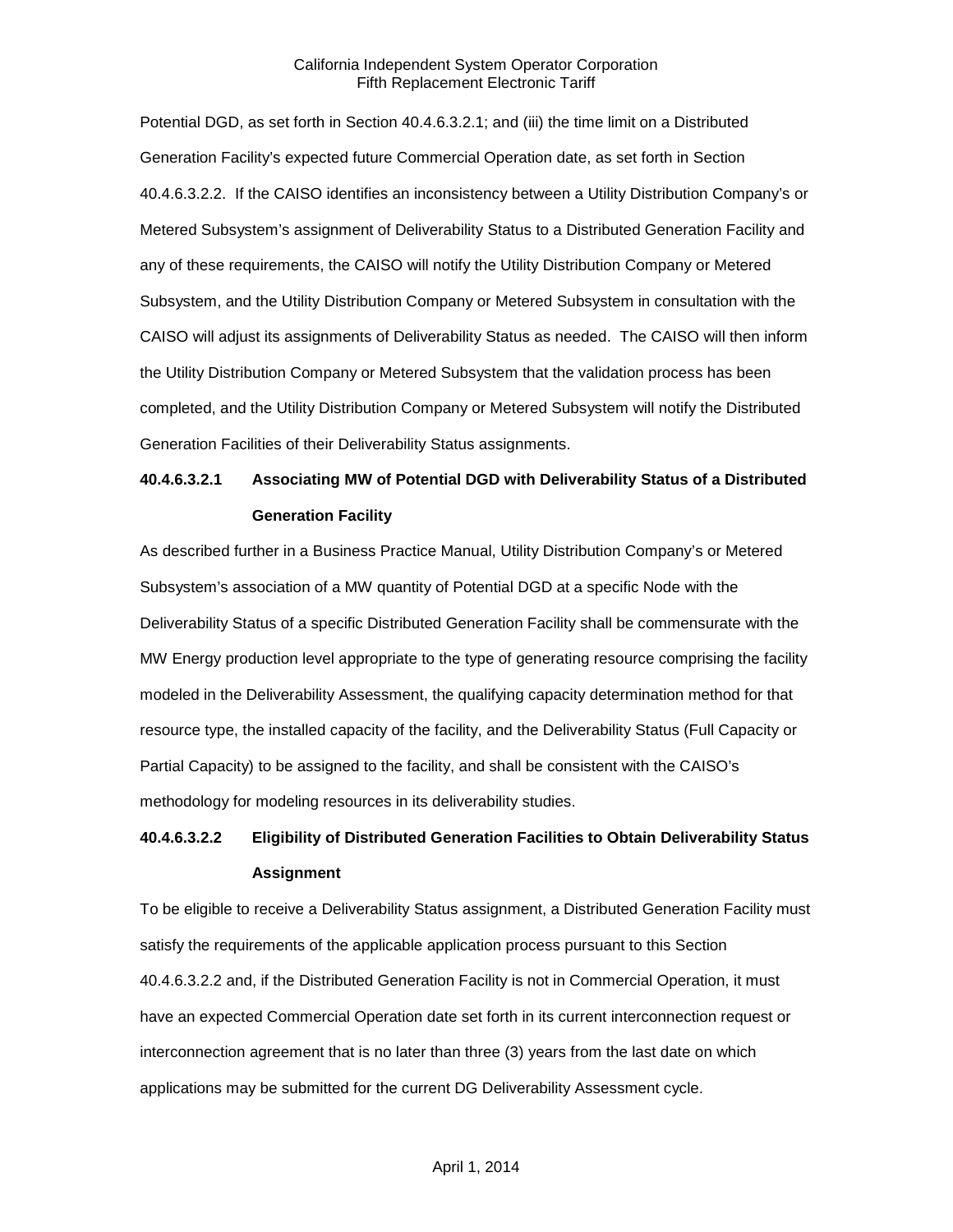# **40.4.6.3.2.2.1 Eligibility to Obtain Deliverability Status Assignment from IOU Participating Transmission Owners**

Distributed Generation Facilities interconnected, or seeking interconnection, to the Distribution System of an IOU Participating Transmission Owner may apply to the applicable IOU Participating Transmission Owner to be eligible to receive a Deliverability Status assignment in the current DG Deliverability Assessment cycle as follows:

- (i) Distributed Generation Facilities that are already in Commercial Operation and interconnected to the Distribution System of an IOU Participating Transmission Owner that do not have Deliverability Status may submit an application to be eligible for Full or Partial Capacity Deliverability Status, and those that have Partial Capacity Deliverability Status may apply to be eligible for a higher level of Partial Capacity Deliverability Status or Full Capacity Deliverability Status.
- (ii) Distributed Generation Facilities with an active interconnection request in the interconnection queue of an IOU Participating Transmission Owner that have not requested Deliverability Status in the underlying interconnection process but have received their Phase I interconnection study results or the equivalent thereof may submit an application to be eligible to receive Partial Capacity Deliverability Status or Full Capacity Deliverability Status.
- (iii) Distributed Generation Facilities with an active interconnection request in the interconnection queue of an IOU Participating Transmission Owner that have not received their Phase I interconnection study results or the equivalent thereof, irrespective of whether they requested Deliverability Status in their interconnection request, may submit an application to be eligible to receive Partial Capacity Deliverability Status or Full Capacity Deliverability Status.

Distributed Generation Facilities with an active interconnection request in the interconnection queue of an IOU Participating Transmission Owner that have requested Deliverability Status in the underlying interconnection process and have already received Phase I interconnection study results or the equivalent thereof are not eligible to be assigned Deliverability Status pursuant to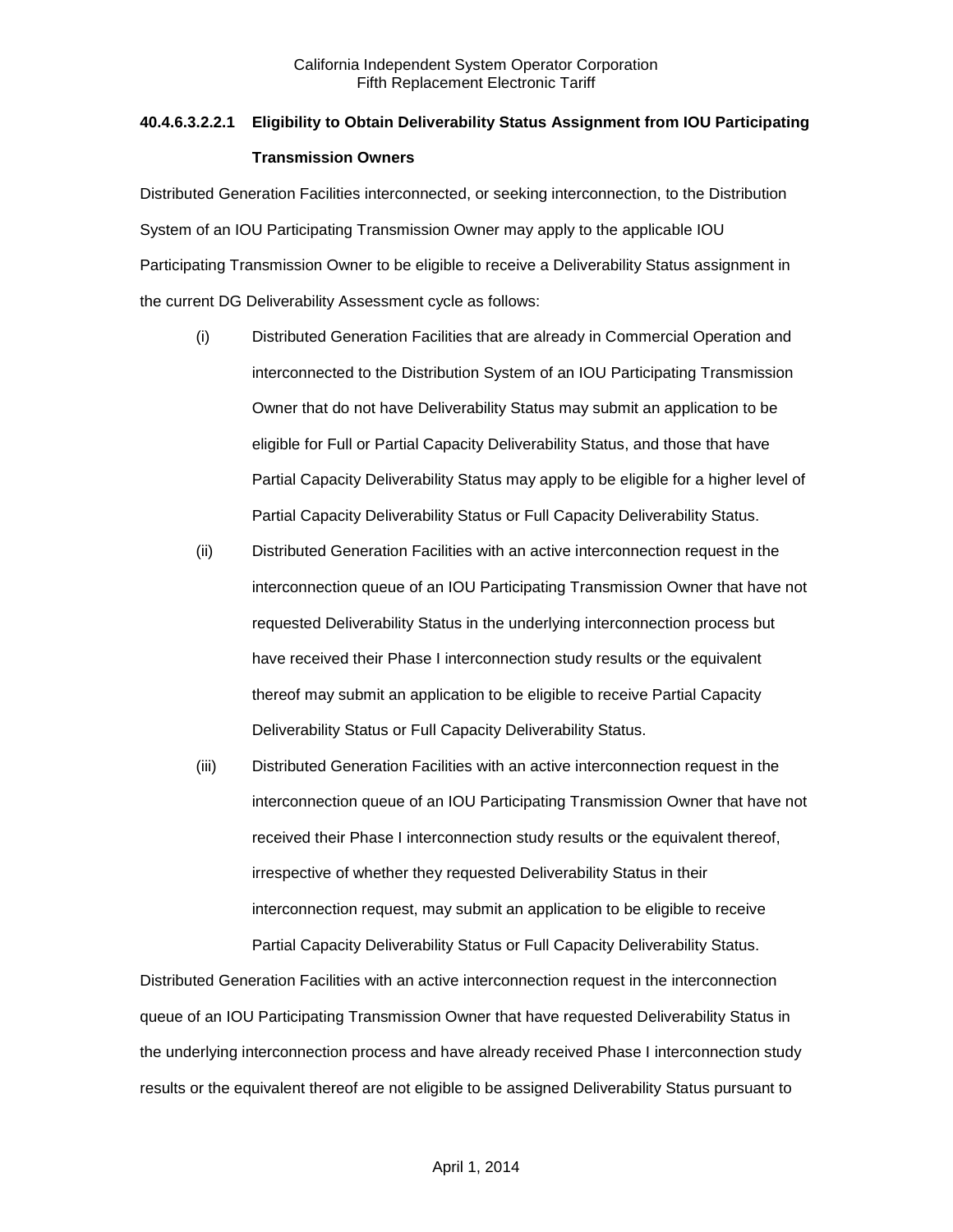Section 40.4.6.3 because their Deliverability Status is protected in accordance with the provisions of Section 40.4.6.3.1 and will be assigned through the applicable IOU Participating Transmission Owner's interconnection process.

Applications from Distributed Generation Facilities in the eligible categories specified above must be submitted by the deadline specified in the schedule for the current DG Deliverability Assessment cycle in order for the Distributed Generation Facility to be treated as eligible to receive a Deliverability Status assignment in the current cycle. Distributed Generation Facilities that fail to apply in a timely manner will be assumed not to be seeking Deliverability Status in the current cycle. The CAISO will issue a Market Notice announcing the deadline for submitting applications. The deadline will be no earlier than thirty (30) days after the CAISO publishes the results of the DG Deliverability Assessment. The form of the application shall be specified in a Business Practice Manual. The application shall be submitted to the applicable Participating Transmission Owner, which shall provide a copy of the application to the CAISO within five (5) Business Days after the application was submitted.

# **40.4.6.3.2.2.2 Eligibility to Obtain Deliverability Status Assignment from Utility Distribution Companies and Metered Subsystems that are Not IOU Participating Transmission Owners**

Distributed Generation Facilities interconnected, or seeking interconnection, to the Distribution System of a Utility Distribution Company or Metered Subsystem that is not an IOU Participating Transmission Owner may apply to the applicable Utility Distribution Company or Metered Subsystem to be eligible to receive a Deliverability Status assignment in the current DG Deliverability Assessment cycle pursuant to individual interconnection procedures of the Utility Distribution Company or Metered Subsystem.

## **40.4.6.3.2.3 Assignment of Deliverability Status to Distributed Generation Facilities by IOU Participating Transmission Owners**

Utility Distribution Companies that are also IOU Participating Transmission Owners will assign Deliverability Status on a first-come, first-served basis to those Distributed Generation Facilities either interconnected or seeking interconnection to their Distribution Systems at each applicable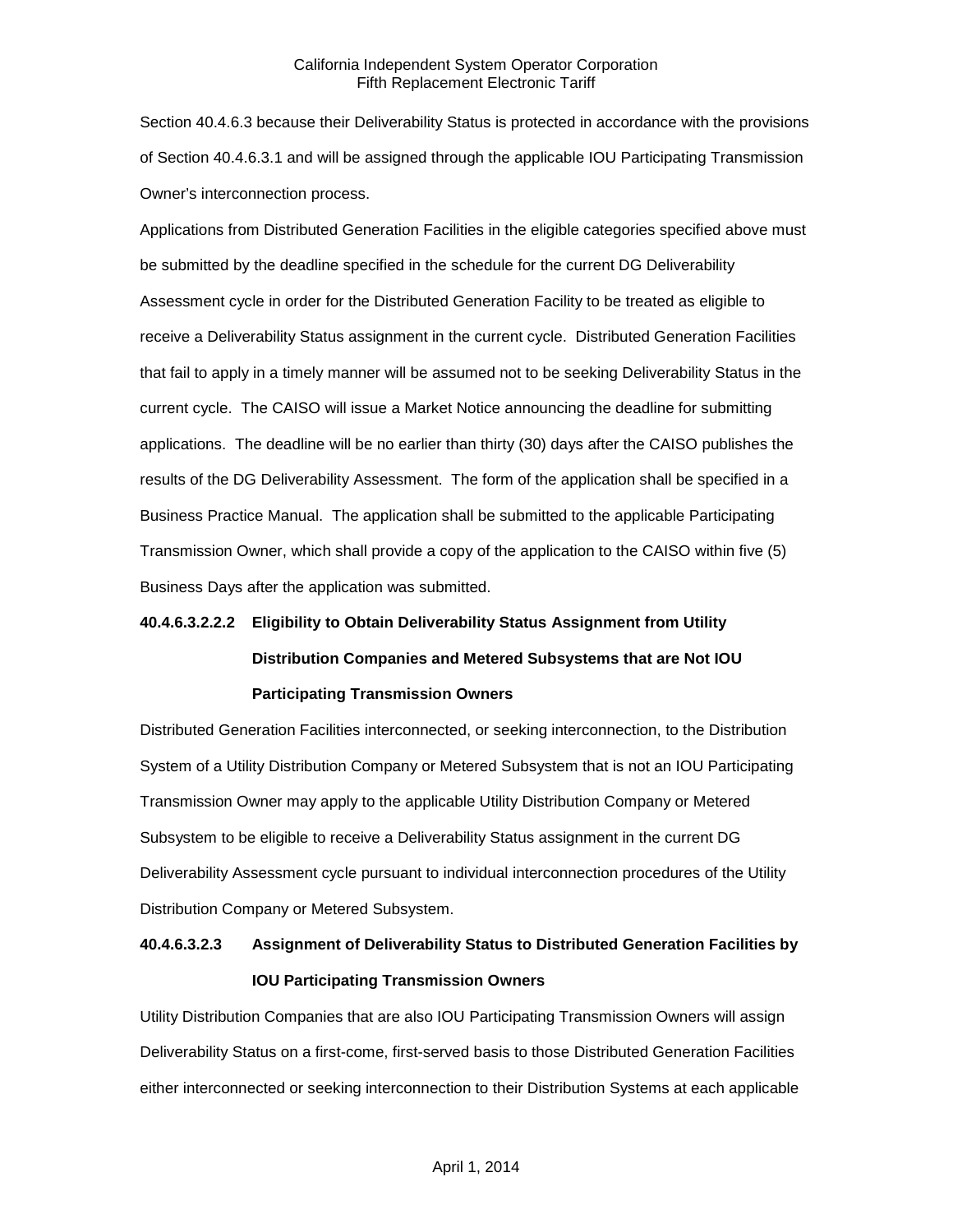Node, and that are eligible for assignment pursuant to Section 40.4.6.3.2.2.1, in the following priority order:

- (1) Distributed Generation Facilities already in Commercial Operation and interconnected to the Distribution System of the applicable IOU Participating Transmission Owner as of the deadline for submitting applications pursuant to Section 40.4.6.3.2.2.1, in order of the date they achieved Commercial Operation, from earliest to most recent. At Nodes where there is insufficient Potential DGD indicated in the DG Deliverability Assessment to fulfill all Deliverability Status applications received during the current cycle from Distributed Generation Facilities already in Commercial Operation, and two or more such Distributed Generation Facilities next in order to obtain the last remaining increment of Potential DGD at a Node have the same Commercial Operation date, each such resource shall receive a pro rata share of the remaining Potential DGD in proportion to its MW Energy production level as modeled by the CAISO for the purpose of the CAISO's Deliverability Assessment methodology, in accordance with the level of Deliverability Status applied for in the current cycle.
- (2) Distributed Generation Facilities with an active interconnection request in the interconnection queue of the applicable IOU Participating Transmission Owner that have submitted an application pursuant to Section 40.4.6.3.2.2.1 to obtain Deliverability Status through the process set forth in Section 40.4.6.3, in order of their queue position in the applicable interconnection process. At Nodes where there is insufficient Potential DGD indicated in the DG Deliverability Assessment to provide Deliverability Status to eligible Distributed Generation Facilities with active interconnection requests, and two or more such Distributed Generation Facilities next in order to obtain the last remaining increment of Potential DGD have the same interconnection queue position, the remaining amount of Potential DGD will be allocated in order of expected Commercial Operation date, from earliest to furthest in the future. For purposes of this determination, the expected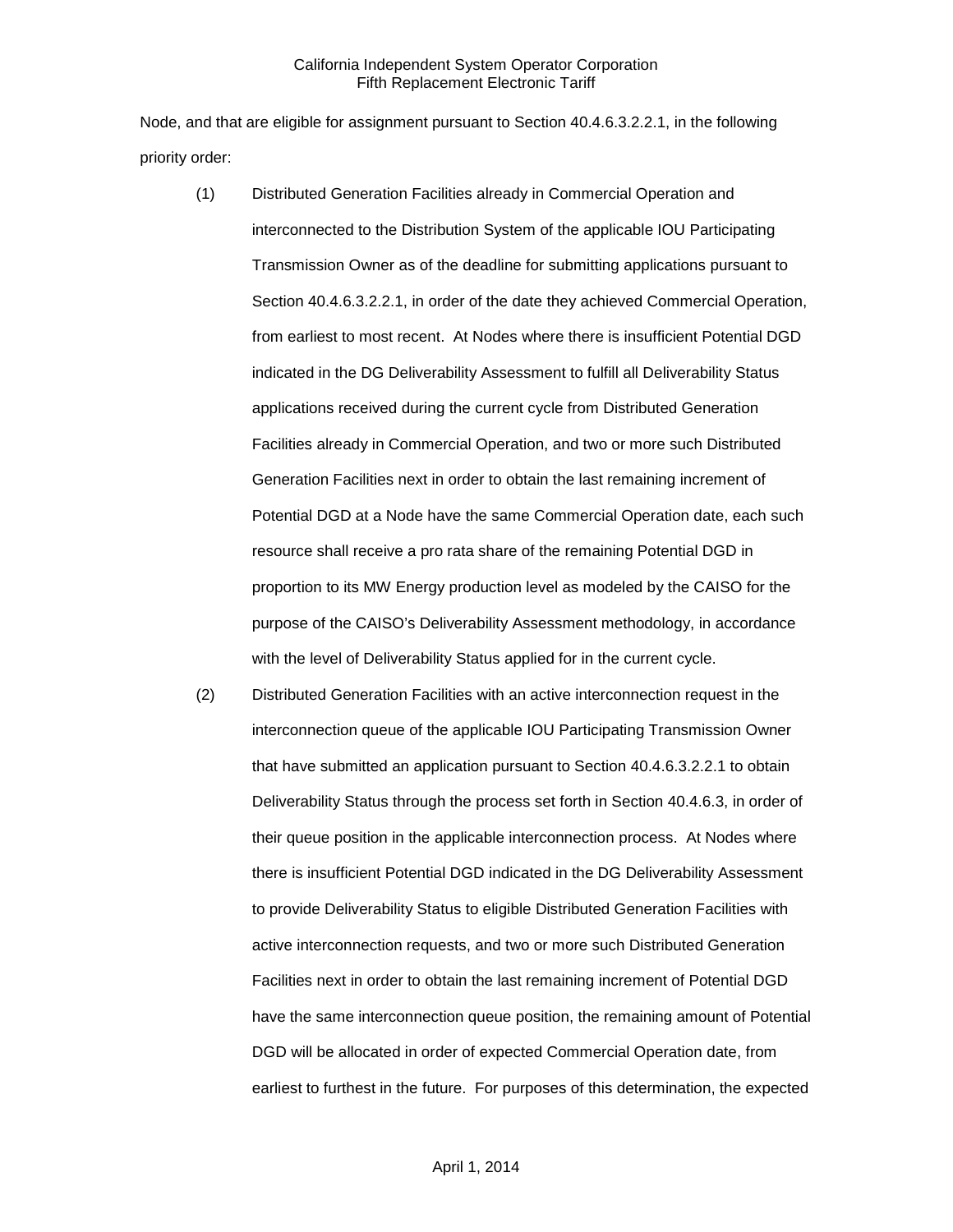Commercial Operation date shall be the Commercial Operation date specified in the Distributed Generation Facility's interconnection agreement, or if no interconnection agreement has yet been executed, the Distributed Generation Facility's application submitted pursuant to Section 40.4.6.3.2.2.1. If two or more such Distributed Generation Facilities have the same expected Commercial Operation date, each such resource shall receive a pro rata share of the remaining Potential DGD in proportion to its expected MW Energy production level as modeled by the CAISO for the purpose of the CAISO's Deliverability Assessment methodology, in accordance with the level of Deliverability Status requested in the current cycle.

Pursuant to this process, an IOU Participating Transmission Owner shall, during each cycle, fully utilize the maximum amount of Potential DGD available at each Node to provide Deliverability Status to eligible Distributed Generation Resources. If, however, the total MW quantity associated with eligible Distributed Generation Resources at a particular Node is less than the available Potential DGD for that Node as indicated in the DG Deliverability Assessment for the current cycle, then the excess quantity of Potential DGD shall be treated as unassigned Potential DGD in accordance with Section 40.4.6.3.3.

# **40.4.6.3.2.4 Assignment of Deliverability Status to Distributed Generation Facilities by Utility Distribution Companies and Metered Subsystems that are not IOU Participating Transmission Owners**

Utility Distribution Companies and Metered Subsystems that are not IOU Participating Transmission Owners will assign Deliverability Status to individual Distributed Generating Facilities interconnected, or seeking interconnection, to the Distribution System of such Utility Distribution Company or Metered Subsystem based on the Potential DGD available at applicable Nodes pursuant to their individual interconnection procedures. Such Utility Distribution Companies and Metered Subsystems may report assignments of Deliverability Status to the CAISO at any time. However, only those assignments of Deliverability Status that are reported to the CAISO in accordance with the assignment schedule established by the CAISO for the current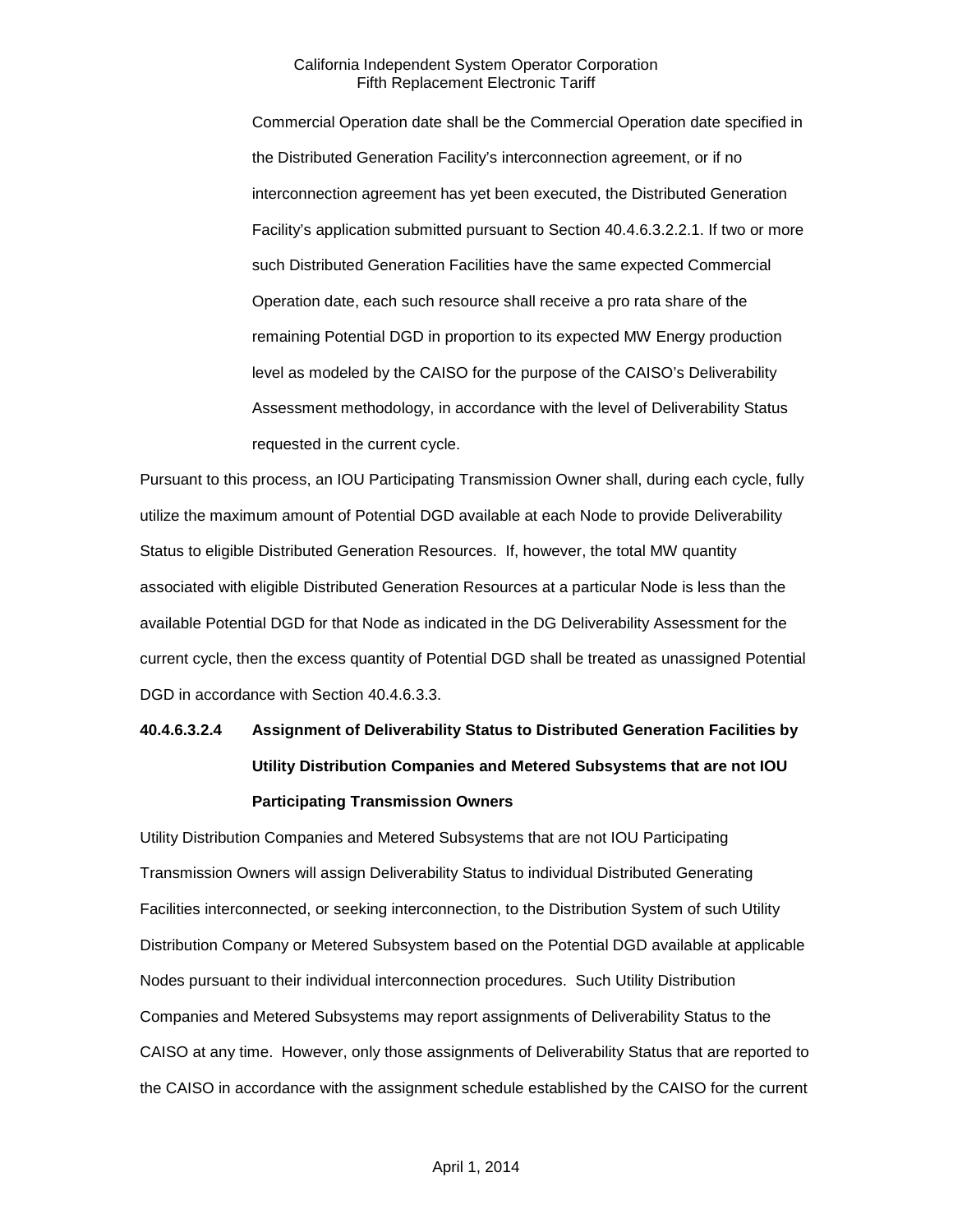DG Deliverability Assessment cycle will be eligible for inclusion in the CAISO's annual Net Qualifying Capacity determination as specified in Section 40.4.6.1 and thereby eligible to be designated as Resource Adequacy Resources for the next Resource Adequacy Compliance Year.

# **40.4.6.3.3 Unassigned Potential DGD**

If a Utility Distribution Company or Metered Subsystem does not fully utilize the MW quantity of Potential DGD available to assign Deliverability Status to specific Distributed Generation Facilities during an annual DG Deliverability Assessment cycle, the CAISO will preserve the unassigned Potential DGD for that Utility Distribution Company or Metered Subsystem through the next cycle.

## **40.4.6.3.4 Deliverability Status of Distributed Generation Facilities**

Once a Utility Distribution Company or Metered Subsystem has assigned Deliverability Status to a specific Distributed Generation Facility and reported such assignment to the CAISO, and the CAISO has validated and accepted the reported information as specified under Section 40.4.6.3.2, the Deliverability Status becomes an attribute of the Distributed Generation Facility to which it was assigned. A Distributed Generation Facility assigned Deliverability Status pursuant to an application submitted under Section 40.4.6.3.2.2.1(iii) will be subject to the provisions of Section 40.4.6.3 with regard to its assigned Deliverability Status and will continue through the interconnection process for all other purposes as a request for Energy-Only Deliverability Status. Distributed Generation Facilities that are assigned Deliverability Status pursuant to Section 40.4.6.3 prior to achieving Commercial Operation must, in order to retain such assignment, achieve Commercial Operation no later than six months after the Commercial Operation date specified in the Distributed Generation Facility's interconnection agreement, or if no interconnection agreement had been executed at the time the assignment was made, the Distributed Generation Facility's application submitted pursuant to Section 40.4.6.3.2.2. However, if the Distributed Generation Facility submitted its application pursuant to Section 40.4.6.3.2.2.1(ii), such assignment shall not be revoked if the Distributed Generation Facility's failure to achieve Commercial Operation within six months of its indicated Commercial Operation date is due to a delay in the Utility Distribution Company's or Metered Subsystem's completion of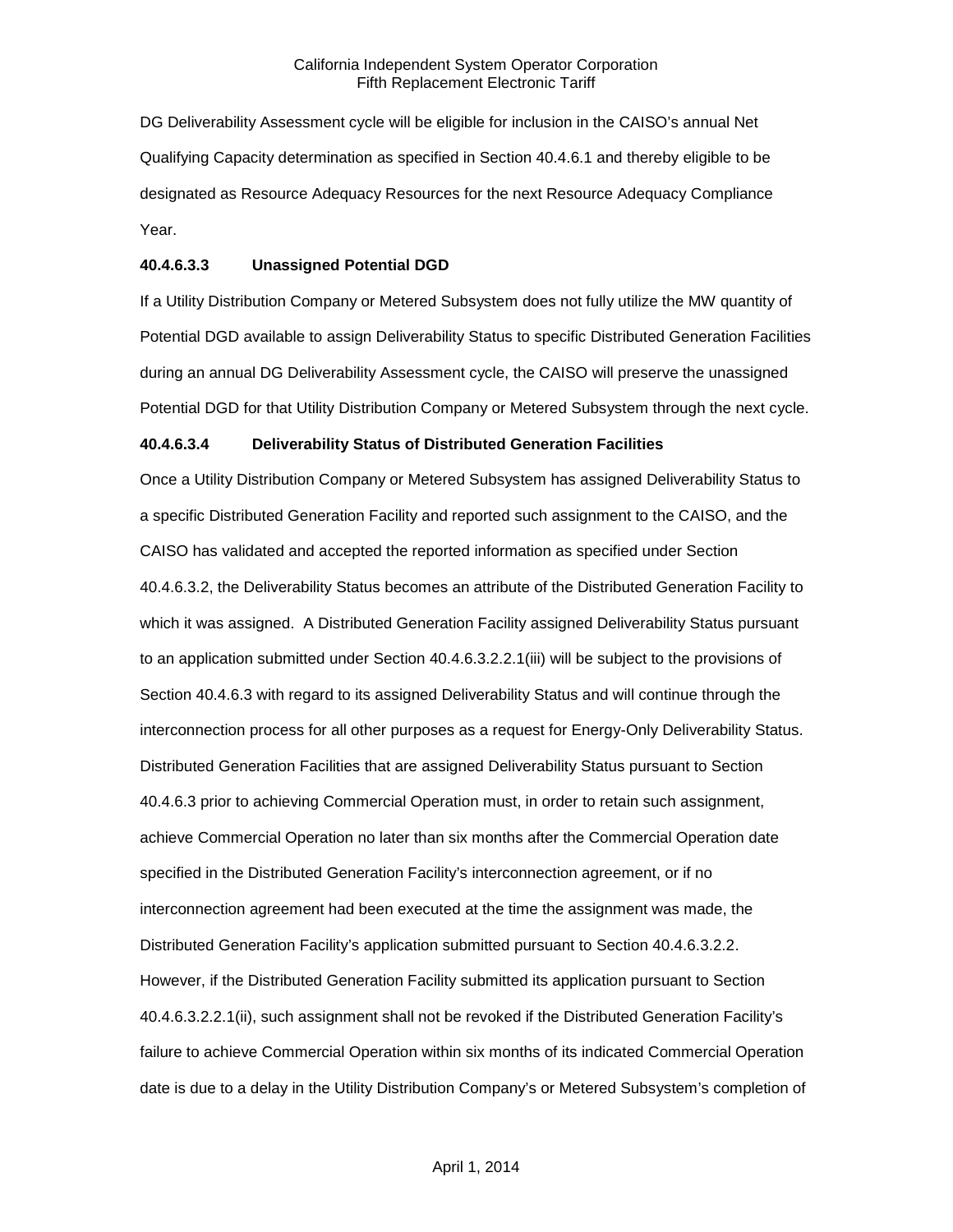the upgrades necessary for the Distributed Generation Facility's interconnection. The applicable Utility Distribution Company or Metered Subsystem must report any such revocations and delays to the CAISO in accordance with the date set forth in a Business Practice Manual or in a Market Notice establishing the schedule for the annual DG Deliverability Assessment cycle. With respect to a Distributed Generation Facility that meets this retention requirement, once that Distributed Generation Facility has achieved Commercial Operation, it will retain its assigned Deliverability Status for as long it remains in Commercial Operation. This also applies to Distributed Generation Facilities that were already in Commercial Operation at the time the assignment was made.

Any loss of Deliverability Status granted pursuant to Section 40.4.6.3, due to either permanent cessation of commercial operation of a Distributed Generation Facility or revocation due to failure to meet the Commercial Operation date requirement set forth above, will be appropriately modeled by the CAISO in the next DG Deliverability Assessment cycle. Depending on other changes that may have occurred on the CAISO Controlled Grid and connected Distribution Systems, or in associated interconnection queues, additional Potential DGD may be available in the next cycle for assignment of Deliverability Status in accordance with the process set forth in Section 40.4.6.3.

#### **40.4.7 Submission Of Supply Plans**

## **40.4.7.1 Schedule for Submission of Supply Plans**

Scheduling Coordinators representing Resource Adequacy Resources supplying Resource Adequacy Capacity shall provide the CAISO with annual and monthly Supply Plans, as follows:

- (a) The annual Supply Plan shall be submitted to the CAISO on the schedule set forth in the Business Practice Manual and shall verify their agreement to provide Resource Adequacy Capacity during the next Resource Adequacy Compliance Year.
- (b) The monthly Supply Plans or the same information as required to be included in the monthly Supply Plan, plus any other information the CAISO requires as identified in the Business Practice Manual, shall be submitted to the CAISO at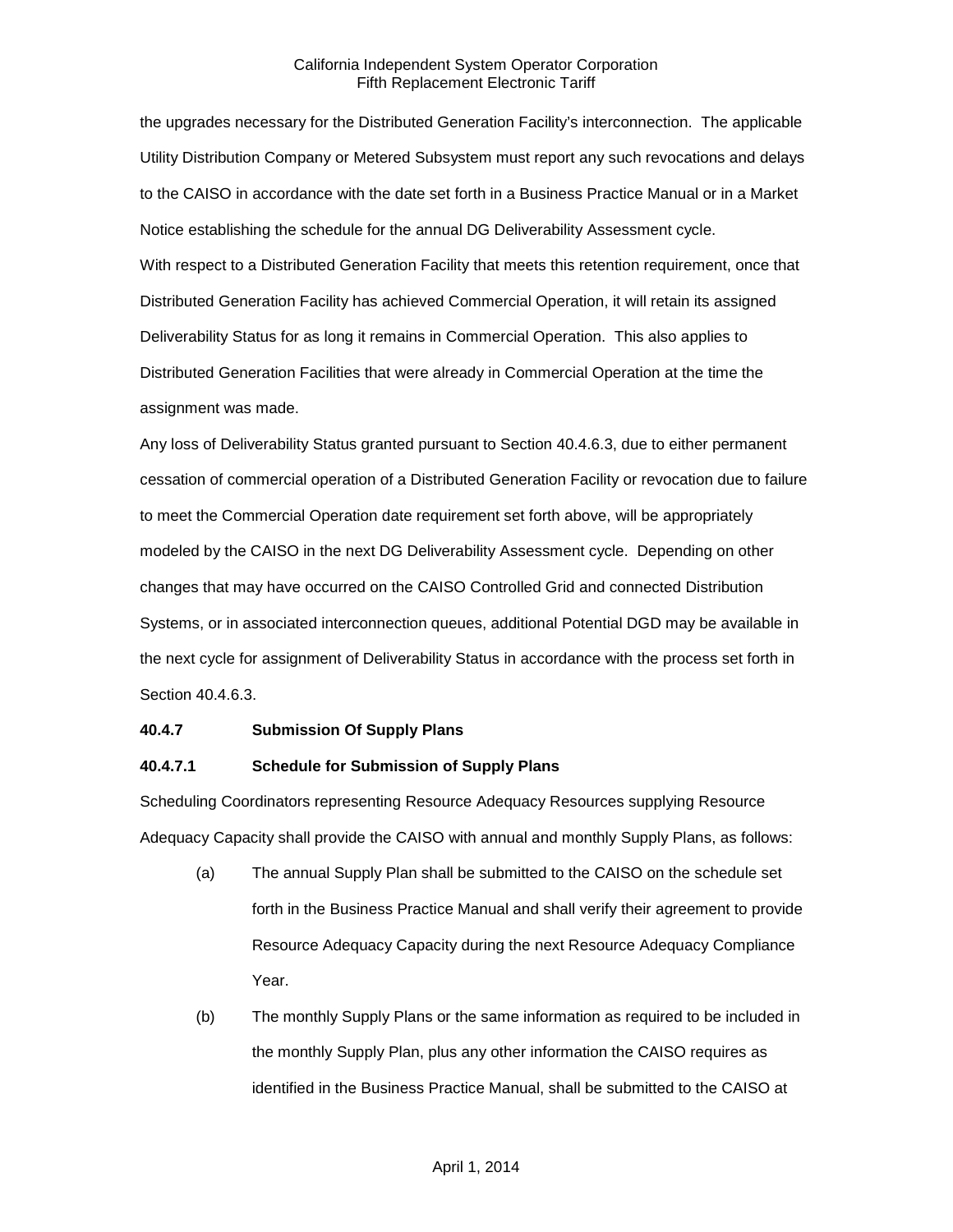least 45 days in advance of the first day of the month covered by the plan, and in accordance with the schedule and in the reporting format(s) set forth in the Business Practice Manual, and shall verify their agreement to provide Resource Adequacy Capacity during that resource adequacy month.

- (c) The Scheduling Coordinator for the Resource Adequacy Resource may submit, at any time from 45 days through 11 days in advance of the relevant month, a revision to its monthly Supply Plan to correct an error in the plan. The CAISO will not accept any revisions to a monthly Supply Plan from 10 days in advance of the relevant month through the end of the month, unless the Scheduling Coordinator for the Resource Adequacy Resource demonstrates good cause for the change and explains why it was not possible to submit the change earlier.
- (d) The monthly Supply Plan may indicate the willingness of the resource to offer capacity for procurement as backstop capacity under the Capacity Procurement Mechanism pursuant to Section 43, and provide the identity of the resource, the available capacity amount, the time periods when the capacity is available, and other information as may be specified in the Business Practice Manual.
- (e) Notwithstanding Section 40.4.7.1(b), for the resource adequacy month of January 2013, the monthly Supply Plans or the same information as required to be included in the monthly Supply Plans, plus any other information the CAISO requires as identified in the Business Practice Manual, shall be submitted to the CAISO no later than November 20, 2012, which is 42 days in advance of the first day of the month. Notwithstanding Section 40.2.2.4(c), for the resource adequacy month of January 2013, the Scheduling Coordinator for the resource adequacy resource may submit at any time from 42 days through 11 days in advance of the relevant month, a revision to its monthly Supply Plan to correct an error in the plan.

#### **40.4.7.2 Form of Supply Plans**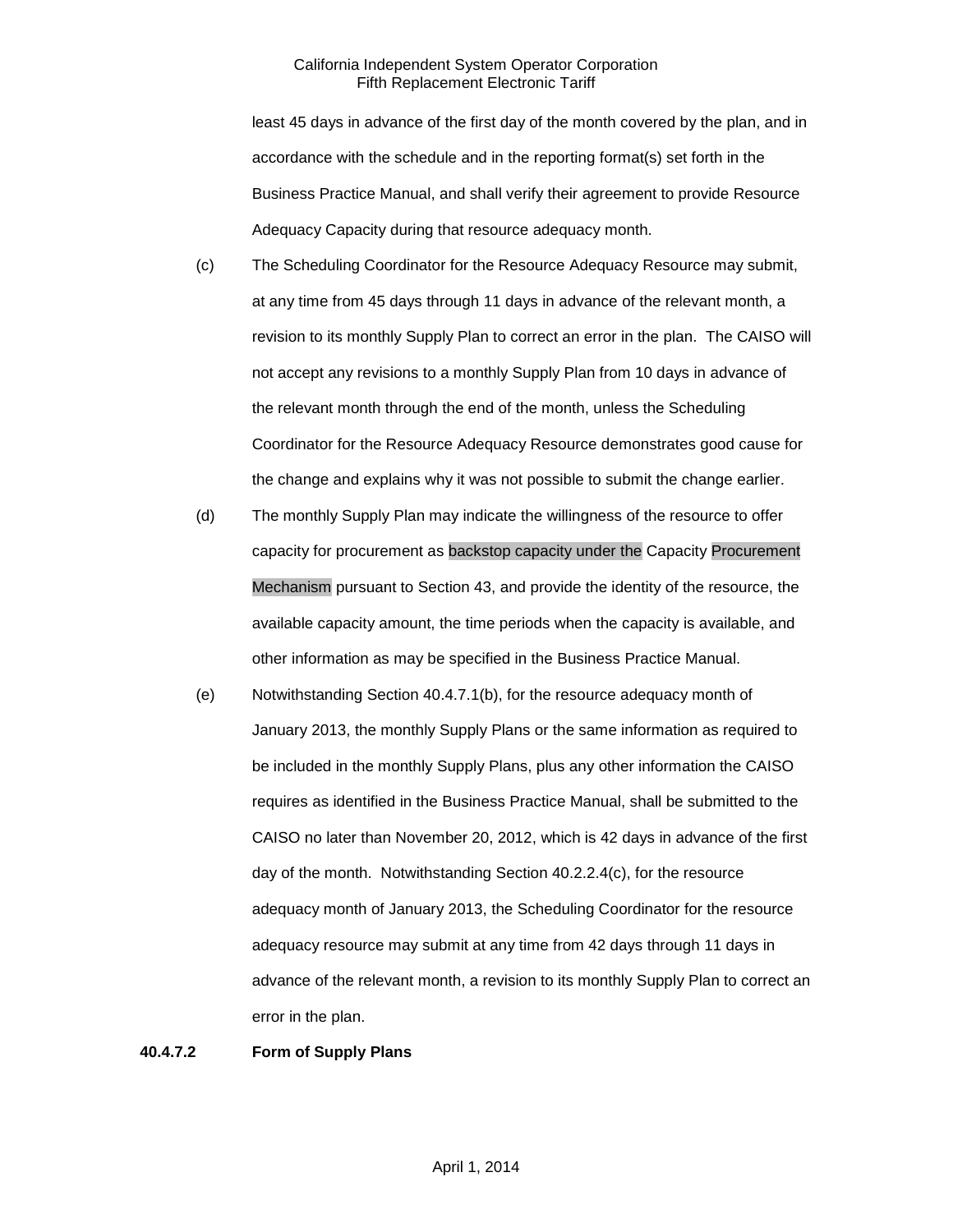The Supply Plan must be in the form of the template provided on the CAISO Website, which shall include an affirmative representation by the Scheduling Coordinator submitting the Supply Plan that the CAISO is entitled to rely on the accuracy of the information provided in the Supply Plan to perform those functions set forth in this Section 40.

## **40.4.7.3 Validation of Supply Plans**

The CAISO shall be entitled to take reasonable measures to validate the accuracy of the information submitted in Supply Plans under this Section. Supply Plan validation measures may include the following:

- (a) The CAISO may compare a Resource Adequacy Resource's Resource Adequacy Capacity against the Resource Adequacy Resource's Net Qualifying Capacity, if applicable. To the extent the Resource Adequacy Capacity of a Resource Adequacy Resource included in a Supply Plan is greater than the Resource Adequacy Resource's Net Qualifying Capacity, the CAISO will notify the respective Scheduling Coordinators for the Resource Adequacy Resource and each Load Serving Entity that has included the Resource Adequacy Resource in its Resource Adequacy Plan that the Resource Adequacy Capacity from the Resource Adequacy Resource shall be reduced to the Resource Adequacy Resource's Net Qualifying Capacity and that it will be considered a mismatch under Section 40.7. If the CAISO is not advised as to how the reduction in Resource Adequacy Capacity to conform with the Resource Adequacy Resource's Net Qualifying Capacity shall be allocated among each Load Serving Entity that included the Resource Adequacy Resource on its Resource Adequacy Plan, the CAISO will apply a pro rata reduction based on the Supply Plan.
- (b) The CAISO may verify whether the Resource Adequacy Capacity listed in the monthly Supply Plan is scheduled to take an Approved Maintenance Outage during the month. To the extent the Resource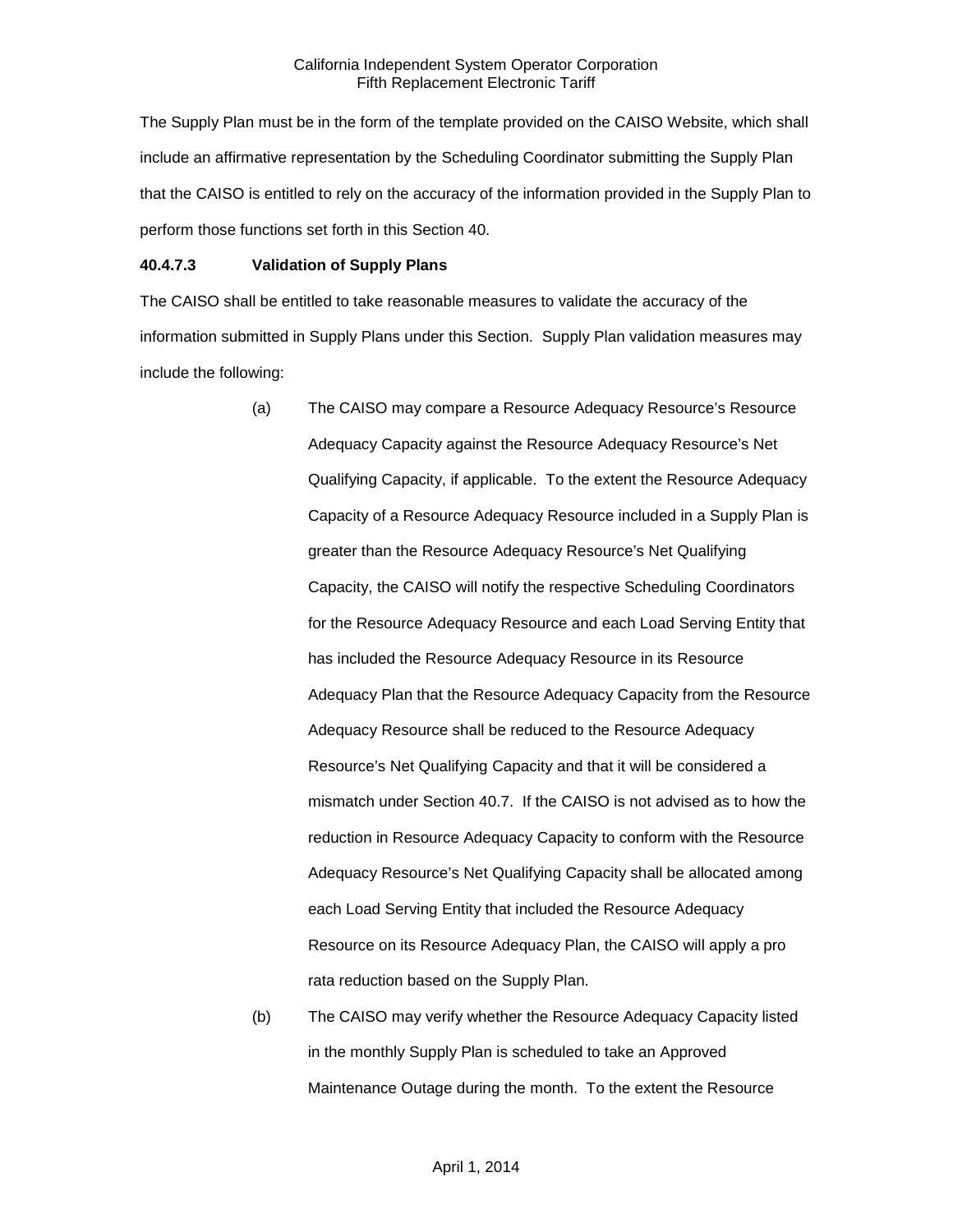Adequacy Capacity of a Resource Adequacy Resource included in a Supply Plan is greater than the Resource Adequacy Capacity designated for the resource in the Resource Adequacy Plan, or includes Resource Adequacy Capacity that is scheduled to take an Approved Maintenance Outage during the month, the CAISO will notify the Scheduling Coordinator for the Resource Adequacy Resource and the respective Scheduling Coordinators for each Load Serving Entity that has included the Resource Adequacy Resource in its Resource Adequacy Plan that there is a discrepancy, which will be treated as a mismatch under Section 40.7. To the extent the Resource Adequacy Capacity of a Resource Adequacy Resource included in a Supply Plan is less than the Resource Adequacy Capacity designated for the resource in the Resource Adequacy Plan, or includes Resource Adequacy Capacity that is scheduled for an Approved Maintenance Outage during the month, the CAISO will notify the Local Regulatory Authority, the Scheduling Coordinator for the Resource Adequacy Resource, and the respective Scheduling Coordinators for each Load Serving Entity that has included the Resource Adequacy Resource in its Resource Adequacy Plan that there is a discrepancy, which will be treated as a mismatch under Section 40.7.

(c) Other errors or inaccuracies identified by the CAISO in a Supply Plan shall be treated as a mismatch under Section 40.7.

Disputes regarding the CAISO's determination of Net Qualifying Capacity shall be subject to Section 40.5.2. The provisions of this Section shall not affect a Resource Adequacy Resource's Net Qualifying Capacity posted by the CAISO under Section 40.5.2.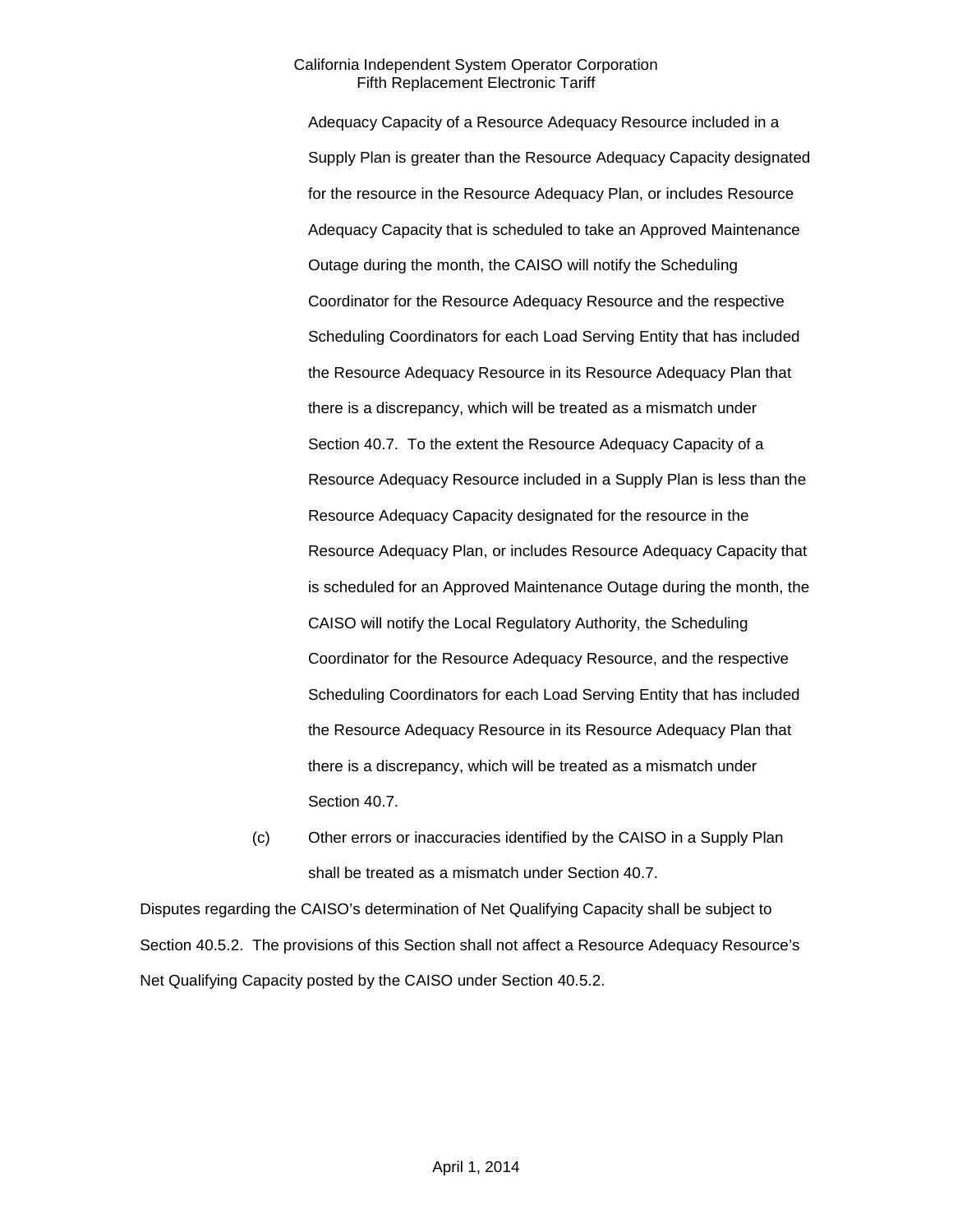## **40.5 Requirements Applying To Modified Reserve Sharing LSEs Only**

#### **40.5.1 Day Ahead Scheduling And Bidding Requirements**

- (1) Scheduling Coordinators on behalf of Modified Reserve Sharing LSEs serving Load within the CAISO Balancing Authority Area for whom they submit Demand Bids shall submit into the IFM Bids or Self-Schedules for Demand equal to one hundred (100) percent and for Supply equal to one hundred and fifteen (115) percent of the hourly Demand Forecasts for each Modified Reserve Sharing LSE it represents for each Trading Hour for the next Trading Day. Subject to Section 40.5.5, the resources included in a Self-Schedule or a Bid in each Trading Hour to satisfy one hundred and fifteen (115) percent of the Modified Reserve Sharing LSE's hourly Demand Forecasts will be deemed Resource Adequacy Resources and (a) shall be comprised of those resources listed in the Modified Reserve Sharing LSE's monthly Resource Adequacy Plan and (b) shall include all Local Capacity Area Resources listed in the Modified Reserve Sharing LSE's annual Resource Adequacy Plan, if any, except to the extent the Local Capacity Area Resources, if any, are unavailable due to any Outages or reductions in capacity reported to the CAISO in accordance with this CAISO Tariff.
	- (i) Local Capacity Area Resources physically capable of operating must submit: (a) Economic Bids for Energy and/or Self-Schedules for all their Resource Adequacy Capacity and (b) Economic Bids for Ancillary Services and/or a Submission to Self-Provide Ancillary Services for all of their Resource Adequacy Capacity that is certified to provide Ancillary Services. For Local Resource Adequacy Capacity that is certified to provide Ancillary Services and is not covered by a Submission to Self-Provide Ancillary Services, the resource must submit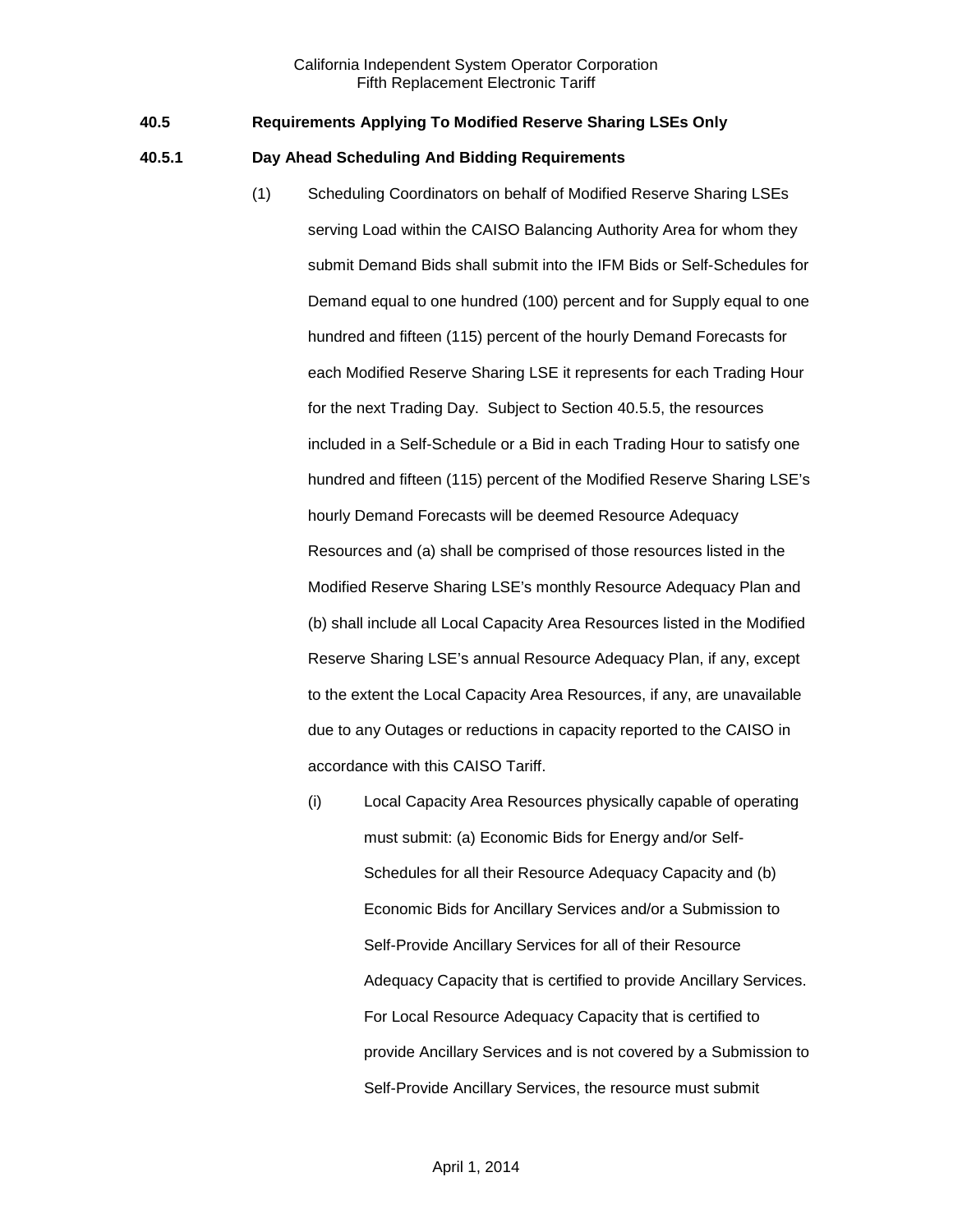Economic Bids for each Ancillary Service for which the resource is certified. For Resource Adequacy Capacity subject to this requirement for which no Economic Energy Bid or Self-Schedule has been submitted, the CAISO shall insert a Generated Bid in accordance with Section 40.6.8. For Resource Adequacy Capacity subject to this requirement for which no Economic Bids for Ancillary Services or Submissions to Self-Provide Ancillary Services have been submitted, the CAISO shall insert a Generated Bid in accordance with Section 40.6.8 for each Ancillary Service the resource is certified to provide. However, to the extent the Generating Unit providing Local Capacity Area Resource capacity constitutes a Use-Limited Resource under Section 40.6.4, the provisions of Section 40.6.4 will apply.

- (ii) Resource Adequacy Resource must participate in the RUC to the extent that the resource has available Resource Adequacy Capacity that was offered into the IFM and is not reflected in an IFM Schedule. Resource Adequacy Capacity participating in RUC will be optimized using zero dollar (\$0/MW-hour) RUC Availability Bid.
- (iii) Capacity from Resource Adequacy Resources selected in RUC will not be eligible to receive a RUC Availability Payment.
- (iv) Through the IFM co-optimization process, the CAISO will utilize available Local Capacity Area Resource Adequacy Capacity to provide Energy or Ancillary Services in the most efficient manner to clear the Energy market, manage congestion and procure required Ancillary Services. In so doing the IFM will honor submitted Energy Self-Schedules of the Local Capacity Area Resource Adequacy Capacity of the Modified Reserve Sharing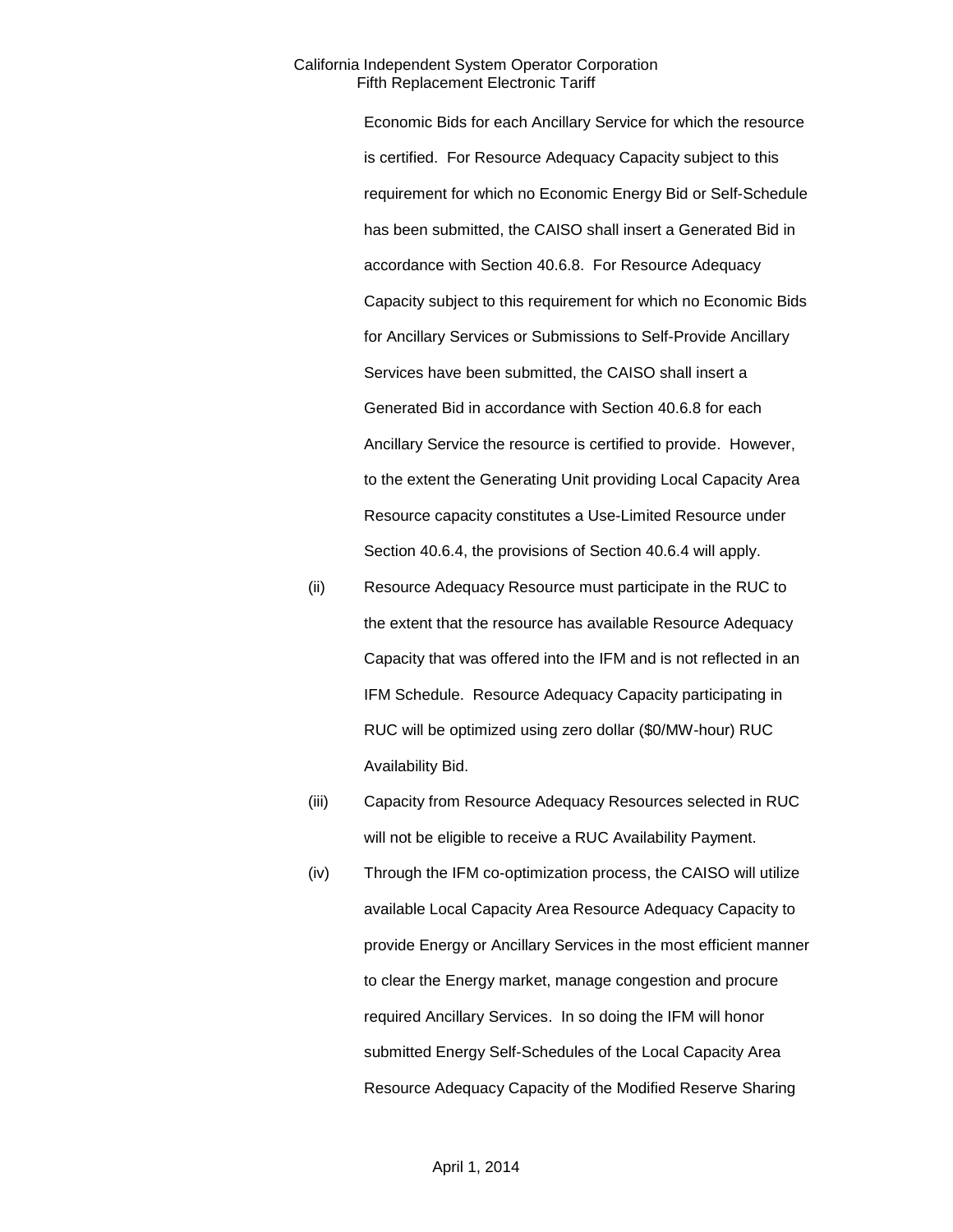LSE unless the CAISO is unable to satisfy one hundred (100) percent of the Ancillary Services requirements. In such cases the CAISO may curtail all or a portion of a submitted Energy Self-Schedule to allow Ancillary Service-certified Local Capacity Area Resource Adequacy Capacity to be used to meet the Ancillary Service requirements. The CAISO will not curtail for the purpose of meeting Ancillary Service requirements a Self-Schedule of a resource internal to a Metered Subsystem that was submitted by the Scheduling Coordinator for that Metered Subsystem. If the IFM reduces the Energy Self-Schedule of Resource Adequacy Capacity to provide an Ancillary Service, the Ancillary Service Marginal Price for that Ancillary Service will be calculated in accordance with Section 27.1.2 using the Ancillary Service Bids submitted by the Scheduling Coordinator for the Resource Adequacy Resource or inserted by the CAISO pursuant to this Section 40.5.1, and using the resource's Generated Energy Bid to determine the Resource Adequacy Resource's opportunity cost of Energy. If the Scheduling Coordinator for the Modified Reserve Sharing LSE's Resource Adequacy Resource believes that the opportunity cost of Energy based on the Resource Adequacy Resource's Generated Energy Bid is insufficient to compensate for the resource's actual opportunity cost, the Scheduling Coordinator may submit evidence justifying the increased amount to the CAISO and to the FERC no later than seven (7) days after the end of the month in which the submitted Energy Self-Schedule was reduced by the CAISO to provide an Ancillary Service. The CAISO will treat such information as confidential and will apply the procedures in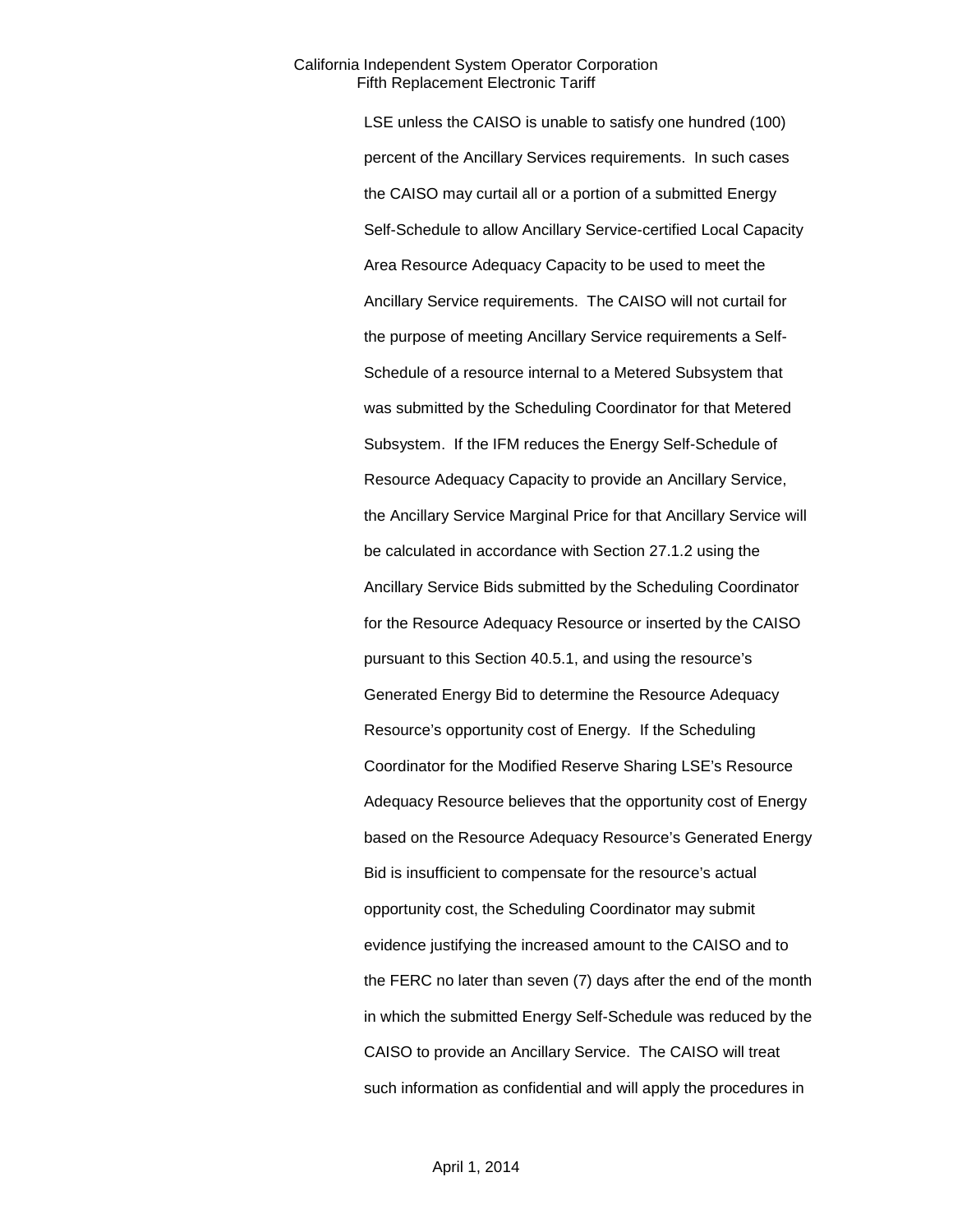Section 20.4 of this CAISO Tariff with regard to requests for disclosure of such information. The CAISO shall pay the higher opportunity costs after those amounts have been approved by FERC.

- (2) Resource Adequacy Resources of Modified Reserve Sharing LSEs that do not clear in the IFM or are not committed in RUC shall have no further offer requirements in HASP or Real-Time, except under System Emergencies as provided in this CAISO Tariff.
- (3) Resource Adequacy Resources committed by the CAISO must maintain that commitment through Real-Time. In the event of a Forced Outage on a Resource Adequacy Resource committed in the Day-Ahead Market to provide Energy, the Scheduling Coordinator for the Modified Reserve Sharing LSE will have up to the next HASP bidding opportunity, plus one hour, to replace the lesser of: (i) the committed resource suffering the Forced Outage, (ii) the quantity of Energy committed in the Day-Ahead Market, or (iii) one hundred and seven (107) percent of the hourly forecast Demand.

## **40.5.2 Demand Forecast Accuracy**

On a monthly basis, the CAISO will review Meter Data to evaluate the accuracy or quality of the hourly Day-Ahead Demand Forecasts submitted by the Scheduling Coordinator on behalf of Modified Reserve Sharing LSEs. If the CAISO determines, based on its review, that one or more Demand Forecasts materially under-forecasts the Demand of the Modified Reserve Sharing LSEs for whom the Scheduling Coordinator schedules, after accounting for weather adjustments, the CAISO will notify the Scheduling Coordinator of the deficiency and will cooperate with the Scheduling Coordinator and Modified Reserve Sharing LSE(s) to revise its Demand Forecast protocols or criteria. If the material deficiency affects ten (10) hourly Demand Forecasts over a minimum of two (2) non-consecutive Business Days within a month, the CAISO may: (i) inform State of California authorities including, but not necessarily limited to, the California Legislature,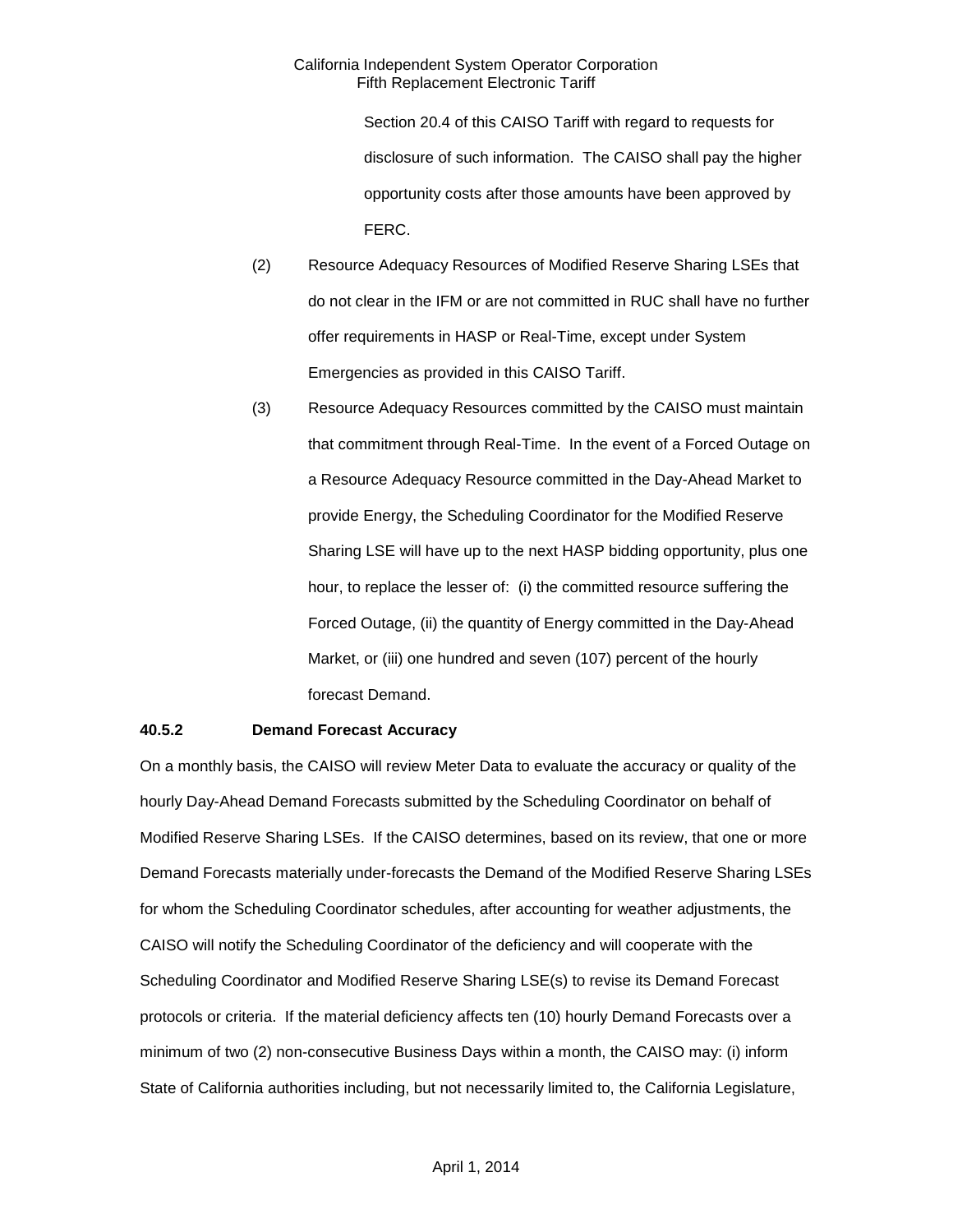and identify the Modified Reserve Sharing LSE(s) represented by the Scheduling Coordinator and (ii) assign to the Scheduling Coordinator responsibility for all tier 1 RUC charges as specified in Section 11.8.6.5 to address the uncertainty caused by the Scheduling Coordinator's deficient hourly Demand Forecasts until the deficiency is addressed.

## **40.5.3 Requirement To Make Resources Available In System Emergency**

Scheduling Coordinators for Modified Reserve Sharing LSEs that are MSS Operators shall make resources available to the CAISO during a System Emergency in accordance with the provisions of their Metered Subsystem Agreement. Scheduling Coordinators for all other Modified Reserve Sharing LSEs shall make available to the CAISO upon a warning or emergency notice of an actual or imminent System Emergency all resources that have not submitted a Self-Schedule or Economic Bid in the IFM that were listed in the Modified Reserve Sharing LSE's monthly Resource Adequacy Plan that are physically capable of operating without violation of any applicable law.

#### **40.5.4 Consequence Of Failure To Meet Scheduling Obligation**

- (1) If the Scheduling Coordinator for the Modified Reserve Sharing LSE fails to submit a Self-Schedule or submit Bids equal to 115% of its hourly Demand Forecasts for each Trading Hour for the next Trading Day in the IFM and RUC, the Scheduling Coordinator will be charged a capacity surcharge of three times the price of the relevant Day-Ahead Hourly LAP LMP in the amount of the shortfall. To the extent the Scheduling Coordinator for the Modified Reserve Sharing LSE schedules imports on one or more Scheduling Points in an aggregate megawatt amount greater than its aggregate import deliverability allocation under Section 40.4.6.2, the quantity of megawatts in excess of its import deliverability allocation will not count toward satisfying the Modified Reserve Sharing LSE's scheduling obligation, unless it clears the Day-Ahead Market.
- (2) If the Scheduling Coordinator for the Modified Reserve Sharing LSE cannot fulfill its obligations under Section 40.5.1(3), the Scheduling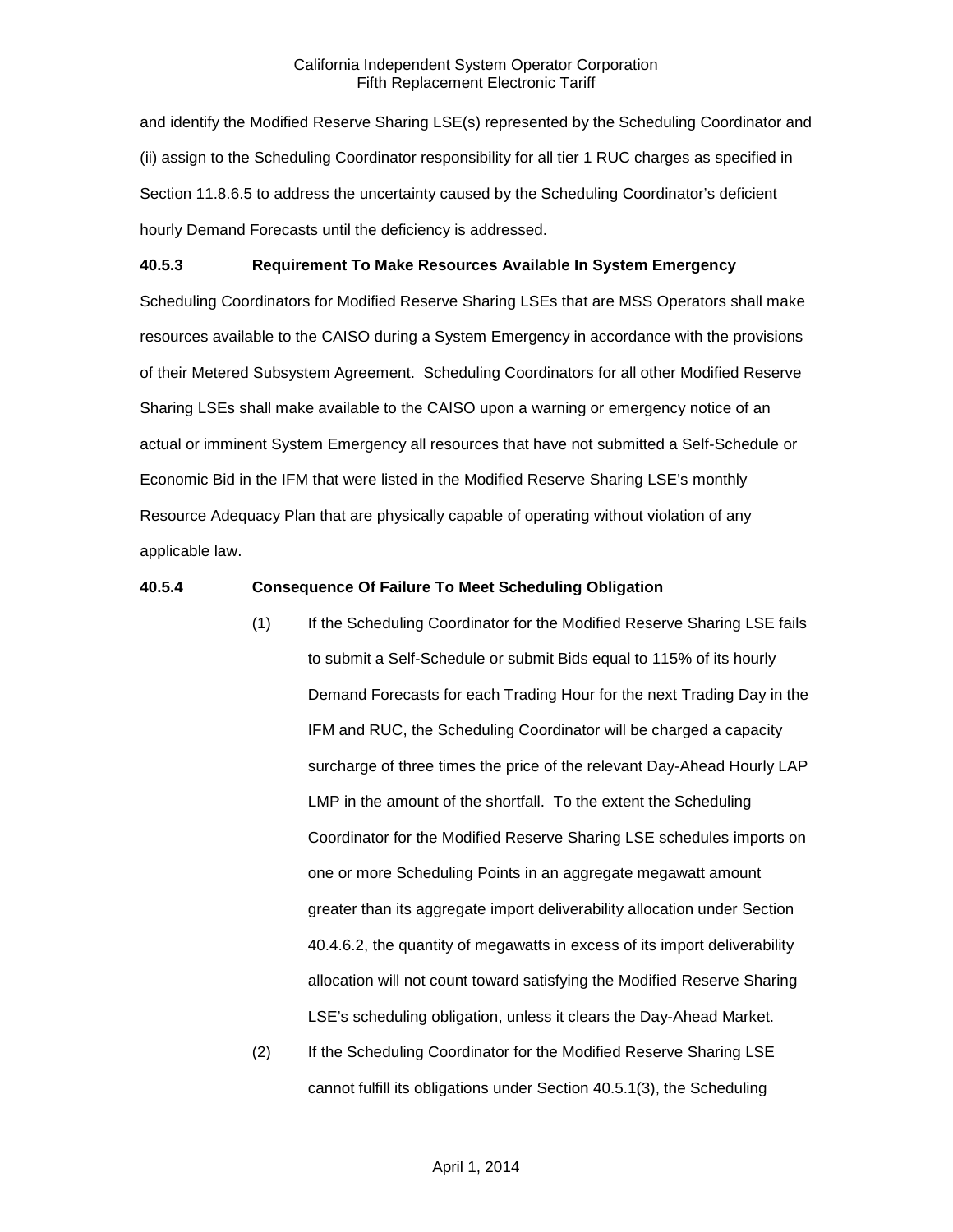Coordinator for the Modified Reserve Sharing LSE will be charged a capacity surcharge of two times the average of the six (6) Settlement Interval LAP prices for the hour in the amount of the shortfall. Energy scheduled in the HASP will not net against, or be used as a credit to correct, any failure to fulfill the Day-Ahead IFM hourly scheduling and RUC obligation in Section 40.5.1(1).

(3) Any Energy surcharge received by the CAISO pursuant to this Section 40.5.4 shall be allocated to Scheduling Coordinators representing other Load Serving Entities in proportion to each such Scheduling Coordinator's Measured Demand during the relevant Trading Hour(s) to the aggregate CAISO Measured Demand during the relevant Trading Hour(s).

# **40.5.5 Substitution Of Resources**

Subject to the provisions of this Section 40.5, the Scheduling Coordinator for a Modified Reserve Sharing LSE may substitute for its Resource Adequacy Resources listed in its monthly Resource Adequacy Plan provided:

- (1) Substitutions must occur no later than the close of the IFM; and
- (2) Resources eligible for substitution are either imports or capacity from non-Resource Adequacy Resources or Resource Adequacy Resources with additional available capacity defined as Net Qualifying Capacity in excess of previously sold Resource Adequacy Capacity; however a Local Capacity Area Resource may be substituted only with capacity from non-Resource Adequacy Resources located in the same Local Capacity Area.

# **40.6 Requirements For SCs And Resources For Reserve Sharing LSEs**

This Section 40.6 does not apply to Resource Adequacy Resources of Load following MSSs and those entities that participate in the Modified Reserve Sharing LSE program under Section 40.5. Scheduling Coordinators supplying Resource Adequacy Capacity shall make the Resource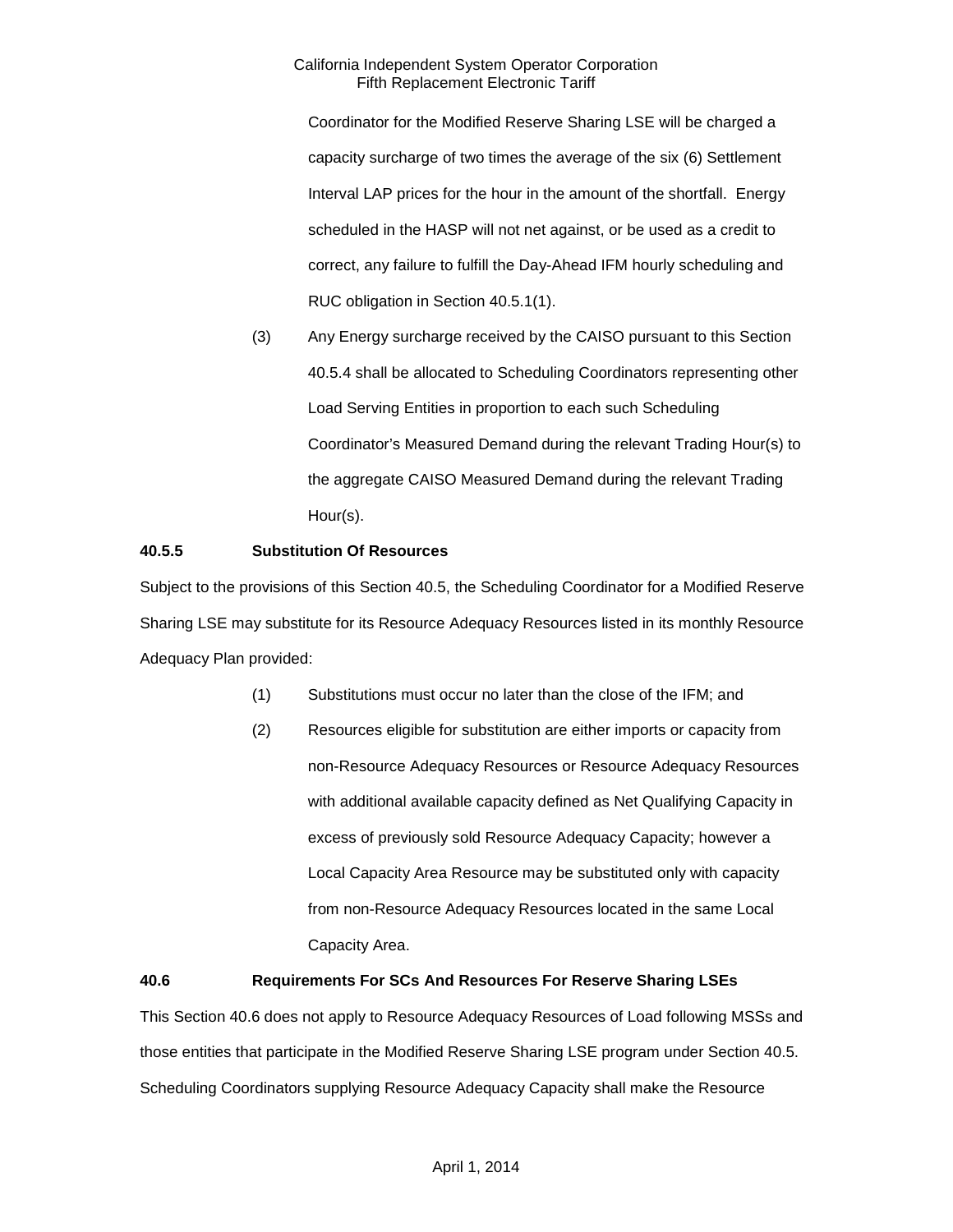Adequacy Capacity listed in the Scheduling Coordinator's monthly Supply Plans under Section 40.4.7 available to the CAISO each hour of each day of the reporting month in accordance with this Section 40.6 and Section 9.3.1.3.

#### **40.6.1 Day-Ahead Availability**

Scheduling Coordinators supplying Resource Adequacy Capacity shall make the Resource Adequacy Capacity, except for that subject to Section 40.6.4, available Day-Ahead to the CAISO as follows:

- (1) Resource Adequacy Resources physically capable of operating must submit: (a) Economic Bids for Energy and/or Self-Schedules for all their Resource Adequacy Capacity and (b) Economic Bids for Ancillary Services and/or a Submission to Self-Provide Ancillary Services in the IFM for all of their Resource Adequacy Capacity that is certified to provide Ancillary Services. For Resource Adequacy Capacity that is certified to provide Ancillary Services and is not covered by a Submission to Self-Provide Ancillary Services, the resource must submit Economic Bids for each Ancillary Service for which the resource is certified. For Resource Adequacy Capacity subject to this requirement for which no Economic Energy Bid or Self-Schedule has been submitted, the CAISO shall insert a Generated Bid in accordance with Section 40.6.8. For Resource Adequacy Capacity subject to this requirement for which no Economic Bids for Ancillary Services or Submissions to Self-Provide Ancillary Services have been submitted, the CAISO shall insert a Generated Bid in accordance with Section 40.6.8 for each Ancillary Service the resource is certified to provide.
- (2) Resource Adequacy Resources that are Extremely Long-Start Resources must make themselves available to the CAISO by complying with the Extremely Long-Start Commitment Process under Section 31.7 or otherwise committing the ELS Resource upon instruction from the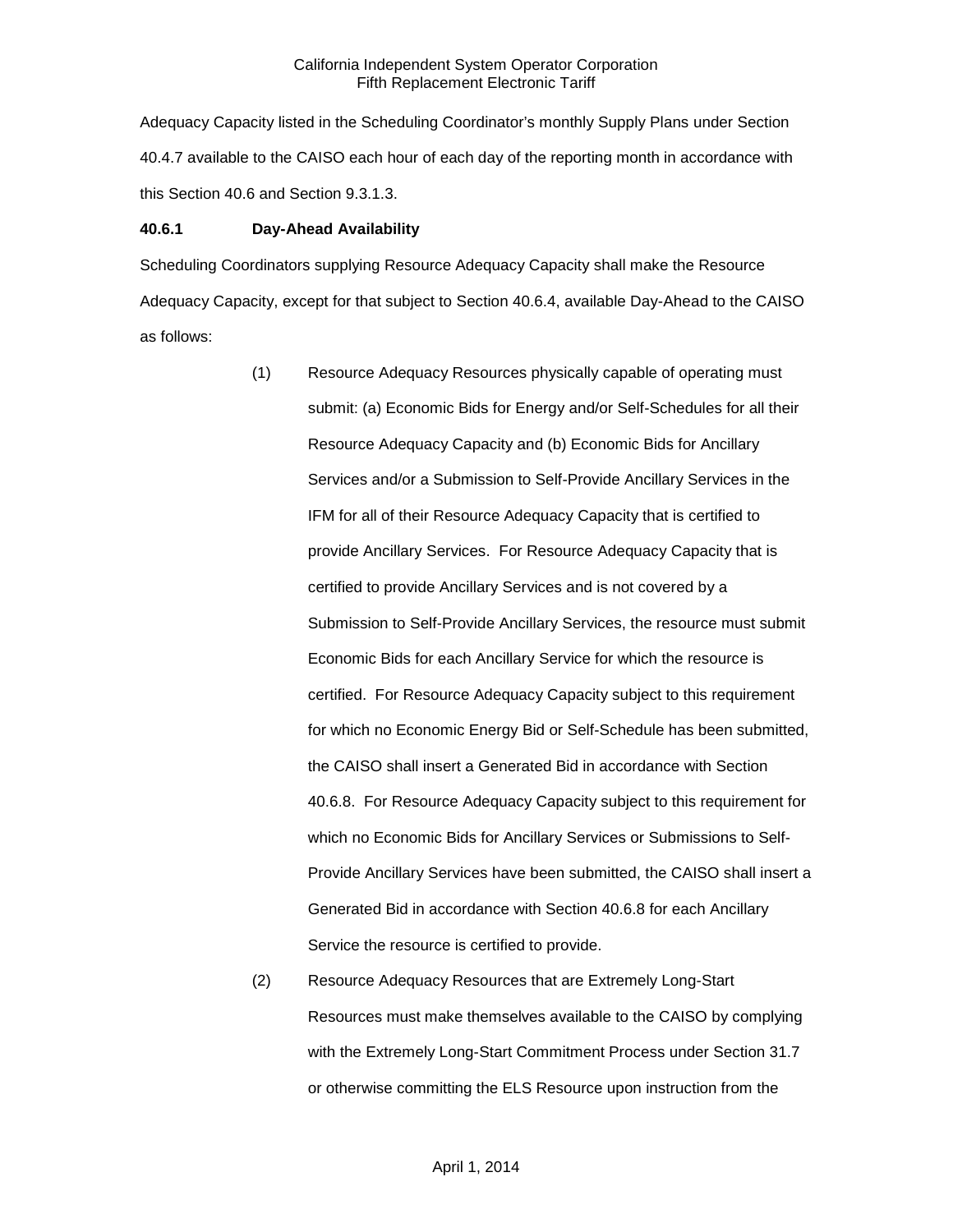CAISO, if physically capable. Once the ELS Resource is committed by the CAISO, it is subject to the provisions of this Section 40.6.1 regarding Day-Ahead Availability and Section 40.6.2 regarding Real-Time Availability for the Trading Days for which it was committed.

- (3) Resource Adequacy Resources must be available except for limitations specified in the Master File, legal or regulatory prohibitions or as otherwise required by this CAISO Tariff or by Good Utility Practice.
- (4) Through the IFM co-optimization process, the CAISO will utilize available Resource Adequacy Capacity to provide Energy or Ancillary Services in the most efficient manner to clear the Energy market, manage congestion and procure required Ancillary Services. In so doing, the IFM will honor submitted Energy Self-Schedules of Resource Adequacy Capacity unless the CAISO is unable to satisfy one hundred percent (100%) of the Ancillary Services requirements. In such cases, the CAISO may curtail all or a portion of a submitted Energy Self-Schedule to allow Ancillary Service-certified Resource Adequacy Capacity to be used to meet the Ancillary Service requirements. The CAISO will not curtail for the purpose of meeting Ancillary Service requirements a Self-Schedule of a resource internal to a Metered Subsystem that was submitted by the Scheduling Coordinator for that Metered Subsystem. If the IFM reduces the Energy Self-Schedule of Resource Adequacy Capacity to provide an Ancillary Service, the Ancillary Service Marginal Price for that Ancillary Service will be calculated in accordance with Section 27.1.2 using the Ancillary Service Bids submitted by the Scheduling Coordinator for the Resource Adequacy Resource or inserted by the CAISO pursuant to this Section 40.6.1, and using the resource's Generated Energy Bid to determine the Resource Adequacy Resource's opportunity cost of Energy. If the Scheduling Coordinator for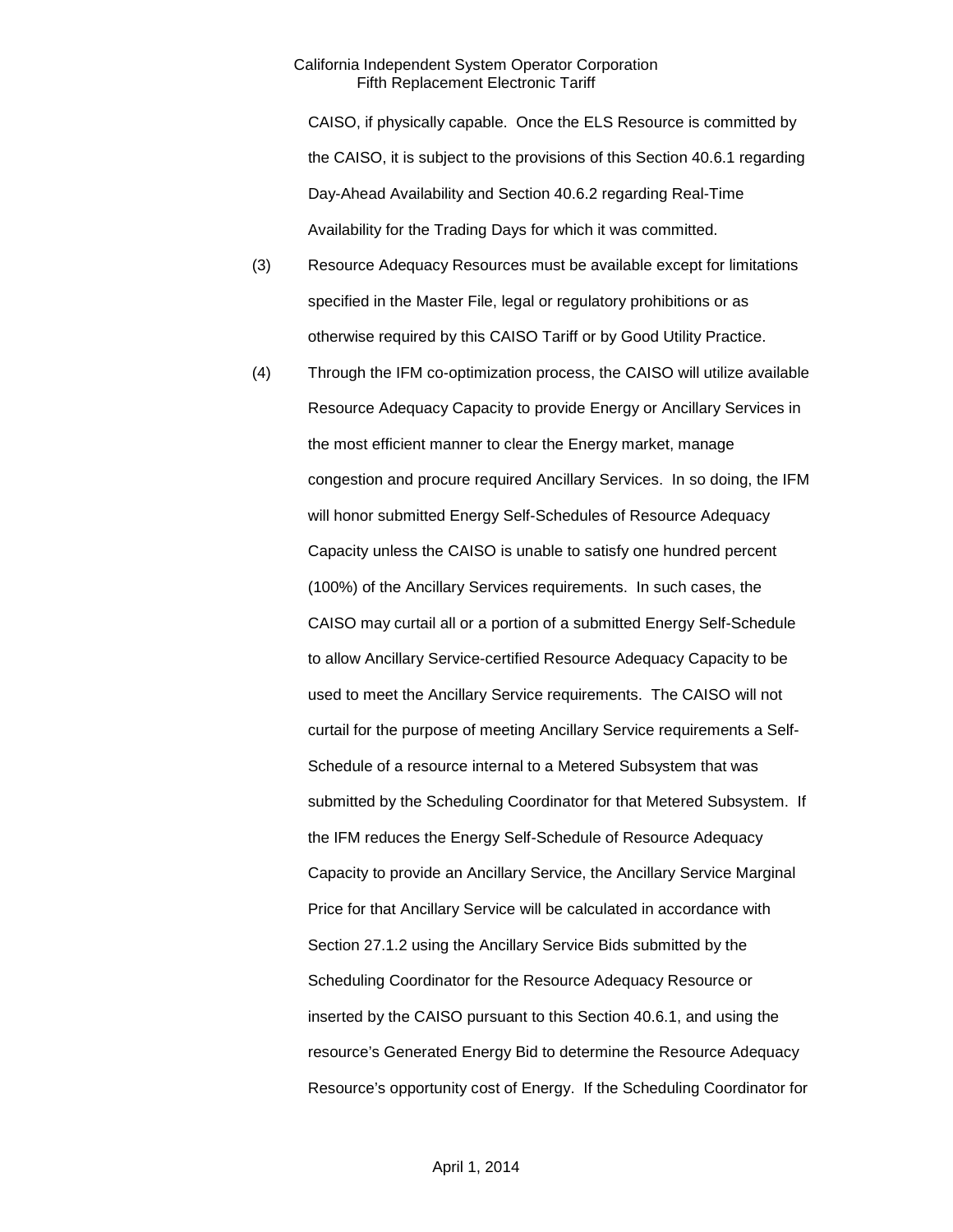the Resource Adequacy Resource believes that the opportunity cost of Energy based on the Resource Adequacy Resource's Generated Energy Bid is insufficient to compensate for the resource's actual opportunity cost, the Scheduling Coordinator may submit evidence justifying the increased amount to the CAISO and to the FERC no later than seven (7) days after the end of the month in which the submitted Energy Self-Schedule was reduced by the CAISO to provide an Ancillary Service. The CAISO will treat such information as confidential and will apply the procedures in Section 20.4 of this CAISO Tariff with regard to requests for disclosure of such information. The CAISO shall pay any higher opportunity costs approved by FERC.

- (5) A Resource Adequacy Resources must participate in the RUC to the extent that the resource has available Resource Adequacy Capacity that is not reflected in an IFM Schedule. Resource Adequacy Capacity participating in RUC will be optimized using a zero dollar (\$0/MW-hour) RUC Availability Bid.
- (6) Capacity from Resource Adequacy Resources selected in RUC will not be eligible to receive a RUC Availability Payment.

## **40.6.2 Real-Time Availability**

Resource Adequacy Resources that have received an IFM Schedule for Energy or Ancillary Services or a RUC Schedule for all or part of their Resource Adequacy Capacity must remain available to the CAISO through Real-Time for Trading Hours for which they receive an IFM or RUC Schedule, including any Resource Adequacy Capacity of such resources that is not included in an IFM Schedule or RUC Schedule, except for Resource Adequacy Capacity that is subject to Section 40.6.4.

Short Start Units or Long Start Units that are Resource Adequacy Resources that do not have an IFM Schedule or a RUC Schedule for any of their Resource Adequacy Capacity for a given Trading Hour may be required to be available to the CAISO through Real-Time as specified in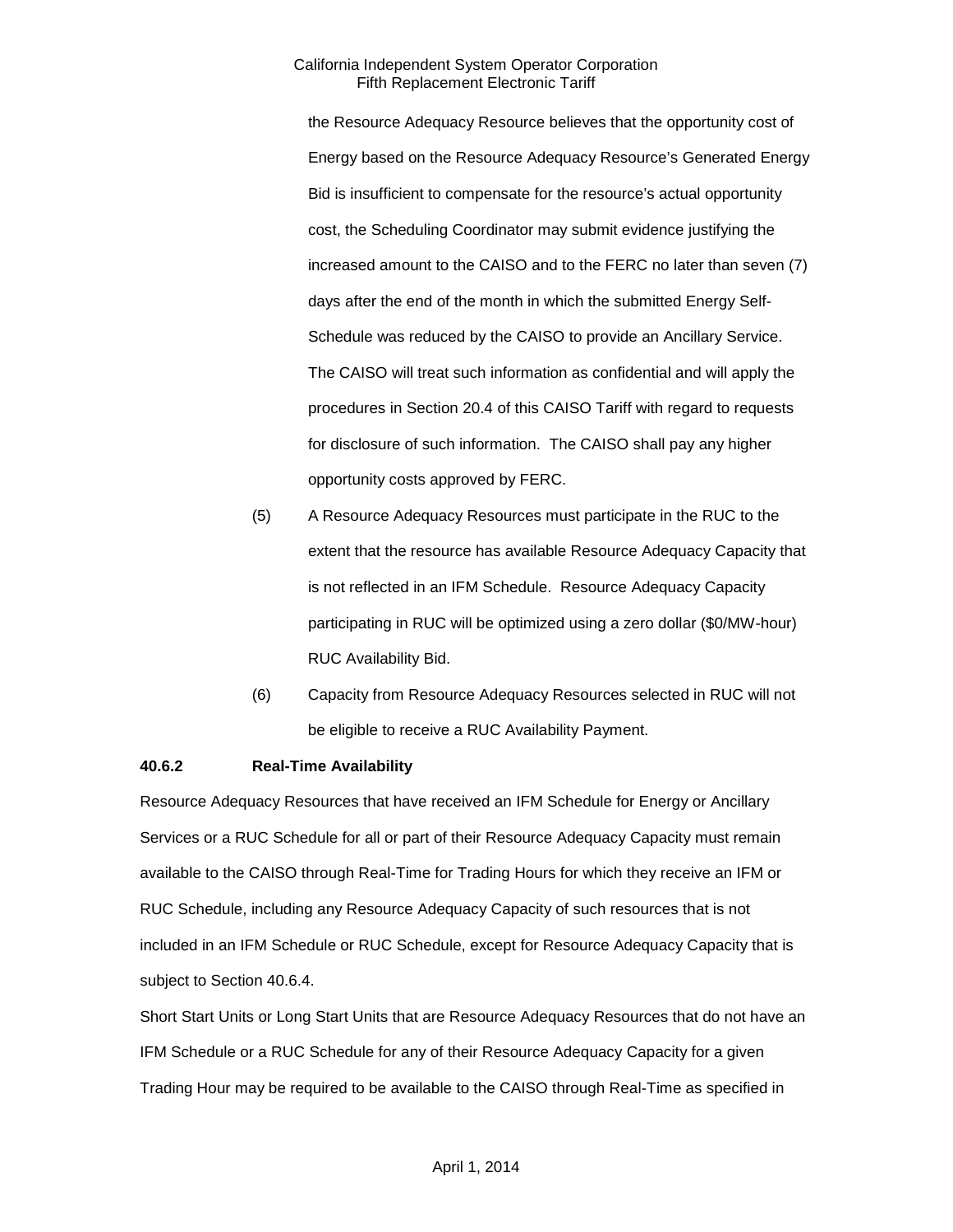Sections 40.6.3 and 40.6.7. Resource Adequacy Resources with Resource Adequacy Capacity that is required to be available to the CAISO through Real-Time and does not have an IFM Schedule or a RUC Schedule for a given Trading Hour must submit to the RTM for that Trading hour: (a) Energy Bids and Self-Schedules for the full amount of the available Resource Adequacy Capacity, including capacity for which it has submitted Ancillary Services Bids or Submissions to Self-Provide Ancillary Services; and (b) Ancillary Services Bids and Submissions to Self-Provide Ancillary Services for the full amount of the available Ancillary Service-certified Resource Adequacy Capacity and for each Ancillary Service for which the resource is certified, including capacity for which it has submitted Energy Bids and Self-Schedules. The CAISO will insert Generated Bids in accordance with Section 40.6.8 for any Resource Adequacy Capacity subject to the above requirements for which the resource has failed to submit the appropriate bids to the RTM.

The CAISO will honor submitted Energy Self-Schedules of Resource Adequacy Capacity unless the CAISO is unable to satisfy one hundred (100) percent of its Ancillary Services requirements. In such cases, the CAISO may curtail all or a portion of a submitted Energy Self-Schedule to allow Ancillary Service-certified Resource Adequacy Capacity to be used to meet the Ancillary Service requirements, as long as such curtailment does not lead to a real-time shortfall in energy supply. If the CAISO reduces a submitted Real-Time Energy Self-Schedule for Resource Adequacy Capacity when that capacity is needed to meet an Ancillary Services requirement, the Ancillary Service Marginal Price for that capacity will be calculated in accordance with Sections 27.1.2 and 40.6.1.

#### **40.6.3 Additional Availability Requirements For Short Start Units**

A Short Start Unit that is a Resource Adequacy Resource and that does not have an IFM Schedule or a RUC Schedule for any of its capacity for a given Trading Hour is required to participate in the Real Time Market in accordance with Section 40.6.2. Such a resource that is also a Use-Limited Resource subject to Section 40.6.4 is required, consistent with their applicable use plan, to submit Economic Bids or Self Schedules for Resource Adequacy Capacity into the Real Time Market.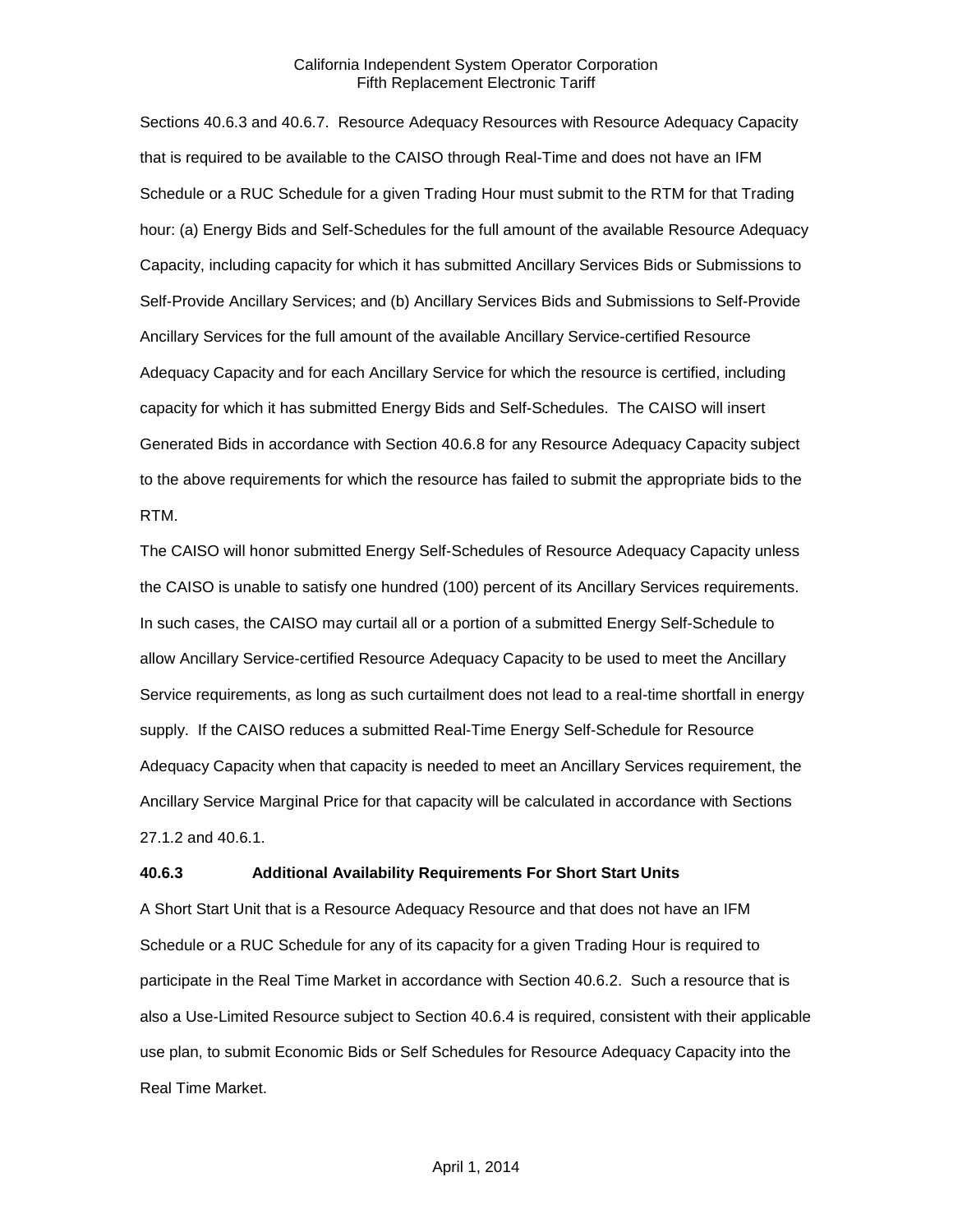The CAISO may waive these availability obligations for a Short Start Unit that does not have an IFM Schedule or a RUC Schedule based on the procedure to be published on the CAISO Website.

# **40.6.4 Use-Limited Resources Additional Availability Requirements**

## **40.6.4.1 Registration of Use-Limited Resources**

Hydroelectric Generating Units, Proxy Demand Resources, and Participating Load, including Pumping Load, are deemed to be Use-Limited Resources for purposes of this Section 40 and are not required to submit the application described in this Section 40.6.4.1. Scheduling Coordinators for other Use-Limited Resources, must provide the CAISO an application in the form specified on the CAISO Website requesting registration of a specifically identified resource as a Use-Limited Resource. This application shall include specific operating data and supporting documentation including, but not limited to:

- (1) a detailed explanation of why the resource is subject to operating limitations;
- (2) historical data to show attainable MWhs for each 24-hour period during the preceding year, including, as applicable, environmental restrictions for NOx, SOx, or other factors; and
- (3) further data or other information as may be requested by the CAISO to understand the operating characteristics of the unit.

Within five (5) Business Days after receipt of the application, the CAISO will respond to the Scheduling Coordinator as to whether or not the CAISO agrees that the facility is eligible to be a Use-Limited Resource. If the CAISO determines the facility is not a Use-Limited Resource, the Scheduling Coordinator may challenge that determination in accordance with the CAISO ADR Procedures.

## **40.6.4.2 Use Plan**

The Scheduling Coordinator shall provide for the following Resource Adequacy Compliance Year a proposed annual use plan for each Use-Limited Resource that is a Resource Adequacy Resource. The proposed annual use plan will delineate on a month-by-month basis the total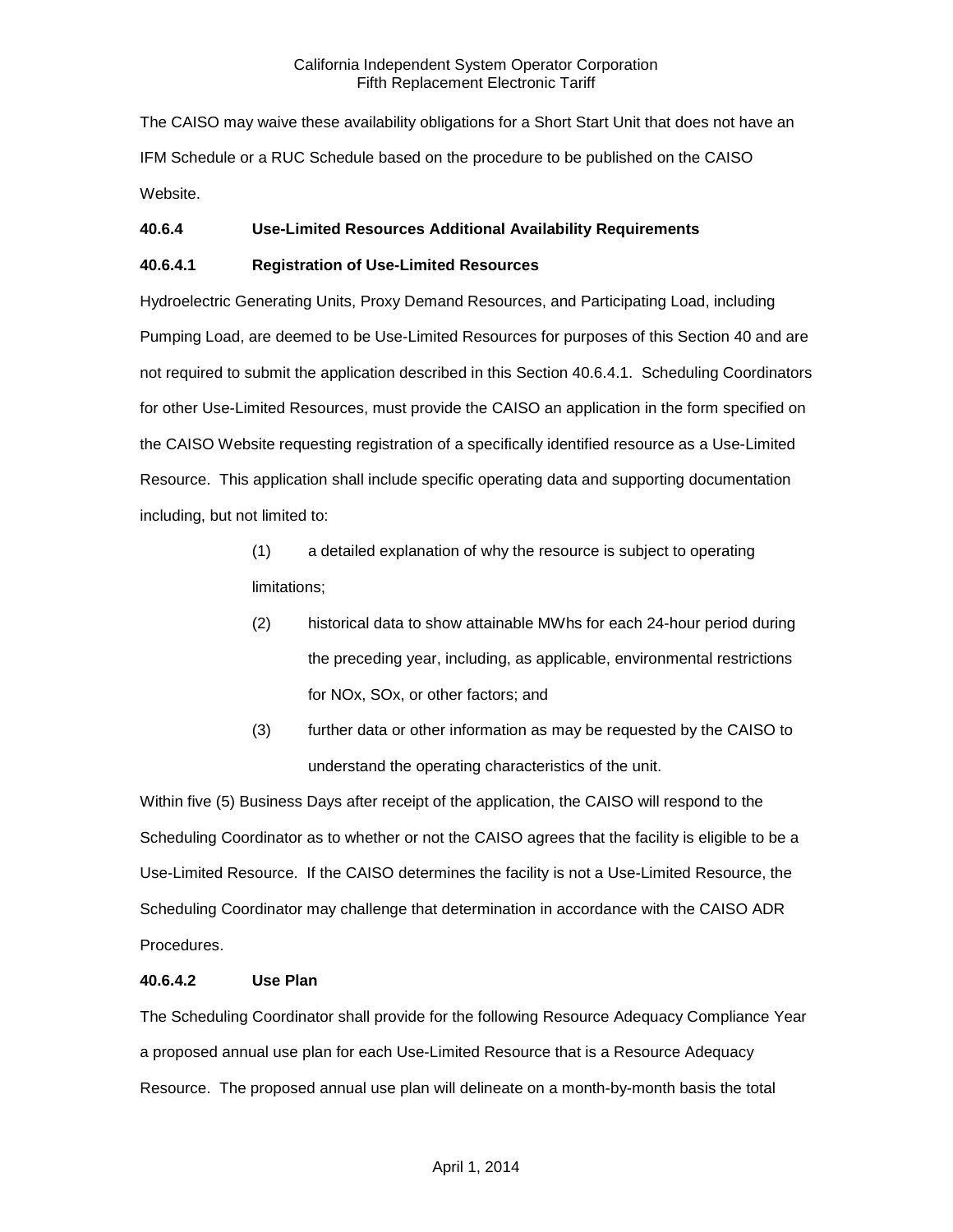MWhs of Generation, total run hours, expected daily supply capability (if greater than four hours) and the daily Energy limit, operating constraints, and the timeframe for each constraint. The CAISO will have an opportunity to discuss the proposed annual use plan with the Scheduling Coordinator and suggest potential revisions to meet reliability needs of the system. The Scheduling Coordinator shall then submit its final annual use plan. Scheduling Coordinators for Use-Limited Resources must submit the proposed and final annual use plans in accordance with the schedule set forth in the Business Practice Manual. The Scheduling Coordinator will be able to update the projections made in the annual use plan in the monthly Resource Adequacy Plans. Hydroelectric Generating Units and Pumping Load will be able to update use plans intra-monthly as necessary to reflect evolving hydrological and meteorological conditions. The annual use plan must reflect the potential operation of the Use-Limited Resource at a level no less than the minimum criteria set forth by the Local Regulatory Authority for qualification of the resource.

## **40.6.4.3 Bidding Requirements on Use-Limited Resources**

## **40.6.4.3.1 Non-Hydro and Dispatchable Use-Limited Resources**

Use-Limited Resources, other than those subject to the provisions of 40.6.4.3.2, must submit a Supply Bid or Self-Schedule for their Resource Adequacy Capacity in the Day-Ahead Market whenever the Use-Limited Resources are physically capable of operating in accordance with their operating criteria, including environmental or other regulatory requirements. Use-Limited Resources will also provide a daily Energy limit as part of their Day-Ahead Market offer to enable the CAISO to schedule them for the period in which they are capable of providing the Energy. To the extent that the daily Energy limit has been reached through Self-Schedules, no further action will be taken by the CAISO, unless rescheduling of the Energy is necessary for System Reliability. Use-Limited Resources will attempt to reschedule the Energy in recognition of the System Reliability concern, to the extent that the change is possible without violating a Use-Limited Resource's operating criteria.

## **40.6.4.3.2 Hydro and Non-Dispatchable Use-Limited Resources**

Hydroelectric Generating Units, Pumping Load, and Non-Dispatchable Use-Limited Resources shall submit Self-Schedules or Bids in the Day-Ahead Market for their expected available Energy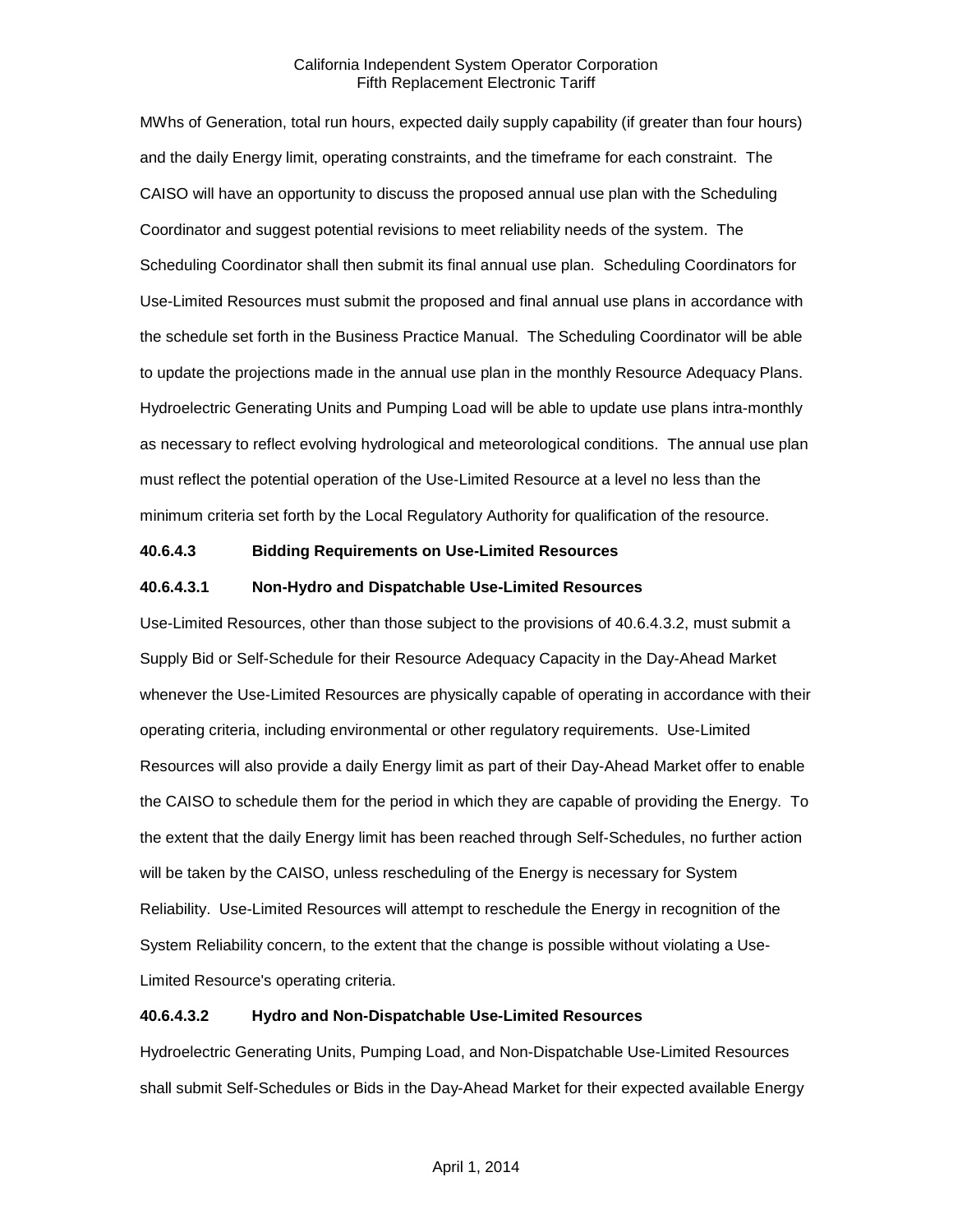or their expected as-available Energy, as applicable, in the Day-Ahead Market and HASP. Such resources shall also revise their Self-Schedules or submit additional Bids in HASP based on the most current information available regarding expected Energy deliveries. Hydroelectric Generating Units, Pumping Load, and Non-Dispatchable Use-Limited Resources will not be subject to commitment in the RUC process. The CAISO will retain discretion as to whether a particular resource should be considered a Non-Dispatchable Use-Limited Resource, and this decision will be made in accordance with the provisions of Section 40.6.4.1.

## **40.6.4.3.3 Availability of Use-Limited Resources During System Emergencies**

All Use-Limited Resources remain subject to Section 7.7.2.3 regarding System Emergencies to the extent the Use-Limited Resource is owned or controlled by a Participating Generator.

# **40.6.4.3.4 Availability of Intermittent Resources**

Any Eligible Intermittent Resource that provides Resource Adequacy Capacity may, but is not required to, submit Bids in the Day-Ahead Market.

# **40.6.5 Additional Availability Requirements For System Resources**

In the IFM, the multi-hour block constraints of a System Resource, other than a System Resource capable of submitting a Dynamic Schedule or a Resource-Specific System Resource, are honored in the optimization. Such a resource that is also a Resource Adequacy Resource must be capable of hourly scheduling by the CAISO in RUC if it is not fully scheduled in the IFM. If such a Resource Adequacy Resource is scheduled in the RUC, the CAISO will schedule the resource in the HASP for each hour of the resource's RUC schedule without regard to the multihour block constraint that was submitted to the IFM. For an existing System Resource that provides Resource Adequacy Capacity through a call-option that expires prior to the close of the IFM, such a System Resource listed on a Resource Adequacy Plan must be reported to the CAISO for consideration in the Extremely Long-Start Commitment Process.

# **40.6.5.1 Additional Availability Requirements for Dynamic and Non-Dynamic Resource-Specific System Resources**

A Dynamic or Non-Dynamic Resource-Specific System Resource that supplies Resource Adequacy Capacity, and is not otherwise a Use-Limited Resource under Section 40.6.4, will be subject to the requirements of Sections 40.6.1, 40.6.2 and either Section 40.6.3 as a Short Start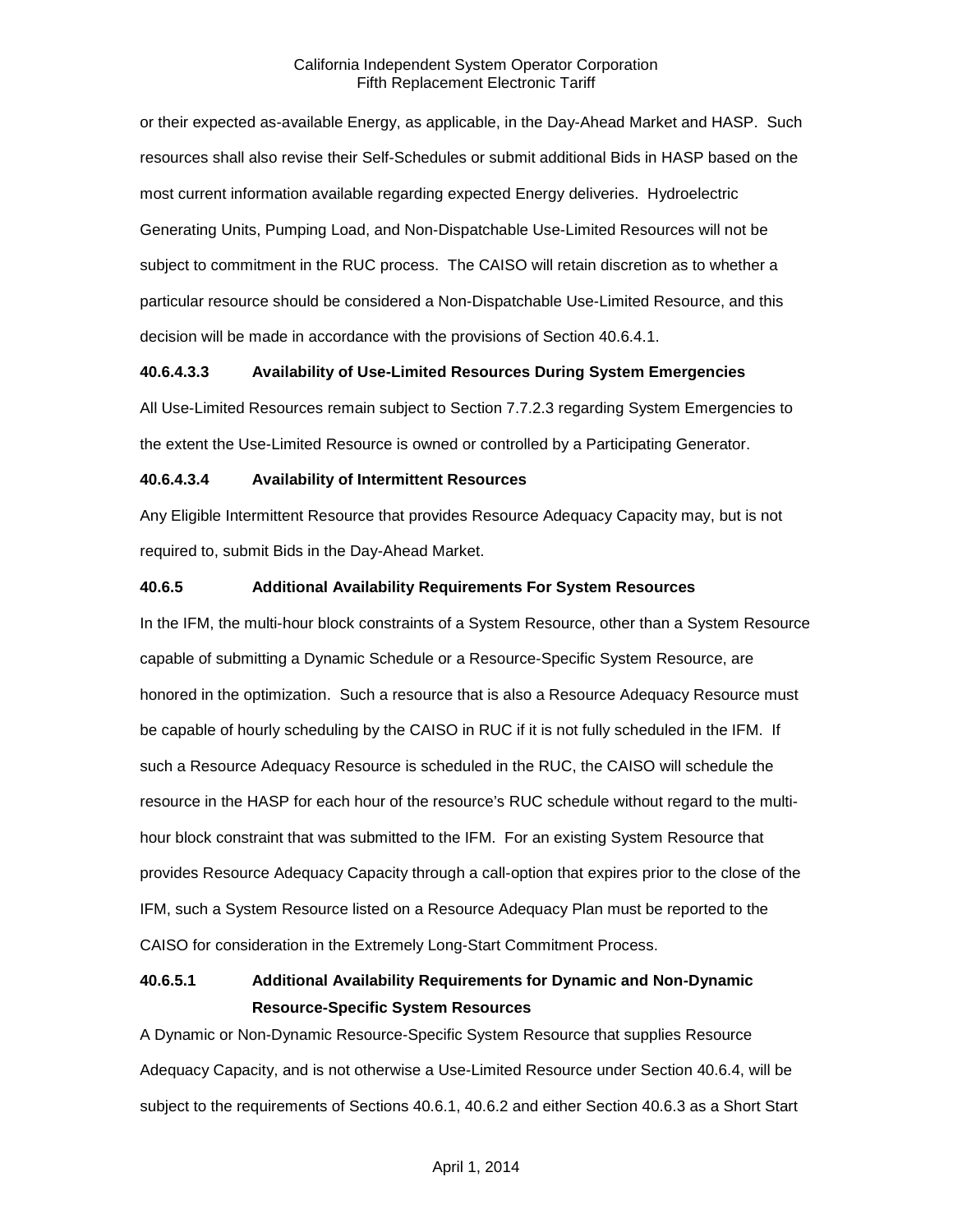Unit or Section 40.6.7 as a Long Start Unit based upon the Dynamic Resource-Specific System Resource's registered physical operating characteristics.

# **40.6.5.2 Dynamic Non-Resource-Specific System Resources**

A Dynamic non-Resource-Specific System Resource that provides Resource Adequacy Capacity will be subject to the provisions of 40.6.1 and 40.6.2.

# **40.6.6 Requirements For Partial Resource Adequacy Resources**

Only that output of a Partial Resource Adequacy Resource that is designated by a Scheduling Coordinator as Resource Adequacy Capacity in its monthly or annual Supply Plan shall have an availability obligation to the CAISO. Exports being supported by non-Resource Adequacy Capacity from a Partial Resource Adequacy Resource that becomes unavailable or unusable shall be considered as an export of non-Resource Adequacy Capacity based on the pro-rata allocation of derated capacity of the Partial Resource Adequacy Resource as follows:

- (a) Resource Adequacy Capacity [(Resource Adequacy Capacity/PMax Capacity of Resource Adequacy Resource) x MW Derate or Outage]; or
- (b) [1- (Resource Adequacy Capacity/PMax Capacity of Resource Adequacy Resource)] x De-rated PMax].

# **40.6.7 Release Of Long Start Units**

Long Start Units not committed in the Day-Ahead Market will be released from any further obligation to submit Self-Schedules or Bids for the relevant Operating Day. Scheduling Coordinators for Long Start Units are not precluded from self-committing the unit after the Day-Ahead Market and submitting a Self-Schedule for Wheeling-Out in the HASP, unless precluded by terms of their contracts.

# **40.6.8 Use Of Generated Bids**

Prior to completion of the Day-Ahead Market, the CAISO will determine if Resource Adequacy Capacity subject to the requirements of Sections 40.5.1 or 40.6.1 and for which the CAISO has not received notification of an Outage has not been reflected in a Bid and will insert a Generated Bid for such capacity into the CAISO Day-Ahead Market. Prior to running the Real-Time Market, the CAISO will determine if Resource Adequacy Capacity subject to the requirements of Section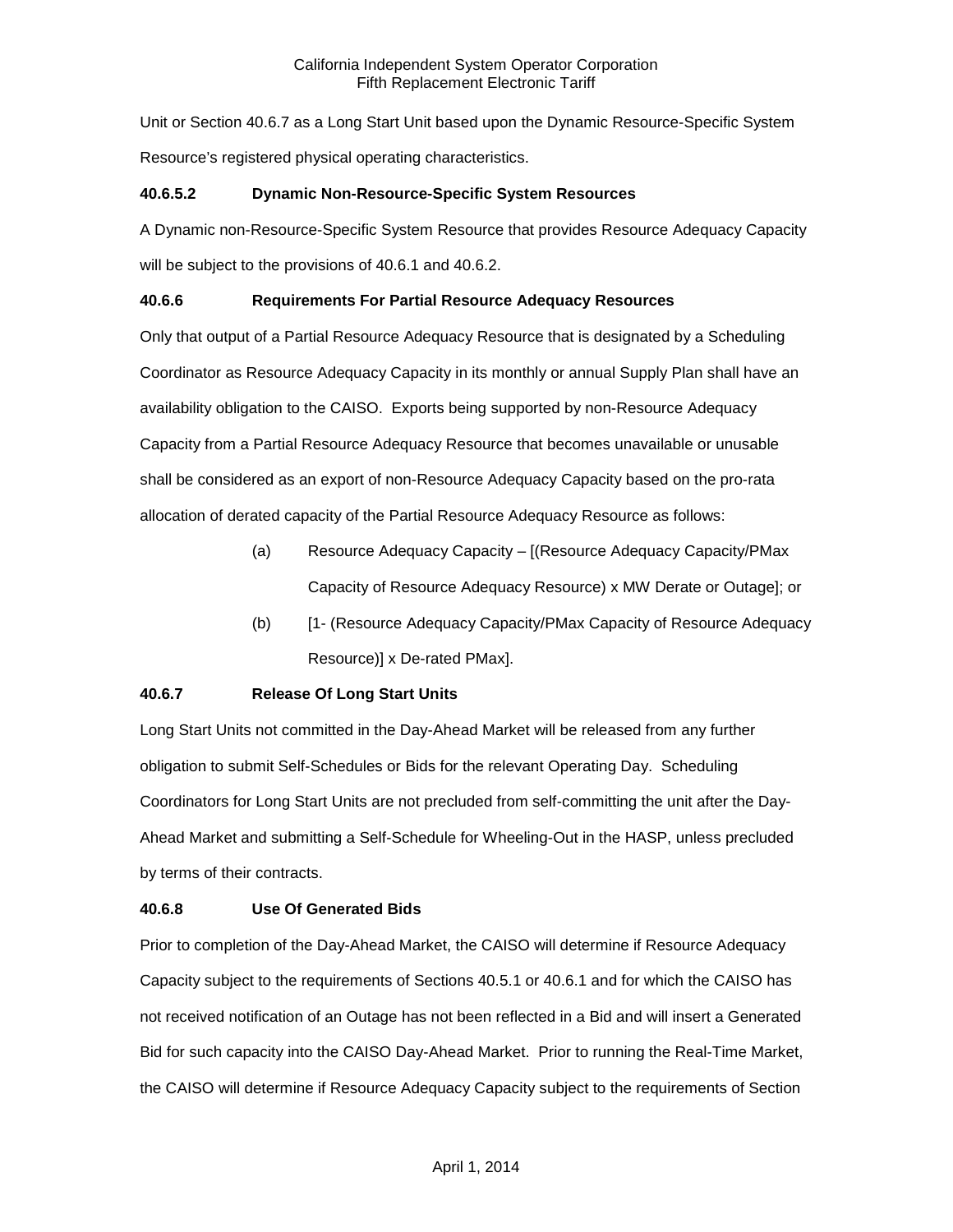40.6.2 and for which the CAISO has not received notification of an Outage has not been reflected in a Bid and will insert a Generated Bid for such capacity into the Real-Time Market. If a Scheduling Coordinator for an RA Resource submits a partial bid for the resource's RA Capacity, the CAISO will insert a Generated Bid only for the remaining RA Capacity. In addition, the CAISO will determine if all dispatchable Resource Adequacy Capacity from Short Start Units, not otherwise selected in the IFM or RUC, is reflected in a Bid into the Real-Time Market and will insert a Generated Bid for any remaining dispatchable Resource Adequacy Capacity for which the CAISO has not received notification of an Outage. As provided in the Business Practice Manuals, a Generated Bid for Energy will be calculated and will include: (i) a greenhouse gas cost adder for a resource registered with the California Air Resources Board as having a greenhouse gas compliance obligation; and (ii) a volumetric Grid Management Charge adder that consists of: (i) the Market Services Charge; (ii) the System Operations Charge; and (iii) the Bid Segment Fee divided by the MW in the Bid segment. A Generated Bid for Ancillary Services will equal zero dollars (\$0/MW-hour). Notwithstanding any of the provisions of Section 40.6.8 set forth above, the CAISO will not insert any Bid in the Real-Time Market required under this Section 40 for a Resource Adequacy Resource that is a Use-Limited Resource unless the resource submits an Energy Bid and fails to submit an Ancillary Service Bid.

## **40.6.8.1 Generated Bids for NRS-RA Resources**

Generated Bids to be submitted by the CAISO pursuant to Section 40.6.8 for non-Resource-Specific System Resources that provide Resource Adequacy capacity shall be calculated in accordance with this Section.

## **40.6.8.1.1 Calculation Options for Generated Bids**

The Scheduling Coordinator for each non-Resource Specific System Resource that provides Resource Adequacy Capacity shall select the price taker option, LMP-based option, or negotiated price option as the methodology for calculating the Generated Bids to be submitted by the CAISO under Section 40.6.8 for both the DAM and RTMs. If no selection is made, the CAISO will apply the price taker option to calculate the Generated Bids. For the first ninety (90) days after a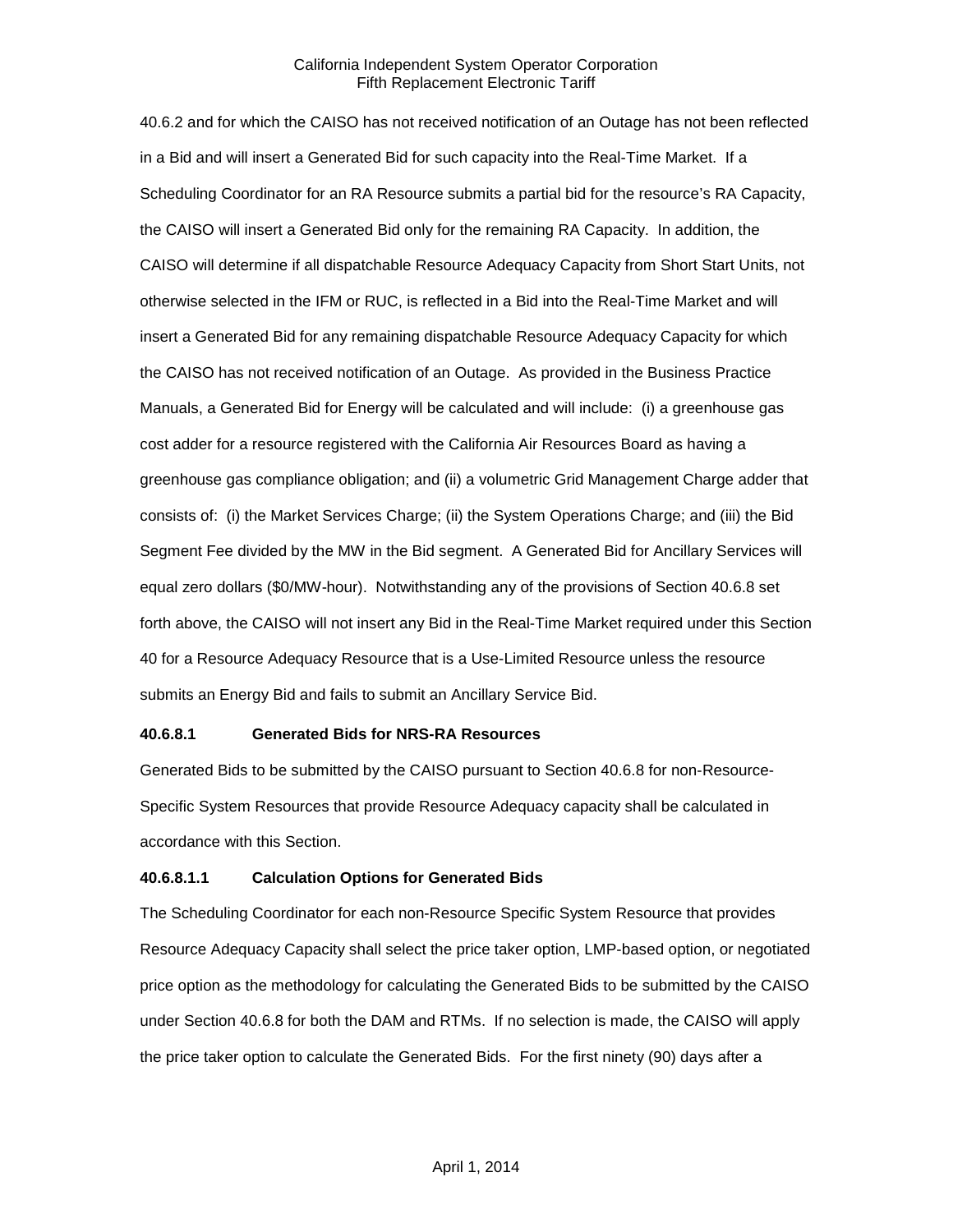resource becomes a non-Resource-Specific System Resource, the calculation of Generated Bids for Resource Adequacy capacity is limited to the price taker option or negotiated price option.

## **40.6.8.1.2 Price Taker Option**

The price taker option is a Generated Bid of \$0/MWh plus the CAISO's estimate of the applicable grid management charge per MWh based on the gross amount of MWh scheduled in the DAM and HASP.

## **40.6.8.1.3 LMP-Based Option**

The LMP-based option calculates the Generated Bid as the weighted average of the lowest quartile of LMPs, at the Intertie point designated for the non-Resource-Specific System Resource's Resource Adequacy Capacity in the Supply Plan, during periods in which the resource was dispatched in the preceding ninety (90) days for which LMPs that have passed the price validation and correction process set forth in Section 35 are available. The weighted average will be calculated based on the quantities Dispatched within each segment of the Generated Bid curve. Each Bid segment created under the LMP-based option for Generated Bids will be subject to a feasibility test, as set forth in a Business Practice Manual, to determine whether there are a sufficient number of data points to allow for the calculation of an LMP-based Generated Bid. The feasibility test is designed to avoid excessive volatility of the Generated Bid under the LMP-based option that could result when calculated based on a relatively small number of prices. If the Scheduling Coordinator for the non-Resource Specific System Resource elects the LMP-based method, it must additionally select either the price-taker method or the negotiated-rate method as the alternative calculation method for the Generated Bids in the event that the feasibility test fails for the LMP-based method.

## **40.6.8.1.4 Negotiated Price Option**

Under the negotiated price option, a Scheduling Coordinator shall submit a proposed Generated Bid along with supporting information and documentation as described in a Business Practice Manual. Within ten (10) Business Days of receipt, the CAISO or an Independent Entity selected by the CAISO will provide a written response. If the CAISO or Independent Entity accepts the proposed Generated Bid, it will become effective within three (3) Business Days from the date of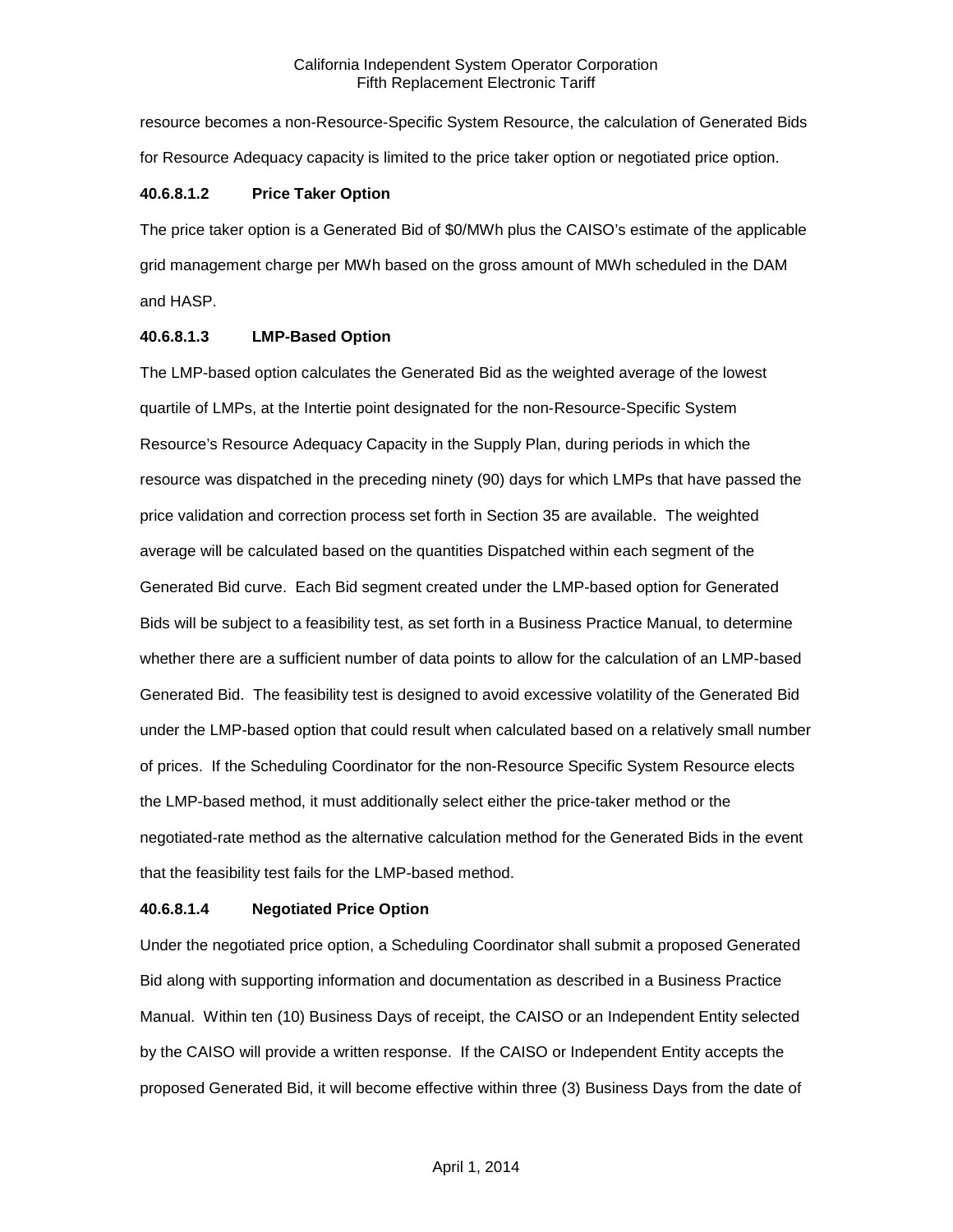acceptance by the CAISO and remain in effect until: (1) the Generated Bid is modified by FERC; (2) the Generated Bid is modified by mutual agreement of the CAISO and the Scheduling Coordinator; or (3) the Generated Bid expires, is terminated or is modified pursuant to any agreed upon term or condition or pertinent FERC order.

If the CAISO or Independent Entity selected by the CAISO does not accept the proposed Generated Bid, the CAISO or Independent Entity selected by the CAISO and the Scheduling Coordinator shall enter a period of good faith negotiations that terminates sixty (60) days following the date of submission of a proposed Generated Bid by a Scheduling Coordinator. If at any time during this period, the CAISO or Independent Entity selected by the CAISO and the Scheduling Coordinator agree upon the Generated Bid, it will be become effective within three (3) Business Days of the date of agreement and remain in effect until: (1) the Generated Bid is modified by FERC; (2) the Generated Bid is modified by mutual agreement of the CAISO and the Scheduling Coordinator; or (3) the Generated Bid expires, is terminated or is modified pursuant to any agreed upon term or condition or pertinent FERC order.

If by the end of the sixty (60) day period the CAISO or Independent Entity selected by the CAISO and the Scheduling Coordinator fail to agree on the Generated Bid to be used under the negotiated price option, the Scheduling Coordinator has the right to file a proposed Generated Bid with FERC pursuant to Section 205 of the Federal Power Act.

During the sixty (60) day period following the submission of a proposed negotiated Generated Bid by a Scheduling Coordinator, and pending FERC's acceptance in cases where the CAISO or Independent Entity selected by the CAISO fail to agree on the Generated Bid for use under the negotiated price option and the Scheduling Coordinator filed a proposed Generated Bid with FERC pursuant to Section 205 of the Federal Power Act, the Scheduling Coordinator has the option of electing to use any of the other options available pursuant to this Section.

The CAISO shall make an informational filing with FERC of any Generated Bids negotiated pursuant to this Section no later than seven (7) days after the end of the month in which the Generated Bids were established.

#### **40.6.8.1.5 Partial Bids**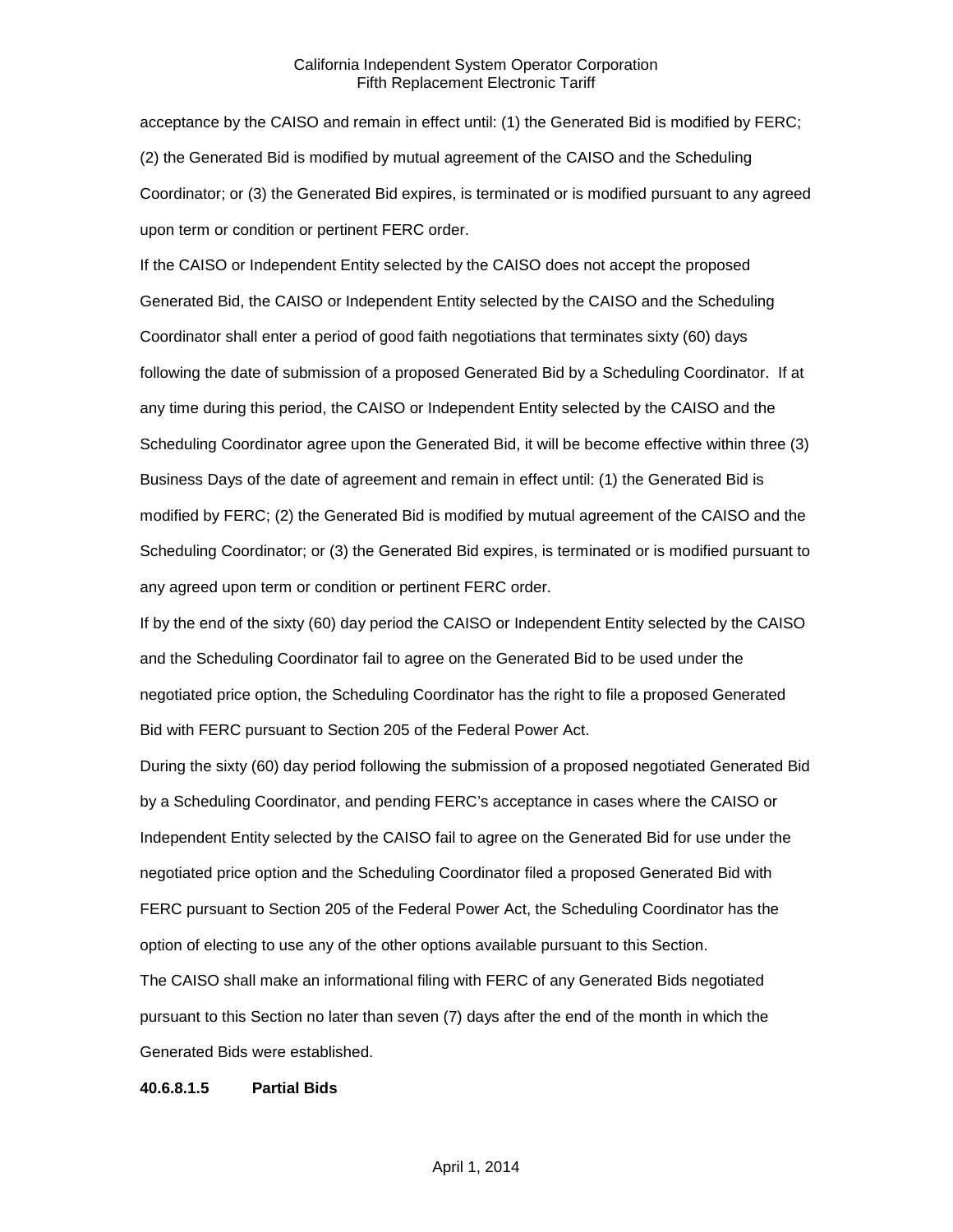If a Scheduling Coordinator for a non-Resource-Specific System Resource that provides Resource Adequacy Capacity submits a bid for a MW quantity less than the Resource Adequacy Capacity identified in the resource's Supply Plan, the CAISO will insert a Generated Bid only for the remaining Resource Adequacy Capacity by extending the last segment of the resource's bid curve to the full quantity (MWh) of the Resource Adequacy obligation.

# **40.6.8.1.6 Subset-of-Hours Contracts**

The CAISO will submit Generated Bids for non-Resource-Specific System Resources that provide Resource Adequacy Capacity subject to a Subset-of-Hours Contract during only those hours in which the resource is contractually obligated to make the Resource Adequacy Capacity available and the CAISO has not received either notification of an Outage or a Bid for such capacity. If the Scheduling Coordinator for the non-Resource Specific System Resource submits a Bid for part of the Resource Adequacy Capacity subject to a Subset-of-Hours Contract for any hour the resource is contractually obligated to provide the Resource Adequacy Capacity, the CAISO will insert a Generated Bid only for the remaining Resource Adequacy Capacity. Non-Resource-Specific System Resources that provide Resource Adequacy Capacity subject to a Subset-of-Hours Contract must meet the technical interface specifications and submit contractual information as required by a Business Practice Manual.

# **40.6.9 Grandfathered Firm Liquidated Damages Contracts Requirements**

Resource Adequacy Capacity represented by a Firm Liquidated Damages Contract and relied upon by a Scheduling Coordinator in a monthly or annual Resource Adequacy Plan shall be submitted as a Self-Schedule or Bid in the Day-Ahead IFM to the extent such scheduling right exists under the Firm Liquidated Damages Contract.

# **40.6.10 Exports Of Energy From Resource Adequacy Capacity**

Resource Adequacy Capacity may be utilized to serve an Export Bid. An Export Bid may be submitted into the CAISO Markets and be cleared by the Energy being provided by Resource Adequacy Capacity.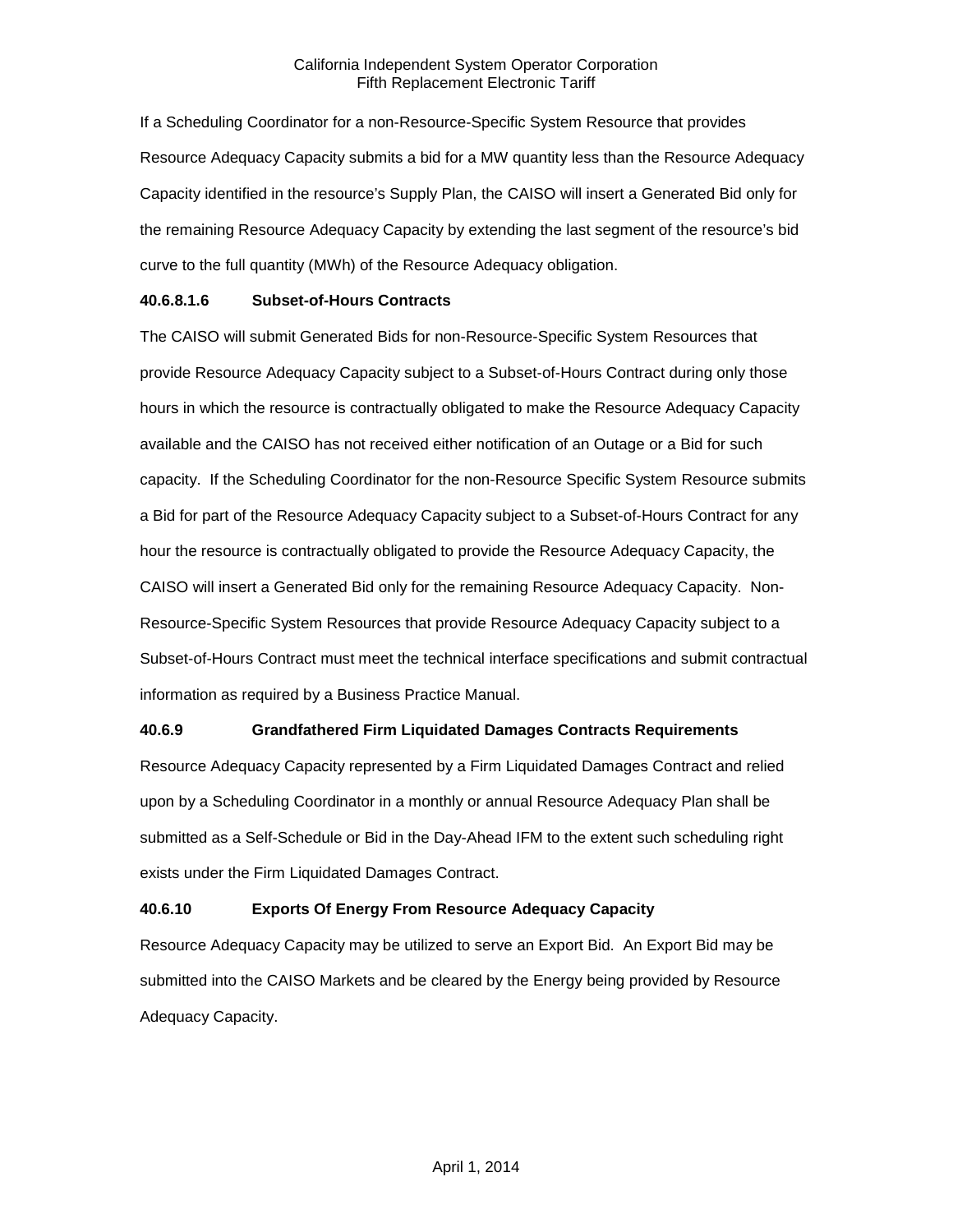# **40.6.11 Curtailment Of Exports In Emergency Situations**

At its sole discretion, the CAISO may curtail exports from Resource Adequacy Capacity to prevent or alleviate a System Emergency. An Export Bid or a Self-Schedule to provide exports included in a binding Schedule accepted in the IFM or HASP will not be distinguished from a Demand Bid or Self-Schedule to serve Load within the CAISO Balancing Authority Area included in a binding Schedule accepted in the IFM or HASP for purposes of curtailment under this Section, except as consistent with Good Utility Practice.

# **40.6.12 Participating Loads and Proxy Demand Resources**

Participating Loads or Proxy Demand Resources that are included in a Resource Adequacy Plan and Supply Plan, if the Scheduling Coordinator for the Participating Loads or Proxy Demand Resources is not the same as that for the Load Serving Entity, will be administered by the CAISO in accordance with the terms and conditions established by the CPUC or the Local Regulatory Authority.

# **40.7 Compliance**

The CAISO will evaluate Resource Adequacy Plans and Supply Plans as follows:

(a) The CAISO will evaluate whether each annual and monthly Resource Adequacy Plan submitted by a Scheduling Coordinator on behalf of a Load Serving Entity demonstrates Resource Adequacy Capacity sufficient to satisfy the Load Serving Entity's (i) allocated responsibility for Local Capacity Area Resources under Section 40.3.2 and (ii) applicable Demand and Reserve Margin requirements. If the CAISO determines that a Resource Adequacy Plan does not demonstrate Local Capacity Area Resources sufficient to meet its allocated responsibility under Section 40.3.2, compliance with applicable Demand and Reserve Margin requirements, or compliance with any other resource adequacy requirement in this Section 40 or adopted by the CPUC, Local Regulatory Authority, or federal agency, as applicable, the CAISO will notify the relevant Scheduling Coordinator, CPUC, Local Regulatory Authority, or federal agency with jurisdiction over the relevant Load Serving Entity, or in the case of a mismatch between Resource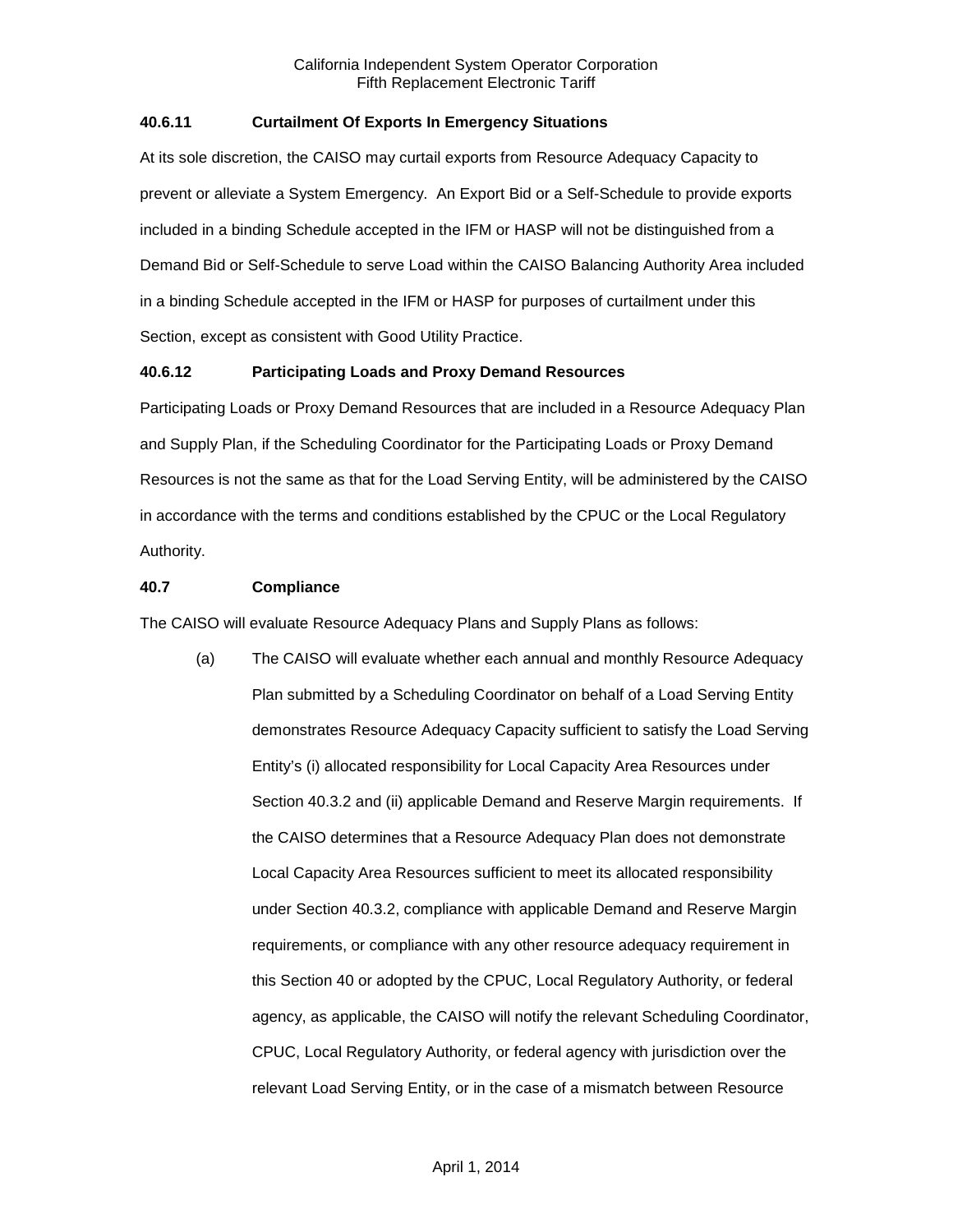Adequacy Plan(s) and Supply Plan(s), the relevant Scheduling Coordinators, in an attempt to resolve any deficiency in accordance with the procedures set forth in the Business Practice Manual. The notification will be made at least 25 days in advance of the first day of the month covered by the plan and will include the reasons the CAISO believes a deficiency exists. If the deficiency relates to the demonstration of Local Capacity Area Resources in a Load Serving Entity's annual Resource Adequacy Plan, and the CAISO does not provide a written notice of resolution of the deficiency as set forth in the Business Practice Manual, the Scheduling Coordinator for the Load Serving Entity may demonstrate that the identified deficiency is cured by submitting a revised annual Resource Adequacy Plan within thirty (30) days of the beginning of the Resource Adequacy Compliance Year. For all other identified deficiencies, at least ten (10) days prior the effective month of the relevant Resource Adequacy Plan, the Scheduling Coordinator for the Load Serving Entity shall (i) demonstrate that the identified deficiency is cured by submitting a revised Resource Adequacy Plan or (ii) advise the CAISO that the CPUC, Local Regulatory Authority, or federal agency, as appropriate, has determined that no deficiency exists.

(b) The CAISO will evaluate whether each monthly Resource Adequacy Plan submitted by a Scheduling Coordinator on behalf of a Load Serving Entity demonstrates operationally available Resource Adequacy Capacity, excluding capacity scheduled to take an Approved Maintenance Outage during the resource adequacy month, that is equal to or greater than the Load Serving Entity's applicable forecasted monthly Demand and Reserve Margin. For each day of the month where the CAISO determines that the criteria set forth in Section 9.3.1.3.2.3(b) is not met, if a monthly Resource Adequacy Plan (i) includes capacity scheduled to take an Approved Maintenance Outage on that day that has not been replaced pursuant to Sections 9.3.1.3.1, or 9.3.1.3.2, and (ii) does not demonstrate operationally available Resource Adequacy Capacity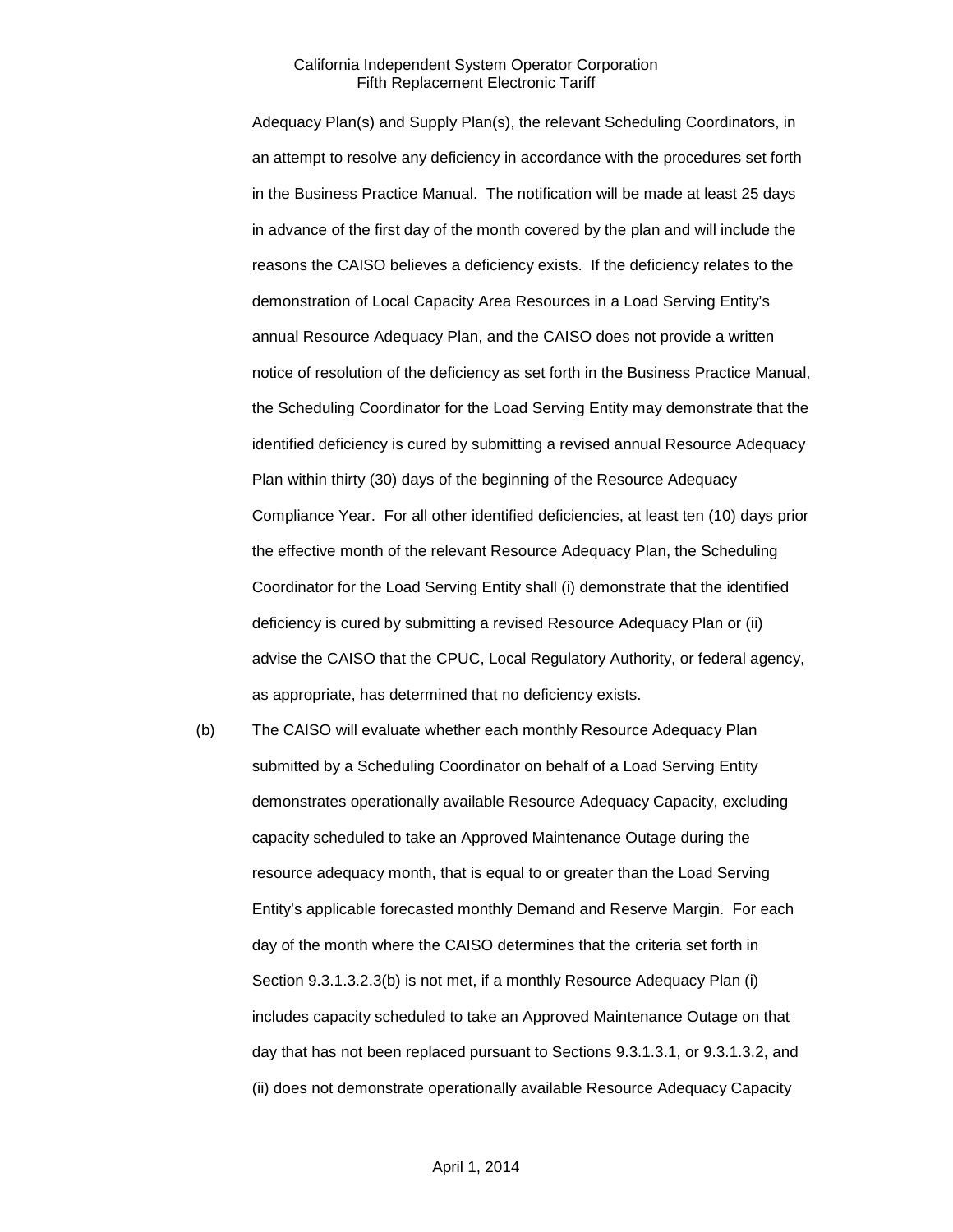equal to or greater than the Load Serving Entity's applicable forecasted monthly Demand and Reserve Margin, the CAISO will require outage replacement and will provide notice of the outage replacement requirement to the Local Regulatory Authority, the Scheduling Coordinator for the Load Serving Entity, and the Scheduling Coordinator for the Resource Adequacy Resource scheduled to take the Approved Maintenance Outage. The notification will be made at least 25 days in advance of the first day of the month covered by the plan and will include the reasons why the CAISO believes an outage replacement requirement exists. At least eleven (11) days prior to the resource adequacy month, the Scheduling Coordinator for either the Load Serving Entity or the Resource Adequacy Resource may demonstrate that the identified outage replacement requirement is cured by submitting to the CAISO a revision or update to the monthly Resource Adequacy Plan or Supply Plan, as applicable. If neither the Scheduling Coordinator for the Load Serving Entity nor the Scheduling Coordinator for the Resource Adequacy Resource timely advises the CAISO that the identified outage replacement requirement is cured, the CAISO may exercise its authority to procure backstop capacity under the Capacity Procurement Mechanism pursuant to Section 43.

(c) In the case of a mismatch between Resource Adequacy Plan(s) and Supply Plan(s), if resolved, the relevant Scheduling Coordinator(s) must provide the CAISO with revised Resource Adequacy Plan(s) or Supply Plans, as applicable, at least ten (10) days prior to the effective month. If the CAISO is not advised that the deficiency or mismatch is resolved at least ten (10) days prior to the effective month, the CAISO will use the information contained in the Supply Plan to set the obligations of Resource Adequacy Resources under this Section 40 and/or to assign any costs incurred under this Section 40 and Section 43.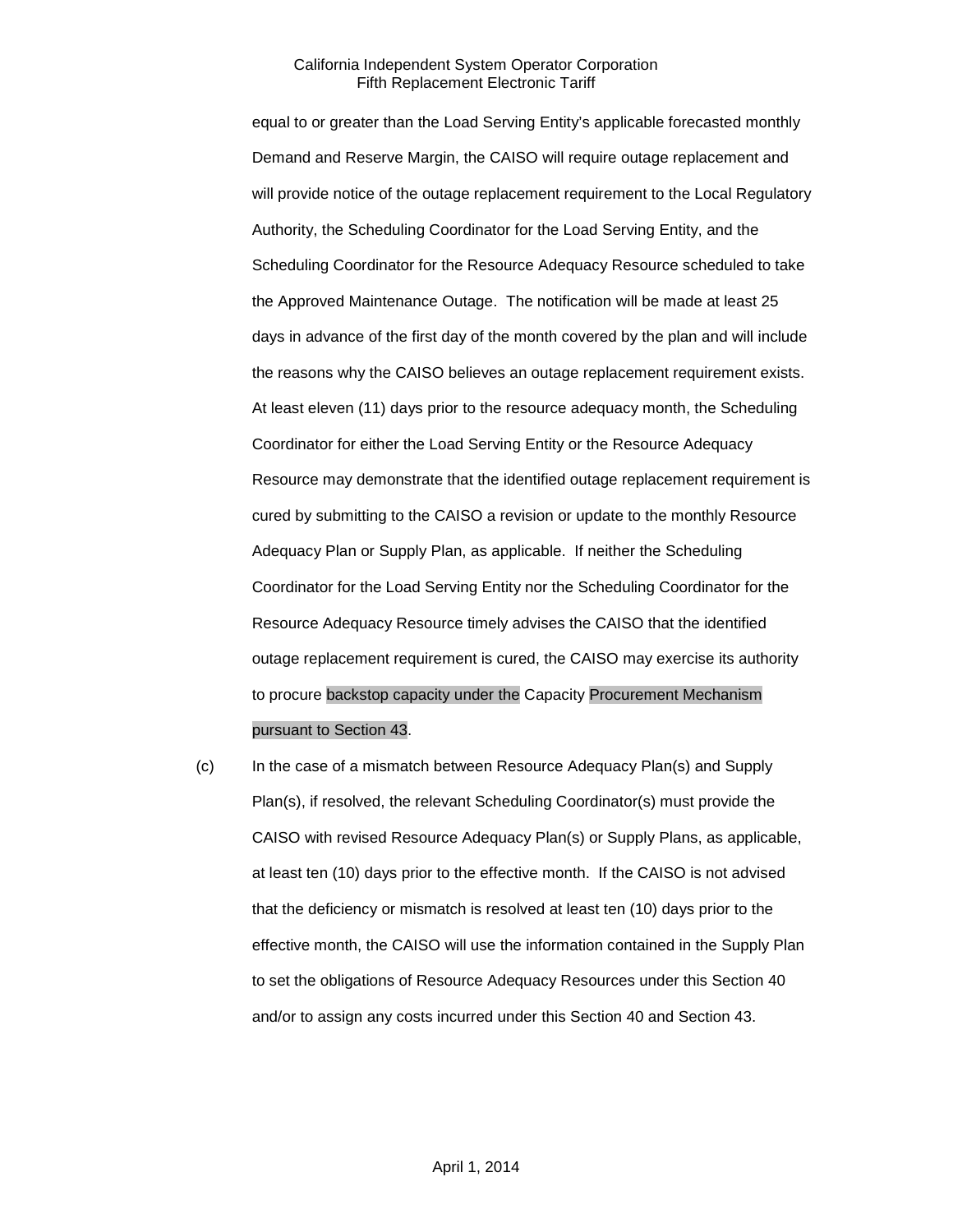## **40.7.1 Other Compliance Issues**

Scheduling Coordinators representing Generating Units, System Units or System Resources supplying Resource Adequacy Capacity that fail to provide the CAISO with an annual or monthly Supply Plan, as applicable, as set forth in Section 40.7, shall be subject to Section 37.6.1. Further, Scheduling Coordinators representing Generating Units, System Units or System Resources supplying Resource Adequacy Capacity that fail to provide the CAISO with information required for the CAISO to determine Net Qualifying Capacity shall not be eligible for inclusion in the Net Qualifying Capacity annual report under Section 40.4.2 for the next Resource Adequacy Compliance Year and shall be subject to any applicable Sanctions under Section 37.6.1.

# **40.7.2 Penalties For Non-Compliance**

The failure of a Resource Adequacy Resource or Resource Adequacy Capacity to be available to the CAISO in accordance with the requirements of this Section 40 or Section 9.3.1.3, and the failure to operate a Resource Adequacy Resource by placing it online or in a manner consistent with a submitted Bid or Generated Bid shall be subject to the applicable Sanctions set forth in Section 37.2.4. However, any failure of the Resource Adequacy Resource to satisfy any obligations prescribed under this Section 40 or Section 9.3.1.3 during a Resource Adequacy Compliance Year for which Resource Adequacy Capacity has been committed to a Load Serving Entity shall not limit in any way, except as otherwise established under Section 40.4.5 or requirements of the CPUC, Local Regulatory Authority, or federal agency, as applicable, the ability of the Load Serving Entity to whom the Resource Adequacy Capacity has been committed to use such Resource Adequacy Capacity for purposes of satisfying the resource adequacy requirements of the CPUC, Local Regulatory Authority, or federal agency, as applicable. In addition, a Reserve Sharing LSE shall not be subject to any sanctions, penalties, or other compensatory obligations under this Section 40 on account of a Resource Adequacy Resource's satisfaction or failure to satisfy its obligations under this Section 40 or Section 9.3.1.3.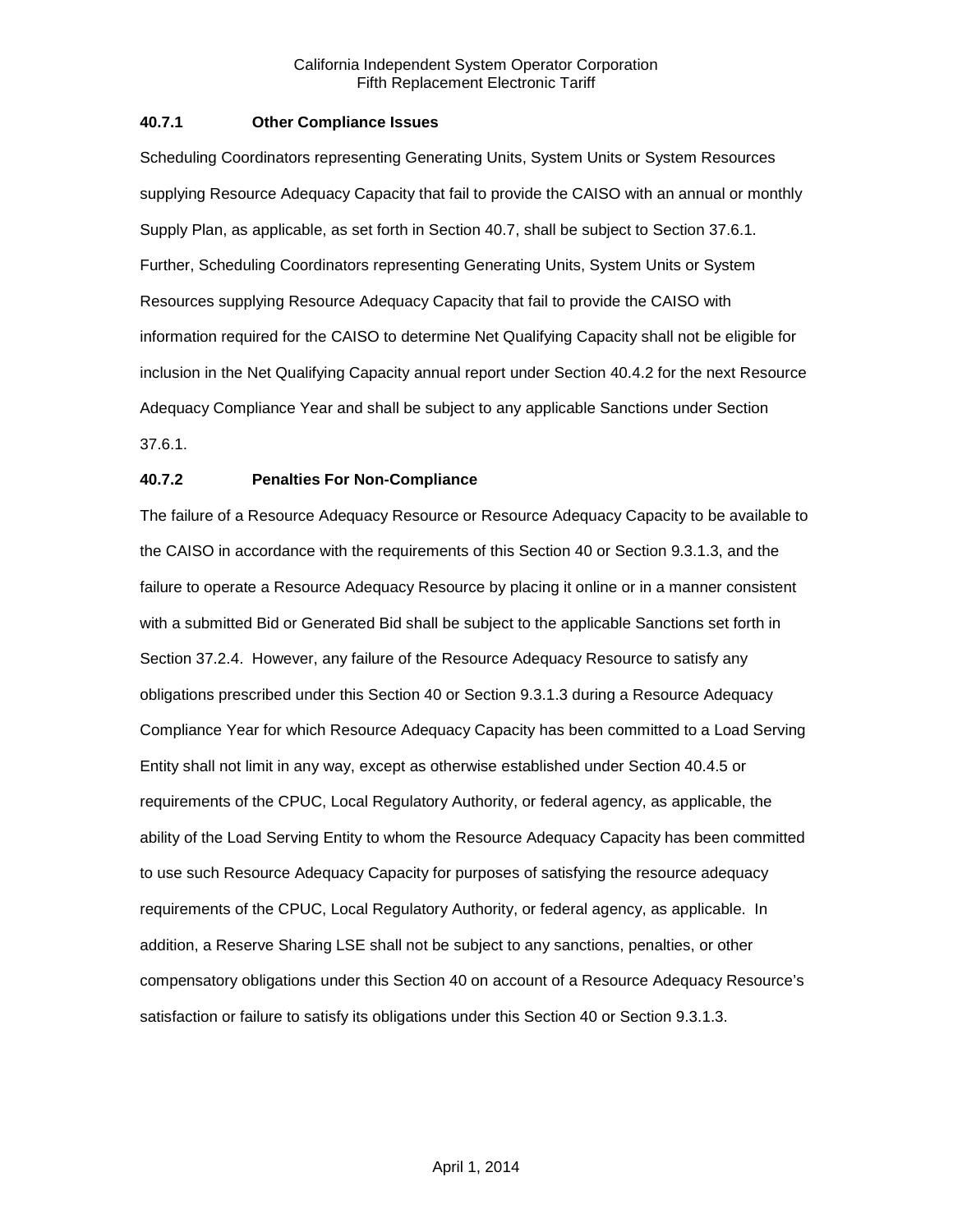# **40.8 CAISO Default Qualifying Capacity Criteria**

## **40.8.1 Applicability**

The criteria in this Section 40.8 shall apply only: (i) where the CPUC or Local Regulatory Authority has not established and provided to the CAISO criteria to determine the types of resources that may be eligible to provide Qualifying Capacity and for calculating Qualifying Capacity for such eligible resource types and (ii) until the CAISO has been notified in writing by the CPUC of its intent to overturn, reject or fundamentally modify the capacity-based framework in CPUC Decisions 04-01-050 (Jan. 10, 2004), 04-10-035 (Oct. 28, 2004), and 05-10-042 (Oct. 31, 2005). The types of resources specified in this Section 40.8.1 will be eligible to provide Qualifying Capacity to the extent they meet the criteria for each type of resource set forth in this Section 40.8.1.

## **40.8.1.2 Nuclear and Thermal**

Nuclear and thermal Generating Units, other than Qualifying Facilities with Existing QF Contracts addressed in Section 40.8.1.8 below, must be a Participating Generator or a System Unit. The Qualifying Capacity of nuclear and thermal units, other than Qualifying Facilities addressed in Section 40.8.1.8, will be based on net dependable capacity defined by NERC Generating Availability Data System information.

## **40.8.1.3 Hydro**

Hydroelectric Generating Units, other than Qualifying Facilities with Existing QF Contracts, must be either Participating Generators or System Units. The Qualifying Capacity of a pond or Pumped-Storage Hydro Unit, other than a QF, will be determined based on net dependable capacity defined by NERC GADS minus variable head derate based on an average dry year reservoir level. The Qualifying Capacity of a pond or Pumped-Storage Hydro Unit that is a QF will be determined based on historic performance during the hours of noon to 6:00 p.m., using a three-year rolling average.

The Qualifying Capacity of all run-of-river hydro units, including Qualifying Facilities, will be based on net dependable capacity defined by NERC GADS minus an average dry year conveyance flow, stream flow, or canal head derate. As used in this section, average dry year reflects a one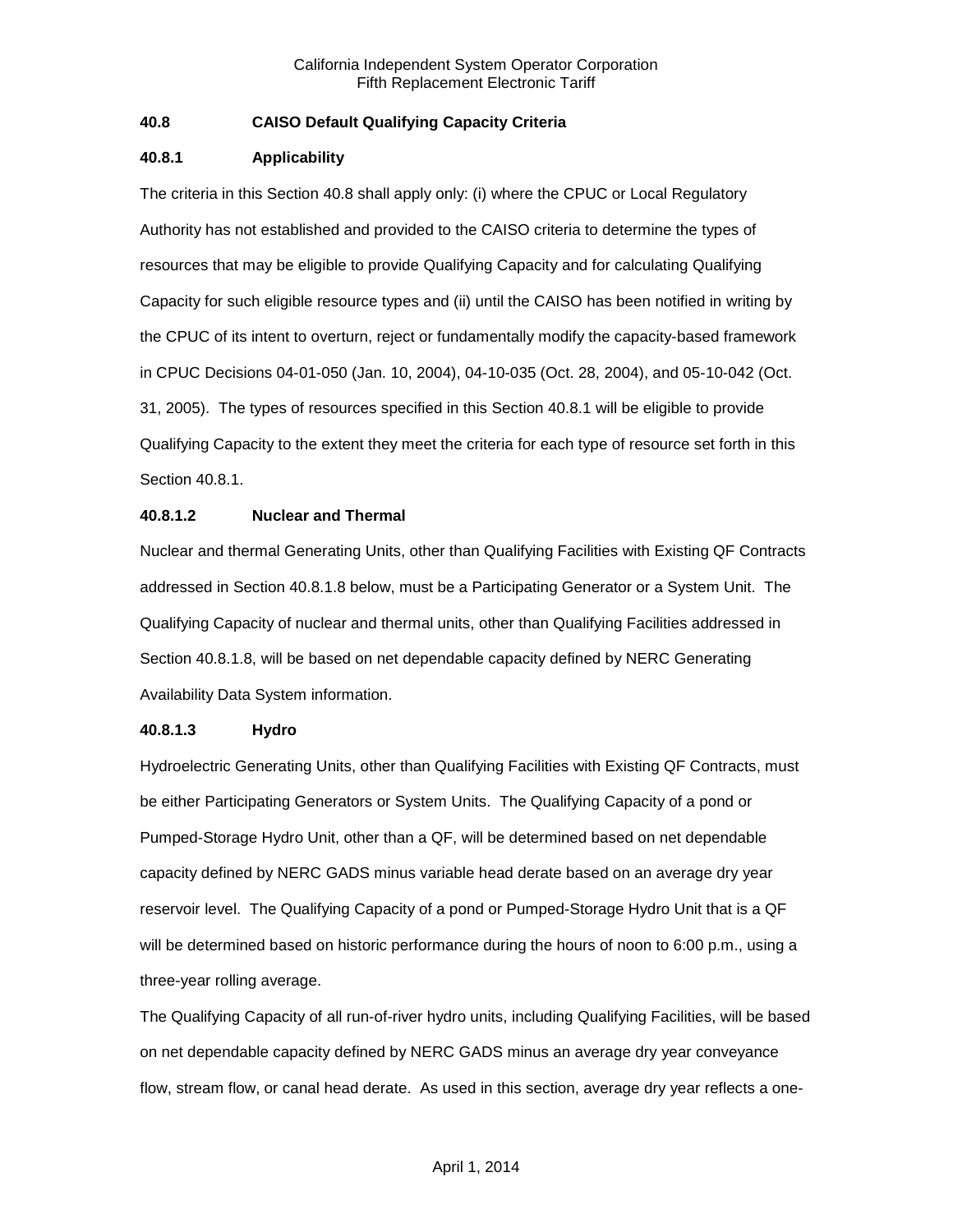in-five year dry hydro scenario (for example, using the 4th driest year from the last 20 years on record).

# **40.8.1.4 Unit-Specific Contracts**

Unit-specific contracts with Participating Generators or System Units will qualify as Resource Adequacy Capacity subject to the verification that the total MW quantity of all contracts from a specific unit do not exceed the total Net Qualifying Capacity (MW) consistent with the Net Qualifying Capacity determination for that unit.

# **40.8.1.5 Contracts with Liquidated Damage Provisions**

Firm Energy contracts with liquidated damages provisions, as generally reflected in Service Schedule C of the Western Systems Power Pool Agreement or the Firm LD product of the Edison Electric Institute pro forma agreement, or any other similar firm Energy contract that does not require the seller to source the Energy from a particular unit, and specifies a delivery point internal to the CAISO Balancing Authority Area entered into before October 27, 2005 shall be eligible to count as Qualifying Capacity until the end of 2008. A Scheduling Coordinator, however, cannot have more than twenty-five percent (25%) of its portfolio of Qualifying Capacity met by contracts with liquidated damage provisions for 2008.

## **40.8.1.6 Wind and Solar**

As used in this Section, wind units are those wind Generating Units without backup sources of Generation and solar units are those solar Generating Units without backup sources of Generation. Wind and solar units, other than Qualifying Facilities with Existing QF Contracts, must be Participating Intermittent Resources or subject to availability provisions of Section 40.6.4.3.4.

The Qualifying Capacity of all wind or solar units, including Qualifying Facilities, for each month will be based on their monthly historic performance during that same month during the hours of noon to 6:00 p.m., using a three-year rolling average. For wind or solar units with less than three years operating history, all months for which there is no historic performance data will utilize the monthly average production factor of all units (wind or solar, as applicable) within the TAC Area,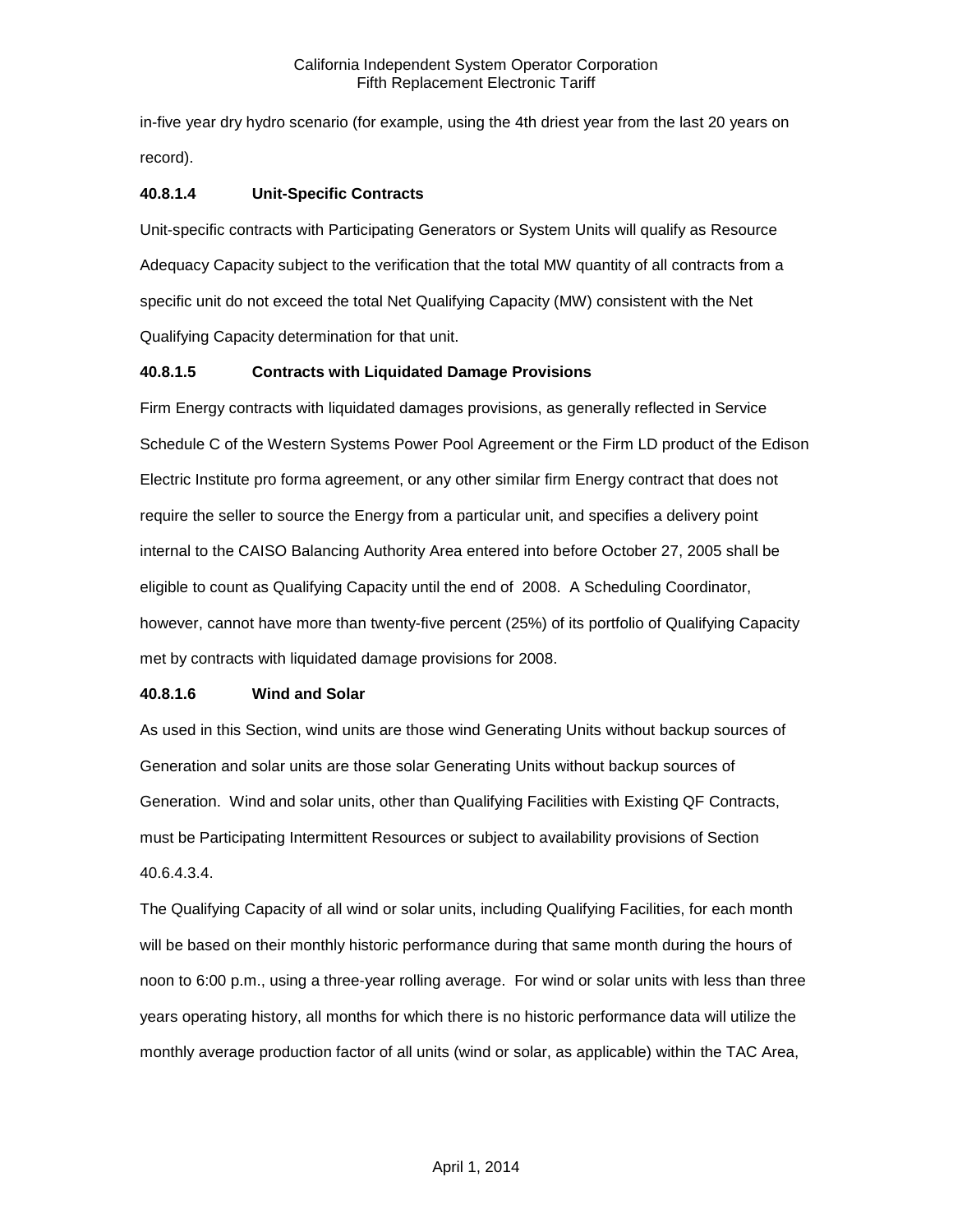or other production data from another area determined by the CAISO to be appropriate if the unit is not within a TAC Area, in which the Generating Unit is located.

## **40.8.1.7 Geothermal**

Geothermal Generating Units, other than Qualifying Facilities with Existing QF Contracts addressed in Section 40.8.1.8, must be Participating Generators or System Units. The Qualifying Capacity of geothermal units, other than Qualifying Facilities addressed in Section 40.8.1.8, will be based on NERC GADS net dependable capacity minus a derate for steam field degradation.

# **40.8.1.8 Treatment of Qualifying Capacity for Qualifying Facilities**

Qualifying Facilities must be subject to an effective Participating Generator Agreement or Net Scheduled Participating Generator Agreement or must be System Units, unless they have an Existing QF Contract. Except for hydro, wind, and solar Qualifying Facilities addressed pursuant to Sections 40.8.1.3 and 40.8.1.6, the Qualifying Capacity of Qualifying Facilities under Existing QF Contracts, will be based on historic monthly Generation output during the hours of noon to 6:00 p.m. (net of Self-provided Load) during a three-year rolling average.

# **40.8.1.9 Participating Loads**

The Qualifying Capacity of Participating Loads shall be the average reduction in Demand over a three-year period on a per Dispatch basis or, if the Load does not have three years of performance history, based on comparable evaluation data using similar programs. Loads of Participating Loads must be available at least 48 hours, and if the Loads can only be dispatched for a maximum of two hours per event, then only 0.89 percent of a Scheduling Coordinator's portfolio may be made up of such Loads.

## **40.8.1.10 Jointly-Owned Facilities**

A jointly-owned facility must be either a Participating Generator or a System Unit. The Qualifying Capacity for the entire facility will be determined based on the type of resource as described elsewhere in this Section 40.8.1. In addition, the Scheduling Coordinator must provide the CAISO with a demonstration of its entitlement to the output of the jointly-owned facility's Qualified Capacity and an explanation of how that entitlement may change if the facility's output is restricted.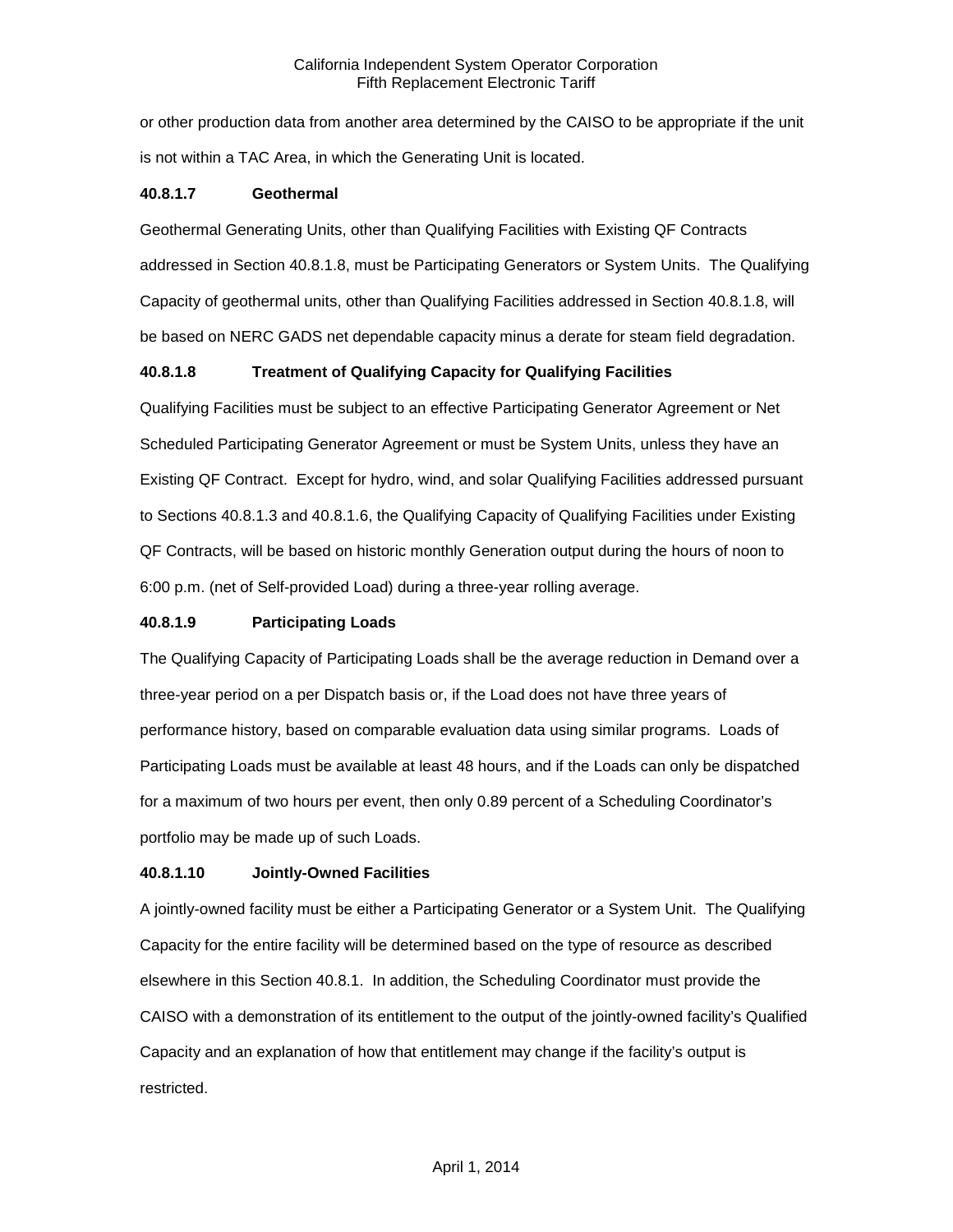## **40.8.1.11 Facilities under Construction**

The Qualifying Capacity for facilities under construction will be determined based on the type of resource as described elsewhere in this Section 40.8. In addition, the facility must have been in commercial operation for no less than one month to be eligible to be included as a Resource Adequacy Resource in a Scheduling Coordinator's monthly Resource Adequacy Plan.

# **40.8.1.12 System Resources and Pseudo-Ties**

# **40.8.1.12.1 Dynamic System Resources and Pseudo-Ties**

Dynamic System Resources and Pseudo-Ties of Generating Units to the CAISO Balancing Authority Area shall be treated similar to resources within the CAISO Balancing Authority Area, except with respect to the deliverability screen under Section 40.4.6.1 and with respect to the limitation on the Qualifying Capacity of wind and solar resources set forth in Section 40.8.1.6. However, eligibility as a Resource Adequacy Resource is contingent upon a showing by the Scheduling Coordinator that the Dynamic System Resource or Pseudo-Tie of a Generating Unit to the CAISO Balancing Authority Area has secured transmission through any intervening Balancing Authority Areas for the Operating Hours that cannot be curtailed for economic reasons or bumped by higher priority transmission and that the Load Serving Entity for which the Scheduling Coordinator is submitting Demand Bids has an allocation of import capacity at the import Scheduling Point under Section 40.4.6.2 that is not less than the Resource Adequacy Capacity provided by the Dynamic System Resource or Pseudo-Tie of a Generating Unit to the CAISO Balancing Authority Area.

# **40.8.1.12.2 Non-Dynamic System Resources**

For Non-Dynamic System Resources, the Scheduling Coordinator must demonstrate that the Load Serving Entity for which the Scheduling Coordinator is scheduling Demand has an allocation of import capacity at the import Scheduling Point under Section 40.4.6.2 that is not less than the Resource Adequacy Capacity from the Non-Dynamic System Resource. The Scheduling Coordinator must also demonstrate that the Non-Dynamic System Resource is covered by Operating Reserves, unless unit contingent, in the sending Balancing Authority Area. Eligibility as Resource Adequacy Capacity is contingent upon a showing by the Scheduling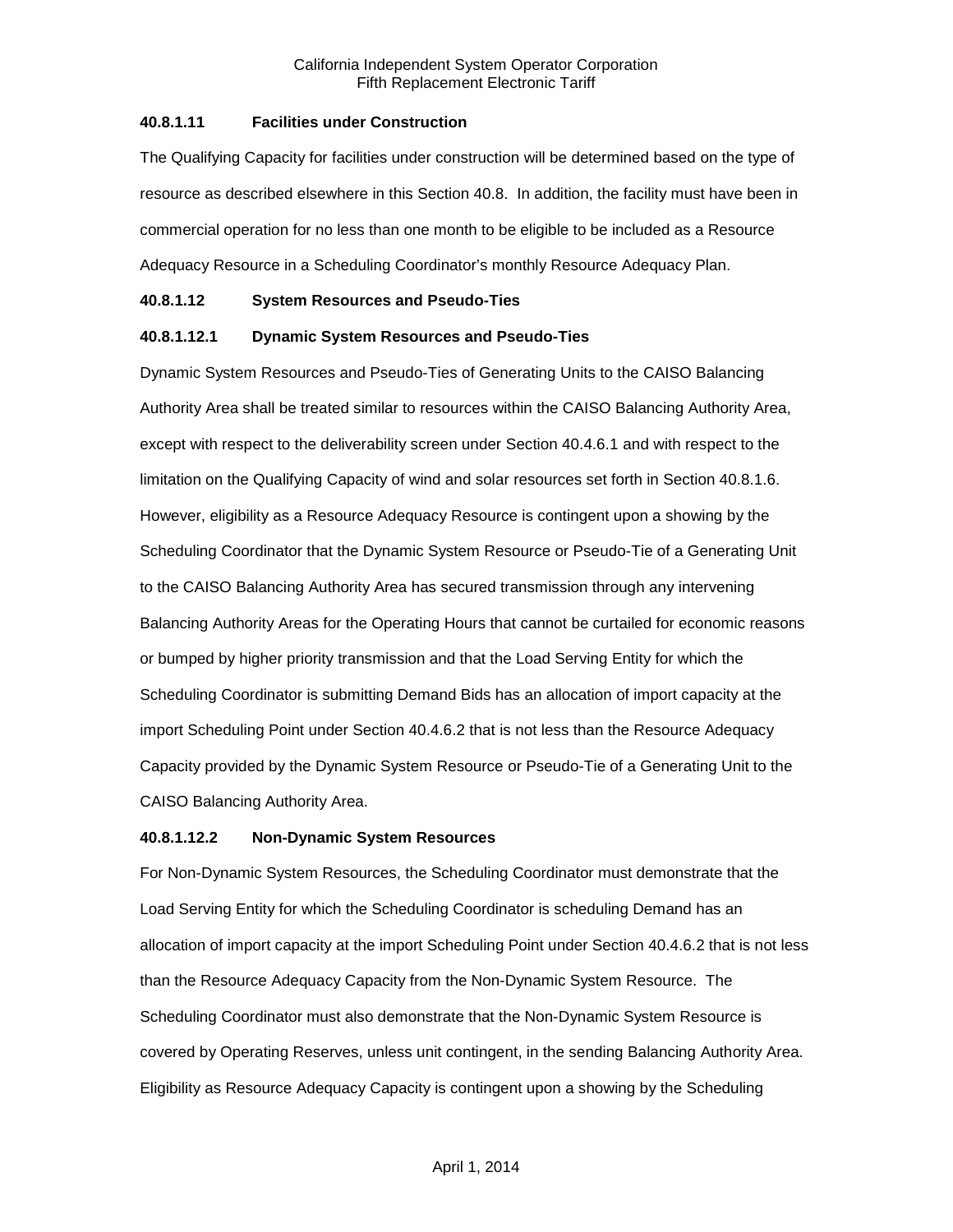Coordinator of the System Resource that it has secured transmission through any intervening Balancing Authority Areas for the Operating Hours that cannot be curtailed for economic reasons or bumped by higher priority transmission. With respect to Non-Dynamic System Resources, any inter-temporal constraints, such as multi-hour run blocks, must be explicitly identified in the monthly Resource Adequacy Plan, and no constraints may be imposed beyond those explicitly stated in the plan.

#### **40.8.1.13 Proxy Demand Resources**

The Qualifying Capacity of a Proxy Demand Resource, for each month, will be based on the resource's average monthly historic demand reduction performance during that same month during the Availability Assessment Hours, as described in Section 40.9.3, using a three-year rolling average. For a Proxy Demand Resource with fewer than three years of performance history, for all months for which there is no historic data, the CAISO will utilize a monthly megawatt value as certified and reported to the CAISO by the Demand Response Provider; otherwise, where available, the CAISO will use the average of historic demand reduction performance data available, by month, for a Proxy Demand Resource. Proxy Demand Resources must be available at least four (4) hours per month in which they are eligible to provide RA Capacity and must be dispatchable for a minimum of thirty (30) minutes per event within each of those months.

## **40.9. Availability Standards And Payment; Non-Availability Charges**

#### **40.9.1 General**

Except for the exemptions specified in Section 40.9.2, the CAISO will track the availability of Resource Adequacy Capacity during the Availability Assessment Hours of each month, as specified in Section 40.9.3, in order to determine the amount of Resource Adequacy Capacity that was available to the CAISO. Each non-exempt Resource Adequacy Resource will be subject to the Availability Standards determined in accordance with either Section 40.9.4 or 40.9.7, whichever is applicable, for each month during each Resource Adequacy Compliance Year, starting with the 2010 Resource Adequacy Compliance Year. Scheduling Coordinators for Resource Adequacy Resources will be subject to Non-Availability Charges or Availability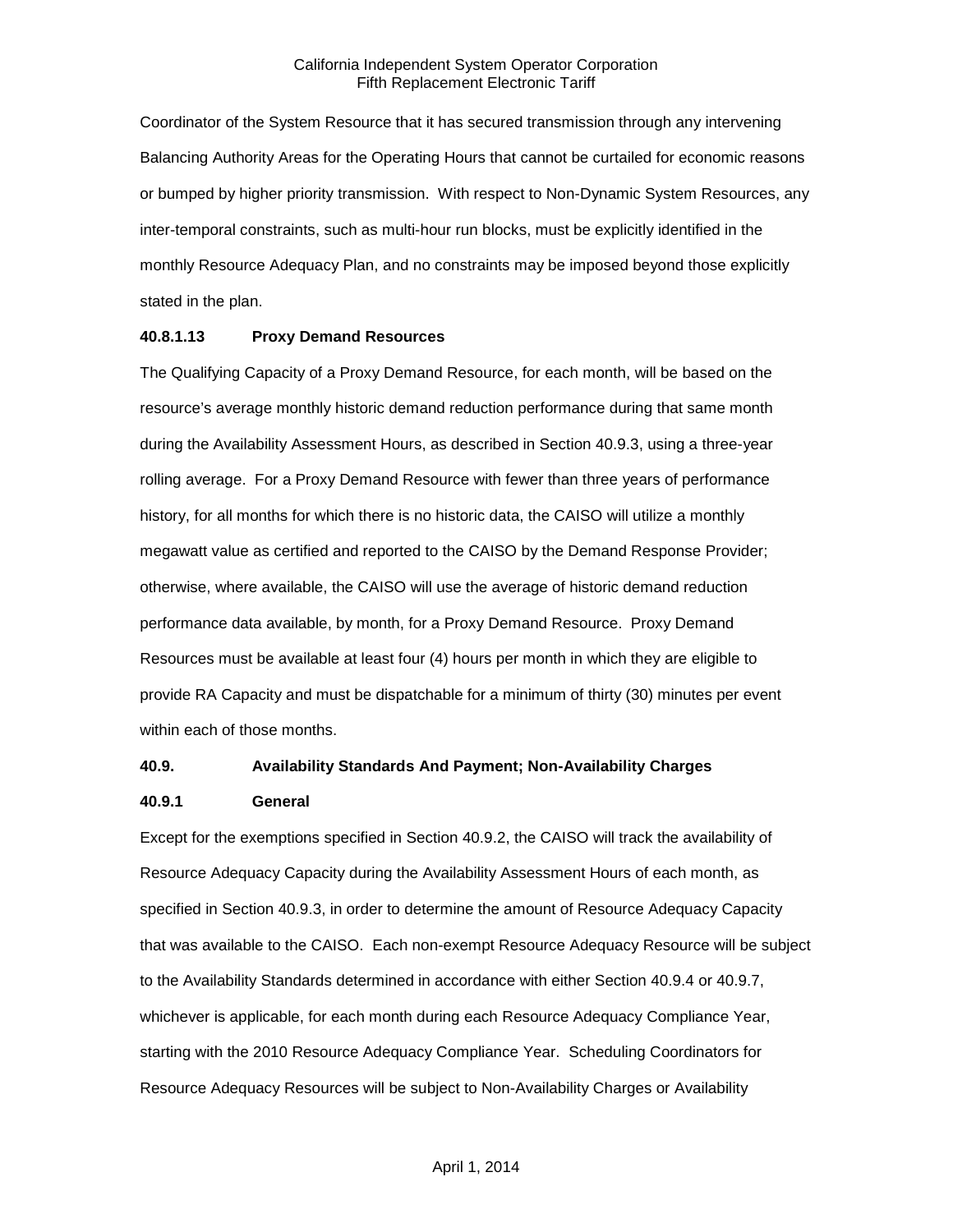Incentive Payments as specified in either Section 40.9.4 or Section 40.9.7, whichever is applicable. MW values or percentages used by the CAISO in this Section 40.9 will be calculated to no less than two decimal places.

#### **40.9.2 Exemptions**

The following exemptions apply to the CAISO's Availability Standards program of this Section 40.9:

- (1) Resources with a PMax less than one (1.0) MW will not be used to determine Availability Standards, will not be subject to Non-Availability Charges or Availability Incentive Payments, and will not be subject to the additional Outage reporting requirements of this Section 40.9.
- (2) Capacity under a resource specific power supply contract that existed prior to June 28, 2009 and Resource Adequacy Capacity that was procured under a contract that was either executed or submitted to the applicable Local Regulatory Authority for approval prior to June 28, 2009, and is associated with specific Generating Units or System Resources, will not be subject to Non-Availability Charges or Availability Incentive Payments. Such contracted Resource Adequacy Capacity, except for non Resource-Specific System Resources, will be included in the development of Availability Standards and will be subject to any Outage reporting requirements necessary for this purpose. The exemption will apply only for the initial term of the contract and to the MW capacity quantity and Resource Adequacy Resources specified in the contract prior to June 28, 2009. The exemption shall terminate upon the conclusion of the initial contract term. Exempt contracts may be re-assigned or undergo novation on or after June 28, 2009, but the exemption shall not apply for any extended contract term, increased capacity quantity or additional resource(s) beyond those specified in the contract prior to June 28, 2009, except as provided in Section 40.9.2(7) or 40.9.2(8). Scheduling Coordinators for Resource Adequacy Resources subject to these contracts will be required to certify the start date of the contract, the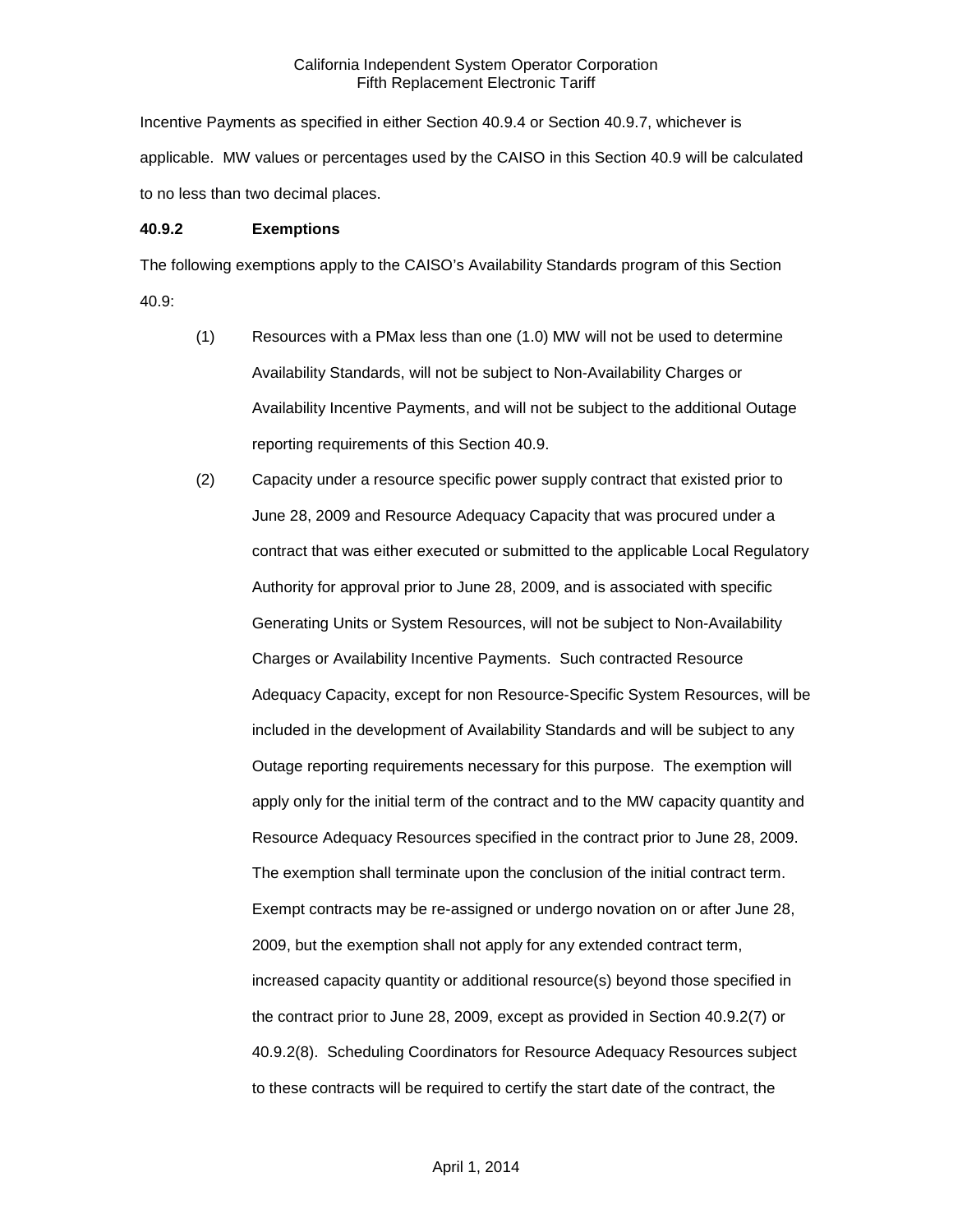expiration date, the Resource ID(s), and the amount of Resource Adequacy Capacity associated with each Resource ID included in the contract. For Resource Adequacy Resources whose Qualifying Capacity value is determined by historical output, the capacity under a resource specific power supply contract or Resource Adequacy Capacity that was procured under a contract that was either executed or submitted to the applicable Local Regulatory Authority for approval that meets the requirements in this subsection (2) will not be subject to Non-Availability Charges or Availability Incentive Payments, except that the deadline date for either type of contract shall be August 22, 2010 instead of June 28, 2009.

(3) For a contract entered into prior to June 28, 2009 that provides for the amount of Resource Adequacy Capacity to increase during the original term of the contract, based on a ratio of the Resource Adequacy Resource's output or due to an addition of capacity, the exemption provided in subsection (2) of this Section 40.9.2 will apply to the additional capacity allowed under the contract; provided that the capacity increase (i) is expressly contained in the provisions of the contract, (ii) occurs during the primary term of the contract; and (iii) does not result from contract extensions or other amendments to the original terms and conditions of the contract, except as provided in Section 40.9.2(7) or 40.9.2(8). Scheduling Coordinators for Resource Adequacy Resources subject to contracts that provide for such capacity increases or additions must include in their certification, in addition to the requirements of subsection (2) of this Section 40.9.2, (i) the citation to any contract provisions that might entitle them to increased exempt Resource Adequacy Capacity from the contracted resources during the primary term of the contract; (ii) the amount of additional capacity to which they might be entitled; and (iii) the actual effective date of the capacity increase. If the actual amount of capacity and/or the actual effective date of the capacity increase is not known at the time of the initial certification, the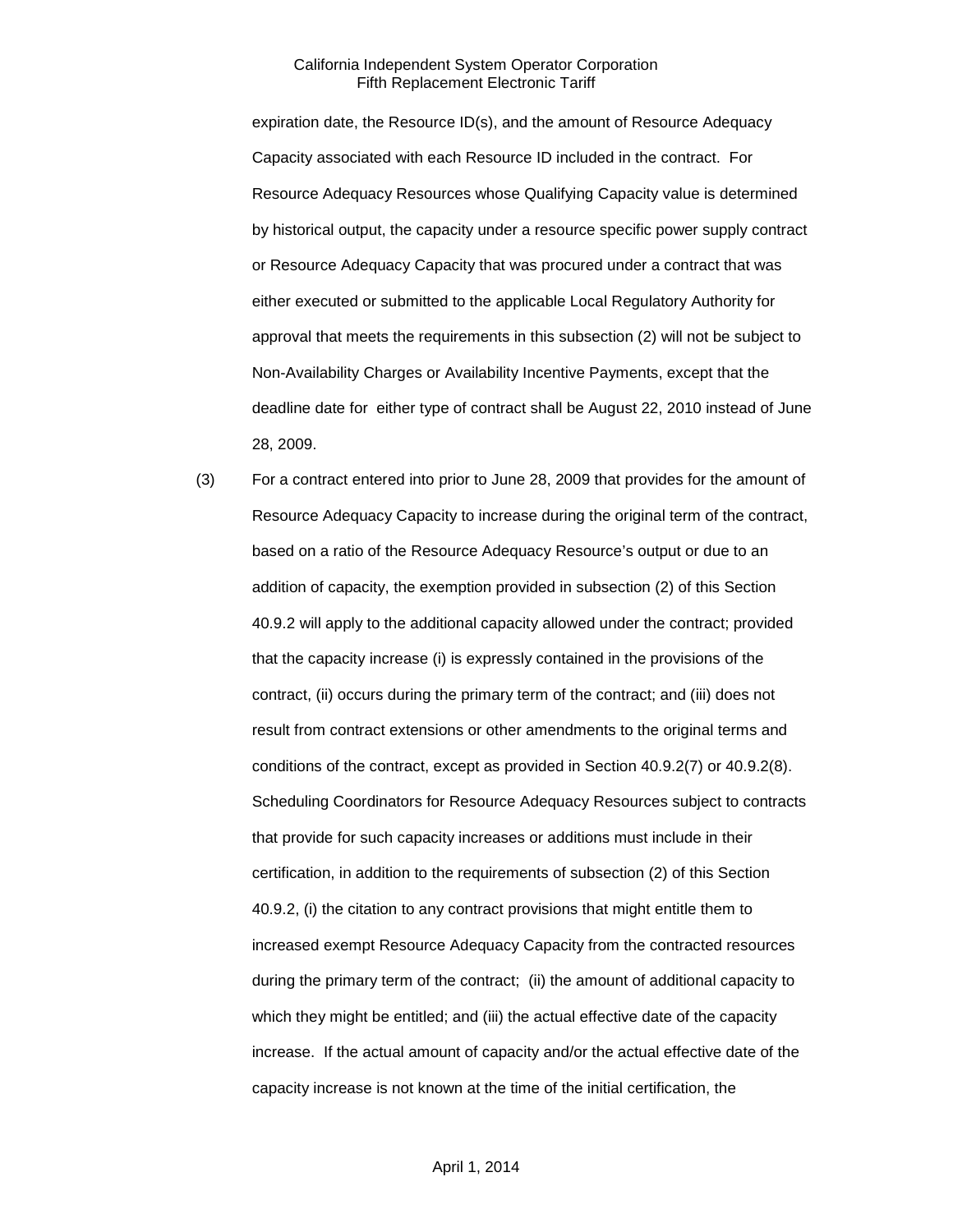Scheduling Coordinator shall provide a supplemental certification(s) when this information becomes known. For Resource Adequacy Resources whose Qualifying Capacity value is determined by historical output the exemption provided in subsection (2) of this Section 40.9.2 will apply to an increase in the capacity under a resource specific power supply contract or Resource Adequacy Capacity that was procured under a contract that was either executed or submitted to the applicable Local Regulatory Authority for approval that meets the requirements in this subsection (3), except that the deadline date for either type of contract to be exempt shall be August 22, 2010 instead of June 28, 2009.

- (4) Demand response resources will not be used to determine Availability Standards, will not be subject to Non-Availability Charges or Availability Incentive Payments, and will not be subject to the additional Outage reporting requirements of this Section 40.9.
- (5) Resource Adequacy Capacity provided through contracts for Energy from nonspecified resources delivered within the CAISO Balancing Authority Area will not be used to determine Availability Standards, will not be subject to Non-Availability Charges or Availability Incentive Payments, and will not be subject to the additional Outage reporting requirements of this Section 40.9.
- (6) Resource Adequacy Resources of a Modified Reserve Sharing LSE or a Load following MSS will be used to determine the Availability Standards and will be subject to any Outage reporting requirements necessary for this purpose. Non-Local Capacity Area Resource Adequacy Resources of a Modified Reserve Sharing LSE or a Load following MSS will not be subject to Non-Availability Charges or Availability Incentive Payments, but those entities shall remain responsible for any other applicable deficiency payments under this CAISO Tariff or the applicable MSS Agreement.
- (7) Scheduling Coordinators for resources with Existing QF Contracts or Amended QF Contracts that are Resource Adequacy Resources shall be exempt from the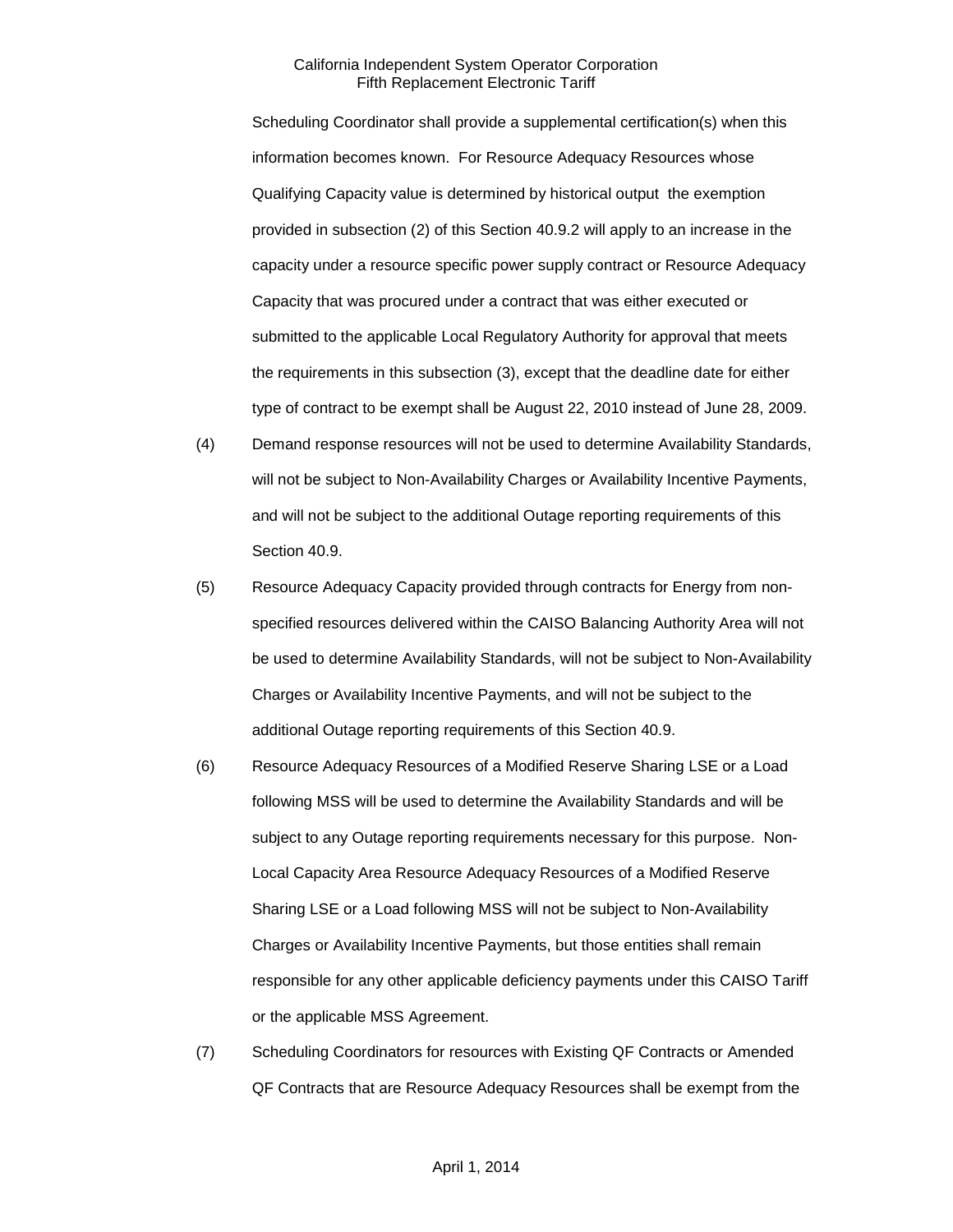Outage reporting requirements of Section 40.9 if the resource previously provided Resource Adequacy Capacity under an Existing QF Contract that was exempt from the application of Non-Availability Charges and Availability Incentive Payments pursuant to Section 40.9.2(2) or 40.9.2(3). This exemption from the Outage reporting requirements of Section 40.9 shall end for each resource when the Existing QF Contract or Amended QF Contract terminates or it is no longer eligible for exemption under Section 40.9.2(2) or 40.9.2(3), or if requested by the Scheduling Coordinator for the resource, whichever is earlier.

(8) Scheduling Coordinators for resources with Existing QF Contracts or Amended QF Contracts that are Resource Adequacy Resources shall be exempt from the Outage reporting requirements of Section 40.9, and will not be subject to Non-Availability Charges or Availability Incentive Payments, if the QF resource previously provided Resource Adequacy Capacity pursuant to an Existing QF Contract that was executed prior to the August 22, 2010 deadline for exemption under Section 40.9.2(2), and remained in effect pursuant to California Public Utilities Commission Decision 07-09-040 that extended the term of expiring contracts until such time as the new contracts resulting from that decision are available. This exemption from the Outage reporting requirements of Section 40.9, and the Availability Incentive Payments and Non-Availability Charges, shall end for each resource when its Existing QF Contract or Amended QF Contract terminates or if requested by the Scheduling Coordinator for the resource, whichever is earlier.

Exclusions from the Availability Standards and Outage reporting requirements established in this Section 40.9 are for this Section 40.9 alone and do not affect any other obligation arising under the CAISO Tariff.

# **40.9.3 Availability Assessment Hours**

The CAISO shall establish Availability Assessment Hours applicable for each month of each Resource Adequacy Compliance Year, which shall be applied starting with Resource Adequacy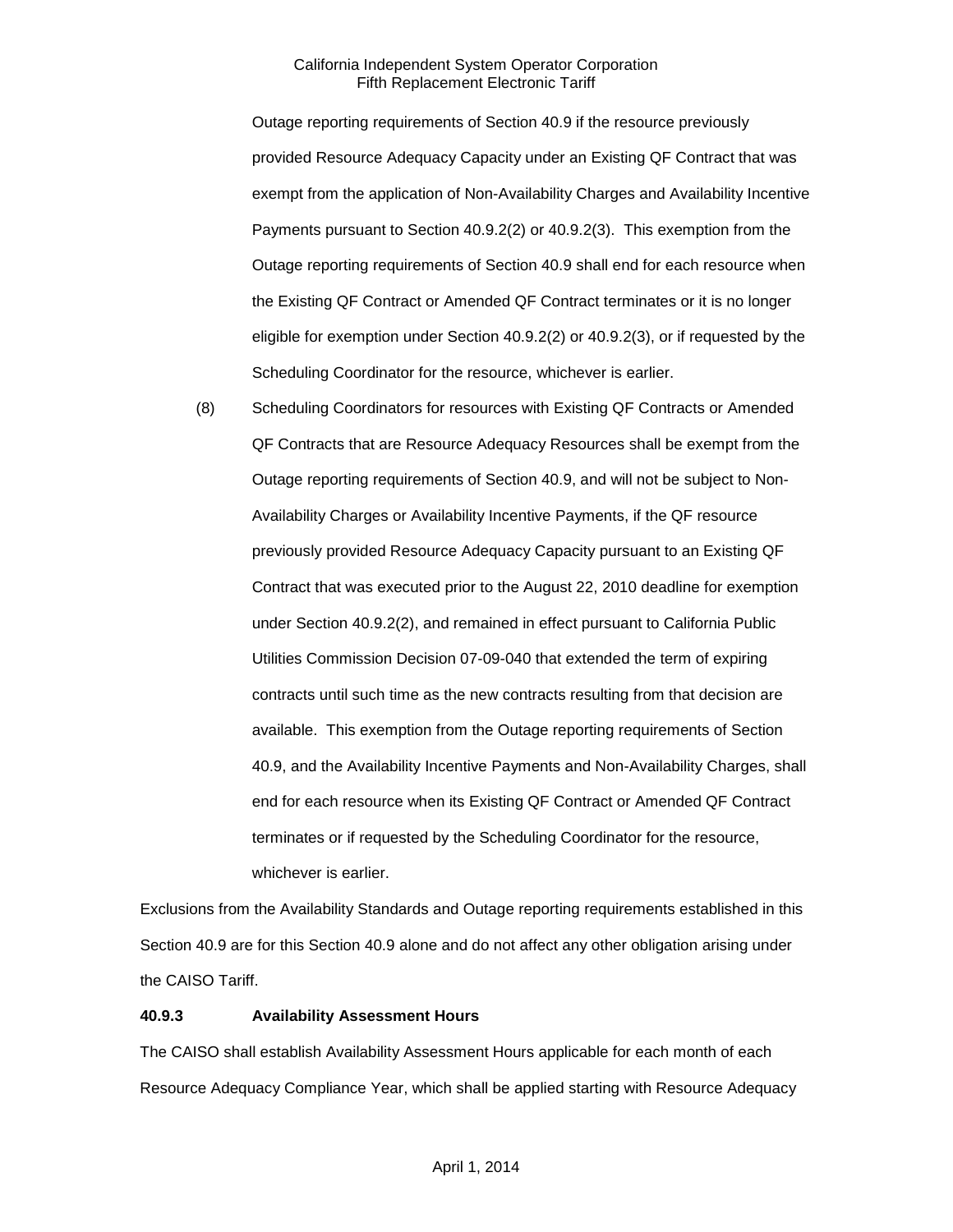Compliance Year 2010, in order to assess the extent to which each Resource Adequacy Resource has met the Availability Standards of this Section 40.9. The Availability Assessment Hours shall be a pre-defined set of hours in each month corresponding to the operating periods when high demand conditions typically occur and when the availability of Resource Adequacy Capacity is most critical to maintaining system reliability. The Availability Assessment Hours shall be comprised of five consecutive hours of each non-weekend, non-federal holiday day. The five hour period will vary by season as necessary such that, based on historical actual load data, the coincident peak load hour typically falls within the five-hour range each day during the month. The CAISO shall annually determine the five hour range for the Availability Assessment Hours for each month of the next Resource Adequacy Compliance year prior to the start of each Resource Adequacy Compliance Year and shall specify them in the Business Practice Manual.

#### **40.9.4 Availability Determinations**

This Section 40.9.4 addresses availability assessment for all Resource Adequacy Capacity, including the Resource Adequacy Capacity of Resource-Specific System Resources, subject to the Section 40.9 Availability Standards program; however, this Section 40.9.4 does not apply to Resource Adequacy Capacity provided by non-Resource-Specific System Resources which are addressed in Section 40.9.7.

# **40.9.4.1 Availability Standard**

The CAISO shall calculate and publish the monthly Availability Standards for Resource Adequacy Compliance Year 2010 no later than forty five (45) days after a FERC order approving this section and by July 1 prior to each Resource Adequacy Compliance Year thereafter. For Resource Adequacy Compliance Year 2010, the monthly Availability Standards applicable to Resource Adequacy Resources subject to this Section 40.9.4 will be based on the historical availability of Resource Adequacy Resources during the Availability Assessment Hours of the corresponding months during the period from June 2006 through December 2008. For subsequent years, the monthly Availability Standards will be based on historical availability for the Availability Assessment Hours over the previous three years. Each monthly Availability Standard will be calculated as the sum of the available Resource Adequacy Capacity of the included Resource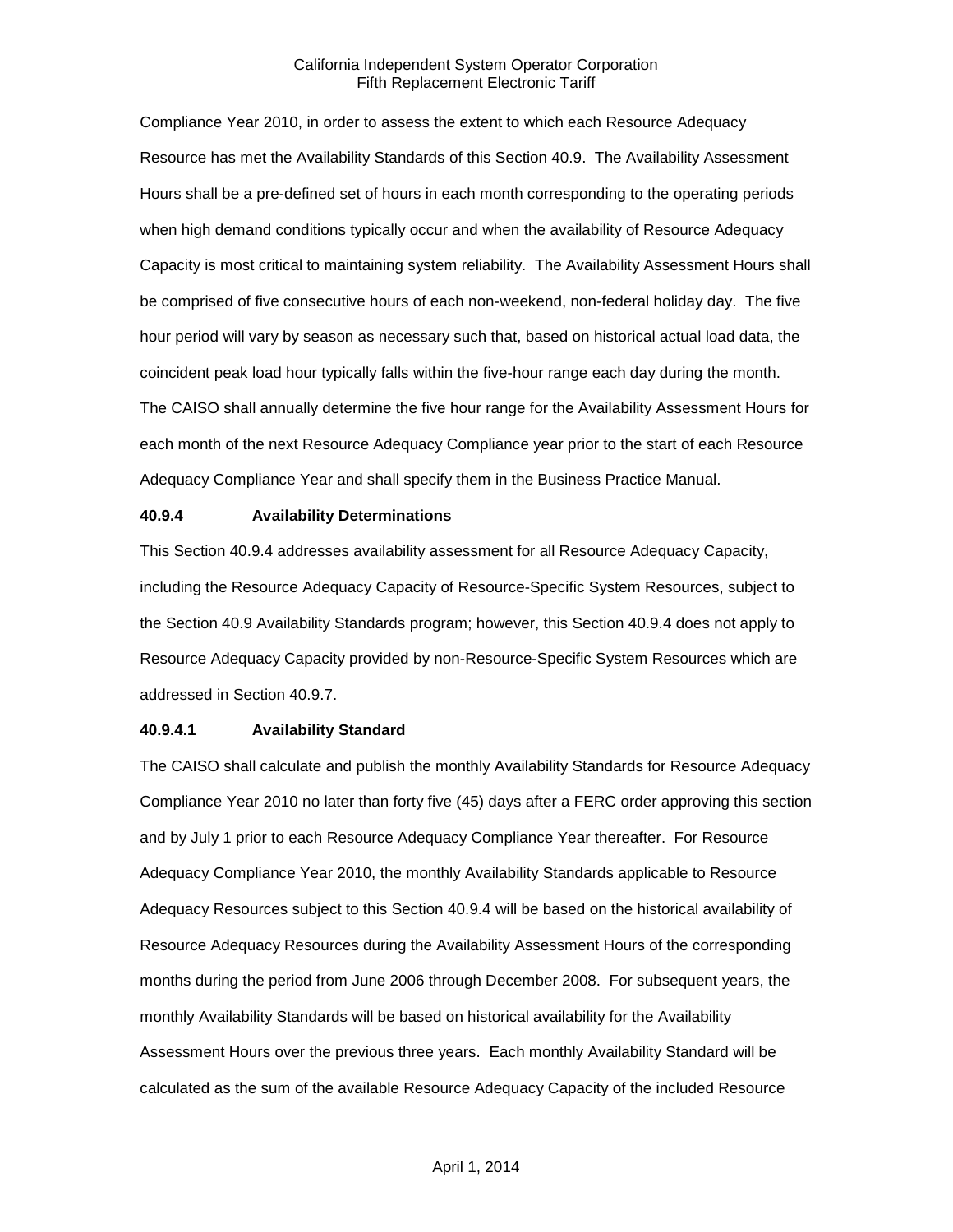Adequacy Resources across all the Availability Assessment Hours of the month, divided by the sum of the designated Resource Adequacy Capacity for the same set of hours and resources, and multiplied by 100 to obtain a number between zero (0) and one hundred percent (100%). For the purpose of determining the available Resource Adequacy Capacity in each month, the CAISO will use the Outage information reported in SLIC and, when available, the Outage reports submitted pursuant to Section 40.9.5. To ensure consistency between the calculation of the monthly Availability Standard and the calculation of each resource's monthly availability, the data utilized for both calculations will be in accordance with the provisions of Sections 40.9.4.2. All Resource Adequacy Resources except for the following will be included in the calculation of the Availability Standards:

- (1) Resource Adequacy Resources exempted in Section 40.9.2;
- (2) Non-Resource-Specific System Resources;
- (3) Resources between one (1) MW and ten (10) MW subject to the reporting requirements of Section 40.9.5, until such time that the CAISO has received the outage reports and can begin to utilize the data; and
- (4) Use-Limited Resources for Compliance Year 2010 and 2011.

# **40.9.4.2 Availability Calculation for a Resource Adequacy Resource**

The CAISO will calculate the monthly availability for each Resource Adequacy Resource subject to this Section 40.9.4 as follows:

The sum of the hourly available Resource Adequacy Capacity of the resource over all Availability Assessment Hours of the month, divided by the sum of the hourly Resource Adequacy Capacity of the resource as designated in the Supply Plan for the resource for those hours, and multiplied by 100 to obtain a number between zero percent (0%) and one hundred percent (100%).

(c) A Resource Adequacy Resource will be determined to be less than one hundred percent (100%) available in a given month if it has any Forced Outages or temperature-related ambient de-rates that impact the availability of its designated Resource Adequacy Capacity during the Availability Assessment Hours of that month.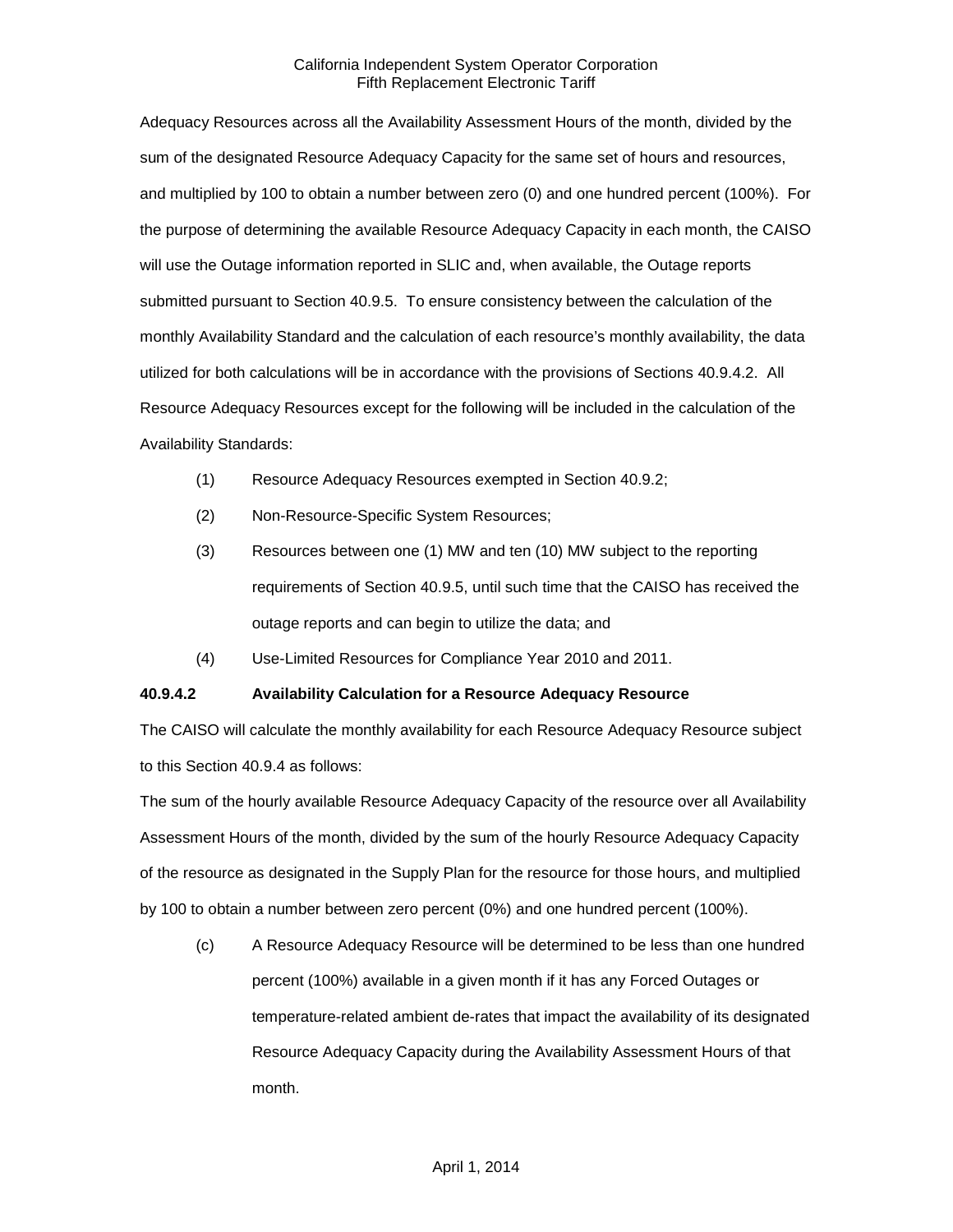(d) For Resource Adequacy Resources whose Qualifying Capacity value is determined by historical output, its hourly available Resource Adequacy Capacity for each Availability Assessment Hour will be determined from three components: the total actual amount of Energy the resource delivered during that hour; Resource Adequacy Capacity of the resource as designated in its Supply Plan; and the resource's Net Qualifying Capacity as reduced for that hour by the same percentage by which any Forced Outages or temperature-related ambient derates reduced the resource's capacity from its PMax capacity. If the total actual amount of Energy delivered by the resource in an Availability Assessment Hour is greater than or equal to the amount of Resource Adequacy Capacity designated in the Supply Plan, the hourly available Resource Adequacy Capacity for the hour will equal the resource's Resource Adequacy Capacity as designated in its Supply Plan. If the total actual amount of Energy delivered by the resource in an Availability Assessment Hour is less than the amount of Resource Adequacy Capacity designated in the Supply Plan, the available Resource Adequacy Capacity of the resource for that hour will be the higher of the total actual Energy the resource delivered in that hour or the resource's Net Qualifying Capacity as reduced for that hour by the same percentage by which any Forced Outages or temperature-related ambient de-rates reduced the resource's capacity from its PMax capacity. The Resource Adequacy Capacity for each resource will be determined in accordance with the following formula:

> Hourly Available Resource Adequacy Capacity = Min (RA Capacity, Max (Actual Energy, Proportional Derated Capacity))

Where:

RA Capacity = Resource Adequacy Capacity designated in the Supply Plan

Actual Energy = Total actual Energy delivered by the resource in the Availability Assessment Hour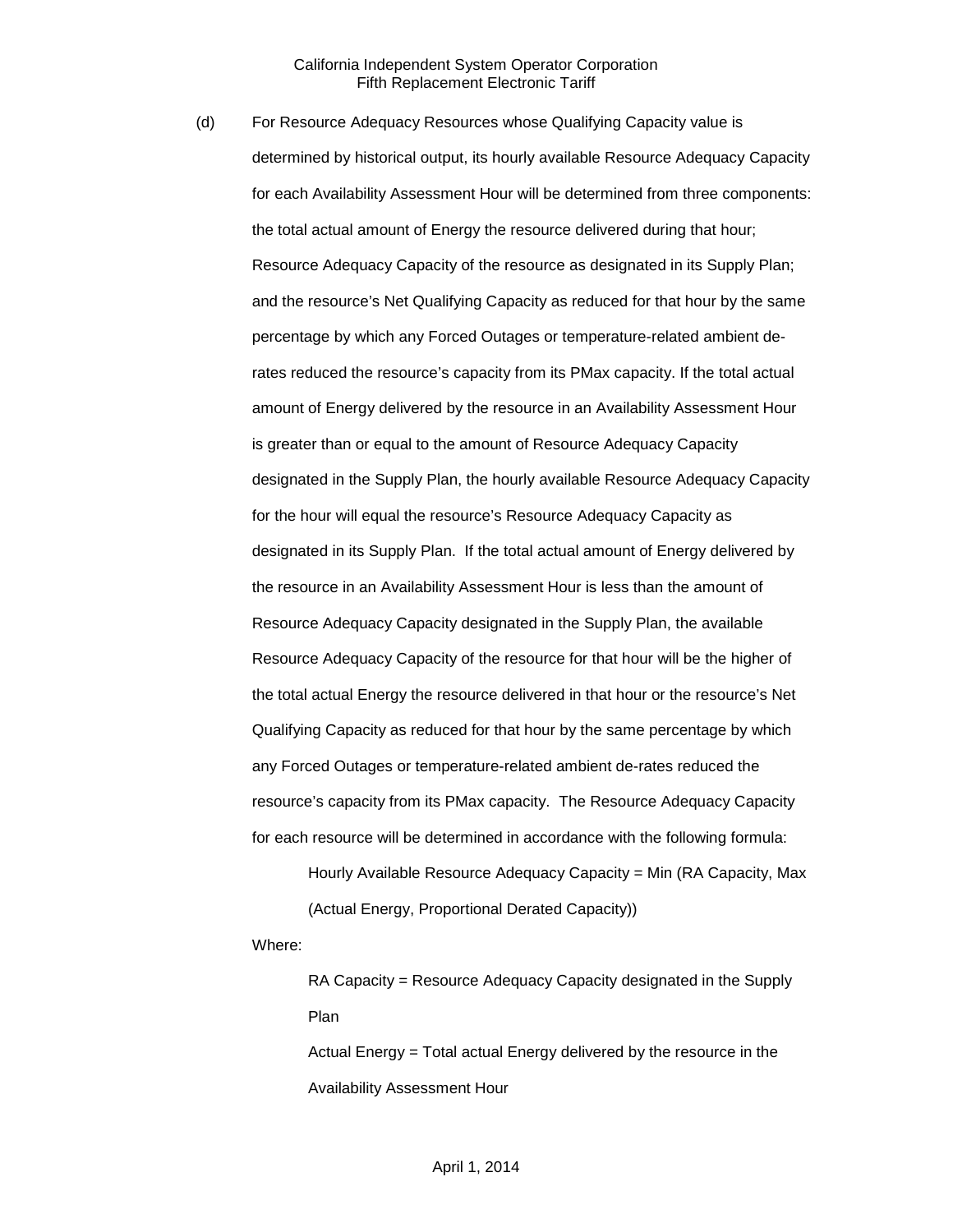Proportional Derated Capacity = Resource's Net Qualifying Capacity as reduced for that hour by the same percentage by which any Forced Outages or temperature-related ambient de-rates reduced the resource's capacity from its PMax capacity

If the SC for the Resource Adequacy Resource requests to convert from a Forced Outage to a Maintenance Outage in accordance with Section 9.3.3, the SC must terminate the existing Forced Outage and submit a new request for a Maintenance Outage. In the event the CAISO rejects the request to convert from a Forced Outage to a Maintenance Outage due to reliability criteria, the Outage will not be converted and the Forced Outage will continue. Outages properly submitted for temperature-related ambient derates for a Use Limited Resource will be counted against its availability only until such time as the Use Limited Resource reaches its energy limit constraint, at which time such Outages or derates will no longer count against the availability of the Use Limited Resource for the relevant month.

The start and end times used in calculating the availability of each resource each month will be the Outage time reported in the SLIC system or through the alternative reporting process of Section 40.9.5 for resources not included in the SLIC system.

# **40.9.4.2.1 RA Substitute Capacity**

(a) **Substitution Option.** A Scheduling Coordinator may provide RA Substitute Capacity for its Resource Adequacy Capacity that is on a Forced Outage or de-rate in order to mitigate the impact of the Forced Outage or de-rate on its Resource Adequacy Resource's availability calculation.

# (b) **RA Substitute Capacity Availability.**

- (1) RA Substitute Capacity must be operationally available to the CAISO:
- (2) Capacity on, or scheduled to be on, a Forced Outage, Approved Maintenance Outage, or de-rate, is not operationally available and shall not qualify to be RA Substitute Capacity for the duration of the period that it is unavailable.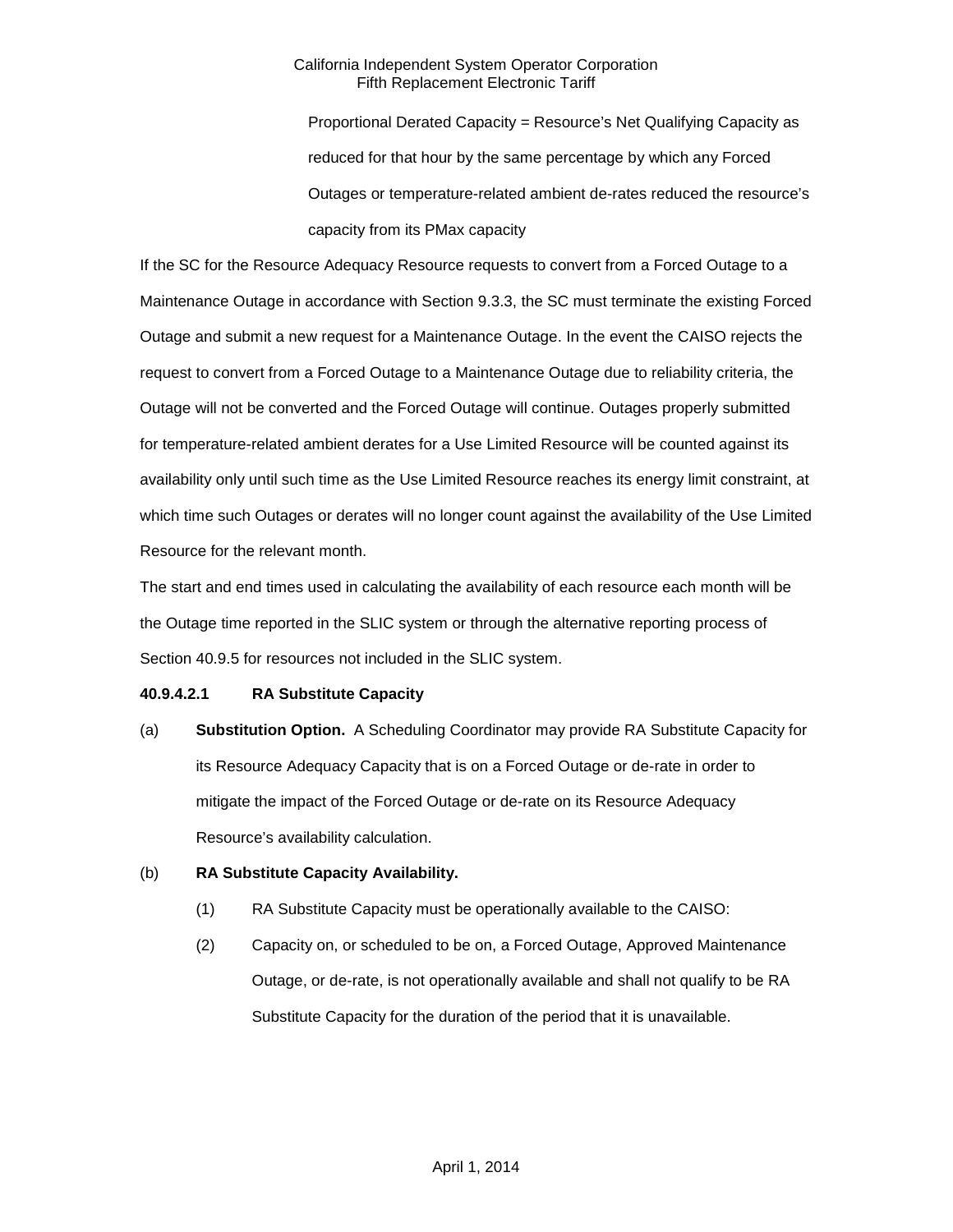- (3) RA Replacement Capacity, RMR Capacity, CPM Capacity, and capacity committed to be Resource Adequacy Capacity in a monthly Supply Plan shall not qualify to be RA Substitute Capacity for the duration of that commitment.
- (4) RA Substitute Capacity shall not qualify to be RA Replacement Capacity, RMR Capacity, CPM Capacity, or Resource Adequacy Capacity in a monthly Supply Plan, for the duration of the substitution.
- (5) If a resource provides RA Substitute Capacity for multiple Resource Adequacy Resources under Section 40.9.4.2.1(f), the same capacity committed as RA Substitute Capacity for one Resource Adequacy Resource shall not qualify as RA Substitute Capacity for a different Resource Adequacy Resource during the same substitution period.

# (c) **Local Capacity Area Resource Substitution.**

- (1) **Pre-Qualification.** A Scheduling Coordinator for a Local Capacity Area Resource Adequacy Resource may pre-qualify alternate resources for substitution by submitting a prequalification request to the CAISO in accordance with the form and schedule specified in the Business Practice Manual. If the alternate resource is located at the same bus as the Local Capacity Area Resource Adequacy Resource for which it would substitute and has similar operational characteristics, the CAISO will approve the pre-qualification request for use of the substitute resource in the subsequent Resource Adequacy Compliance Year. To use a pre-qualified resource as RA Substitute Capacity, the Scheduling Coordinator for the Local Capacity Area Resource Adequacy Resource must submit a substitution request prior to or in real time, and the resource must meet the requirements in Section 40.9.4.2.1(b).
- (2) **Non-Pre-Qualified Substitution.** A Scheduling Coordinator for a Local Capacity Area Resource Adequacy Resource that has a Forced Outage or de-rate may, prior to the close of the Day-Ahead Market for the next Trading Day, request to provide RA Substitute Capacity from a non-pre-qualified resource. The CAISO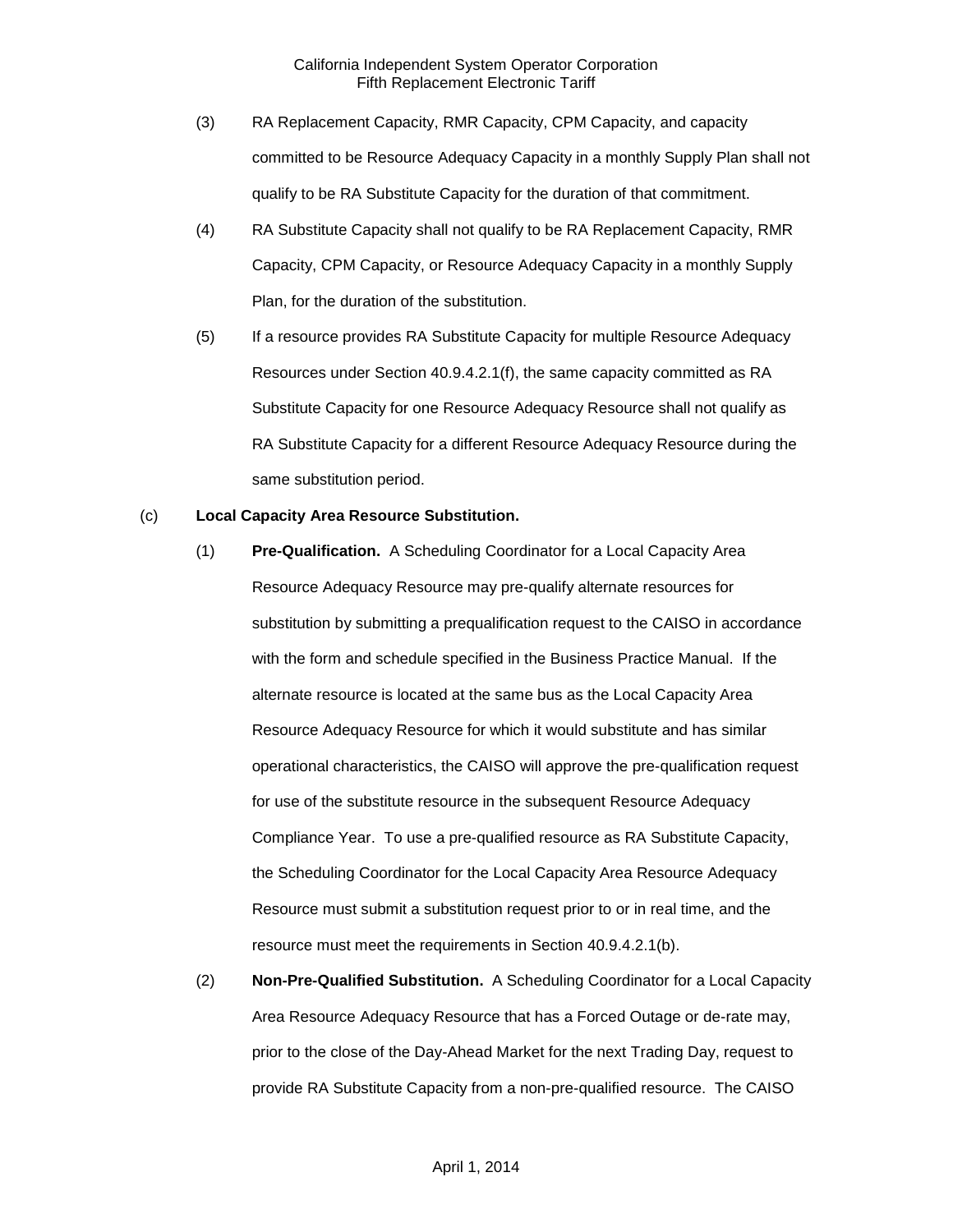will grant the request if the alternate resource meets the requirements in Section 40.9.4.2.1(b) and (i) is located at the same bus as the Local Capacity Area Resource Adequacy Resource and meets the CAISO's operational needs, or (ii) if not located at the same bus, is located in the same Local Capacity Area, and meets the CAISO's effectiveness and operational needs, including size of resource, as determined by the CAISO in its reasonable discretion.

- (d) **Non-Local Capacity Area Resource Substitution.** A Scheduling Coordinator for a non-Local Capacity Area Resource Adequacy Resource that has a Forced Outage or de-rate that would count against its availability under Section 40.9.4.2, may, prior to the close of the Day-Ahead Market for the next Trading Day, request to provide RA Substitute Capacity from an alternate resource. A Scheduling Coordinator for an NRS-RA Resource that has a Forced Outage or de-rate that would count against its availability under Section 40.9.4.2, may, prior to the close of the Day-Ahead Market for the next Trading Day, request to provide RA Substitute Capacity from an alternate resource that is internal to the CAISO Balancing Area Authority (which does not include a Pseudo-Tie of a Generating Unit to the CAISO Balancing Authority Area) to be used in the place of the original resource. The CAISO will grant the request if the alternative resource (i) has adequate deliverable capacity to provide the RA Substitute Capacity, (ii) meets the requirements in Section 40.9.4.2.1(b), and (iii) meets the CAISO's effectiveness and operational needs, as determined by the CAISO in its reasonable discretion.
- (e) **RA Substitute Capacity From Multiple Resources.** The Scheduling Coordinator for Resource Adequacy Capacity on a Forced Outage or de-rate may request to substitute that capacity with RA Substitute Capacity from multiple alternate resources, including a resource already providing RA Substitute Capacity for one or more different Resource Adequacy Resources. The request must be submitted prior to the close of the Day-Ahead Market for the next Trading Day; except that, if each alternate resource is prequalified to provide RA Substitute Capacity for that Resource Adequacy Resource and if none of the alternate resources are already providing RA Substitute Capacity for another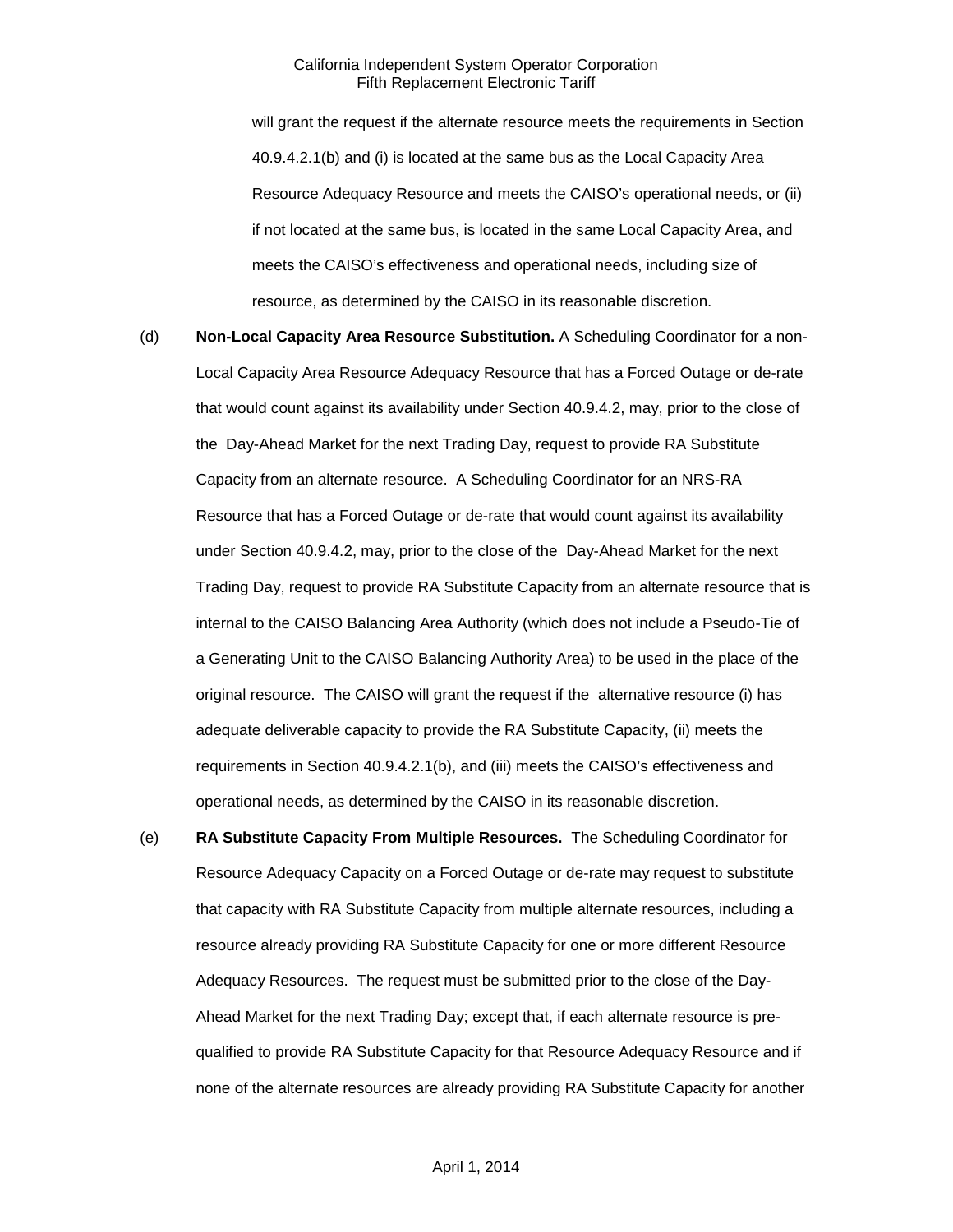Resource Adequacy Resource, then the substitution request may be submitted in real time. If the request incudes an alternate resource providing RA Substitute Capacity for another resource adequacy resource during the same period, that alternate resource must submit a request to provide RA Substitute Capacity in accordance with Section 40.9.4.2.1(f).

- (1) **Local Capacity Area Resources.** If the Scheduling Coordinator for an RA Local Capacity Area Resource on a Forced Outage or de-rate requests to substitute that capacity with RA Substitute Capacity from multiple resources, the CAISO will grant the request if the alternate resources are (i) located at the same bus as the Local Capacity Area Resource Adequacy Resource and pre-qualified under Section 40.9.4.2.1(c)(1), or (ii) if not located at the same bus, are located in the same Local Capacity Area and meet the CAISO's effectiveness and operational needs, as determined by the CAISO in its reasonable discretion.
- (2) **Non-Local Capacity Area Resources.** If the Scheduling Coordinator for a non-Local Capacity Area Resource Adequacy Resource or an NRS-RA Resource on a Forced Outage or de-rate requests to substitute that capacity with RA Substitute Capacity from multiple resources, the CAISO will grant the request if the alternate resources are located within the CAISO Balancing Authority Area, meet the requirements in Section 40.9.4.2.1(b), and meet the CAISO's effectiveness and operational needs, as determined by the CAISO in its reasonable discretion.
- (f) **Multiple Substitution By One Resource.** A resource may provide RA Substitute Capacity for no more than two Resource Adequacy Resources at the same time. The Scheduling Coordinator for a resource already providing RA Substitute Capacity may request approval to provide RA Substitute Capacity for a second Resource Adequacy Resource on a Forced Outage or de-rate through the CAISO's manual process. The request must be submitted prior to the close of the Day-Ahead Market for the next Trading Day. The CAISO will approve the request if the alternate resources are located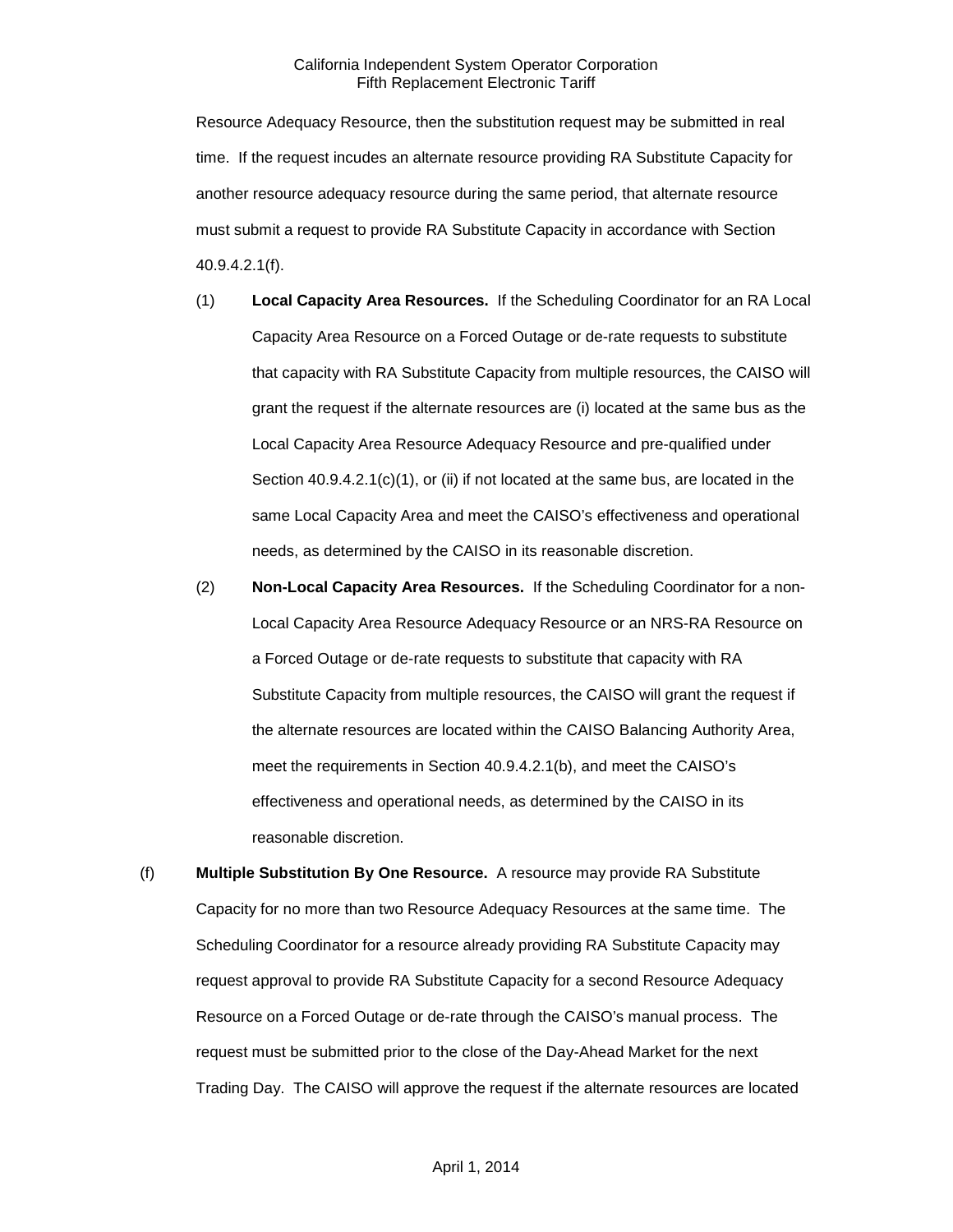within the CAISO Balancing Authority Area, meet the requirements in Section 40.9.4.2.1(b), and meet the CAISO's effectiveness and operational needs, as determined by the CAISO in its reasonable discretion.

# (g) **Approval of Multiple Substitution By One Resource.**

Within five Business Days of receiving the substitution request through the manual process, the CAISO will respond to the request and include approved substitutions in CAISO systems. Approved substitutions shall be effective on the start date requested for the substitution.

- (h) **Resource Adequacy Obligation.** To the extent a resource provides RA Substitute Capacity, the resource must meet and comply with all requirements in Section 40 applicable to RA Substitute Capacity for the duration of the substitution.
- (i) **Treatment of Unbid Capacity.** If the Scheduling Coordinator for RA Substitute Capacity does not submit bids or Self-Schedules for all or a portion of that capacity in accordance with Section 40.6, the CAISO --
	- (1) will treat the unbid capacity as unavailable for purposes of Section 40.9;
	- (2) will reflect that unavailability in the availability calculation under Section 40.9.4.2 for the Resource Adequacy Resource for which the RA Substitute Capacity is substituting; and
	- (3) will not submit Generated Bids for unbid RA Substitute Capacity; however, if a resource providing both RA Capacity and RA Substitute Capacity has a partial Forced Outage, the CAISO will submit Generated Bids for the resource up to the MW amount of its RA Capacity commitment or its MW amount of availability, whichever is lower.

# (j) **Allocation of Unavailable RA Substitute Capacity.** In the event the resource providing RA Substitute Capacity has an outage or de-rate during the substitution period, the CAISO shall allocate the MW reduction in available capacity in accordance with section 40.9.4.2.2. The allocation to any non-exempt resource adequacy capacity shall be made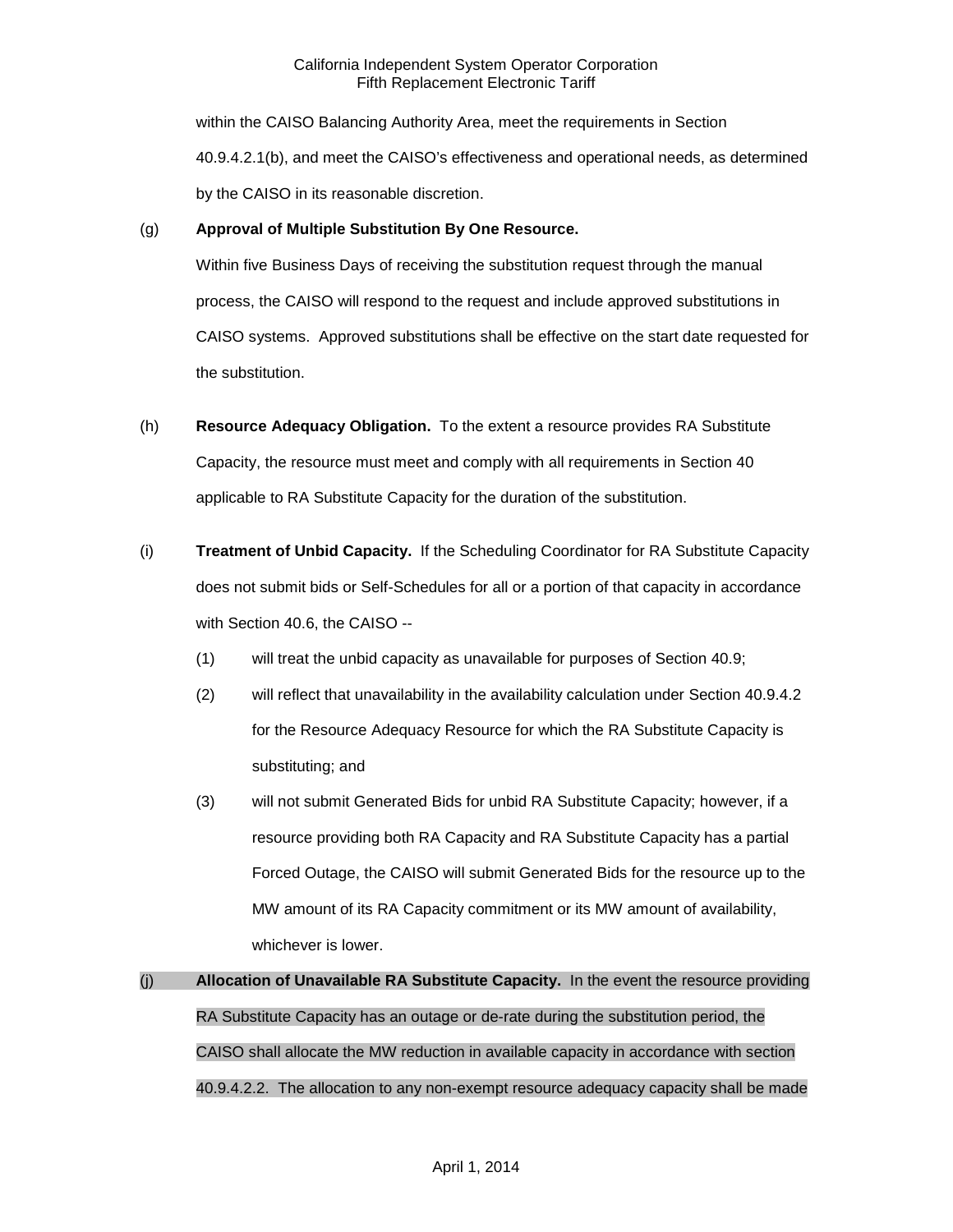# on a pro-rata basis to each commitment of the substitute resource to provide RA

# Capacity, RA Replacement Capacity, RA Substitution Capacity, and CPM Capacity.

# **40.9.4.2.2 Accounting for De-Rates**

In accounting for a de-rate of a unit that has not committed one hundred percent (100%) of its Net Qualified Capacity in its Monthly Supply Plan, the CAISO will follow the following principles:

- (1) Any de-rate will be applied first to any non Resource Adequacy Capacity of the resource; and
- (2) Any de-rate to Resource Adequacy Capacity will be applied pro-rata to any contract capacity exempt under Section 40.9.2(2) and any non-exempt Resource Adequacy Capacity commitment from that resource.

# **40.9.5 Outage Reporting**

Scheduling Coordinators for Generating Units or Resource-Specific System Resources that are also Resource Adequacy Resources with a maximum output capability of one (1) MW or more, but which do not meet the requirement to provide information on Forced Outages in accordance with Section 9.3.10, shall provide equivalent availability-related information in the form and on the schedule specified in the Business Practice Manuals. This information shall identify all Forced Outages and temperature-related ambient de-rates that have occurred over the previous calendar month and shall contain all relevant details needed to enable the CAISO to perform the availability calculation for the resource in accordance with Section 40.9.4, including: the start and end times of any Outages or de-rates, the MW availability in all Availability Assessment Hours, and the causes of any Forced Outages or de-rates. Scheduling Coordinators for Resource Adequacy Resources whose maximum output capability is ten (10) MW or more shall report Outage-related information in accordance with the reporting obligations in Section 9.3.10.

# **40.9.6 Non-Availability Charges And Availability Incentive Payments**

A Resource Adequacy Resource that is subject to the availability assessment in accordance with Section 40.9.4 and whose monthly availability calculation under Section 40.9.4.2 is more than two and a half percent (2.5%) below the monthly Availability Standard will be subject to a Non-Availability Charge for the month. A Resource Adequacy Resource subject to Section 40.9.4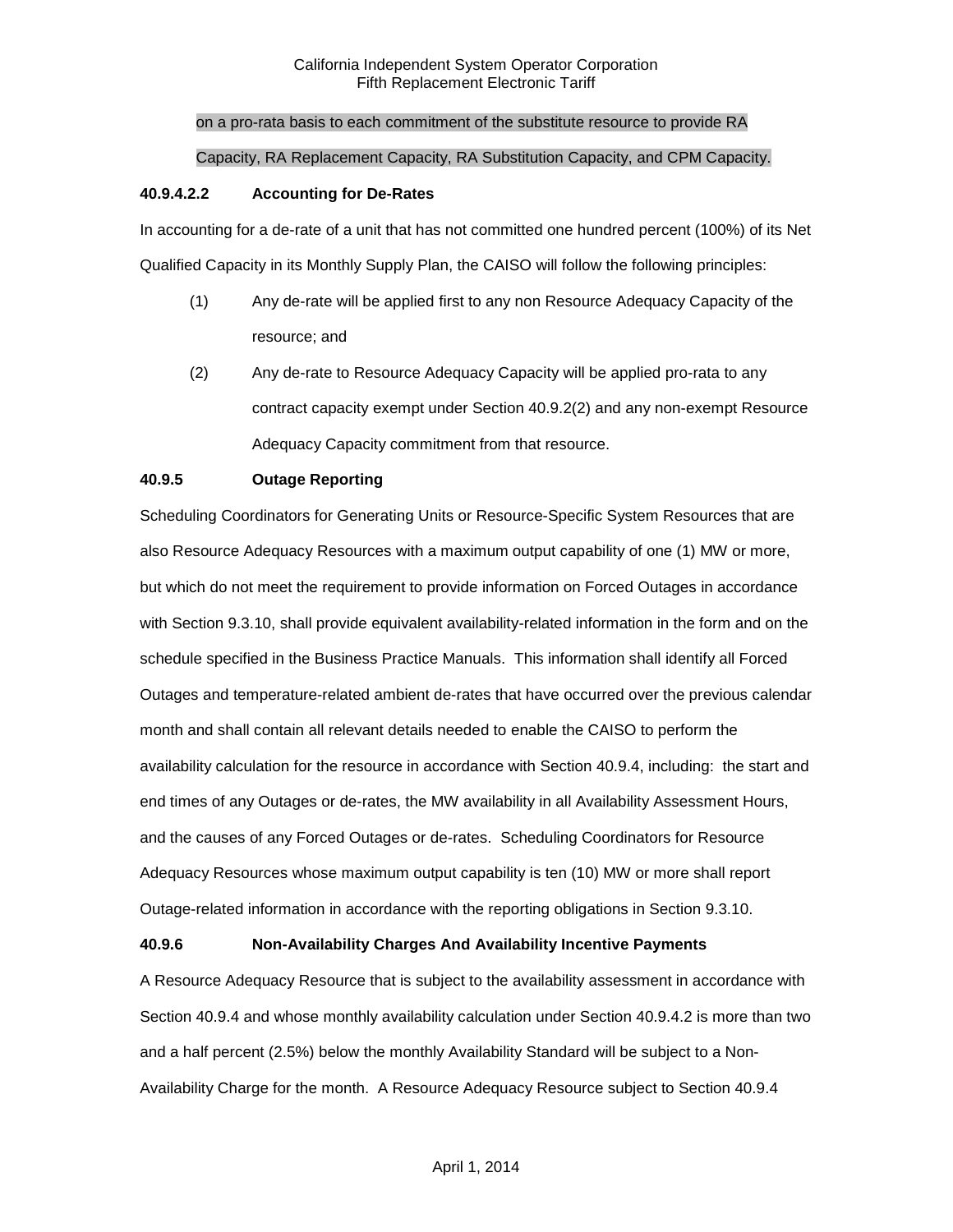whose availability calculation under Section 40.9.4.2 is more than two and a half percent (2.5%) above the monthly Availability Standard will be eligible for an Availability Incentive Payment for the month. For Resources whose Qualifying Capacity is determined by their historical output, the CAISO will calculate but not apply through the settlements process the Non-Availability Charges or Availability Incentive Payments to Trading Days within the three months of January, February, and March 2011.

# **40.9.6.1 Determination of Resource Adequacy Capacity Subject to Non-Availability Charge**

The amount of Resource Adequacy Capacity of a Resource Adequacy Resource subject to the Non-Availability Charge will be determined as follows:

(1) A Resource Adequacy Resource with actual availability calculated in accordance with Section 40.9.4.2 that is less than the Availability Standard minus the tolerance band of two and a half percent (2.5%) for a given month will have the Non-Availability Charge assessed to that portion of its non-exempt Resource Adequacy Capacity determined in accordance with the following formula:

 $P = RA*(S - .025) - X$ 

Where:

- P = The RA Resource's RA Capacity subject to Non-Availability Charge
- $S =$  Monthly Availability Standard as a fraction, so that  $0 < S < 1.0$
- RA = The RA Resource's RA Capacity (MW) {as designated in its Supply Plan, less any exempt capacity}
- $X =$  The {mean of the} RA Resource's {hourly available RC Capacity over all Availability Assessment Hours of the month (MW).}
- (2) No Non-Availability Charge will be applied when a Resource Adequacy Resource's actual availability, calculated in accordance with Section 40.9.4.2 for a given month, is equal to or greater than the Availability Standard less two and a half percent (2.5%).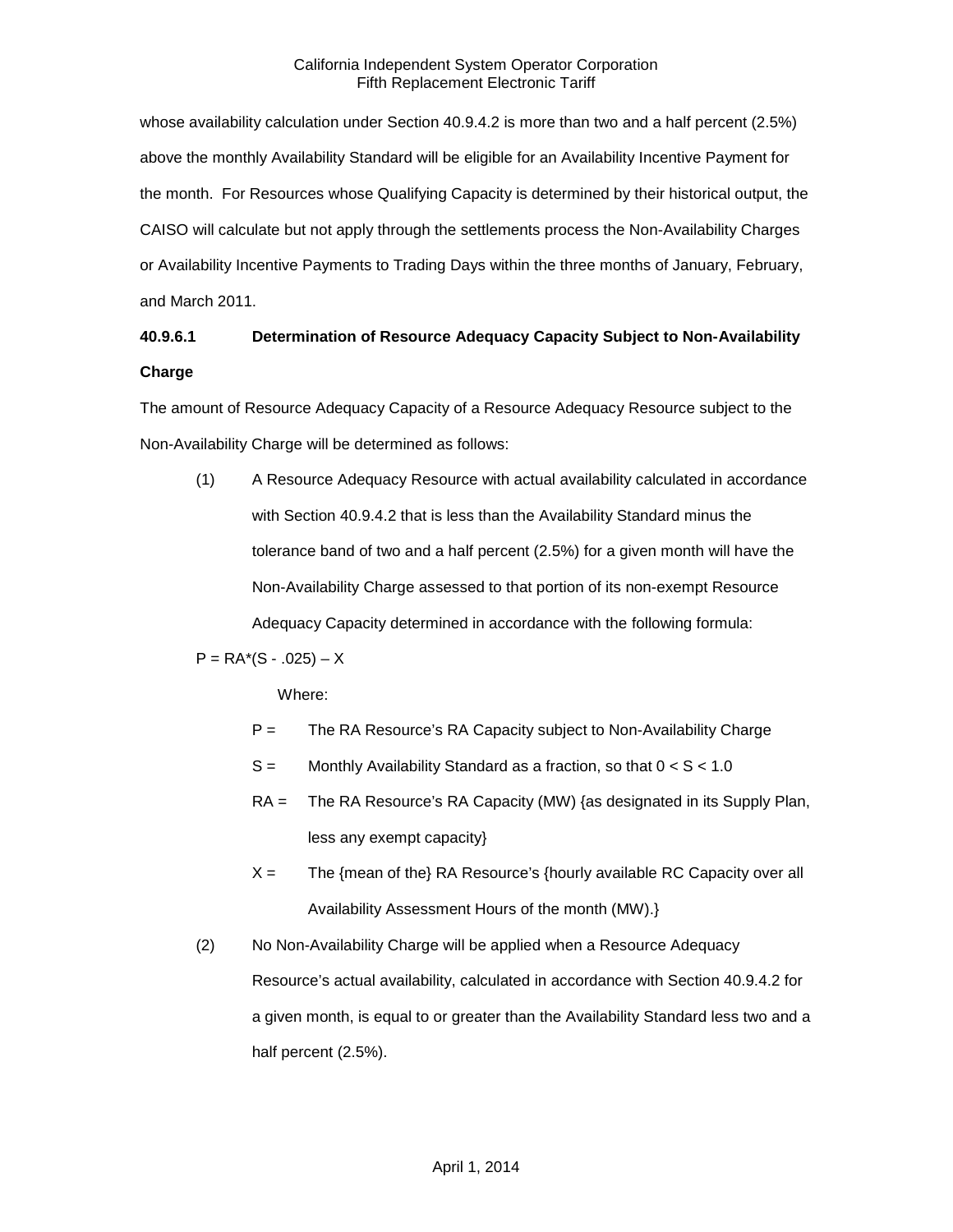(3) Any Forced Outage or temperature-related ambient de-rates of a resource providing RA Substitute Capacity for a Resource Adequacy Resource in accordance with Section 40.9.4.2.1 will be applied in calculating the availability of the Resource Adequacy Resource for which it is substituting.

# **40.9.6.2 Determination of the Non-Availability Charge**

The per-MW Non-Availability Charge rate will be the Monthly CPM Capacity Payment price as specified in Schedule 6 of Appendix F of this CAISO Tariff. The Non-Availability Charge for a Resource Adequacy Resource shall be determined by multiplying the resource's capacity subject to the Non-Availability Charge calculated in accordance with Section 40.9.6.1 by the Non-Availability Charge rate.

# **40.9.6.3 Availability Incentive Payment**

Scheduling Coordinators for Resource Adequacy Resources that achieve monthly availability that is more than two and a half percent (2.5%) above the monthly Availability Standard are eligible to receive the monthly Availability Incentive Payment. This payment will be funded entirely through the monthly Non-Availability Charges assessed for the same month. For each resource eligible for the Availability Incentive Payment, its eligible capacity will be that portion of its designated Resource Adequacy Capacity equal to its actual availability calculated in accordance with Section 40.9.4.2 minus the Availability Standard percent minus two and a half percent (2.5%). The monthly Availability Incentive Payment rate will equal the total Non-Availability Charges assessed for the month divided by the total Resource Adequacy Capacity eligible to receive the Availability Incentive Payment that month, provided that the Availability Incentive Payment rate shall not exceed three times the Non-Availability Charge rate. The Availability Incentive Payment the CAISO shall pay to each eligible resource will equal the product of its eligible capacity and the Availability Incentive Payment rate. Any remaining Non-Availability Charge funds that are not distributed to eligible Resource Adequacy Resources will be credited against the Real-Time neutrality charge to metered CAISO Demand for that Trade Month.

# **40.9.6.4 Monthly Settlement**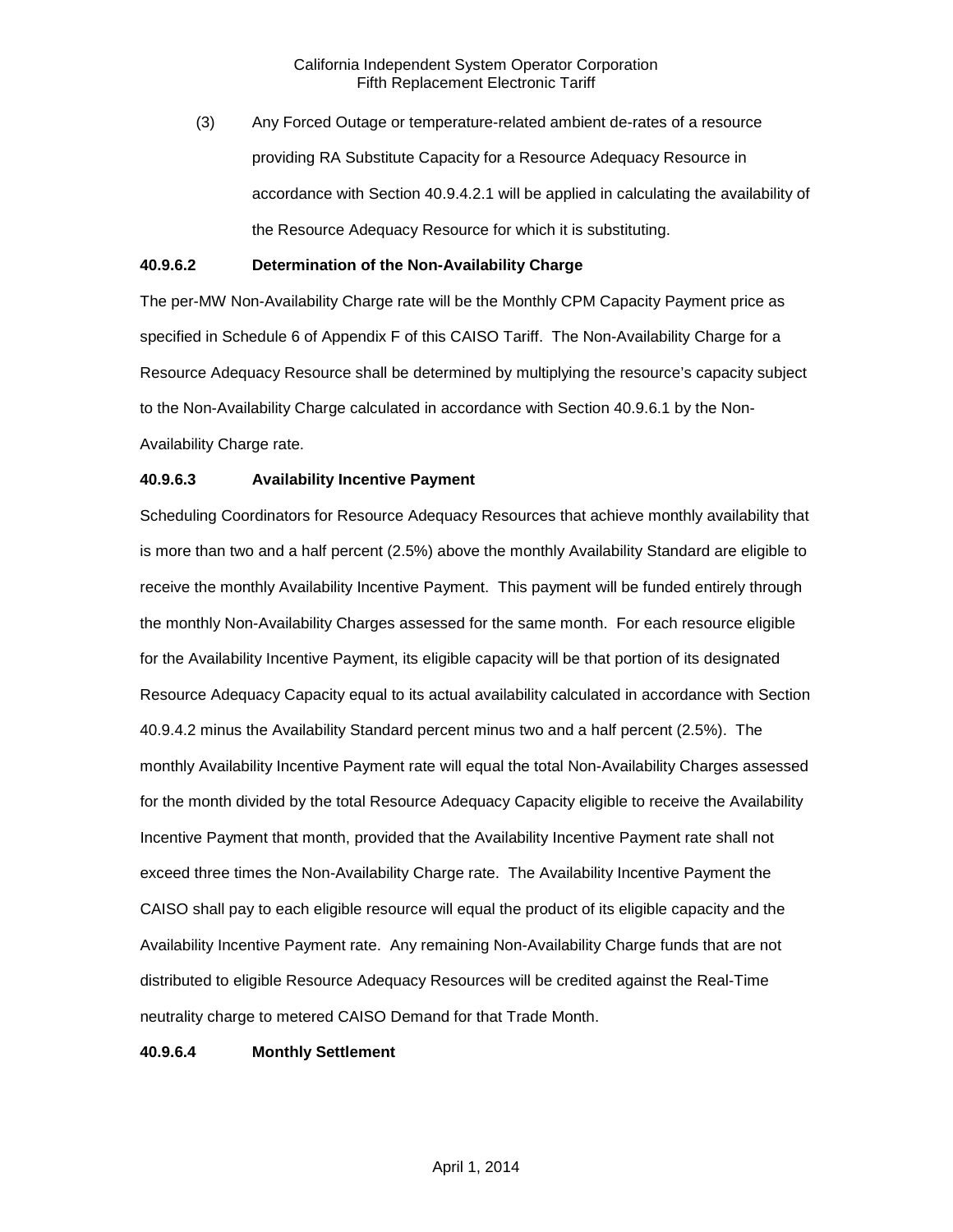The CAISO shall calculate and settle Non-Availability Charges and Availability Incentive Payments on a Trade Month basis so that all Non-Availability Charges collected for a Trade Month are allocated in accordance with Section 40.9.6.3 for that same Trade Month.

# **40.9.7 Assessment For NRS-RA Resources**

Non-Resource-Specific System Resources that provide Resource Adequacy Capacity will comprise a distinct category for purposes of the CAISO's Availability Standards program. This category will utilize the same Availability Standard determined for other Resource Adequacy Resources in accordance with Section 40.9.4.1, but will have its own availability calculations, as well as a separate account for settling Non-Availability Charges and Availability Incentive Payments.

# **40.9.7.1 Availability Standard for NRS-RA Resources**

Through Resource Adequacy Compliance Year 2015, the monthly Availability Standard for the non-Resource-Specific System Resources that provide Resource Adequacy Capacity will be the Availability Standard determined in accordance with Section 40.9.4.1. Beginning with Resource Adequacy Compliance year 2016, the monthly Availability Standard for the non-Resource-Specific System Resources that provide Resource Adequacy Capacity will be based on historical availability for the Availability Assessment Hours over the previous three years. Each monthly Availability Standard will be calculated as the sum of the available Resource Adequacy Capacity of the included non-Resource-Specific System Resources across all Availability Assessment Hours of the month, divided by the sum of the designated Resource Adequacy Capacity for the same set of hours and resources, and multiplied by one hundred (100) to obtain a number between zero (0) and one hundred (100) percent. For non-Resource-Specific System Resources that provide Resource Adequacy Capacity subject to a Subset-of-Hours Contract, the sum of the available Resource Adequacy Capacity will be based on the Availability Assessment Hours of the month that overlap the hours during which the resource is contractually obligated to make the Resource Adequacy Capacity available to the CAISO. The Availability Standard applicable to a non-Resource Specific System Resource shall not include any hours in which the resource was prohibited by Section 30.8 from bidding across an out-of-service transmission path at its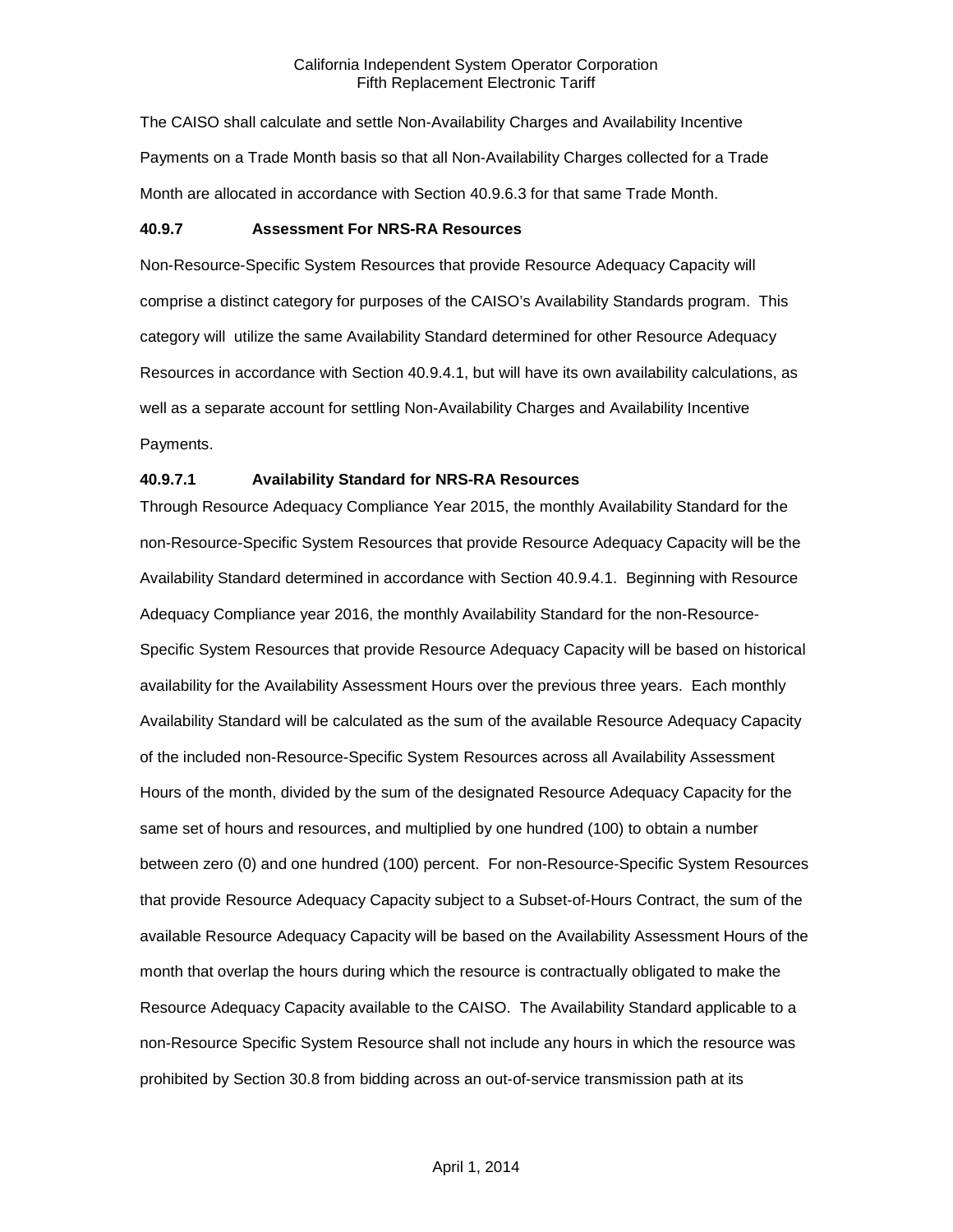designated Scheduling Point. A non-Resource Specific System Resource providing Resource Adequacy Capacity whose monthly availability calculation under Section 40.9.7.2 is more than two and a half (2.5) percent below the monthly Availability Standard will be subject to a Non-Availability Charge for the month. A non-Resource Specific System Resource providing Resource Adequacy Capacity whose monthly availability calculation under Section 40.9.7.2 is more than two and a half (2.5) percent above the monthly Availability Standard will be eligible for Availability Incentive Payments. Non-Resource-Specific System Resources will not be included in the calculation of the Availability Standards for other Resource Adequacy Resources as determined in Section 40.9.4.

#### **40.9.7.2 Availability Calculation for NRS-RA Resources**

The availability of Resource Adequacy Capacity provided by a non-Resource-Specific System Resource will be calculated as the sum of the MW-hours of the resource's available Resource Adequacy Capacity over all Availability Assessment Hours of the month, divided by the sum of the resource's designated non-exempt hourly Resource Adequacy Capacity for all Availability Assessment Hours, times one hundred (100) to obtain a number between zero (0) and one hundred (100) percent. For non-Resource-Specific System Resources that provide Resource Adequacy Capacity subject to a Subset-of-Hours Contract, the sum of the available Resource Adequacy Capacity will be based on the Availability Assessment Hours of the month that overlap the hours during which the resource is contractually obligated to make the Resource Adequacy Capacity available to the CAISO. The Scheduling Coordinator for Resource Adequacy Capacity provided by non-Resource-Specific System Resources is expected to secure sufficient transmission rights to deliver the Resource Adequacy Capacity to its designated CAISO Scheduling Point. In determining monthly availability of a non-Resource-Specific System Resource under Section 40.9.7.2, any hours in which the resource was prohibited by Section 30.8 from bidding across an out-of-service transmission path at its designated Scheduling Point will be excluded from the calculation. Scheduling Coordinators for non-Resource-Specific System Resources must submit a monthly report of such hours occurring under Section 30.8, in the format and manner described in the Business Practice Manual for Reliability Requirements.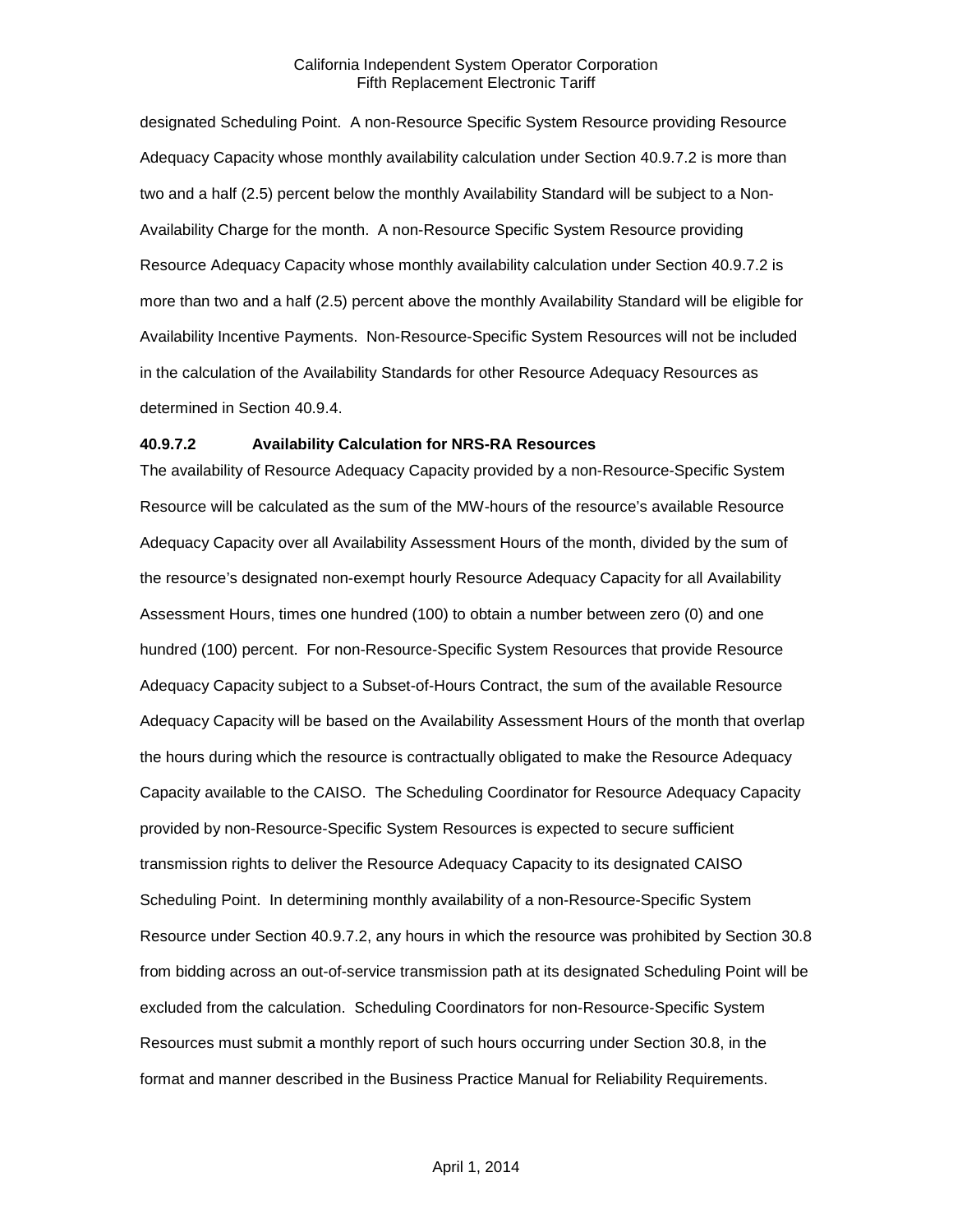# **40.9.7.3 Determination of Non-Availability Charges and Availability Incentive Payments for NRS-RA Resources**

A Non-Resource-Specific System Resource that provides Resource Adequacy Capacity and whose actual availability calculated in accordance with Section 40.9.7.2 is less than the Availability Standard defined in Section 40.9.7.1 minus the tolerance band of two and one-half (2.5) percent for a given month shall be assessed a Non-Availability Charge. This charge for such a resource shall apply to that portion of the resource's designated non-exempt Resource Adequacy Capacity equal to one hundred (100) percent minus the ratio of its actual availability calculated in accordance with Section 40.9.7.2 to the Availability Standard minus two and onehalf (2.5) percent. The Non-Availability Charge will then equal the resource's applicable capacity that is subject to Non-Availability Charges multiplied by the a Non-Availability Charge rate equal to the Monthly CPM Capacity Payment price as specified in Schedule 6 of Appendix F of this CAISO Tariff.

Funds collected for Non-Availability Charges pursuant to this Section 40.9.7.3 in a Trade Month will be used to provide Availability Incentive Payments to non-Resource-Specific System Resources providing Resource Adequacy Capacity that exceed the Availability Standard established in Section 40.9.7.1 plus the tolerance band of two and one-half (2.5) percent for that same Trade Month. The funds will be distributed to each such resource in proportion to the resource's share of the total non-exempt Resource Adequacy Capacity provided by non-Resource-Specific System Resources that are eligible for Availability Incentive Payments or the month.

Any Availability Incentive Payment to a non-Resource-Specific System Resource providing Resource Adequacy Capacity under this Section 40.9.7.3 will be capped at three times the Non-Availability Charge rate multiplied by the amount of the resource's non-exempt Resource Adequacy Capacity. Any remaining monthly surplus of Non-Availability Charges from non-Resource-Specific System Resources providing Resource Adequacy Capacity in a Trade Month will be credited against the Real-Time neutrality charge for that Trade Month in accordance with Section 11.5.2.3. Only revenues received from the assessment of Non-Availability Charges to non-Resource-Specific System Resources providing Resource Adequacy Capacity will be used to